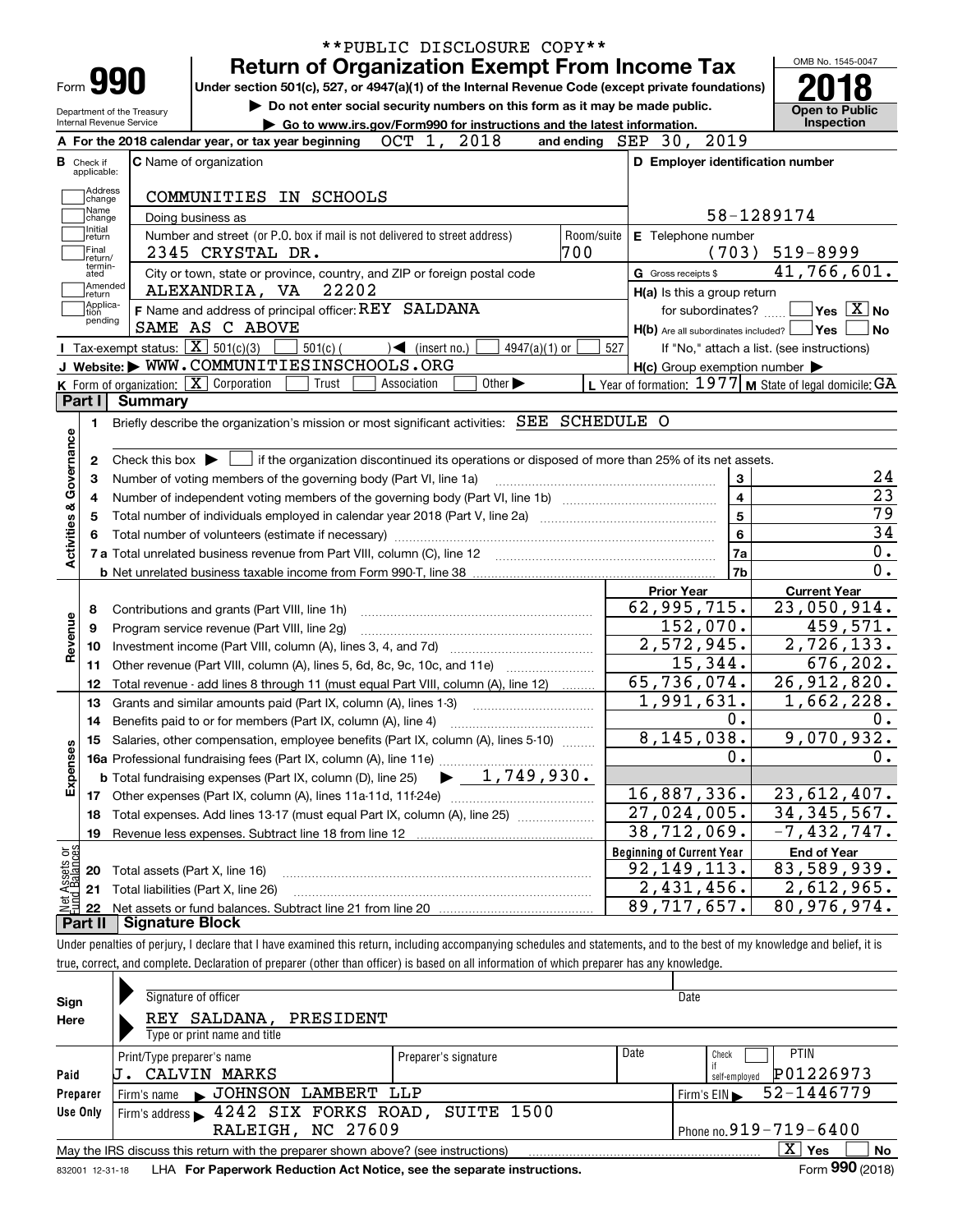DocuSign Envelope ID: 9781C216-6C1B-4784-A5FB-3B8BFE628A8E

|                            | Form 8453-EO                                                                                                                                                                                                                                                                                                                                                                                                                                                                                                                                                                                                                                                                                                                                                                                                                                                                                                                                                                                                 |                                                                                                                                                                                                                                                                                                                                                                                                                                                                                                                                                                                                                                                                                                                                                                                       |                      | <b>Exempt Organization Declaration and Signature for</b><br><b>Electronic Filing</b> |                                                        |                | OMB No. 1545-1879                                                                                                                                   |  |
|----------------------------|--------------------------------------------------------------------------------------------------------------------------------------------------------------------------------------------------------------------------------------------------------------------------------------------------------------------------------------------------------------------------------------------------------------------------------------------------------------------------------------------------------------------------------------------------------------------------------------------------------------------------------------------------------------------------------------------------------------------------------------------------------------------------------------------------------------------------------------------------------------------------------------------------------------------------------------------------------------------------------------------------------------|---------------------------------------------------------------------------------------------------------------------------------------------------------------------------------------------------------------------------------------------------------------------------------------------------------------------------------------------------------------------------------------------------------------------------------------------------------------------------------------------------------------------------------------------------------------------------------------------------------------------------------------------------------------------------------------------------------------------------------------------------------------------------------------|----------------------|--------------------------------------------------------------------------------------|--------------------------------------------------------|----------------|-----------------------------------------------------------------------------------------------------------------------------------------------------|--|
|                            |                                                                                                                                                                                                                                                                                                                                                                                                                                                                                                                                                                                                                                                                                                                                                                                                                                                                                                                                                                                                              | For calendar year 2018, or tax year beginning $OCT$ $1$ , 2018, and ending $SEP$ 30                                                                                                                                                                                                                                                                                                                                                                                                                                                                                                                                                                                                                                                                                                   |                      |                                                                                      |                                                        | $_{,20}$ 19    |                                                                                                                                                     |  |
| Department of the Treasury |                                                                                                                                                                                                                                                                                                                                                                                                                                                                                                                                                                                                                                                                                                                                                                                                                                                                                                                                                                                                              |                                                                                                                                                                                                                                                                                                                                                                                                                                                                                                                                                                                                                                                                                                                                                                                       |                      | For use with Forms 990, 990-EZ, 990-PF, 1120-POL, and 8868                           |                                                        |                | 2018                                                                                                                                                |  |
| Internal Revenue Service   | Name of exempt organization                                                                                                                                                                                                                                                                                                                                                                                                                                                                                                                                                                                                                                                                                                                                                                                                                                                                                                                                                                                  |                                                                                                                                                                                                                                                                                                                                                                                                                                                                                                                                                                                                                                                                                                                                                                                       |                      |                                                                                      |                                                        |                | <b>Employer identification number</b>                                                                                                               |  |
|                            |                                                                                                                                                                                                                                                                                                                                                                                                                                                                                                                                                                                                                                                                                                                                                                                                                                                                                                                                                                                                              | COMMUNITIES IN SCHOOLS                                                                                                                                                                                                                                                                                                                                                                                                                                                                                                                                                                                                                                                                                                                                                                |                      |                                                                                      |                                                        |                | 58-1289174                                                                                                                                          |  |
| Part I                     |                                                                                                                                                                                                                                                                                                                                                                                                                                                                                                                                                                                                                                                                                                                                                                                                                                                                                                                                                                                                              | Type of Return and Return Information (Whole Dollars Only)                                                                                                                                                                                                                                                                                                                                                                                                                                                                                                                                                                                                                                                                                                                            |                      |                                                                                      |                                                        |                |                                                                                                                                                     |  |
| than one line in Part I.   |                                                                                                                                                                                                                                                                                                                                                                                                                                                                                                                                                                                                                                                                                                                                                                                                                                                                                                                                                                                                              | Check the box for the type of return being filed with Form 8453-EO and enter the applicable amount, if any, from the return. If you check the box on<br>line 1a, 2a, 3a, 4a, or 5a below and the amount on that line of the return being filed with this form was blank, then leave line 1b, 2b, 3b, 4b, or 5b,<br>whichever is applicable, blank (do not enter -0-). If you entered -0- on the return, then enter -0- on the applicable line below. Do not complete more                                                                                                                                                                                                                                                                                                             |                      |                                                                                      |                                                        |                |                                                                                                                                                     |  |
|                            | 1a Form 990 check here $\blacktriangleright \mid X$                                                                                                                                                                                                                                                                                                                                                                                                                                                                                                                                                                                                                                                                                                                                                                                                                                                                                                                                                          |                                                                                                                                                                                                                                                                                                                                                                                                                                                                                                                                                                                                                                                                                                                                                                                       |                      | <b>b</b> Total revenue, if any (Form 990, Part VIII, column (A), line 12)            |                                                        | 1b             | 26,912,820.                                                                                                                                         |  |
|                            | 2a Form 990-EZ check here $\blacktriangleright$                                                                                                                                                                                                                                                                                                                                                                                                                                                                                                                                                                                                                                                                                                                                                                                                                                                                                                                                                              |                                                                                                                                                                                                                                                                                                                                                                                                                                                                                                                                                                                                                                                                                                                                                                                       |                      |                                                                                      |                                                        | 2 <sub>b</sub> |                                                                                                                                                     |  |
|                            | 3a Form 1120-POL check here                                                                                                                                                                                                                                                                                                                                                                                                                                                                                                                                                                                                                                                                                                                                                                                                                                                                                                                                                                                  |                                                                                                                                                                                                                                                                                                                                                                                                                                                                                                                                                                                                                                                                                                                                                                                       |                      |                                                                                      |                                                        | 3b             |                                                                                                                                                     |  |
|                            | 4a Form 990-PF check here<br>5a Form 8868 check here                                                                                                                                                                                                                                                                                                                                                                                                                                                                                                                                                                                                                                                                                                                                                                                                                                                                                                                                                         | b                                                                                                                                                                                                                                                                                                                                                                                                                                                                                                                                                                                                                                                                                                                                                                                     |                      | b Tax based on investment income (Form 990-PF, Part VI, line 5)                      |                                                        | 4b<br>5b       |                                                                                                                                                     |  |
|                            |                                                                                                                                                                                                                                                                                                                                                                                                                                                                                                                                                                                                                                                                                                                                                                                                                                                                                                                                                                                                              |                                                                                                                                                                                                                                                                                                                                                                                                                                                                                                                                                                                                                                                                                                                                                                                       |                      |                                                                                      |                                                        |                |                                                                                                                                                     |  |
| Part II                    |                                                                                                                                                                                                                                                                                                                                                                                                                                                                                                                                                                                                                                                                                                                                                                                                                                                                                                                                                                                                              | <b>Declaration of Officer</b>                                                                                                                                                                                                                                                                                                                                                                                                                                                                                                                                                                                                                                                                                                                                                         |                      |                                                                                      |                                                        |                |                                                                                                                                                     |  |
|                            |                                                                                                                                                                                                                                                                                                                                                                                                                                                                                                                                                                                                                                                                                                                                                                                                                                                                                                                                                                                                              | I authorize the U.S. Treasury and its designated Financial Agent to initiate an Automated Clearing House (ACH) electronic funds withdrawal<br>(direct debit) entry to the financial institution account indicated in the tax preparation software for payment of the organization's federal<br>taxes owed on this return, and the financial institution to debit the entry to this account. To revoke a payment, I must contact the U.S.<br>institutions involved in the processing of the electronic payment of taxes to receive confidential information necessary to answer inquiries<br>and resolve issues related to the payment.                                                                                                                                                |                      |                                                                                      |                                                        |                | Treasury Financial Agent at 1-888-353-4537 no later than 2 business days prior to the payment (settlement) date. I also authorize the financial     |  |
|                            |                                                                                                                                                                                                                                                                                                                                                                                                                                                                                                                                                                                                                                                                                                                                                                                                                                                                                                                                                                                                              | If a copy of this return is being filed with a state agency(ies) regulating charities as part of the IRS Fed/State program, I certify that I<br>executed the electronic disclosure consent contained within this return allowing disclosure by the IRS of this Form 990/990-EZ/990-PF<br>(as specifically identified in Part I above) to the selected state agency(ies).                                                                                                                                                                                                                                                                                                                                                                                                              |                      |                                                                                      |                                                        |                |                                                                                                                                                     |  |
| the date of any rel        | — DocuSigned by:                                                                                                                                                                                                                                                                                                                                                                                                                                                                                                                                                                                                                                                                                                                                                                                                                                                                                                                                                                                             | Under penalties of perjury, I declare that I am an officer of the above named organization and that I have examined a copy of the organization's 2018<br>electronic return and accompanying schedules and statements, and, to the best of my knowledge and belief, they are true, correct, and complete. I<br>further declare that the amount in Part I above is the amount shown on the copy of the organization's electronic return. I consent to allow my<br>intermediate service provider, transmitter, or electronic return originator (ERO) to send the organization's return to the IRS and to receive from the IRS<br>(a) an acknowledgement of receipt or reason for rejection of the transmission. (b) the reason for any delay in processing the return or refund, and (c) |                      |                                                                                      |                                                        |                |                                                                                                                                                     |  |
| Sign                       |                                                                                                                                                                                                                                                                                                                                                                                                                                                                                                                                                                                                                                                                                                                                                                                                                                                                                                                                                                                                              |                                                                                                                                                                                                                                                                                                                                                                                                                                                                                                                                                                                                                                                                                                                                                                                       |                      | 6/10/2020                                                                            |                                                        |                |                                                                                                                                                     |  |
| Here                       | Signature of Officer<br>Signature of Officer                                                                                                                                                                                                                                                                                                                                                                                                                                                                                                                                                                                                                                                                                                                                                                                                                                                                                                                                                                 |                                                                                                                                                                                                                                                                                                                                                                                                                                                                                                                                                                                                                                                                                                                                                                                       |                      | Date                                                                                 | Title                                                  |                |                                                                                                                                                     |  |
| <b>Part III</b>            |                                                                                                                                                                                                                                                                                                                                                                                                                                                                                                                                                                                                                                                                                                                                                                                                                                                                                                                                                                                                              | Declaration of Electronic Return Originator (ERO) and Paid Preparer (see instructions)                                                                                                                                                                                                                                                                                                                                                                                                                                                                                                                                                                                                                                                                                                |                      |                                                                                      |                                                        |                |                                                                                                                                                     |  |
|                            | I declare that I have reviewed the above organization's return and that the entries on Form 8453-EO are complete and correct to the best of my<br>knowledge. If I am only a collector, I am not responsible for reviewing the return and only declare that this form accurately reflects the data on the<br>return. The organization officer will have signed this form before I submit the return. I will give the officer a copy of all forms and information to be<br>filed with the IRS, and have followed all other requirements in Pub. 4163, Modernized e-File (MeF) Information for Authorized IRS e-file Providers<br>for Business Returns. If I am also the Paid Preparer, under penalties of perjury I declare that I have examined the above organization's return and<br>accompanying schedules and statements, and, to the best of my knowledge and belief, they are true, correct, and complete. This Paid Preparer<br>declaration is based on all information of which I have any knowledge. |                                                                                                                                                                                                                                                                                                                                                                                                                                                                                                                                                                                                                                                                                                                                                                                       |                      |                                                                                      |                                                        |                |                                                                                                                                                     |  |
| ERO's<br>ERO's             |                                                                                                                                                                                                                                                                                                                                                                                                                                                                                                                                                                                                                                                                                                                                                                                                                                                                                                                                                                                                              |                                                                                                                                                                                                                                                                                                                                                                                                                                                                                                                                                                                                                                                                                                                                                                                       |                      | Date<br>6/11/2020                                                                    | Check if<br>Check<br>also paid<br>if self-<br>preparer | employed       | ERO's SSN or PTIN                                                                                                                                   |  |
| <b>Use</b>                 | signature<br>Firm's name (or                                                                                                                                                                                                                                                                                                                                                                                                                                                                                                                                                                                                                                                                                                                                                                                                                                                                                                                                                                                 | <b>JOHNSON</b>                                                                                                                                                                                                                                                                                                                                                                                                                                                                                                                                                                                                                                                                                                                                                                        | <b>LAMBERT LLP</b>   |                                                                                      | х                                                      | EIN            | P01226973<br>52-1446779                                                                                                                             |  |
| Only                       | yours if self-employed<br>address, and ZI<br><sub>co</sub>                                                                                                                                                                                                                                                                                                                                                                                                                                                                                                                                                                                                                                                                                                                                                                                                                                                                                                                                                   | 4242<br>SIX                                                                                                                                                                                                                                                                                                                                                                                                                                                                                                                                                                                                                                                                                                                                                                           | FORKS ROAD,          | SUITE                                                                                | 1500                                                   | Phone no.      |                                                                                                                                                     |  |
|                            |                                                                                                                                                                                                                                                                                                                                                                                                                                                                                                                                                                                                                                                                                                                                                                                                                                                                                                                                                                                                              | <b>RALEIGH</b>                                                                                                                                                                                                                                                                                                                                                                                                                                                                                                                                                                                                                                                                                                                                                                        | NC 27609             |                                                                                      |                                                        |                | $919 - 719 - 6400$                                                                                                                                  |  |
|                            |                                                                                                                                                                                                                                                                                                                                                                                                                                                                                                                                                                                                                                                                                                                                                                                                                                                                                                                                                                                                              | ledge and belief, they are true, correct, and complete. Declaration of preparer is based on all information of which the preparer has any knowledge.                                                                                                                                                                                                                                                                                                                                                                                                                                                                                                                                                                                                                                  |                      |                                                                                      |                                                        |                | Under penalties of perjury, I declare that I have examined the above return and accompanying schedules and statements, and, to the best of my know- |  |
|                            | Print/Type preparer's name                                                                                                                                                                                                                                                                                                                                                                                                                                                                                                                                                                                                                                                                                                                                                                                                                                                                                                                                                                                   |                                                                                                                                                                                                                                                                                                                                                                                                                                                                                                                                                                                                                                                                                                                                                                                       | Preparer's signature |                                                                                      | Date                                                   | Check if self- | PTIN                                                                                                                                                |  |
| Paid<br>Preparer           | Firm's name $\blacktriangleright$                                                                                                                                                                                                                                                                                                                                                                                                                                                                                                                                                                                                                                                                                                                                                                                                                                                                                                                                                                            |                                                                                                                                                                                                                                                                                                                                                                                                                                                                                                                                                                                                                                                                                                                                                                                       |                      |                                                                                      |                                                        | employed       |                                                                                                                                                     |  |
| <b>Use Only</b>            |                                                                                                                                                                                                                                                                                                                                                                                                                                                                                                                                                                                                                                                                                                                                                                                                                                                                                                                                                                                                              |                                                                                                                                                                                                                                                                                                                                                                                                                                                                                                                                                                                                                                                                                                                                                                                       |                      |                                                                                      |                                                        | Firm's $EIN$   |                                                                                                                                                     |  |
|                            | Firm's address $\blacktriangleright$                                                                                                                                                                                                                                                                                                                                                                                                                                                                                                                                                                                                                                                                                                                                                                                                                                                                                                                                                                         |                                                                                                                                                                                                                                                                                                                                                                                                                                                                                                                                                                                                                                                                                                                                                                                       |                      |                                                                                      |                                                        | Phone no.      |                                                                                                                                                     |  |

823061 11‐12‐18 **For Privacy Act and Paperwork Reduction Act Notice, see back of form.** LHA Form (2018)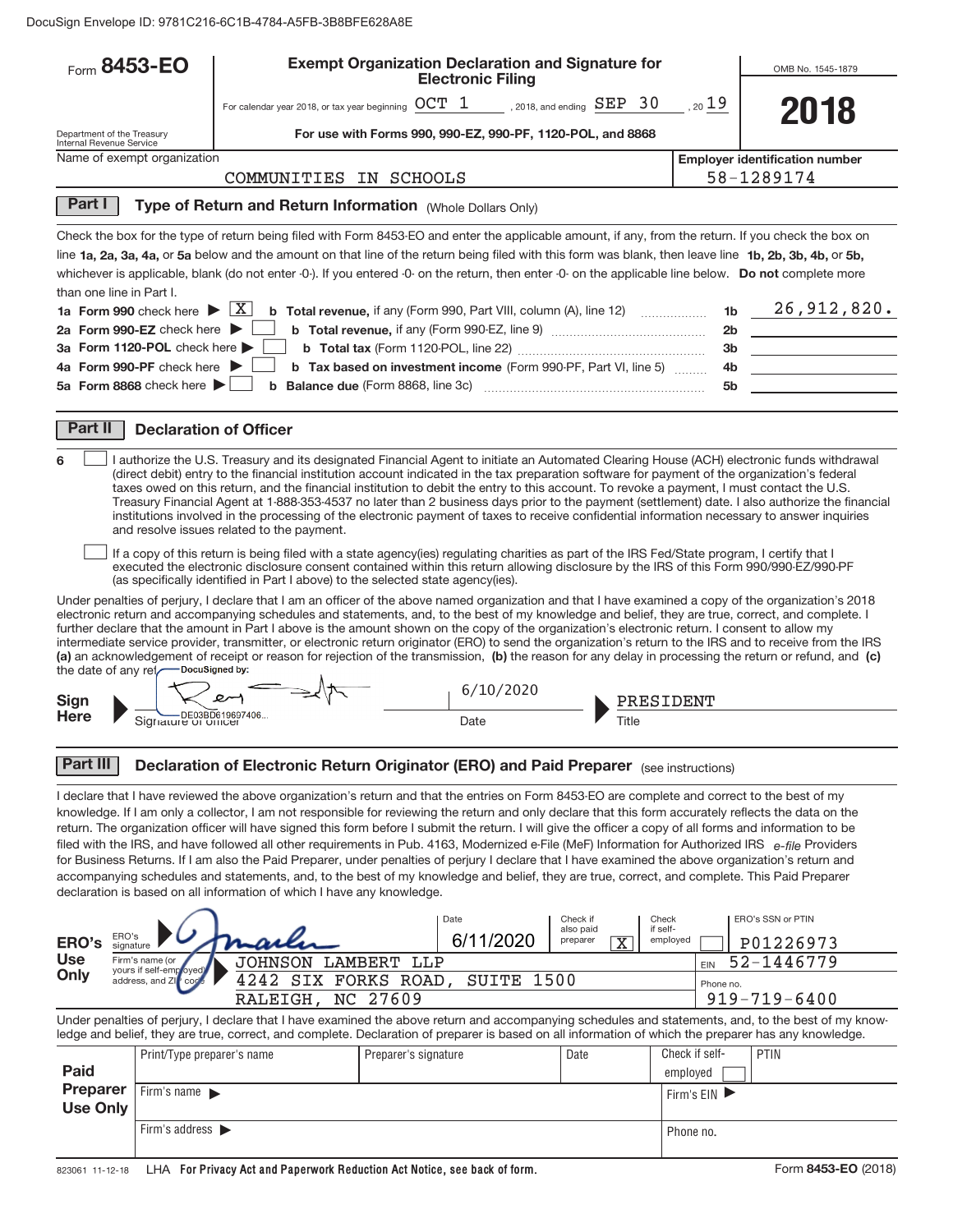| Product: Exempt<br>Name: Communities In Schools<br>FEIN: *****9174 | Category:                       | IRS Center: Ogden<br>e-Postmark: 6/11/2020 2:41 PM<br>Notification: |
|--------------------------------------------------------------------|---------------------------------|---------------------------------------------------------------------|
| Fiscal Year Begin Date: 10/1/2018                                  | Fiscal Year End Date: 9/30/2019 | eSianed:                                                            |

#### **Return Information**

| <b>Date</b> | <b>Return ID</b> | <b>Type of Activity</b>                                      | <b>Submission ID</b> | Refund/<br>(Due) | <b>Updated By</b> | eSign<br><b>Date</b> |
|-------------|------------------|--------------------------------------------------------------|----------------------|------------------|-------------------|----------------------|
| 06/11/2020  | 18X:581289174:V1 | <b>Upload Started</b>                                        |                      |                  | Marks, Calvin     |                      |
| 06/11/2020  | 18X:581289174:V1 | Released for Transmission -<br><b>Validation in Progress</b> |                      |                  | Marks, Calvin     |                      |
| 06/11/2020  | 18X:581289174:V1 | Ready to transmit - Validation<br>Complete                   |                      |                  |                   |                      |
| 06/11/2020  | 18X:581289174:V1 | Transmitted to FD                                            | 56370820201630346e05 |                  |                   |                      |
| 06/11/2020  | 18X:581289174:V1 | Accepted by FD on 6/11/2020                                  |                      |                  |                   |                      |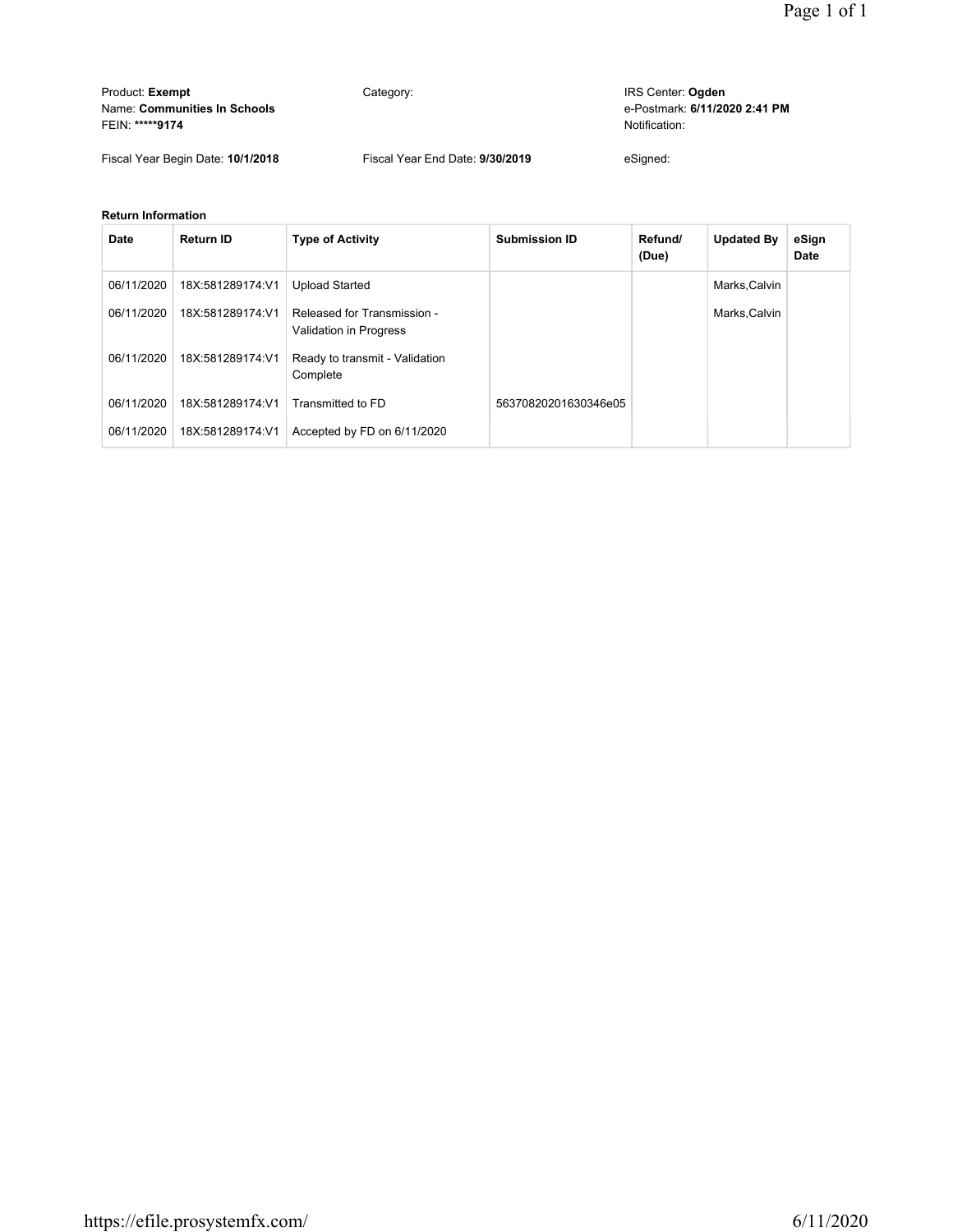|              | COMMUNITIES IN SCHOOLS<br>Form 990 (2018)                                                                                                    | 58-1289174 | Page 2                                 |
|--------------|----------------------------------------------------------------------------------------------------------------------------------------------|------------|----------------------------------------|
|              | <b>Statement of Program Service Accomplishments</b><br>Part III I                                                                            |            |                                        |
|              |                                                                                                                                              |            | $\overline{\mathbf{x}}$                |
| $\mathbf{1}$ | Briefly describe the organization's mission:                                                                                                 |            |                                        |
|              | SURROUND STUDENTS WITH A COMMUNITY OF SUPPORT AND EMPOWER THEM TO STAY                                                                       |            |                                        |
|              | IN SCHOOL AND ACHIEVE IN LIFE.                                                                                                               |            |                                        |
|              |                                                                                                                                              |            |                                        |
|              |                                                                                                                                              |            |                                        |
| $\mathbf{2}$ | Did the organization undertake any significant program services during the year which were not listed on the                                 |            |                                        |
|              | prior Form 990 or 990-EZ?                                                                                                                    |            | $\sqrt{}$ Yes $\sqrt{}$ X $\sqrt{}$ No |
|              | If "Yes," describe these new services on Schedule O.                                                                                         |            |                                        |
|              |                                                                                                                                              |            | $\sqrt{}$ Yes $\sqrt{}$ X $\sqrt{}$ No |
| 3            | Did the organization cease conducting, or make significant changes in how it conducts, any program services?                                 |            |                                        |
|              | If "Yes," describe these changes on Schedule O.                                                                                              |            |                                        |
| 4            | Describe the organization's program service accomplishments for each of its three largest program services, as measured by expenses.         |            |                                        |
|              | Section 501(c)(3) and 501(c)(4) organizations are required to report the amount of grants and allocations to others, the total expenses, and |            |                                        |
|              | revenue, if any, for each program service reported.                                                                                          |            |                                        |
| 4a           | 21,932,565. including grants of \$1,662,228. ) (Revenue \$<br>(Expenses \$<br>(Code:                                                         |            |                                        |
|              | STUDENT SUPPORTS - WORKING WITH CIS STATE OFFICES AND LOCAL AFFILIATES                                                                       |            |                                        |
|              | TO BUILD CAPACITY WITHIN THE CIS NETWORK AS WELL AS EVALUATING AND                                                                           |            |                                        |
|              | DISSEMINATING EVIDENCE BASED PROGRAM PRACTICES.                                                                                              |            |                                        |
|              |                                                                                                                                              |            |                                        |
|              |                                                                                                                                              |            |                                        |
|              |                                                                                                                                              |            |                                        |
|              |                                                                                                                                              |            |                                        |
|              |                                                                                                                                              |            |                                        |
|              |                                                                                                                                              |            |                                        |
|              |                                                                                                                                              |            |                                        |
|              |                                                                                                                                              |            |                                        |
|              |                                                                                                                                              |            |                                        |
| 4b           | ) (Revenue \$                                                                                                                                |            |                                        |
|              | ) (Expenses \$<br>(Code:<br>PUBLIC AWARENESS & COMMUNICATION- BUILDING AWARENESS OF AMERICA'S                                                |            |                                        |
|              | DROPOUT PROBLEM AND POSITIONING CIS AS A SOLUTION TO THIS PROBLEM.                                                                           |            |                                        |
|              |                                                                                                                                              |            |                                        |
|              |                                                                                                                                              |            |                                        |
|              |                                                                                                                                              |            |                                        |
|              |                                                                                                                                              |            |                                        |
|              |                                                                                                                                              |            |                                        |
|              |                                                                                                                                              |            |                                        |
|              |                                                                                                                                              |            |                                        |
|              |                                                                                                                                              |            |                                        |
|              |                                                                                                                                              |            |                                        |
|              |                                                                                                                                              |            |                                        |
|              |                                                                                                                                              |            |                                        |
| 4с           | $2$ , $407$ , $657$ or including grants of \$<br>(Expenses \$<br>(Code:<br>) (Revenue \$                                                     |            | 459,571.                               |
|              | EXTERNAL SERVICES - PROVIDE SERVICES TO SCHOOL DISTRICTS INCLUDING                                                                           |            |                                        |
|              | LICENSING CIS MODEL, PROFESSIONAL DEVELOPMENT AND TURN-AROUND SCHOOL                                                                         |            |                                        |
|              | PROVIDE ORGANIZATIONAL DEVELOPMENT CONSULTING SERVICES TO<br>SERVICES.                                                                       |            |                                        |
|              | NEW AFFILIATES.                                                                                                                              |            |                                        |
|              |                                                                                                                                              |            |                                        |
|              |                                                                                                                                              |            |                                        |
|              |                                                                                                                                              |            |                                        |
|              |                                                                                                                                              |            |                                        |
|              |                                                                                                                                              |            |                                        |
|              |                                                                                                                                              |            |                                        |
|              |                                                                                                                                              |            |                                        |
|              |                                                                                                                                              |            |                                        |
|              |                                                                                                                                              |            |                                        |
| 4d           | Other program services (Describe in Schedule O.)                                                                                             |            |                                        |
|              | 1,471,146. including grants of \$<br>(Expenses \$<br>(Revenue \$                                                                             |            |                                        |
| 4е           | 29, 220, 872.<br>Total program service expenses                                                                                              |            |                                        |
|              |                                                                                                                                              |            | Form 990 (2018)                        |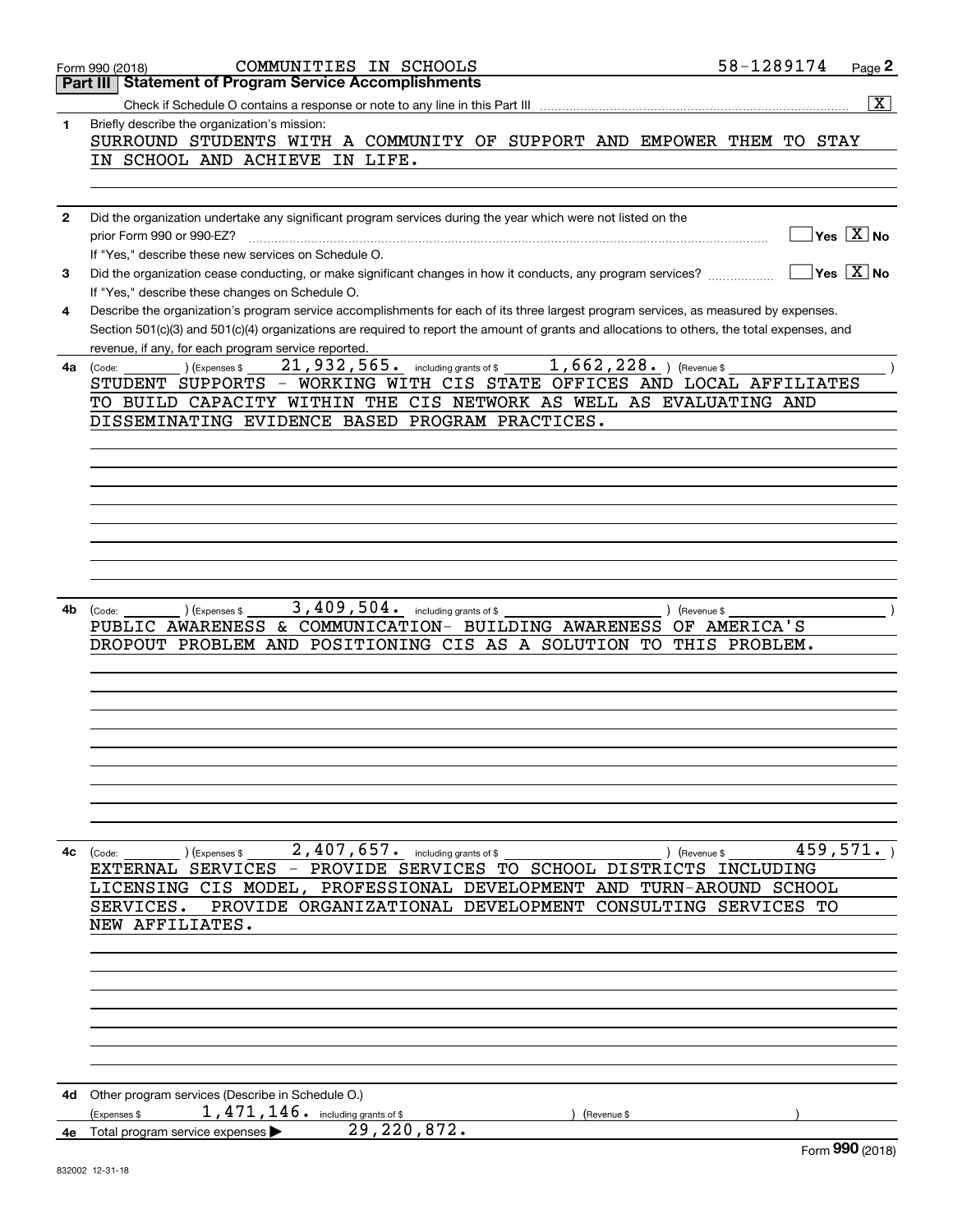Form 990 (2018) Page **3Part IV Checklist of Required Schedules** COMMUNITIES IN SCHOOLS 58-1289174

|     |                                                                                                                                  |                 | Yes | No               |
|-----|----------------------------------------------------------------------------------------------------------------------------------|-----------------|-----|------------------|
| 1   | Is the organization described in section $501(c)(3)$ or $4947(a)(1)$ (other than a private foundation)?                          |                 |     |                  |
|     |                                                                                                                                  | 1               | х   |                  |
| 2   |                                                                                                                                  | $\mathbf{2}$    | Χ   |                  |
| 3   | Did the organization engage in direct or indirect political campaign activities on behalf of or in opposition to candidates for  |                 |     |                  |
|     |                                                                                                                                  | 3               |     | x                |
| 4   | Section 501(c)(3) organizations. Did the organization engage in lobbying activities, or have a section 501(h) election in effect |                 |     |                  |
|     |                                                                                                                                  | 4               | х   |                  |
| 5   | Is the organization a section 501(c)(4), 501(c)(5), or 501(c)(6) organization that receives membership dues, assessments, or     |                 |     |                  |
|     |                                                                                                                                  | 5               |     | x                |
| 6   | Did the organization maintain any donor advised funds or any similar funds or accounts for which donors have the right to        |                 |     |                  |
|     | provide advice on the distribution or investment of amounts in such funds or accounts? If "Yes," complete Schedule D, Part I     | 6               |     | x                |
| 7   | Did the organization receive or hold a conservation easement, including easements to preserve open space,                        |                 |     |                  |
|     |                                                                                                                                  | $\overline{7}$  |     | x                |
| 8   | Did the organization maintain collections of works of art, historical treasures, or other similar assets? If "Yes," complete     |                 |     |                  |
|     |                                                                                                                                  | 8               |     | x                |
| 9   | Did the organization report an amount in Part X, line 21, for escrow or custodial account liability, serve as a custodian for    |                 |     |                  |
|     | amounts not listed in Part X; or provide credit counseling, debt management, credit repair, or debt negotiation services?        |                 |     |                  |
|     |                                                                                                                                  | 9               |     | х                |
| 10  | Did the organization, directly or through a related organization, hold assets in temporarily restricted endowments, permanent    |                 |     |                  |
|     |                                                                                                                                  | 10              | х   |                  |
| 11  | If the organization's answer to any of the following questions is "Yes," then complete Schedule D, Parts VI, VII, VIII, IX, or X |                 |     |                  |
|     | as applicable.                                                                                                                   |                 |     |                  |
|     | Did the organization report an amount for land, buildings, and equipment in Part X, line 10? If "Yes," complete Schedule D,      |                 | х   |                  |
|     |                                                                                                                                  | 11a             |     |                  |
| b   | Did the organization report an amount for investments - other securities in Part X, line 12 that is 5% or more of its total      | 11 <sub>b</sub> | х   |                  |
|     | c Did the organization report an amount for investments - program related in Part X, line 13 that is 5% or more of its total     |                 |     |                  |
|     |                                                                                                                                  | 11c             |     | x                |
|     | d Did the organization report an amount for other assets in Part X, line 15 that is 5% or more of its total assets reported in   |                 |     |                  |
|     |                                                                                                                                  | 11d             |     | х                |
|     | Did the organization report an amount for other liabilities in Part X, line 25? If "Yes," complete Schedule D, Part X            | <b>11e</b>      | X   |                  |
| f   | Did the organization's separate or consolidated financial statements for the tax year include a footnote that addresses          |                 |     |                  |
|     | the organization's liability for uncertain tax positions under FIN 48 (ASC 740)? If "Yes," complete Schedule D, Part X           | 11f             | х   |                  |
|     | 12a Did the organization obtain separate, independent audited financial statements for the tax year? If "Yes," complete          |                 |     |                  |
|     | Schedule D, Parts XI and XII                                                                                                     | 12a             | х   |                  |
|     | <b>b</b> Was the organization included in consolidated, independent audited financial statements for the tax year?               |                 |     |                  |
|     | If "Yes," and if the organization answered "No" to line 12a, then completing Schedule D, Parts XI and XII is optional            | 12 <sub>b</sub> |     | ∸                |
| 13  | Is the organization a school described in section 170(b)(1)(A)(ii)? If "Yes," complete Schedule E                                | 13              |     | X                |
| 14a | Did the organization maintain an office, employees, or agents outside of the United States?                                      | 14a             |     | X                |
| b   | Did the organization have aggregate revenues or expenses of more than \$10,000 from grantmaking, fundraising, business,          |                 |     |                  |
|     | investment, and program service activities outside the United States, or aggregate foreign investments valued at \$100,000       |                 |     |                  |
|     |                                                                                                                                  | 14b             | х   |                  |
| 15  | Did the organization report on Part IX, column (A), line 3, more than \$5,000 of grants or other assistance to or for any        |                 |     |                  |
|     |                                                                                                                                  | 15              |     | X,               |
| 16  | Did the organization report on Part IX, column (A), line 3, more than \$5,000 of aggregate grants or other assistance to         |                 |     |                  |
|     |                                                                                                                                  | 16              |     | х                |
| 17  | Did the organization report a total of more than \$15,000 of expenses for professional fundraising services on Part IX,          |                 |     |                  |
|     |                                                                                                                                  | 17              |     | х                |
| 18  | Did the organization report more than \$15,000 total of fundraising event gross income and contributions on Part VIII, lines     |                 |     |                  |
|     |                                                                                                                                  | 18              |     | x                |
| 19  | Did the organization report more than \$15,000 of gross income from gaming activities on Part VIII, line 9a? If "Yes."           |                 |     |                  |
|     |                                                                                                                                  | 19              |     | X<br>$\mathbf x$ |
| 20a |                                                                                                                                  | 20a             |     |                  |
| b   | If "Yes" to line 20a, did the organization attach a copy of its audited financial statements to this return?                     | 20 <sub>b</sub> |     |                  |
| 21  | Did the organization report more than \$5,000 of grants or other assistance to any domestic organization or                      | 21              | х   |                  |
|     |                                                                                                                                  |                 |     |                  |

Form (2018) **990**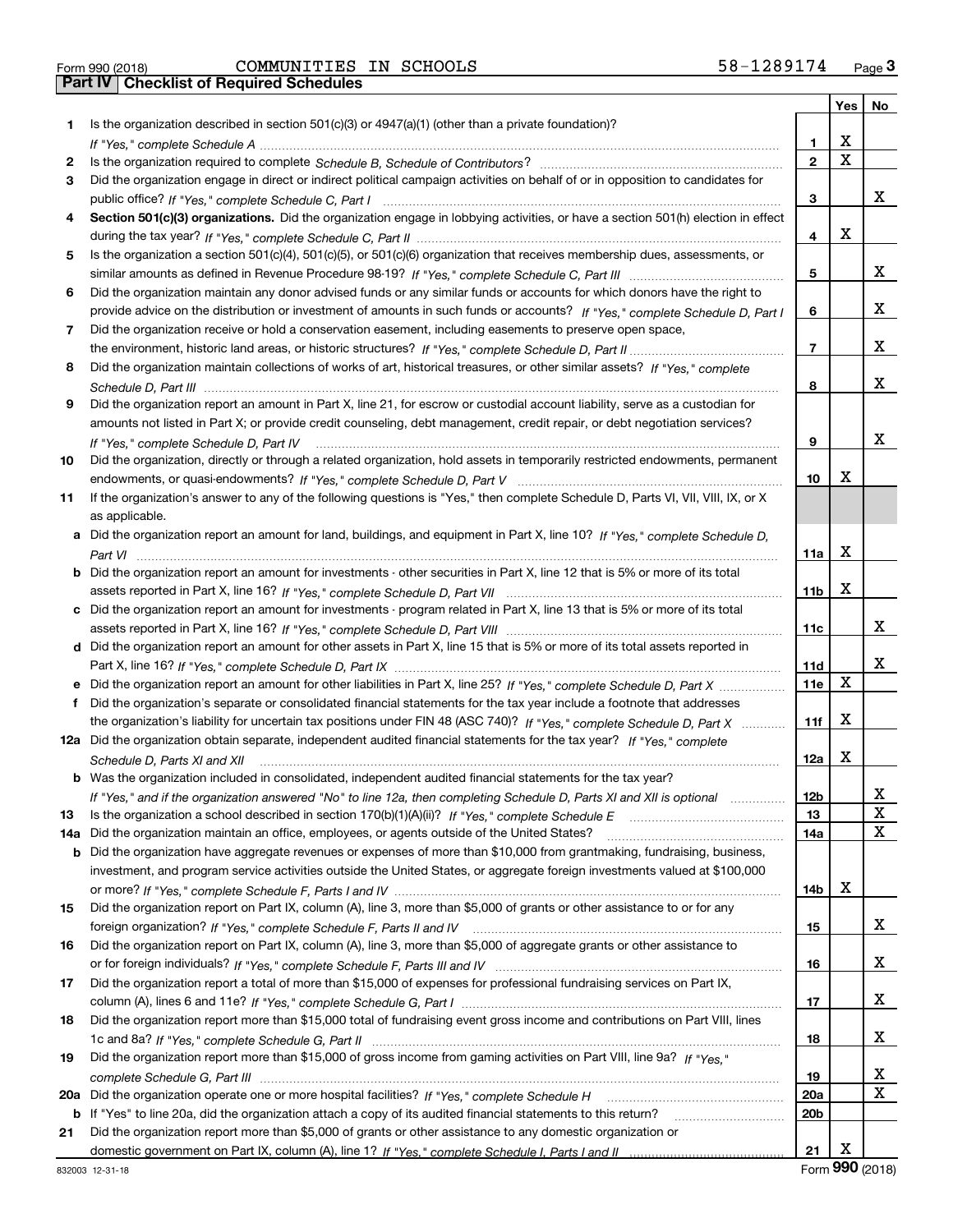*(continued)*

|               |                                                                                                                                   |                 | Yes | No. |
|---------------|-----------------------------------------------------------------------------------------------------------------------------------|-----------------|-----|-----|
| 22            | Did the organization report more than \$5,000 of grants or other assistance to or for domestic individuals on                     |                 |     |     |
|               |                                                                                                                                   | 22              |     | x   |
| 23            | Did the organization answer "Yes" to Part VII, Section A, line 3, 4, or 5 about compensation of the organization's current        |                 |     |     |
|               | and former officers, directors, trustees, key employees, and highest compensated employees? If "Yes," complete                    |                 |     |     |
|               |                                                                                                                                   | 23              | x   |     |
|               | 24a Did the organization have a tax-exempt bond issue with an outstanding principal amount of more than \$100,000 as of the       |                 |     |     |
|               | last day of the year, that was issued after December 31, 2002? If "Yes," answer lines 24b through 24d and complete                |                 |     |     |
|               |                                                                                                                                   | 24a             |     | x   |
|               | b Did the organization invest any proceeds of tax-exempt bonds beyond a temporary period exception?                               | 24b             |     |     |
|               | c Did the organization maintain an escrow account other than a refunding escrow at any time during the year to defease            |                 |     |     |
|               |                                                                                                                                   | 24c             |     |     |
|               |                                                                                                                                   | 24d             |     |     |
|               | 25a Section 501(c)(3), 501(c)(4), and 501(c)(29) organizations. Did the organization engage in an excess benefit                  |                 |     |     |
|               |                                                                                                                                   | 25a             |     | x   |
|               | b Is the organization aware that it engaged in an excess benefit transaction with a disqualified person in a prior year, and      |                 |     |     |
|               | that the transaction has not been reported on any of the organization's prior Forms 990 or 990-EZ? If "Yes," complete             |                 |     |     |
|               | Schedule L, Part I                                                                                                                | 25b             |     | х   |
| 26            | Did the organization report any amount on Part X, line 5, 6, or 22 for receivables from or payables to any current or             |                 |     |     |
|               | former officers, directors, trustees, key employees, highest compensated employees, or disqualified persons? If "Yes "            |                 |     |     |
|               | complete Schedule L, Part II                                                                                                      | 26              |     | x   |
| 27            | Did the organization provide a grant or other assistance to an officer, director, trustee, key employee, substantial              |                 |     |     |
|               | contributor or employee thereof, a grant selection committee member, or to a 35% controlled entity or family member               |                 |     |     |
|               |                                                                                                                                   | 27              |     | х   |
| 28            | Was the organization a party to a business transaction with one of the following parties (see Schedule L, Part IV                 |                 |     |     |
|               | instructions for applicable filing thresholds, conditions, and exceptions):                                                       |                 |     |     |
|               |                                                                                                                                   | 28a             |     | х   |
| b             | A family member of a current or former officer, director, trustee, or key employee? If "Yes," complete Schedule L, Part IV        | 28 <sub>b</sub> |     | x   |
|               | c An entity of which a current or former officer, director, trustee, or key employee (or a family member thereof) was an officer, |                 |     |     |
|               |                                                                                                                                   | 28c             |     | х   |
| 29            |                                                                                                                                   | 29              | X   |     |
| 30            | Did the organization receive contributions of art, historical treasures, or other similar assets, or qualified conservation       |                 |     |     |
|               |                                                                                                                                   | 30              |     | х   |
| 31            | Did the organization liquidate, terminate, or dissolve and cease operations?                                                      |                 |     |     |
|               |                                                                                                                                   | 31              |     | х   |
| 32            | Did the organization sell, exchange, dispose of, or transfer more than 25% of its net assets? If "Yes," complete                  |                 |     |     |
|               | Schedule N. Part II (1996) (1996) (1997) (1997) (1998) (1998) (1998) (1998) (1998) (1998) (1999) (1999) (1999)                    | 32              |     | х   |
| 33            | Did the organization own 100% of an entity disregarded as separate from the organization under Regulations                        |                 |     |     |
|               |                                                                                                                                   | 33              |     | x   |
| 34            | Was the organization related to any tax-exempt or taxable entity? If "Yes," complete Schedule R, Part II, III, or IV, and         |                 |     |     |
|               |                                                                                                                                   | 34              |     | X   |
|               | 35a Did the organization have a controlled entity within the meaning of section 512(b)(13)?                                       | 35a             |     | x   |
|               | b If "Yes" to line 35a, did the organization receive any payment from or engage in any transaction with a controlled entity       |                 |     |     |
|               |                                                                                                                                   | 35b             |     |     |
| 36            | Section 501(c)(3) organizations. Did the organization make any transfers to an exempt non-charitable related organization?        |                 |     |     |
|               |                                                                                                                                   | 36              |     | х   |
| 37            | Did the organization conduct more than 5% of its activities through an entity that is not a related organization                  |                 |     |     |
|               | and that is treated as a partnership for federal income tax purposes? If "Yes," complete Schedule R, Part VI                      | 37              |     | x   |
| 38            | Did the organization complete Schedule O and provide explanations in Schedule O for Part VI, lines 11b and 19?                    |                 |     |     |
|               | Note. All Form 990 filers are required to complete Schedule O                                                                     | 38              | х   |     |
| <b>Part V</b> | <b>Statements Regarding Other IRS Filings and Tax Compliance</b>                                                                  |                 |     |     |
|               | Check if Schedule O contains a response or note to any line in this Part V                                                        |                 |     |     |
|               |                                                                                                                                   |                 | Yes | No  |
|               | 99<br>1a                                                                                                                          |                 |     |     |
| b             | 0<br>Enter the number of Forms W-2G included in line 1a. Enter -0- if not applicable<br>1b                                        |                 |     |     |
|               | Did the organization comply with backup withholding rules for reportable payments to vendors and reportable gaming                |                 |     |     |
|               |                                                                                                                                   | 1c              | х   |     |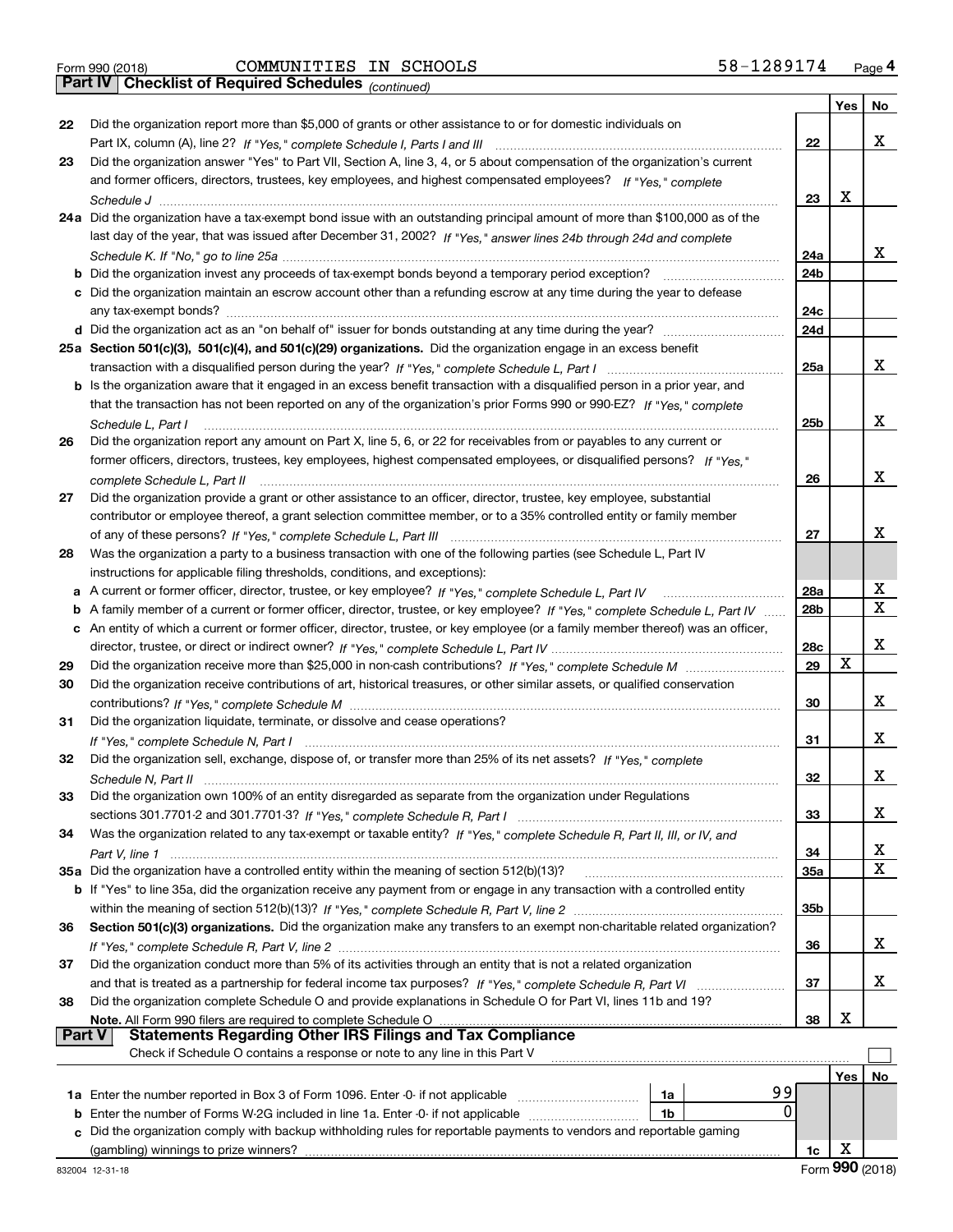|               | 58-1289174<br>COMMUNITIES IN SCHOOLS<br>Form 990 (2018)                                                                                           |                |     | Page $5$ |
|---------------|---------------------------------------------------------------------------------------------------------------------------------------------------|----------------|-----|----------|
| <b>Part V</b> | Statements Regarding Other IRS Filings and Tax Compliance (continued)                                                                             |                |     |          |
|               |                                                                                                                                                   |                | Yes | No       |
|               | 2a Enter the number of employees reported on Form W-3, Transmittal of Wage and Tax Statements,                                                    |                |     |          |
|               | 79<br>filed for the calendar year ending with or within the year covered by this return<br>2a                                                     |                |     |          |
|               | <b>b</b> If at least one is reported on line 2a, did the organization file all required federal employment tax returns?                           | 2 <sub>b</sub> | X   |          |
|               | Note. If the sum of lines 1a and 2a is greater than 250, you may be required to $e$ -file (see instructions) <i>marrouum</i> manus                |                |     |          |
|               | 3a Did the organization have unrelated business gross income of \$1,000 or more during the year?                                                  | 3a             |     | x        |
|               |                                                                                                                                                   | 3 <sub>b</sub> |     |          |
|               | 4a At any time during the calendar year, did the organization have an interest in, or a signature or other authority over, a                      |                |     |          |
|               | financial account in a foreign country (such as a bank account, securities account, or other financial account)?                                  | 4a             |     | x        |
|               | <b>b</b> If "Yes," enter the name of the foreign country: $\blacktriangleright$                                                                   |                |     |          |
|               | See instructions for filing requirements for FinCEN Form 114, Report of Foreign Bank and Financial Accounts (FBAR).                               |                |     |          |
|               | 5a Was the organization a party to a prohibited tax shelter transaction at any time during the tax year?                                          | 5a             |     | х        |
| b             |                                                                                                                                                   | 5 <sub>b</sub> |     | х        |
| c             |                                                                                                                                                   | 5c             |     |          |
|               | 6a Does the organization have annual gross receipts that are normally greater than \$100,000, and did the organization solicit                    |                |     |          |
|               | any contributions that were not tax deductible as charitable contributions?                                                                       | 6a             |     | x        |
|               | <b>b</b> If "Yes," did the organization include with every solicitation an express statement that such contributions or gifts                     |                |     |          |
|               | were not tax deductible?                                                                                                                          | 6b             |     |          |
| 7             | Organizations that may receive deductible contributions under section 170(c).                                                                     |                |     |          |
|               | a Did the organization receive a payment in excess of \$75 made partly as a contribution and partly for goods and services provided to the payor? | 7a             |     | х        |
| b             | If "Yes," did the organization notify the donor of the value of the goods or services provided?                                                   | 7b             |     |          |
| c             | Did the organization sell, exchange, or otherwise dispose of tangible personal property for which it was required                                 |                |     |          |
|               | to file Form 8282?                                                                                                                                | 7c             |     | x        |
|               | 7d                                                                                                                                                |                |     |          |
| е             | Did the organization receive any funds, directly or indirectly, to pay premiums on a personal benefit contract?                                   | 7e             |     | х<br>X   |
| Ť             | Did the organization, during the year, pay premiums, directly or indirectly, on a personal benefit contract?                                      | 7f             |     |          |
| g             | If the organization received a contribution of qualified intellectual property, did the organization file Form 8899 as required?                  | 7g             |     |          |
| h.            | If the organization received a contribution of cars, boats, airplanes, or other vehicles, did the organization file a Form 1098-C?                | 7h             |     |          |
| 8             | Sponsoring organizations maintaining donor advised funds. Did a donor advised fund maintained by the                                              |                |     |          |
|               | sponsoring organization have excess business holdings at any time during the year?                                                                | 8              |     |          |
| 9             | Sponsoring organizations maintaining donor advised funds.<br>Did the sponsoring organization make any taxable distributions under section 4966?   |                |     |          |
| а             |                                                                                                                                                   | 9а<br>9b       |     |          |
| b             | Did the sponsoring organization make a distribution to a donor, donor advisor, or related person?                                                 |                |     |          |
| 10            | Section 501(c)(7) organizations. Enter:<br>10a                                                                                                    |                |     |          |
|               | Gross receipts, included on Form 990, Part VIII, line 12, for public use of club facilities<br>10b                                                |                |     |          |
| b<br>11       | Section 501(c)(12) organizations. Enter:                                                                                                          |                |     |          |
| а             | 11a<br>Gross income from members or shareholders [11] continuum material contracts income from members or shareholders                            |                |     |          |
| b             | Gross income from other sources (Do not net amounts due or paid to other sources against                                                          |                |     |          |
|               | 11b                                                                                                                                               |                |     |          |
|               | 12a Section 4947(a)(1) non-exempt charitable trusts. Is the organization filing Form 990 in lieu of Form 1041?                                    | 12a            |     |          |
| b             | If "Yes," enter the amount of tax-exempt interest received or accrued during the year<br>12b                                                      |                |     |          |
| 13            | Section 501(c)(29) qualified nonprofit health insurance issuers.                                                                                  |                |     |          |
|               | a Is the organization licensed to issue qualified health plans in more than one state?                                                            | 13а            |     |          |
|               | Note. See the instructions for additional information the organization must report on Schedule O.                                                 |                |     |          |
|               | <b>b</b> Enter the amount of reserves the organization is required to maintain by the states in which the                                         |                |     |          |
|               | 13b                                                                                                                                               |                |     |          |
| c             | 13с                                                                                                                                               |                |     |          |
| 14a           | Did the organization receive any payments for indoor tanning services during the tax year?                                                        | 14a            |     | x        |
| b             |                                                                                                                                                   | 14b            |     |          |
| 15            | Is the organization subject to the section 4960 tax on payment(s) of more than \$1,000,000 in remuneration or                                     |                |     |          |
|               |                                                                                                                                                   | 15             |     | x        |
|               | If "Yes," see instructions and file Form 4720, Schedule N.                                                                                        |                |     |          |
| 16            | Is the organization an educational institution subject to the section 4968 excise tax on net investment income?<br>.                              | 16             |     | х        |
|               | If "Yes," complete Form 4720, Schedule O.                                                                                                         |                |     |          |
|               |                                                                                                                                                   |                |     |          |

Form (2018) **990**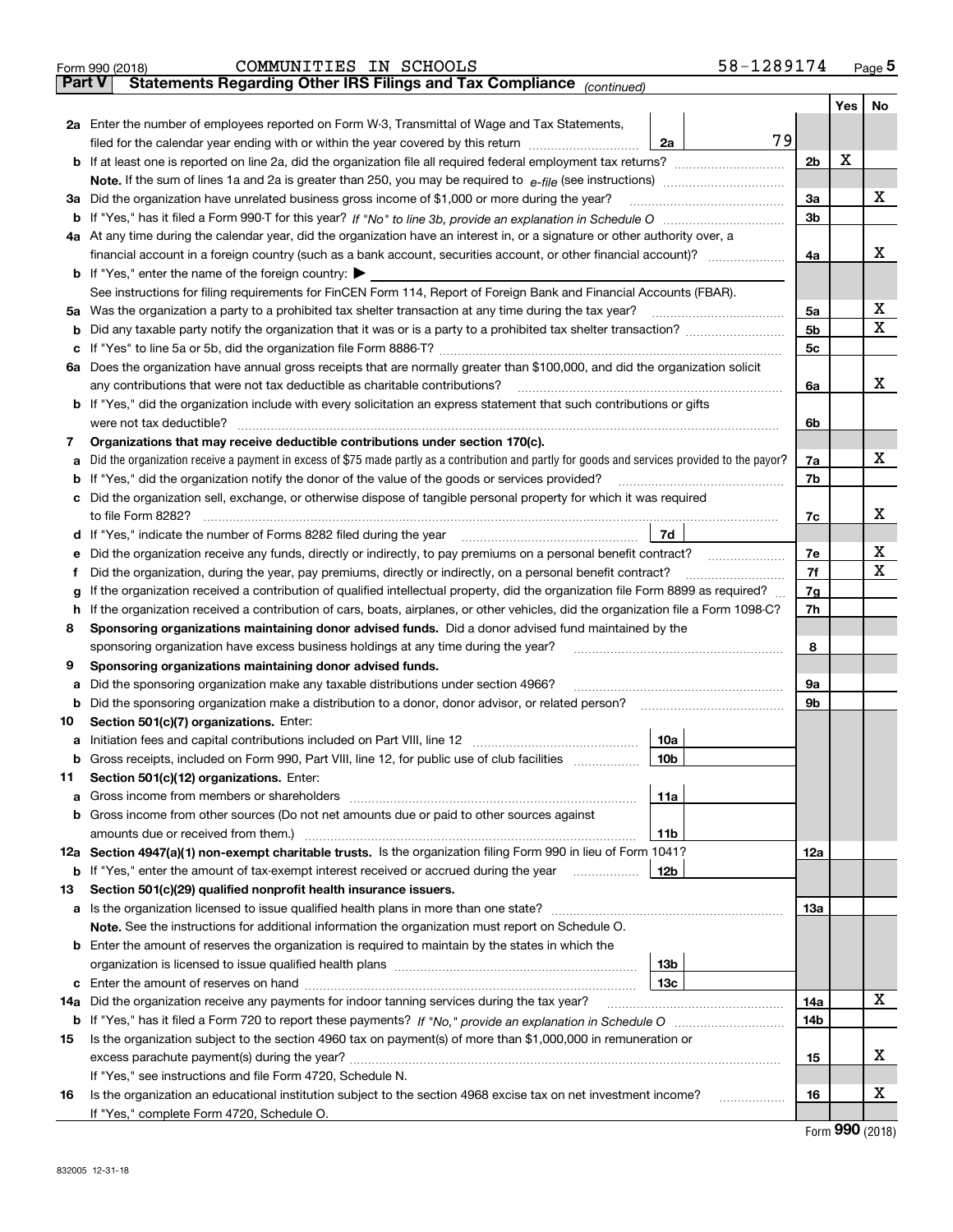|  | Form 990 (2018) |  |
|--|-----------------|--|
|  |                 |  |

| Form 990 (2018) | COMMUNITIES IN SCHOOLS                                                                  |  | 58-1289174                                                                                                                    | $P$ <sub>age</sub> 6    |
|-----------------|-----------------------------------------------------------------------------------------|--|-------------------------------------------------------------------------------------------------------------------------------|-------------------------|
|                 |                                                                                         |  | Part VI   Governance, Management, and Disclosure For each "Yes" response to lines 2 through 7b below, and for a "No" response |                         |
|                 |                                                                                         |  | to line 8a, 8b, or 10b below, describe the circumstances, processes, or changes in Schedule O. See instructions.              |                         |
|                 | Cheek if $C$ chedule $\bigcap$ containe a response ar note to any line in this Dert $U$ |  |                                                                                                                               | $\overline{\mathbf{x}}$ |

|        | Check if Schedule O contains a response or note to any line in this Part VI                                                                                                                                                    |    |  |                     |             | ΙX.    |  |  |  |
|--------|--------------------------------------------------------------------------------------------------------------------------------------------------------------------------------------------------------------------------------|----|--|---------------------|-------------|--------|--|--|--|
|        | <b>Section A. Governing Body and Management</b>                                                                                                                                                                                |    |  |                     |             |        |  |  |  |
|        |                                                                                                                                                                                                                                |    |  |                     | Yes         | No     |  |  |  |
|        | <b>1a</b> Enter the number of voting members of the governing body at the end of the tax year                                                                                                                                  | 1a |  | 24                  |             |        |  |  |  |
|        | If there are material differences in voting rights among members of the governing body, or if the governing                                                                                                                    |    |  |                     |             |        |  |  |  |
|        | body delegated broad authority to an executive committee or similar committee, explain in Schedule O.                                                                                                                          |    |  |                     |             |        |  |  |  |
| b      | Enter the number of voting members included in line 1a, above, who are independent                                                                                                                                             | 1b |  | 23                  |             |        |  |  |  |
| 2      | Did any officer, director, trustee, or key employee have a family relationship or a business relationship with any other                                                                                                       |    |  |                     |             |        |  |  |  |
|        | officer, director, trustee, or key employee?                                                                                                                                                                                   |    |  | $\mathbf{2}$        |             | X      |  |  |  |
| 3      | Did the organization delegate control over management duties customarily performed by or under the direct supervision                                                                                                          |    |  |                     |             |        |  |  |  |
|        |                                                                                                                                                                                                                                |    |  |                     |             |        |  |  |  |
| 4      | Did the organization make any significant changes to its governing documents since the prior Form 990 was filed?                                                                                                               |    |  | 3<br>$\overline{4}$ |             | x<br>X |  |  |  |
| 5      | Did the organization become aware during the year of a significant diversion of the organization's assets? <i>manageranian</i> entity                                                                                          |    |  | 5                   |             | X      |  |  |  |
| 6      | Did the organization have members or stockholders?                                                                                                                                                                             |    |  | 6                   |             | X      |  |  |  |
| 7a     | Did the organization have members, stockholders, or other persons who had the power to elect or appoint one or                                                                                                                 |    |  |                     |             |        |  |  |  |
|        | more members of the governing body?                                                                                                                                                                                            |    |  | 7a                  |             | x      |  |  |  |
|        | <b>b</b> Are any governance decisions of the organization reserved to (or subject to approval by) members, stockholders, or                                                                                                    |    |  |                     |             |        |  |  |  |
|        | persons other than the governing body?                                                                                                                                                                                         |    |  | 7b                  |             | x      |  |  |  |
|        | Did the organization contemporaneously document the meetings held or written actions undertaken during the year by the following:                                                                                              |    |  |                     |             |        |  |  |  |
| 8      |                                                                                                                                                                                                                                |    |  |                     | X           |        |  |  |  |
| a<br>b | Each committee with authority to act on behalf of the governing body?                                                                                                                                                          |    |  | 8a<br>8b            | X           |        |  |  |  |
|        |                                                                                                                                                                                                                                |    |  |                     |             |        |  |  |  |
| 9      | Is there any officer, director, trustee, or key employee listed in Part VII, Section A, who cannot be reached at the                                                                                                           |    |  | 9                   |             | x      |  |  |  |
|        | Section B. Policies <sub>(This Section B requests information about policies not required by the Internal Revenue Code.)</sub>                                                                                                 |    |  |                     |             |        |  |  |  |
|        |                                                                                                                                                                                                                                |    |  |                     | Yes         | No     |  |  |  |
|        |                                                                                                                                                                                                                                |    |  | 10a                 | Х           |        |  |  |  |
|        | <b>b</b> If "Yes," did the organization have written policies and procedures governing the activities of such chapters, affiliates,                                                                                            |    |  |                     |             |        |  |  |  |
|        | and branches to ensure their operations are consistent with the organization's exempt purposes?                                                                                                                                |    |  | 10 <sub>b</sub>     | X           |        |  |  |  |
|        | 11a Has the organization provided a complete copy of this Form 990 to all members of its governing body before filing the form?                                                                                                |    |  | 11a                 | $\mathbf X$ |        |  |  |  |
| b      | Describe in Schedule O the process, if any, used by the organization to review this Form 990.                                                                                                                                  |    |  |                     |             |        |  |  |  |
| 12a    | Did the organization have a written conflict of interest policy? If "No," go to line 13                                                                                                                                        |    |  | 12a                 | X           |        |  |  |  |
| b      |                                                                                                                                                                                                                                |    |  | 12 <sub>b</sub>     | X           |        |  |  |  |
| с      | Did the organization regularly and consistently monitor and enforce compliance with the policy? If "Yes." describe                                                                                                             |    |  |                     |             |        |  |  |  |
|        | in Schedule O how this was done measured and the control of the control of the state of the control of the control of the control of the control of the control of the control of the control of the control of the control of |    |  | 12c                 | X           |        |  |  |  |
| 13     | Did the organization have a written whistleblower policy?                                                                                                                                                                      |    |  | 13                  | X           |        |  |  |  |
| 14     | Did the organization have a written document retention and destruction policy?                                                                                                                                                 |    |  | 14                  | X           |        |  |  |  |
| 15     | Did the process for determining compensation of the following persons include a review and approval by independent                                                                                                             |    |  |                     |             |        |  |  |  |
|        | persons, comparability data, and contemporaneous substantiation of the deliberation and decision?                                                                                                                              |    |  |                     |             |        |  |  |  |
| а      | The organization's CEO, Executive Director, or top management official manufactured content of the organization's CEO, Executive Director, or top management official                                                          |    |  | 15a                 | X           |        |  |  |  |
|        |                                                                                                                                                                                                                                |    |  | 15b                 |             | х      |  |  |  |
|        | If "Yes" to line 15a or 15b, describe the process in Schedule O (see instructions).                                                                                                                                            |    |  |                     |             |        |  |  |  |
|        | 16a Did the organization invest in, contribute assets to, or participate in a joint venture or similar arrangement with a                                                                                                      |    |  |                     |             |        |  |  |  |
|        | taxable entity during the year?                                                                                                                                                                                                |    |  | 16a                 |             | х      |  |  |  |
|        | b If "Yes," did the organization follow a written policy or procedure requiring the organization to evaluate its participation                                                                                                 |    |  |                     |             |        |  |  |  |
|        | in joint venture arrangements under applicable federal tax law, and take steps to safeguard the organization's                                                                                                                 |    |  |                     |             |        |  |  |  |
|        | exempt status with respect to such arrangements?                                                                                                                                                                               |    |  | 16b                 |             |        |  |  |  |
|        | Section C. Disclosure                                                                                                                                                                                                          |    |  |                     |             |        |  |  |  |
| 17     | List the states with which a copy of this Form 990 is required to be filed SEE SCHEDULE O                                                                                                                                      |    |  |                     |             |        |  |  |  |
| 18     | Section 6104 requires an organization to make its Forms 1023 (1024 or 1024-A if applicable), 990, and 990-T (Section 501(c)(3)s only) available                                                                                |    |  |                     |             |        |  |  |  |
|        | for public inspection. Indicate how you made these available. Check all that apply.                                                                                                                                            |    |  |                     |             |        |  |  |  |
|        | $X$ Upon request<br>Own website<br>Another's website<br>Other (explain in Schedule O)                                                                                                                                          |    |  |                     |             |        |  |  |  |
| 19     | Describe in Schedule O whether (and if so, how) the organization made its governing documents, conflict of interest policy, and financial                                                                                      |    |  |                     |             |        |  |  |  |
|        | statements available to the public during the tax year.                                                                                                                                                                        |    |  |                     |             |        |  |  |  |
| 20     | State the name, address, and telephone number of the person who possesses the organization's books and records                                                                                                                 |    |  |                     |             |        |  |  |  |
|        | MANOMA SIRISENA - (800) 247-4543                                                                                                                                                                                               |    |  |                     |             |        |  |  |  |
|        | 2345 CRYSTAL DRIVE, NO. 700, ARLINGTON, VA<br>22202                                                                                                                                                                            |    |  |                     |             |        |  |  |  |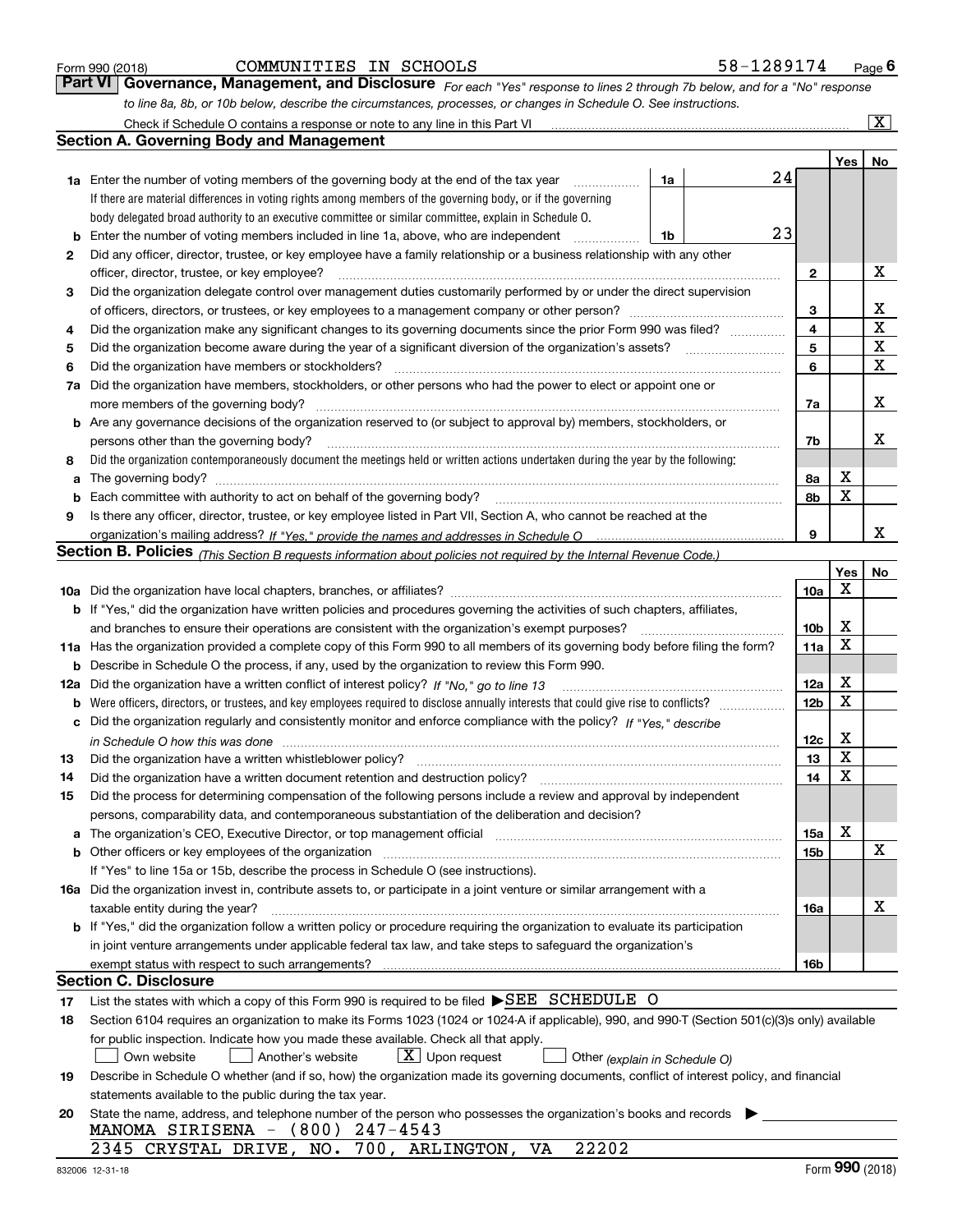$\mathcal{L}^{\text{max}}$ 

| Form 990 (2018) | COMMUNITIES IN SCHOOLS                                                                     |  | 58-1289174 | Page 7 |
|-----------------|--------------------------------------------------------------------------------------------|--|------------|--------|
|                 | Part VII Compensation of Officers, Directors, Trustees, Key Employees, Highest Compensated |  |            |        |
|                 | <b>Employees, and Independent Contractors</b>                                              |  |            |        |

Check if Schedule O contains a response or note to any line in this Part VII

**Section A. Officers, Directors, Trustees, Key Employees, and Highest Compensated Employees**

**1a**  Complete this table for all persons required to be listed. Report compensation for the calendar year ending with or within the organization's tax year.

**•** List all of the organization's current officers, directors, trustees (whether individuals or organizations), regardless of amount of compensation. Enter -0- in columns  $(D)$ ,  $(E)$ , and  $(F)$  if no compensation was paid.

● List all of the organization's **current** key employees, if any. See instructions for definition of "key employee."

**•** List the organization's five current highest compensated employees (other than an officer, director, trustee, or key employee) who received reportable compensation (Box 5 of Form W-2 and/or Box 7 of Form 1099-MISC) of more than \$100,000 from the organization and any related organizations.

 $\bullet$  List all of the organization's **former** officers, key employees, and highest compensated employees who received more than \$100,000 of reportable compensation from the organization and any related organizations.

**•** List all of the organization's former directors or trustees that received, in the capacity as a former director or trustee of the organization, more than \$10,000 of reportable compensation from the organization and any related organizations.

List persons in the following order: individual trustees or directors; institutional trustees; officers; key employees; highest compensated employees; and former such persons.

Check this box if neither the organization nor any related organization compensated any current officer, director, or trustee.  $\mathcal{L}^{\text{max}}$ 

| (A)                              | (B)                                                                  | (C)                                                                                                         |                      |         |              |                                   |        | (D)                                    | (E)                                        | (F)                                                                      |  |  |
|----------------------------------|----------------------------------------------------------------------|-------------------------------------------------------------------------------------------------------------|----------------------|---------|--------------|-----------------------------------|--------|----------------------------------------|--------------------------------------------|--------------------------------------------------------------------------|--|--|
| Name and Title                   | Average<br>hours per<br>week                                         | Position<br>(do not check more than one<br>box, unless person is both an<br>officer and a director/trustee) |                      |         |              |                                   |        | Reportable<br>compensation<br>from     | Reportable<br>compensation<br>from related | Estimated<br>amount of<br>other                                          |  |  |
|                                  | (list any<br>hours for<br>related<br>organizations<br>below<br>line) | n dividual trustee or director                                                                              | nstitutional trustee | Officer | Key employee | Highest compensated<br>  employee | Former | the<br>organization<br>(W-2/1099-MISC) | organizations<br>(W-2/1099-MISC)           | compensation<br>from the<br>organization<br>and related<br>organizations |  |  |
| ELAINE WYNN<br>(1)               | 5.00                                                                 |                                                                                                             |                      |         |              |                                   |        |                                        |                                            |                                                                          |  |  |
| CHAIRMAN                         |                                                                      | $\mathbf X$                                                                                                 |                      | X       |              |                                   |        | 0.                                     | $\mathbf 0$ .                              | $\mathbf 0$ .                                                            |  |  |
| (2)<br>WILLIAM E. MILLIKEN       | 5.00                                                                 |                                                                                                             |                      |         |              |                                   |        |                                        |                                            |                                                                          |  |  |
| VICE CHAIRMAN & FOUNDER          |                                                                      | X                                                                                                           |                      | X       |              |                                   |        | 108,000.                               | $\mathbf 0$ .                              | $0_{.}$                                                                  |  |  |
| CHRISTOPHER F. ALLWIN<br>(3)     | 5.00                                                                 |                                                                                                             |                      |         |              |                                   |        |                                        |                                            |                                                                          |  |  |
| <b>DIRECTOR</b>                  |                                                                      | X                                                                                                           |                      |         |              |                                   |        | $\mathbf 0$ .                          | $\mathbf 0$ .                              | $\mathbf 0$ .                                                            |  |  |
| ROBERT H. B. BALDWIN, JR.<br>(4) | 5.00                                                                 |                                                                                                             |                      |         |              |                                   |        |                                        |                                            |                                                                          |  |  |
| <b>DIRECTOR</b>                  |                                                                      | $\mathbf X$                                                                                                 |                      |         |              |                                   |        | $\mathbf 0$ .                          | $\mathbf 0$ .                              | $\mathbf 0$ .                                                            |  |  |
| JAMES COX CHAMBERS<br>(5)        | 5.00                                                                 |                                                                                                             |                      |         |              |                                   |        |                                        |                                            |                                                                          |  |  |
| <b>DIRECTOR</b>                  |                                                                      | $\mathbf X$                                                                                                 |                      |         |              |                                   |        | $\mathbf 0$ .                          | $\mathbf 0$ .                              | $\mathbf 0$ .                                                            |  |  |
| (6)<br><b>JERRY CROAN</b>        | 5.00                                                                 |                                                                                                             |                      |         |              |                                   |        |                                        |                                            |                                                                          |  |  |
| <b>DIRECTOR</b>                  |                                                                      | $\mathbf X$                                                                                                 |                      |         |              |                                   |        | $\mathbf 0$ .                          | $\mathbf 0$ .                              | $\mathbf 0$ .                                                            |  |  |
| (7)<br>KIMBERLY DAVIS            | 5.00                                                                 |                                                                                                             |                      |         |              |                                   |        |                                        |                                            |                                                                          |  |  |
| <b>DIRECTOR</b>                  |                                                                      | $\mathbf X$                                                                                                 |                      |         |              |                                   |        | $\mathbf 0$ .                          | $\mathbf 0$ .                              | $\mathbf 0$ .                                                            |  |  |
| JOSEPH DIDOMIZIO<br>(8)          | 5.00                                                                 |                                                                                                             |                      |         |              |                                   |        |                                        |                                            |                                                                          |  |  |
| <b>DIRECTOR</b>                  |                                                                      | $\mathbf X$                                                                                                 |                      |         |              |                                   |        | $\mathbf 0$ .                          | $\mathbf 0$ .                              | $\mathbf 0$ .                                                            |  |  |
| (9)<br>DAN DOMENECH              | 5.00                                                                 |                                                                                                             |                      |         |              |                                   |        |                                        |                                            |                                                                          |  |  |
| <b>DIRECTOR</b>                  |                                                                      | $\mathbf X$                                                                                                 |                      |         |              |                                   |        | $\mathbf 0$ .                          | $\mathbf 0$ .                              | $\mathbf 0$ .                                                            |  |  |
| (10) ARNE DUNCAN                 | 5.00                                                                 |                                                                                                             |                      |         |              |                                   |        |                                        |                                            |                                                                          |  |  |
| <b>DIRECTOR</b>                  |                                                                      | $\mathbf X$                                                                                                 |                      |         |              |                                   |        | $\mathbf 0$ .                          | $\mathbf 0$ .                              | $\mathbf 0$ .                                                            |  |  |
| (11) PASCAL FERNANDEZ            | 5.00                                                                 |                                                                                                             |                      |         |              |                                   |        |                                        |                                            |                                                                          |  |  |
| <b>DIRECTOR</b>                  |                                                                      | $\mathbf X$                                                                                                 |                      |         |              |                                   |        | $\mathbf 0$ .                          | $\mathbf 0$ .                              | $\mathbf 0$ .                                                            |  |  |
| (12) MICHAEL FRENCH              | 5.00                                                                 |                                                                                                             |                      |         |              |                                   |        |                                        |                                            |                                                                          |  |  |
| <b>DIRECTOR</b>                  |                                                                      | $\mathbf X$                                                                                                 |                      |         |              |                                   |        | $\mathbf 0$ .                          | $\mathbf 0$ .                              | $\mathbf 0$ .                                                            |  |  |
| (13) ZAC GUEVARA                 | 5.00                                                                 |                                                                                                             |                      |         |              |                                   |        |                                        |                                            |                                                                          |  |  |
| DIRECTOR (FROM 9/2019)           |                                                                      | $\mathbf X$                                                                                                 |                      |         |              |                                   |        | $\mathbf 0$ .                          | $\mathbf 0$ .                              | $\mathbf 0$ .                                                            |  |  |
| (14) JILLIAN MANUS               | 5.00                                                                 |                                                                                                             |                      |         |              |                                   |        |                                        |                                            |                                                                          |  |  |
| <b>DIRECTOR</b>                  |                                                                      | $\mathbf X$                                                                                                 |                      |         |              |                                   |        | $\mathbf 0$ .                          | $\mathbf 0$ .                              | $\mathbf 0$ .                                                            |  |  |
| (15) JOHN NIXON                  | 5.00                                                                 |                                                                                                             |                      |         |              |                                   |        |                                        |                                            |                                                                          |  |  |
| <b>DIRECTOR</b>                  |                                                                      | $\mathbf X$                                                                                                 |                      |         |              |                                   |        | $\mathbf 0$ .                          | $\mathbf 0$ .                              | $0_{.}$                                                                  |  |  |
| (16) DARILYN OLIDGE              | 5.00                                                                 |                                                                                                             |                      |         |              |                                   |        |                                        |                                            |                                                                          |  |  |
| <b>DIRECTOR</b>                  |                                                                      | $\mathbf X$                                                                                                 |                      |         |              |                                   |        | $\mathbf 0$ .                          | $\mathbf 0$ .                              | $0_{.}$                                                                  |  |  |
| (17) SHAQUILLE O'NEAL            | 5.00                                                                 |                                                                                                             |                      |         |              |                                   |        |                                        |                                            |                                                                          |  |  |
| <b>DIRECTOR</b>                  |                                                                      | $\mathbf X$                                                                                                 |                      |         |              |                                   |        | $\mathbf 0$ .                          | $\mathbf 0$ .                              | $\mathbf 0$ .                                                            |  |  |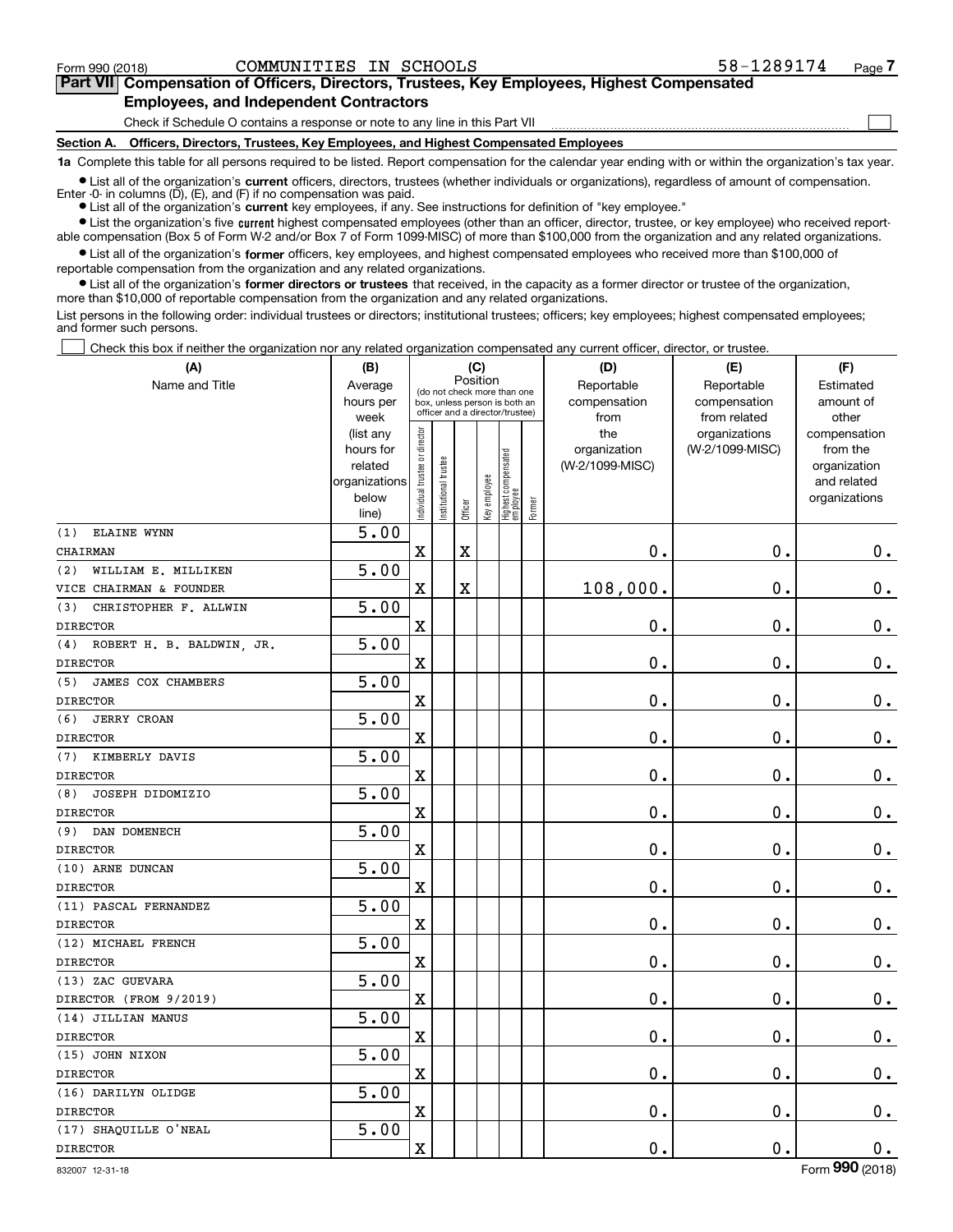| Form 990 (2018) |  |  |
|-----------------|--|--|

| Part VII Section A. Officers, Directors, Trustees, Key Employees, and Highest Compensated Employees (continued)                              |                          |                                 |                                                              |          |              |                                   |        |                 |                 |                  |                       |     |       |
|----------------------------------------------------------------------------------------------------------------------------------------------|--------------------------|---------------------------------|--------------------------------------------------------------|----------|--------------|-----------------------------------|--------|-----------------|-----------------|------------------|-----------------------|-----|-------|
| (A)                                                                                                                                          | (B)                      |                                 |                                                              |          | (C)          |                                   |        | (D)             | (E)             |                  |                       | (F) |       |
| Name and title                                                                                                                               | Average                  |                                 |                                                              | Position |              |                                   |        | Reportable      | Reportable      |                  | Estimated             |     |       |
|                                                                                                                                              | hours per                |                                 | (do not check more than one<br>box, unless person is both an |          |              |                                   |        | compensation    | compensation    |                  | amount of             |     |       |
|                                                                                                                                              | week                     | officer and a director/trustee) |                                                              |          |              |                                   | from   | from related    |                 |                  | other                 |     |       |
|                                                                                                                                              | (list any                |                                 |                                                              |          |              |                                   |        | the             | organizations   |                  | compensation          |     |       |
|                                                                                                                                              | hours for                |                                 |                                                              |          |              |                                   |        | organization    | (W-2/1099-MISC) |                  | from the              |     |       |
|                                                                                                                                              | related<br>organizations |                                 |                                                              |          |              |                                   |        | (W-2/1099-MISC) |                 |                  | organization          |     |       |
|                                                                                                                                              | below                    |                                 |                                                              |          |              |                                   |        |                 |                 |                  | and related           |     |       |
|                                                                                                                                              | line)                    | Individual trustee or director  | Institutional trustee                                        | Officer  | Key employee | Highest compensated<br>  employee | Former |                 |                 |                  | organizations         |     |       |
| (18) CARMEN ORTIZ-MCGHEE                                                                                                                     | $\overline{5.00}$        |                                 |                                                              |          |              |                                   |        |                 |                 |                  |                       |     |       |
| DIRECTOR (FROM 5/2019)                                                                                                                       |                          | $\mathbf X$                     |                                                              |          |              |                                   |        | 0.              |                 | $\mathbf 0$ .    |                       |     | 0.    |
| (19) ISIAH PICKENS                                                                                                                           | $\overline{5.00}$        |                                 |                                                              |          |              |                                   |        |                 |                 |                  |                       |     |       |
| <b>DIRECTOR</b>                                                                                                                              |                          | X                               |                                                              |          |              |                                   |        | 0.              | 0.              |                  |                       |     | $0$ . |
| (20) JUAN SEPULVEDA                                                                                                                          | $\overline{5.00}$        |                                 |                                                              |          |              |                                   |        |                 |                 |                  |                       |     |       |
| DIRECTOR (FROM 9/2019)                                                                                                                       |                          | X                               |                                                              |          |              |                                   |        | 0.              |                 | $\mathbf 0$ .    |                       |     | $0$ . |
| (21) LEONARD STERN                                                                                                                           | 5.00                     |                                 |                                                              |          |              |                                   |        |                 |                 |                  |                       |     |       |
| <b>DIRECTOR</b>                                                                                                                              |                          | X                               |                                                              |          |              |                                   |        | 0.              |                 | $\mathbf 0$ .    |                       |     | $0$ . |
| (22) DONNA WEISS                                                                                                                             | 5.00                     |                                 |                                                              |          |              |                                   |        |                 |                 |                  |                       |     |       |
| <b>DIRECTOR</b>                                                                                                                              |                          | X                               |                                                              |          |              |                                   |        | 0.              |                 | $\mathbf 0$ .    |                       |     | $0$ . |
| (23) SHERRIE ROLLINS WESTIN                                                                                                                  | 5.00                     |                                 |                                                              |          |              |                                   |        |                 |                 |                  |                       |     |       |
| <b>DIRECTOR</b>                                                                                                                              |                          | X                               |                                                              |          |              |                                   |        | 0.              |                 | $\mathbf 0$ .    |                       |     | $0$ . |
| (24) REY SALDANA                                                                                                                             | 5.00                     |                                 |                                                              |          |              |                                   |        |                 |                 |                  |                       |     |       |
| <b>DIRECTOR</b>                                                                                                                              |                          | $\mathbf X$                     |                                                              |          |              |                                   |        | 0.              |                 | $\mathbf 0$ .    |                       |     | 0.    |
| (25) DALE A. ERQUIAGA                                                                                                                        | 40.00                    |                                 |                                                              |          |              |                                   |        |                 |                 |                  |                       |     |       |
| PRESIDENT                                                                                                                                    |                          |                                 |                                                              | X        |              |                                   |        | 368,499.        |                 | $0$ .            | 44,746.               |     |       |
| (26) KELLY MASLEY                                                                                                                            | 40.00                    |                                 |                                                              |          |              |                                   |        |                 |                 |                  |                       |     |       |
| <b>SECRETARY</b>                                                                                                                             |                          |                                 |                                                              | X        |              |                                   |        | 101,080.        |                 | $0$ .            | 10, 370.              |     |       |
|                                                                                                                                              |                          |                                 |                                                              |          |              |                                   |        | 577,579.        |                 | $\overline{0}$ . | $\overline{55,116}$ . |     |       |
| c Total from continuation sheets to Part VII, Section A [11] [12] Total from continuation sheets to Part VII, Section A                      |                          |                                 |                                                              |          |              |                                   |        | 1,635,384.      |                 | 0.               | 321, 102.             |     |       |
|                                                                                                                                              |                          |                                 |                                                              |          |              |                                   |        | 2, 212, 963.    |                 | 0.               | 376, 218.             |     |       |
| Total number of individuals (including but not limited to those listed above) who received more than \$100,000 of reportable<br>$\mathbf{2}$ |                          |                                 |                                                              |          |              |                                   |        |                 |                 |                  |                       |     |       |
| compensation from the organization                                                                                                           |                          |                                 |                                                              |          |              |                                   |        |                 |                 |                  |                       |     | 18    |
|                                                                                                                                              |                          |                                 |                                                              |          |              |                                   |        |                 |                 |                  |                       | Yes | No    |
| Did the organization list any former officer, director, or trustee, key employee, or highest compensated employee on<br>3                    |                          |                                 |                                                              |          |              |                                   |        |                 |                 |                  |                       |     |       |
| line 1a? If "Yes," complete Schedule J for such individual manufactured contains and the Yes," complete Schedule J for such individual       |                          |                                 |                                                              |          |              |                                   |        |                 |                 |                  | 3                     |     | X     |
| For any individual listed on line 1a, is the sum of reportable compensation and other compensation from the organization<br>4                |                          |                                 |                                                              |          |              |                                   |        |                 |                 |                  |                       |     |       |
|                                                                                                                                              |                          |                                 |                                                              |          |              |                                   |        |                 |                 |                  | 4                     | X   |       |
| Did any person listed on line 1a receive or accrue compensation from any unrelated organization or individual for services<br>5              |                          |                                 |                                                              |          |              |                                   |        |                 |                 |                  |                       |     |       |
|                                                                                                                                              |                          |                                 |                                                              |          |              |                                   |        |                 |                 |                  | 5                     |     | х     |
| <b>Section B. Independent Contractors</b>                                                                                                    |                          |                                 |                                                              |          |              |                                   |        |                 |                 |                  |                       |     |       |
| Complete this table for your five highest compensated independent contractors that received more than \$100,000 of compensation from<br>1    |                          |                                 |                                                              |          |              |                                   |        |                 |                 |                  |                       |     |       |
| the organization. Report compensation for the calendar year ending with or within the organization's tax year.                               |                          |                                 |                                                              |          |              |                                   |        |                 |                 |                  |                       |     |       |
| (A)                                                                                                                                          | (B)                      |                                 |                                                              |          |              |                                   |        |                 |                 |                  | (C)                   |     |       |

**2**Total number of independent contractors (including but not limited to those listed above) who received more than \$100,000 of compensation from the organization  $\blacktriangleright$ WASHINGTON, DC 20007 201, WESTPORT, CT 06880 420, SALT LAKE CITY, UT 84107 2830 GEORGIA AVE., WASHINGTON, DC 20001 55 W. 900 S., SALT LAKE CITY, UT 84101 15 GMMB INC., 3050 K ST., NW, SUITE 100, THE CAUSEWAY AGENCY, 21 CHARLES ST., SUITE CASEWORTHY, INC, 3995 S. 700 E., SUITE JESSICA STUART MEDIA ALLEN COMMUNICATION LEARNING SERVICES, INC. MARKETING SERVICES ADVERTISING SERVICES CASE MANAGEMENT MEDIA MANAGEMENT DIGITAL LEARNING 896,861. 554,475. 339,758. 266,212. 207,577.

Name and business address  $\hskip1cm \vert$  Description of services  $\hskip1cm \vert$  Compensation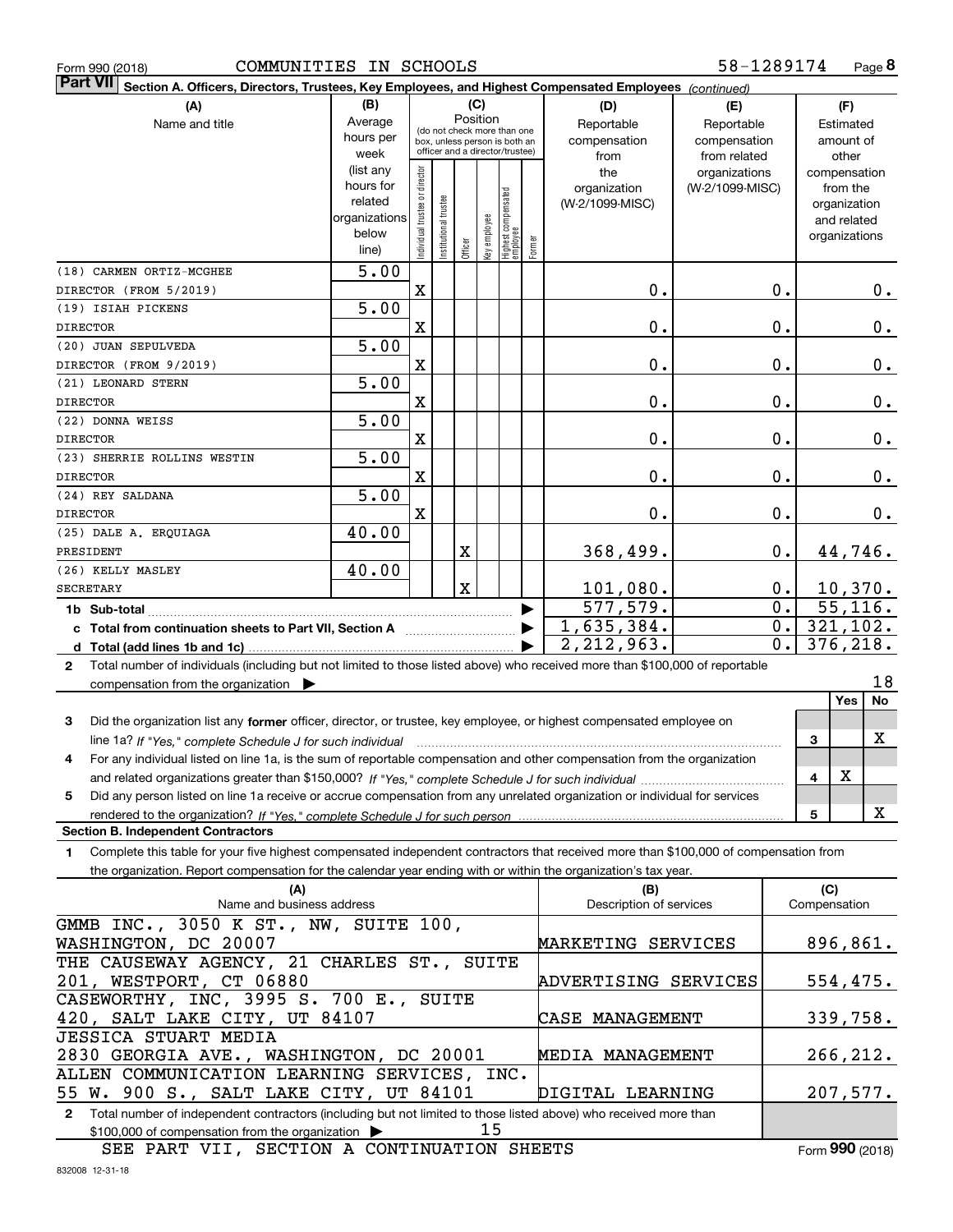| COMMUNITIES IN SCHOOLS<br>Form 990                                                                                        |                                                                                              |                                | 58-1289174            |                                   |              |                              |        |                                                                |                                                                  |                                                                                                |
|---------------------------------------------------------------------------------------------------------------------------|----------------------------------------------------------------------------------------------|--------------------------------|-----------------------|-----------------------------------|--------------|------------------------------|--------|----------------------------------------------------------------|------------------------------------------------------------------|------------------------------------------------------------------------------------------------|
| <b>Part VII</b><br>Section A. Officers, Directors, Trustees, Key Employees, and Highest Compensated Employees (continued) |                                                                                              |                                |                       |                                   |              |                              |        |                                                                |                                                                  |                                                                                                |
| (A)                                                                                                                       | (B)                                                                                          |                                |                       | (C)                               |              |                              |        | (D)                                                            | (E)                                                              | (F)                                                                                            |
| Name and title                                                                                                            | Average                                                                                      |                                |                       | Position                          |              |                              |        | Reportable                                                     | Reportable                                                       | Estimated                                                                                      |
|                                                                                                                           | hours<br>per<br>week<br>(list any<br>hours for<br>related<br>organizations<br>below<br>line) | Individual trustee or director | Institutional trustee | (check all that apply)<br>Officer | Key employee | Highest compensated employee | Former | compensation<br>from<br>the<br>organization<br>(W-2/1099-MISC) | compensation<br>from related<br>organizations<br>(W-2/1099-MISC) | amount of<br>other<br>compensation<br>from the<br>organization<br>and related<br>organizations |
| (27) AVA YOUNGBLOOD                                                                                                       | $\overline{5.00}$                                                                            |                                |                       |                                   |              |                              |        |                                                                |                                                                  |                                                                                                |
| SECRETARY (TO 2/2018)                                                                                                     |                                                                                              |                                |                       | $\mathbf X$                       |              |                              |        | 40,000.                                                        | $\mathbf 0$ .                                                    | 0.                                                                                             |
| (28) STEVEN D. MCCULLOUGH                                                                                                 | 40.00                                                                                        |                                |                       |                                   |              |                              |        |                                                                |                                                                  |                                                                                                |
| CHIEF OPERATING OFFICER                                                                                                   |                                                                                              |                                |                       | X                                 |              |                              |        | 233,815.                                                       | 0.                                                               | 61,900.                                                                                        |
| (29) GARY M. CHAPMAN                                                                                                      | 40.00                                                                                        |                                |                       |                                   |              |                              |        |                                                                |                                                                  |                                                                                                |
| VP, BUSINESS DEVELOPMENT                                                                                                  |                                                                                              |                                |                       |                                   | X            |                              |        | 185,590.                                                       | 0.                                                               | 35,312.                                                                                        |
| (30) HEATHER J. CLAWSON                                                                                                   | 40.00                                                                                        |                                |                       |                                   |              |                              |        |                                                                |                                                                  |                                                                                                |
| CHIEF, PROGRAM & INNOVATION                                                                                               |                                                                                              |                                |                       |                                   | X            |                              |        | 179,850.                                                       | 0.                                                               | 39,523.                                                                                        |
| (31) STACY TSAKERIS                                                                                                       | 40.00                                                                                        |                                |                       |                                   |              |                              |        |                                                                |                                                                  |                                                                                                |
| VP, TECHNOLOGY                                                                                                            |                                                                                              |                                |                       |                                   | X            |                              |        | 160,279.                                                       | 0.                                                               | <u>14,073.</u>                                                                                 |
| (32) TIFFANY D. MILLER                                                                                                    | 40.00                                                                                        |                                |                       |                                   |              |                              |        |                                                                |                                                                  |                                                                                                |
| CHIEF OF STAFF                                                                                                            |                                                                                              |                                |                       |                                   | X            |                              |        | 151,219.                                                       | 0.                                                               | 20,999.                                                                                        |
| (33) KATHLEEN A. LALLY<br>VP GROWTH & IMPACT (UNTIL 05/2019)                                                              | 40.00                                                                                        |                                |                       |                                   |              | X                            |        | 147,175.                                                       | 0.                                                               | 36,728.                                                                                        |
| (34) DAWN A. GODAIRE                                                                                                      | 40.00                                                                                        |                                |                       |                                   |              |                              |        |                                                                |                                                                  |                                                                                                |
| VP HR                                                                                                                     |                                                                                              |                                |                       |                                   |              | $\mathbf X$                  |        | 144,469.                                                       | 0.                                                               | 36,553.                                                                                        |
| (35) TIMOTHY J. PLANT                                                                                                     | 40.00                                                                                        |                                |                       |                                   |              |                              |        |                                                                |                                                                  |                                                                                                |
| VP ADVANCEMENT (UNTIL 12/2019)                                                                                            |                                                                                              |                                |                       |                                   |              | $\mathbf X$                  |        | 133,186.                                                       | $0\cdot$                                                         | 29,630.                                                                                        |
| (36) MICHAEL HUANG                                                                                                        | 40.00                                                                                        |                                |                       |                                   |              |                              |        |                                                                |                                                                  |                                                                                                |
| VP NATIONAL RESOURCE CENTER                                                                                               |                                                                                              |                                |                       |                                   |              | $\mathbf X$                  |        | 131,229.                                                       | 0.                                                               | <u>16,873.</u>                                                                                 |
| (37) STEPHEN T. MAJORS                                                                                                    | 40.00                                                                                        |                                |                       |                                   |              |                              |        |                                                                |                                                                  |                                                                                                |
| VP COMMUNICATIONS                                                                                                         |                                                                                              |                                |                       |                                   |              | $\mathbf X$                  |        | 128,572.                                                       | $0$ .                                                            | 29,511.                                                                                        |
|                                                                                                                           |                                                                                              |                                |                       |                                   |              |                              |        |                                                                |                                                                  |                                                                                                |
|                                                                                                                           |                                                                                              |                                |                       |                                   |              |                              |        |                                                                |                                                                  |                                                                                                |
|                                                                                                                           |                                                                                              |                                |                       |                                   |              |                              |        |                                                                |                                                                  |                                                                                                |
|                                                                                                                           |                                                                                              |                                |                       |                                   |              |                              |        |                                                                |                                                                  |                                                                                                |
|                                                                                                                           |                                                                                              |                                |                       |                                   |              |                              |        |                                                                |                                                                  |                                                                                                |
|                                                                                                                           |                                                                                              |                                |                       |                                   |              |                              |        |                                                                |                                                                  |                                                                                                |
|                                                                                                                           |                                                                                              |                                |                       |                                   |              |                              |        |                                                                |                                                                  |                                                                                                |
|                                                                                                                           |                                                                                              |                                |                       |                                   |              |                              |        |                                                                |                                                                  |                                                                                                |
|                                                                                                                           |                                                                                              |                                |                       |                                   |              |                              |        | 1,635,384.                                                     |                                                                  | 321, 102.                                                                                      |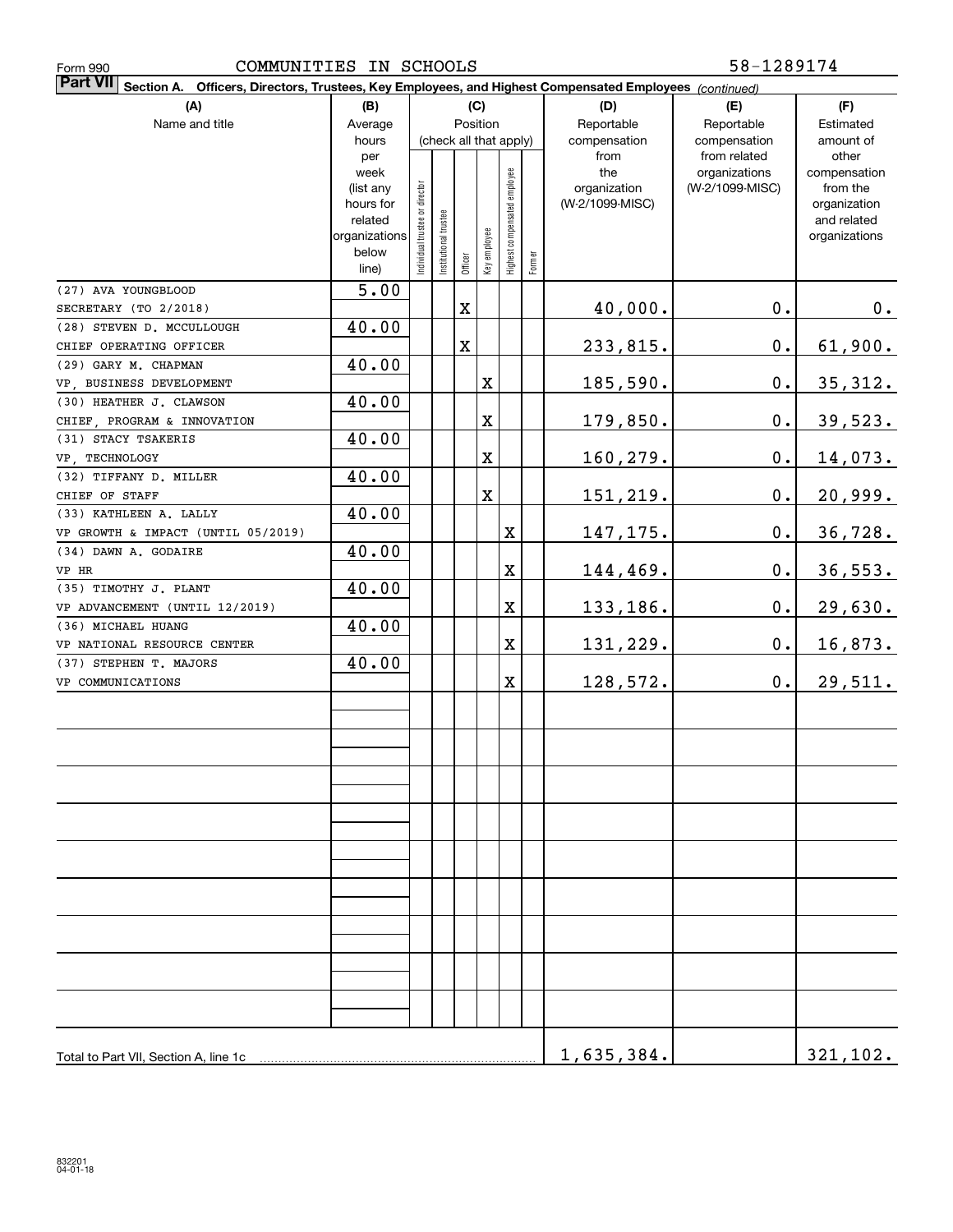|                                                                  |                  | Form 990 (2018)                                                                                                                                                                                                                      | COMMUNITIES IN SCHOOLS |                      |               |                                          | 58-1289174                       | Page 9                                                             |
|------------------------------------------------------------------|------------------|--------------------------------------------------------------------------------------------------------------------------------------------------------------------------------------------------------------------------------------|------------------------|----------------------|---------------|------------------------------------------|----------------------------------|--------------------------------------------------------------------|
|                                                                  | <b>Part VIII</b> | <b>Statement of Revenue</b>                                                                                                                                                                                                          |                        |                      |               |                                          |                                  |                                                                    |
|                                                                  |                  | Check if Schedule O contains a response or note to any line in this Part VIII (A) (B) (C) C                                                                                                                                          |                        |                      | Total revenue | Related or<br>exempt function<br>revenue | Unrelated<br>business<br>revenue | (D)<br>Revenuè excluded<br>from tax under<br>sections<br>512 - 514 |
|                                                                  |                  | 1 a Federated campaigns                                                                                                                                                                                                              | 1a                     |                      |               |                                          |                                  |                                                                    |
| <b>Contributions, Gifts, Grants</b><br>and Other Similar Amounts |                  |                                                                                                                                                                                                                                      | 1 <sub>b</sub>         |                      |               |                                          |                                  |                                                                    |
|                                                                  |                  | c Fundraising events                                                                                                                                                                                                                 | 1c                     |                      |               |                                          |                                  |                                                                    |
|                                                                  |                  | d Related organizations                                                                                                                                                                                                              | 1 <sub>d</sub>         |                      |               |                                          |                                  |                                                                    |
|                                                                  |                  | e Government grants (contributions)                                                                                                                                                                                                  | 1e                     | 931,674.             |               |                                          |                                  |                                                                    |
|                                                                  |                  | f All other contributions, gifts, grants, and                                                                                                                                                                                        |                        |                      |               |                                          |                                  |                                                                    |
|                                                                  |                  | similar amounts not included above                                                                                                                                                                                                   | 1f                     | 22, 119, 240.        |               |                                          |                                  |                                                                    |
|                                                                  | g                | Noncash contributions included in lines 1a-1f: \$                                                                                                                                                                                    |                        | 523,202.             |               |                                          |                                  |                                                                    |
|                                                                  |                  |                                                                                                                                                                                                                                      |                        | ▶                    | 23,050,914.   |                                          |                                  |                                                                    |
|                                                                  |                  |                                                                                                                                                                                                                                      |                        | <b>Business Code</b> |               |                                          |                                  |                                                                    |
|                                                                  |                  | 2 a DEVELOPMENT                                                                                                                                                                                                                      |                        | 900099               | 282,801.      | 282,801.                                 |                                  |                                                                    |
| Program Service<br>Revenue                                       | b                | REGISTRATION FEES                                                                                                                                                                                                                    |                        | 900099               | 176,770.      | 176,770.                                 |                                  |                                                                    |
|                                                                  | c                | <u> 1989 - Andrea Stadt Britain, amerikansk politiker (</u>                                                                                                                                                                          |                        |                      |               |                                          |                                  |                                                                    |
|                                                                  | d                | <u>and the state of the state of the state of the state of the state of the state of the state of the state of the state of the state of the state of the state of the state of the state of the state of the state of the state</u> |                        |                      |               |                                          |                                  |                                                                    |
|                                                                  | e                |                                                                                                                                                                                                                                      |                        |                      |               |                                          |                                  |                                                                    |
|                                                                  |                  | f All other program service revenue                                                                                                                                                                                                  |                        |                      |               |                                          |                                  |                                                                    |
|                                                                  | g                |                                                                                                                                                                                                                                      |                        |                      | 459,571.      |                                          |                                  |                                                                    |
|                                                                  | 3                | Investment income (including dividends, interest, and                                                                                                                                                                                |                        |                      |               |                                          |                                  |                                                                    |
|                                                                  |                  |                                                                                                                                                                                                                                      |                        | ▶                    | 1,752,973.    |                                          |                                  | 1,752,973.                                                         |
|                                                                  | 4                | Income from investment of tax-exempt bond proceeds                                                                                                                                                                                   |                        |                      |               |                                          |                                  |                                                                    |
|                                                                  | 5                |                                                                                                                                                                                                                                      |                        |                      | 549,236.      |                                          |                                  | 549,236.                                                           |
|                                                                  |                  |                                                                                                                                                                                                                                      | (i) Real               | (ii) Personal        |               |                                          |                                  |                                                                    |
|                                                                  |                  | 6 a Gross rents                                                                                                                                                                                                                      |                        |                      |               |                                          |                                  |                                                                    |
|                                                                  |                  | <b>b</b> Less: rental expenses                                                                                                                                                                                                       |                        |                      |               |                                          |                                  |                                                                    |
|                                                                  | с                | Rental income or (loss)                                                                                                                                                                                                              |                        |                      |               |                                          |                                  |                                                                    |
|                                                                  |                  |                                                                                                                                                                                                                                      |                        |                      |               |                                          |                                  |                                                                    |
|                                                                  |                  | 7 a Gross amount from sales of                                                                                                                                                                                                       | (i) Securities         | (ii) Other           |               |                                          |                                  |                                                                    |
|                                                                  |                  | assets other than inventory                                                                                                                                                                                                          | 15,762,760.            |                      |               |                                          |                                  |                                                                    |
|                                                                  |                  | <b>b</b> Less: cost or other basis                                                                                                                                                                                                   |                        |                      |               |                                          |                                  |                                                                    |
|                                                                  |                  | and sales expenses                                                                                                                                                                                                                   | 14,789,419.            | 181.                 |               |                                          |                                  |                                                                    |
|                                                                  |                  |                                                                                                                                                                                                                                      | 973, 341.              | $-181.$              |               |                                          |                                  |                                                                    |
|                                                                  |                  |                                                                                                                                                                                                                                      |                        |                      | 973,160.      |                                          |                                  | 973,160.                                                           |
|                                                                  |                  | 8 a Gross income from fundraising events (not                                                                                                                                                                                        |                        |                      |               |                                          |                                  |                                                                    |
|                                                                  |                  |                                                                                                                                                                                                                                      |                        |                      |               |                                          |                                  |                                                                    |
|                                                                  |                  | contributions reported on line 1c). See                                                                                                                                                                                              |                        |                      |               |                                          |                                  |                                                                    |
| <b>Other Revenue</b>                                             |                  |                                                                                                                                                                                                                                      |                        |                      |               |                                          |                                  |                                                                    |
|                                                                  |                  |                                                                                                                                                                                                                                      | b                      |                      |               |                                          |                                  |                                                                    |
|                                                                  |                  | c Net income or (loss) from fundraising events                                                                                                                                                                                       |                        | .                    |               |                                          |                                  |                                                                    |
|                                                                  |                  | 9 a Gross income from gaming activities. See                                                                                                                                                                                         |                        |                      |               |                                          |                                  |                                                                    |
|                                                                  |                  |                                                                                                                                                                                                                                      |                        |                      |               |                                          |                                  |                                                                    |
|                                                                  |                  |                                                                                                                                                                                                                                      | $\mathbf b$            |                      |               |                                          |                                  |                                                                    |
|                                                                  |                  |                                                                                                                                                                                                                                      |                        |                      |               |                                          |                                  |                                                                    |
|                                                                  |                  | 10 a Gross sales of inventory, less returns                                                                                                                                                                                          |                        |                      |               |                                          |                                  |                                                                    |
|                                                                  |                  |                                                                                                                                                                                                                                      |                        | 67,751.              |               |                                          |                                  |                                                                    |
|                                                                  |                  |                                                                                                                                                                                                                                      | $\mathbf{b}$           | 64,181.              |               |                                          |                                  |                                                                    |
|                                                                  |                  |                                                                                                                                                                                                                                      |                        |                      | 3,570.        | 3,570.                                   |                                  |                                                                    |
|                                                                  |                  | Miscellaneous Revenue                                                                                                                                                                                                                |                        | <b>Business Code</b> |               |                                          |                                  |                                                                    |
|                                                                  | 11 a             | <u> Alexandria de la contrada de la contrada de la contrada de la contrada de la contrada de la contrada de la c</u>                                                                                                                 |                        |                      |               |                                          |                                  |                                                                    |
|                                                                  | b                | <u> 1989 - Johann Barbara, martxa eta idazlea (h. 1989).</u>                                                                                                                                                                         |                        |                      |               |                                          |                                  |                                                                    |
|                                                                  | c                | the contract of the contract of the contract of the contract of the contract of                                                                                                                                                      |                        | 900099               | 123,396.      |                                          |                                  | 123,396.                                                           |
|                                                                  |                  |                                                                                                                                                                                                                                      |                        |                      | 123,396.      |                                          |                                  |                                                                    |
|                                                                  |                  |                                                                                                                                                                                                                                      |                        |                      | 26,912,820.   | 463,141.                                 | 0.                               | 3,398,765.                                                         |
|                                                                  | 12               |                                                                                                                                                                                                                                      |                        |                      |               |                                          |                                  |                                                                    |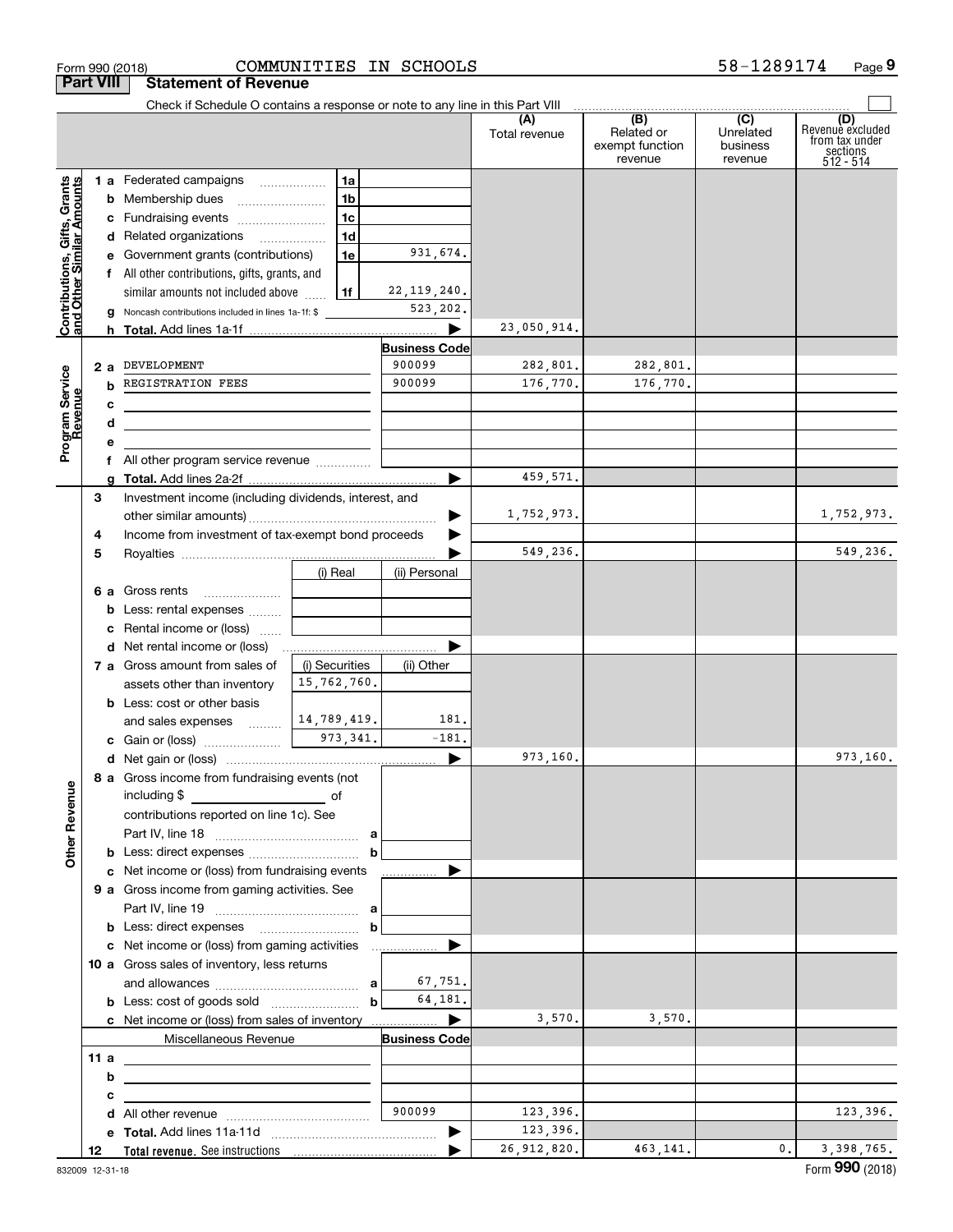#### Form 990 (2018) COMMUNITIES IN SCHOOLS 58-1289174 <sub>Page</sub> **Part IX Statement of Functional Expenses**

*Section 501(c)(3) and 501(c)(4) organizations must complete all columns. All other organizations must complete column (A).* Check if Schedule O contains a response or note to any line in this Part IX

|              | Do not include amounts reported on lines 6b,                                                              | (A)<br>Total expenses                 | (B)<br>Program service | (C)<br>Management and | (D)<br>Fundraising |
|--------------|-----------------------------------------------------------------------------------------------------------|---------------------------------------|------------------------|-----------------------|--------------------|
|              | 7b, 8b, 9b, and 10b of Part VIII.                                                                         |                                       | expenses               | general expenses      | expenses           |
| 1.           | Grants and other assistance to domestic organizations                                                     |                                       |                        |                       |                    |
|              | and domestic governments. See Part IV, line 21                                                            | 1,662,228.                            | 1,662,228.             |                       |                    |
| $\mathbf{2}$ | Grants and other assistance to domestic                                                                   |                                       |                        |                       |                    |
|              | individuals. See Part IV, line 22                                                                         |                                       |                        |                       |                    |
| 3            | Grants and other assistance to foreign                                                                    |                                       |                        |                       |                    |
|              | organizations, foreign governments, and foreign                                                           |                                       |                        |                       |                    |
|              | individuals. See Part IV, lines 15 and 16                                                                 |                                       |                        |                       |                    |
| 4            | Benefits paid to or for members                                                                           |                                       |                        |                       |                    |
| 5            | Compensation of current officers, directors,                                                              | 1,971,752.                            | 1,207,814.             | 515,440.              | 248,498.           |
|              | trustees, and key employees                                                                               |                                       |                        |                       |                    |
| 6            | Compensation not included above, to disqualified<br>persons (as defined under section 4958(f)(1)) and     |                                       |                        |                       |                    |
|              | persons described in section 4958(c)(3)(B)                                                                |                                       |                        |                       |                    |
| 7            |                                                                                                           | 5,621,949.                            | 3,444,621.             | 1,470,172.            | 707, 156.          |
| 8            | Pension plan accruals and contributions (include                                                          |                                       |                        |                       |                    |
|              | section 401(k) and 403(b) employer contributions)                                                         | 210,729.                              | 128,861.               | 54,950.               | 26,918.            |
| 9            |                                                                                                           | 765, 444.                             | 468,072.               | 199,595.              | 97,777.            |
| 10           |                                                                                                           | $\overline{501}$ , 058.               | 306,400.               | 130,654.              | 64,004.            |
| 11           | Fees for services (non-employees):                                                                        |                                       |                        |                       |                    |
| a            |                                                                                                           |                                       |                        |                       |                    |
| b            |                                                                                                           | 78,823.                               | 33,067.                | 41,930.               | 3,826.             |
| c            |                                                                                                           | 42,054.                               | 17,641.                | 22,371.               | 2,042.             |
| d            |                                                                                                           | 694,253.                              | 634,127.               | 52,753.               | 7,373.             |
|              | Professional fundraising services. See Part IV, line 17                                                   |                                       |                        |                       |                    |
| f            | Investment management fees                                                                                | 76, 314.                              |                        | 76,314.               |                    |
| g            | Other. (If line 11g amount exceeds 10% of line 25,                                                        |                                       |                        |                       |                    |
|              | column (A) amount, list line 11g expenses on Sch O.)                                                      | 3, 174, 931.                          | 2, 253, 179.           | 811,274.              | 110,478.           |
| 12           |                                                                                                           | 1,867,922.                            | 1,850,939.             | 15,845.               | 1,138.             |
| 13           |                                                                                                           | 268,422.                              | 112,620.               | 142,772.              | 13,030.            |
| 14           |                                                                                                           | $\overline{1,061},481.$               | $\overline{527,061}$ . | 524, 249.             | 10, 171.           |
| 15           |                                                                                                           |                                       |                        |                       | 122,501.           |
| 16           |                                                                                                           | 785, 847.<br>$\overline{1,579,279}$ . | 428,422.               | 234,924.              | 67, 182.           |
| 17           | Travel                                                                                                    |                                       | 1,407,363.             | 104,734.              |                    |
| 18           | Payments of travel or entertainment expenses                                                              |                                       |                        |                       |                    |
|              | for any federal, state, or local public officials<br>Conferences, conventions, and meetings               | 122,842.                              | 109,470.               | 8,147.                | 5,225.             |
| 19<br>20     | Interest                                                                                                  |                                       |                        |                       |                    |
| 21           |                                                                                                           | 13,360,336.                           | 13,360,336.            |                       |                    |
| 22           | Depreciation, depletion, and amortization                                                                 | 195,992.                              | 32,698.                | 163,294.              |                    |
| 23           | Insurance                                                                                                 | 54,479.                               | 22,856.                | 28,979.               | 2,644.             |
| 24           | Other expenses. Itemize expenses not covered                                                              |                                       |                        |                       |                    |
|              | above. (List miscellaneous expenses in line 24e. If line<br>24e amount exceeds 10% of line 25, column (A) |                                       |                        |                       |                    |
|              | amount, list line 24e expenses on Schedule O.)                                                            |                                       |                        |                       |                    |
| a            | SPONSORSHIP                                                                                               | 95,828.                               | 40,198.                | 50,981.               | 4,649.             |
| b            | DUES & SUBSCRIPTIONS                                                                                      | 65,993.                               | 27,681.                | 35,109.               | 3,203.             |
|              | EMPLOYEE TRAINING                                                                                         | 50,458.                               | 21, 165.               | 26,844.               | 2,449.             |
| d            | TAXES & LICENSES                                                                                          | 37,085.                               | 15,558.                | 19,727.               | 1,800.             |
|              | e All other expenses                                                                                      | 68.                                   | 1,108,495.             | $-1, 356, 293.$       | 247,866.           |
| 25           | Total functional expenses. Add lines 1 through 24e                                                        | 34, 345, 567.                         | 29, 220, 872.          | 3,374,765.            | 1,749,930.         |
| 26           | Joint costs. Complete this line only if the organization                                                  |                                       |                        |                       |                    |
|              | reported in column (B) joint costs from a combined                                                        |                                       |                        |                       |                    |
|              | educational campaign and fundraising solicitation.                                                        |                                       |                        |                       |                    |
|              | Check here<br>if following SOP 98-2 (ASC 958-720)                                                         |                                       |                        |                       | nnn.               |

 $\Box$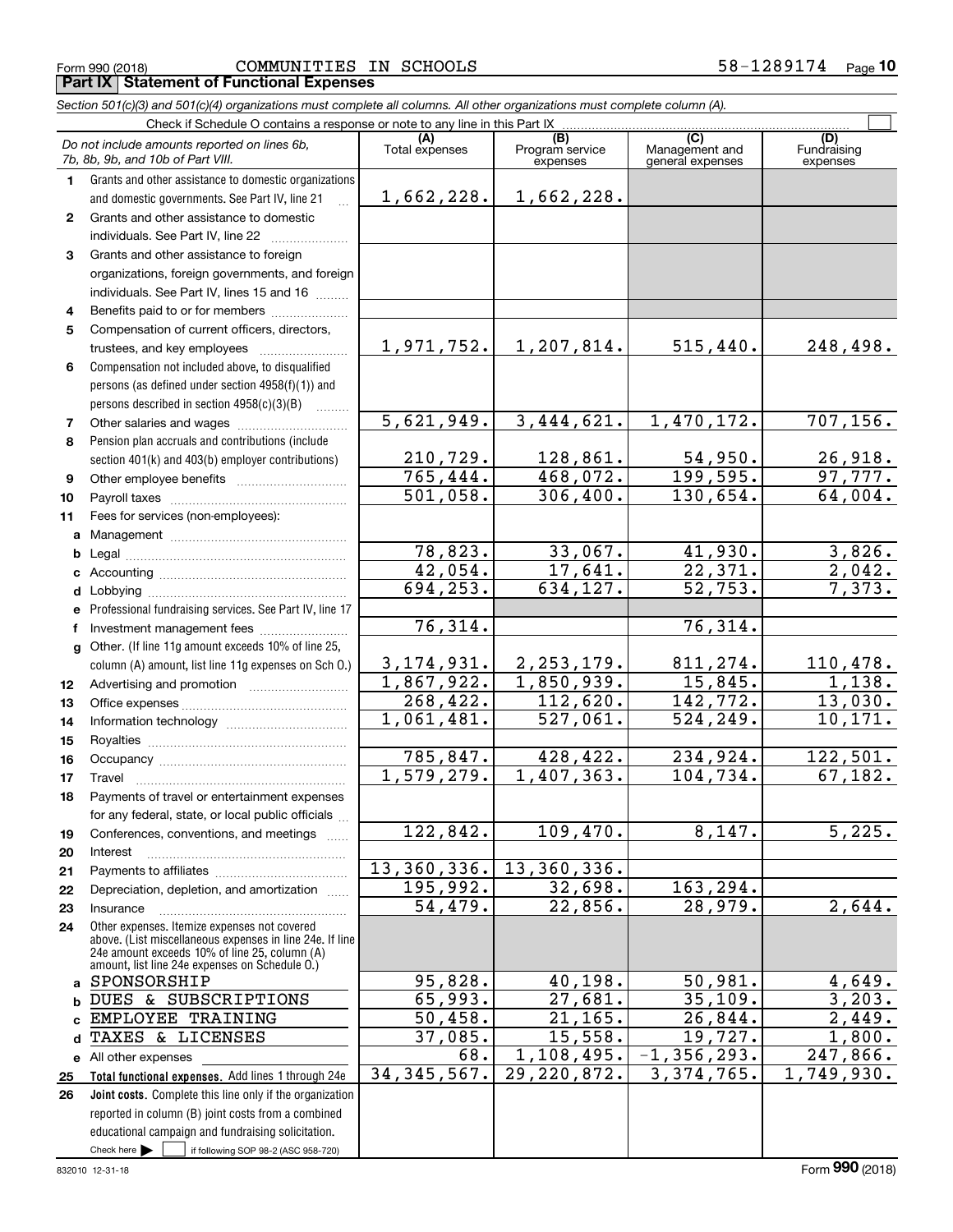| Form 990 (2018) | COMMUNITIES | IN | <b>SCHOOLS</b> | 1289174<br>$58 -$ | Page |  |
|-----------------|-------------|----|----------------|-------------------|------|--|
|                 |             |    |                |                   |      |  |

|                             |              |                                                                                                                                                                                                                                | (A)<br>Beginning of year |                  | (B)<br>End of year |
|-----------------------------|--------------|--------------------------------------------------------------------------------------------------------------------------------------------------------------------------------------------------------------------------------|--------------------------|------------------|--------------------|
|                             | 1            |                                                                                                                                                                                                                                | 306.                     | $\mathbf 1$      | 306.               |
|                             | $\mathbf{2}$ |                                                                                                                                                                                                                                | 26, 161, 455.            | $\mathbf{2}$     | 31,963,332.        |
|                             | 3            |                                                                                                                                                                                                                                | 26,948,089.              | $\mathbf{3}$     | 15,663,037.        |
|                             | 4            |                                                                                                                                                                                                                                | 222,876.                 | $\overline{4}$   | 177,877.           |
|                             | 5            | Loans and other receivables from current and former officers, directors,                                                                                                                                                       |                          |                  |                    |
|                             |              | trustees, key employees, and highest compensated employees. Complete                                                                                                                                                           |                          |                  |                    |
|                             |              |                                                                                                                                                                                                                                |                          | 5                |                    |
|                             | 6            | Loans and other receivables from other disqualified persons (as defined under                                                                                                                                                  |                          |                  |                    |
|                             |              | section $4958(f)(1)$ , persons described in section $4958(c)(3)(B)$ , and contributing                                                                                                                                         |                          |                  |                    |
|                             |              | employers and sponsoring organizations of section 501(c)(9) voluntary                                                                                                                                                          |                          |                  |                    |
|                             |              | employees' beneficiary organizations (see instr). Complete Part II of Sch L                                                                                                                                                    |                          | 6                |                    |
| Assets                      | 7            |                                                                                                                                                                                                                                |                          | $\overline{7}$   |                    |
|                             | 8            |                                                                                                                                                                                                                                |                          | 8                |                    |
|                             | 9            | Prepaid expenses and deferred charges                                                                                                                                                                                          | $\overline{546, 879}$ .  | $\boldsymbol{9}$ | 615, 260.          |
|                             |              | 10a Land, buildings, and equipment: cost or other                                                                                                                                                                              |                          |                  |                    |
|                             |              | basis. Complete Part VI of Schedule D $\begin{array}{ c c c c c }\n\hline\n10a & 2,556,503. \\ \hline\n\text{Less: accumulated depreciation} & \text{10b} & 1,436,313. \\ \hline\n\end{array}$                                 |                          |                  |                    |
|                             |              |                                                                                                                                                                                                                                | 801,124.                 | 10 <sub>c</sub>  | 1,120,190.         |
|                             | 11           |                                                                                                                                                                                                                                | 33, 220, 297.            | 11               | 29, 206, 533.      |
|                             | 12           |                                                                                                                                                                                                                                | 4,096,043.               | 12               | 4,740,015.         |
|                             | 13           |                                                                                                                                                                                                                                |                          | 13               |                    |
|                             | 14           |                                                                                                                                                                                                                                |                          | 14               |                    |
|                             | 15           |                                                                                                                                                                                                                                | 152,044.                 | 15               | 103,389.           |
|                             | 16           |                                                                                                                                                                                                                                | 92, 149, 113.            | 16               | 83,589,939.        |
|                             | 17           |                                                                                                                                                                                                                                | 1, 235, 155.             | 17               | 1,476,806.         |
|                             | 18           |                                                                                                                                                                                                                                |                          | 18               |                    |
|                             | 19           | Deferred revenue material contracts and a contract of the contract of the contract of the contract of the contract of the contract of the contract of the contract of the contract of the contract of the contract of the cont |                          | 19               | 17,224.            |
|                             | 20           |                                                                                                                                                                                                                                |                          | 20               |                    |
|                             | 21           | Escrow or custodial account liability. Complete Part IV of Schedule D                                                                                                                                                          |                          | 21               |                    |
|                             | 22           | Loans and other payables to current and former officers, directors, trustees,                                                                                                                                                  |                          |                  |                    |
|                             |              | key employees, highest compensated employees, and disqualified persons.                                                                                                                                                        |                          |                  |                    |
| Liabilities                 |              |                                                                                                                                                                                                                                |                          | 22               |                    |
|                             | 23           | Secured mortgages and notes payable to unrelated third parties                                                                                                                                                                 |                          | 23               |                    |
|                             | 24           |                                                                                                                                                                                                                                |                          | 24               |                    |
|                             | 25           | Other liabilities (including federal income tax, payables to related third                                                                                                                                                     |                          |                  |                    |
|                             |              | parties, and other liabilities not included on lines 17-24). Complete Part X of                                                                                                                                                | 1,196,301.               | 25               | 1, 118, 935.       |
|                             | 26           | Schedule D                                                                                                                                                                                                                     | 2,431,456.               | 26               | 2,612,965.         |
|                             |              | Organizations that follow SFAS 117 (ASC 958), check here $\blacktriangleright \begin{array}{c} \boxed{X} \end{array}$ and                                                                                                      |                          |                  |                    |
|                             |              | complete lines 27 through 29, and lines 33 and 34.                                                                                                                                                                             |                          |                  |                    |
|                             | 27           |                                                                                                                                                                                                                                | 8,890,413.               | 27               | 10,472,544.        |
|                             | 28           |                                                                                                                                                                                                                                | 0.                       | 28               |                    |
|                             | 29           | Permanently restricted net assets                                                                                                                                                                                              | 80,827,244.              | 29               | 70, 504, 430.      |
|                             |              | Organizations that do not follow SFAS 117 (ASC 958), check here ▶                                                                                                                                                              |                          |                  |                    |
|                             |              | and complete lines 30 through 34.                                                                                                                                                                                              |                          |                  |                    |
|                             | 30           |                                                                                                                                                                                                                                |                          | 30               |                    |
|                             | 31           | Paid-in or capital surplus, or land, building, or equipment fund                                                                                                                                                               |                          | 31               |                    |
| Net Assets or Fund Balances | 32           | Retained earnings, endowment, accumulated income, or other funds<br>.                                                                                                                                                          |                          | 32               |                    |
|                             | 33           | Total net assets or fund balances                                                                                                                                                                                              | 89,717,657.              | 33               | 80,976,974.        |
|                             | 34           |                                                                                                                                                                                                                                | 92, 149, 113.            | 34               | 83,589,939.        |

Form (2018) **990**

| Form 990 (2018) |                               |
|-----------------|-------------------------------|
|                 | <b>Part X   Balance Sheet</b> |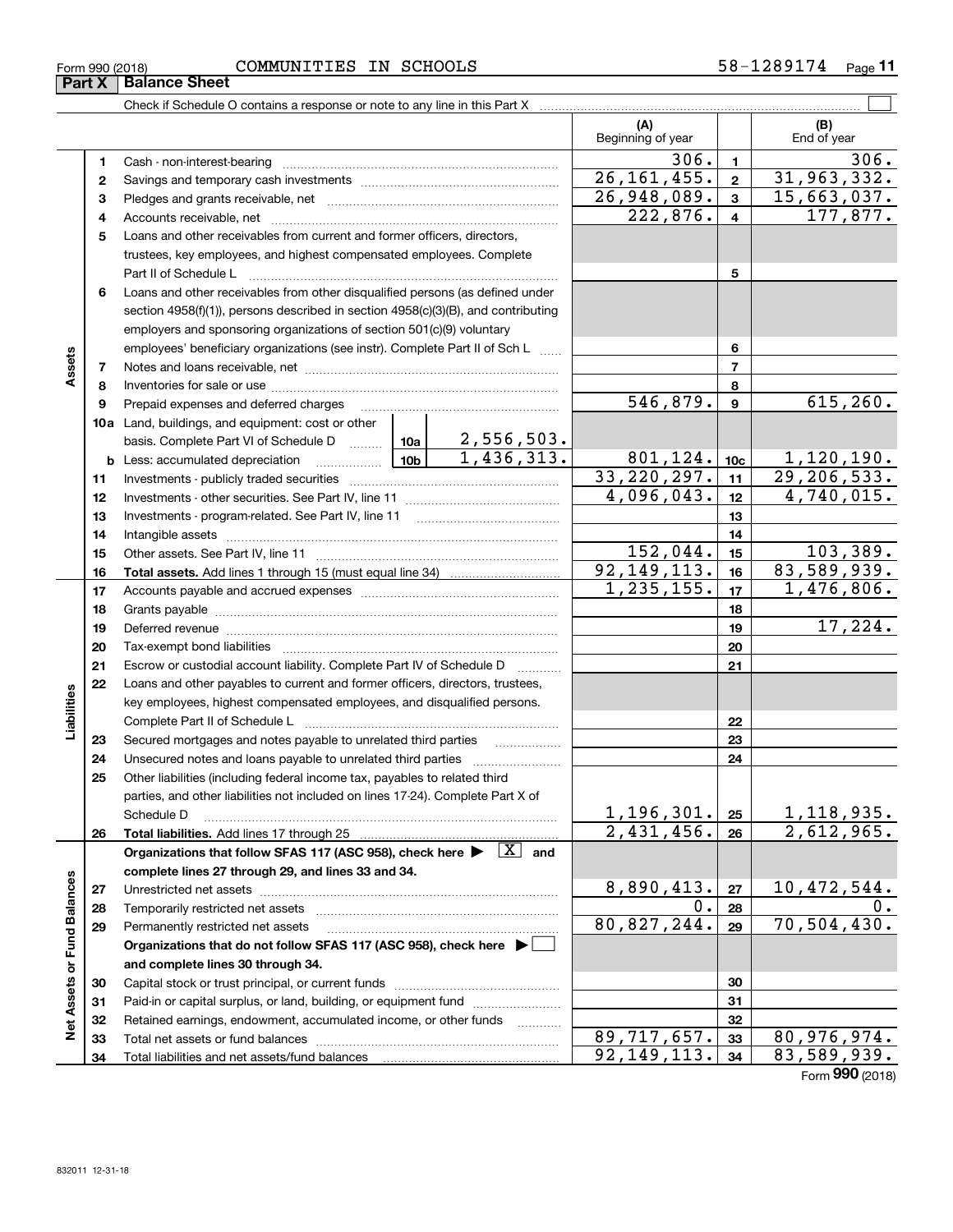|    | COMMUNITIES IN SCHOOLS<br>Form 990 (2018)                                                                                       |                         | 58-1289174 Page 12 |     |           |
|----|---------------------------------------------------------------------------------------------------------------------------------|-------------------------|--------------------|-----|-----------|
|    | <b>Reconciliation of Net Assets</b><br>Part XI                                                                                  |                         |                    |     |           |
|    | Check if Schedule O contains a response or note to any line in this Part XI                                                     |                         |                    |     |           |
|    |                                                                                                                                 |                         |                    |     |           |
| 1  | Total revenue (must equal Part VIII, column (A), line 12)                                                                       | 1                       | 26,912,820.        |     |           |
| 2  | Total expenses (must equal Part IX, column (A), line 25)                                                                        | $\overline{2}$          | 34, 345, 567.      |     |           |
| з  | Revenue less expenses. Subtract line 2 from line 1                                                                              | 3                       | $-7,432,747.$      |     |           |
| 4  |                                                                                                                                 | $\overline{\mathbf{A}}$ | 89,717,657.        |     |           |
| 5  | Net unrealized gains (losses) on investments                                                                                    | 5                       | $-1,307,936.$      |     |           |
| 6  | Donated services and use of facilities                                                                                          | 6                       |                    |     |           |
| 7  | Investment expenses                                                                                                             | $\overline{7}$          |                    |     |           |
| 8  | Prior period adjustments                                                                                                        | 8                       |                    |     |           |
| 9  |                                                                                                                                 | 9                       |                    |     | 0.        |
| 10 | Net assets or fund balances at end of year. Combine lines 3 through 9 (must equal Part X, line 33,                              |                         |                    |     |           |
|    | column (B))                                                                                                                     | 10                      | 80,976,974.        |     |           |
|    | Part XII Financial Statements and Reporting                                                                                     |                         |                    |     |           |
|    |                                                                                                                                 |                         |                    |     |           |
|    |                                                                                                                                 |                         |                    | Yes | <b>No</b> |
| 1  | $\boxed{\mathbf{X}}$ Accrual<br>Accounting method used to prepare the Form 990: <u>[</u> Cash<br>Other                          |                         |                    |     |           |
|    | If the organization changed its method of accounting from a prior year or checked "Other," explain in Schedule O.               |                         |                    |     |           |
|    | 2a Were the organization's financial statements compiled or reviewed by an independent accountant?                              |                         | 2a                 |     | х         |
|    | If "Yes," check a box below to indicate whether the financial statements for the year were compiled or reviewed on a            |                         |                    |     |           |
|    | separate basis, consolidated basis, or both:                                                                                    |                         |                    |     |           |
|    | Separate basis<br><b>Consolidated basis</b><br>Both consolidated and separate basis                                             |                         |                    |     |           |
|    | <b>b</b> Were the organization's financial statements audited by an independent accountant?                                     |                         | 2 <sub>b</sub>     | х   |           |
|    | If "Yes," check a box below to indicate whether the financial statements for the year were audited on a separate basis,         |                         |                    |     |           |
|    | consolidated basis, or both:                                                                                                    |                         |                    |     |           |
|    | $X$ Separate basis<br>Consolidated basis<br>Both consolidated and separate basis                                                |                         |                    |     |           |
|    | c If "Yes" to line 2a or 2b, does the organization have a committee that assumes responsibility for oversight of the audit,     |                         |                    |     |           |
|    |                                                                                                                                 |                         | 2c                 | х   |           |
|    | If the organization changed either its oversight process or selection process during the tax year, explain in Schedule O.       |                         |                    |     |           |
|    | 3a As a result of a federal award, was the organization required to undergo an audit or audits as set forth in the Single Audit |                         |                    |     |           |
|    |                                                                                                                                 |                         | За                 | х   |           |
|    | b If "Yes," did the organization undergo the required audit or audits? If the organization did not undergo the required audit   |                         |                    |     |           |
|    | or audits, explain why in Schedule O and describe any steps taken to undergo such audits                                        |                         | 3b                 | х   |           |

Form (2018) **990**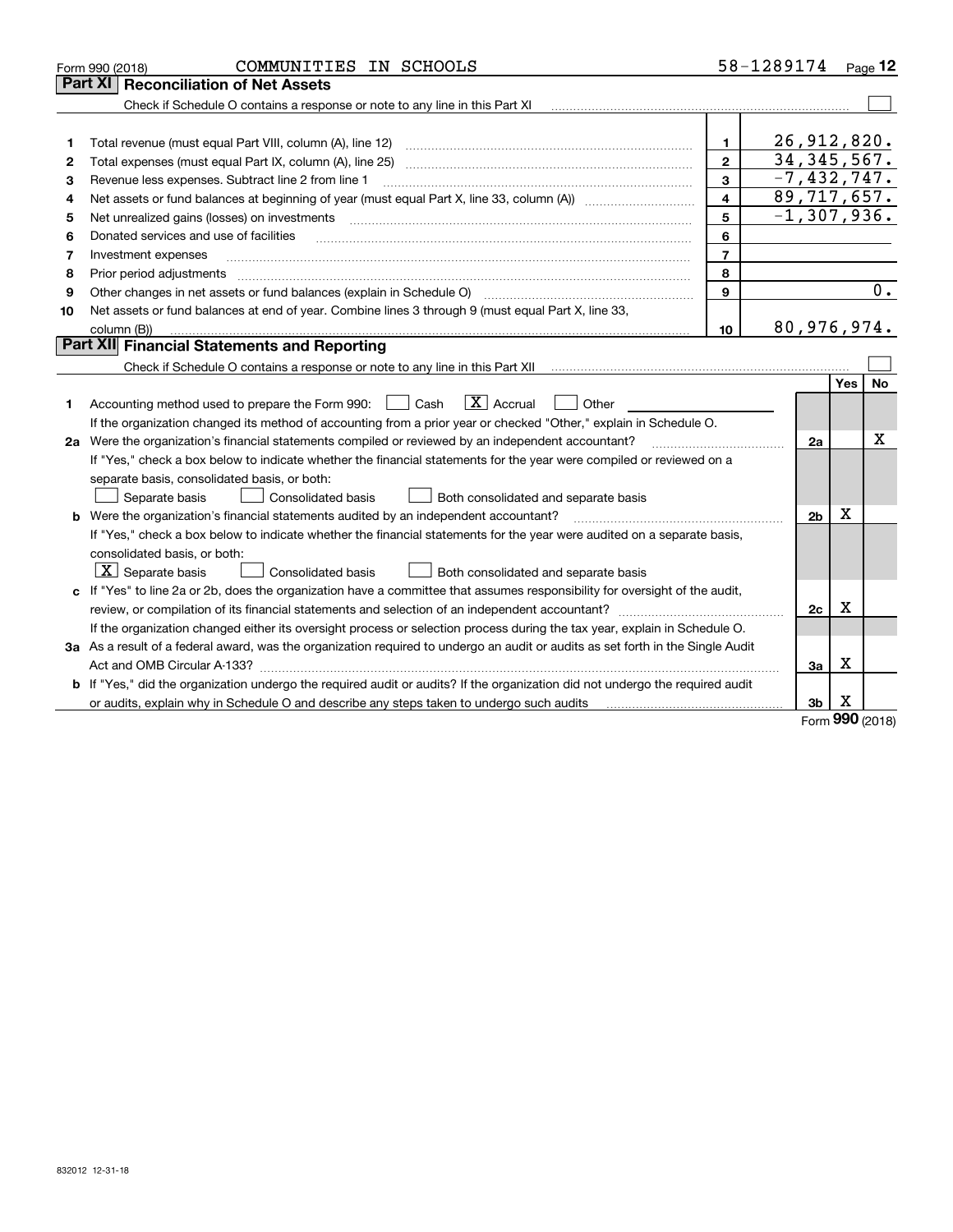Department of the Treasury

**(Form 990 or 990-EZ)**

## **Public Charity Status and Public Support**

**Complete if the organization is a section 501(c)(3) organization or a section 4947(a)(1) nonexempt charitable trust.**

**| Attach to Form 990 or Form 990-EZ.** 

| OMB No. 1545-0047     |
|-----------------------|
| 2018                  |
| <b>Open to Public</b> |

٦

|        | Internal Revenue Service |                                             |                                                                                    | $\blacktriangleright$ Go to www.irs.gov/Form990 for instructions and the latest information.                                                  |                             |                                 |                            |  | <b>Inspection</b>                     |  |
|--------|--------------------------|---------------------------------------------|------------------------------------------------------------------------------------|-----------------------------------------------------------------------------------------------------------------------------------------------|-----------------------------|---------------------------------|----------------------------|--|---------------------------------------|--|
|        | Name of the organization |                                             |                                                                                    |                                                                                                                                               |                             |                                 |                            |  | <b>Employer identification number</b> |  |
|        |                          |                                             | COMMUNITIES IN SCHOOLS                                                             |                                                                                                                                               |                             |                                 |                            |  | 58-1289174                            |  |
| Part I |                          |                                             |                                                                                    | Reason for Public Charity Status (All organizations must complete this part.) See instructions.                                               |                             |                                 |                            |  |                                       |  |
|        |                          |                                             |                                                                                    | The organization is not a private foundation because it is: (For lines 1 through 12, check only one box.)                                     |                             |                                 |                            |  |                                       |  |
| 1.     |                          |                                             |                                                                                    | A church, convention of churches, or association of churches described in section 170(b)(1)(A)(i).                                            |                             |                                 |                            |  |                                       |  |
| 2      |                          |                                             |                                                                                    | A school described in section 170(b)(1)(A)(ii). (Attach Schedule E (Form 990 or 990-EZ).)                                                     |                             |                                 |                            |  |                                       |  |
| 3      |                          |                                             |                                                                                    | A hospital or a cooperative hospital service organization described in section 170(b)(1)(A)(iii).                                             |                             |                                 |                            |  |                                       |  |
| 4      |                          |                                             |                                                                                    | A medical research organization operated in conjunction with a hospital described in section 170(b)(1)(A)(iii). Enter the hospital's name,    |                             |                                 |                            |  |                                       |  |
|        | city, and state:         |                                             |                                                                                    |                                                                                                                                               |                             |                                 |                            |  |                                       |  |
| 5      |                          |                                             |                                                                                    | An organization operated for the benefit of a college or university owned or operated by a governmental unit described in                     |                             |                                 |                            |  |                                       |  |
|        |                          |                                             | section 170(b)(1)(A)(iv). (Complete Part II.)                                      |                                                                                                                                               |                             |                                 |                            |  |                                       |  |
| 6      |                          |                                             |                                                                                    | A federal, state, or local government or governmental unit described in section 170(b)(1)(A)(v).                                              |                             |                                 |                            |  |                                       |  |
| 7      |                          |                                             |                                                                                    | $X$ An organization that normally receives a substantial part of its support from a governmental unit or from the general public described in |                             |                                 |                            |  |                                       |  |
|        |                          |                                             | section 170(b)(1)(A)(vi). (Complete Part II.)                                      |                                                                                                                                               |                             |                                 |                            |  |                                       |  |
| 8      |                          |                                             |                                                                                    | A community trust described in section 170(b)(1)(A)(vi). (Complete Part II.)                                                                  |                             |                                 |                            |  |                                       |  |
| 9      |                          |                                             |                                                                                    | An agricultural research organization described in section 170(b)(1)(A)(ix) operated in conjunction with a land-grant college                 |                             |                                 |                            |  |                                       |  |
|        |                          |                                             |                                                                                    | or university or a non-land-grant college of agriculture (see instructions). Enter the name, city, and state of the college or                |                             |                                 |                            |  |                                       |  |
|        | university:              |                                             |                                                                                    |                                                                                                                                               |                             |                                 |                            |  |                                       |  |
| 10     |                          |                                             |                                                                                    | An organization that normally receives: (1) more than 33 1/3% of its support from contributions, membership fees, and gross receipts from     |                             |                                 |                            |  |                                       |  |
|        |                          |                                             |                                                                                    | activities related to its exempt functions - subject to certain exceptions, and (2) no more than 33 1/3% of its support from gross investment |                             |                                 |                            |  |                                       |  |
|        |                          |                                             |                                                                                    | income and unrelated business taxable income (less section 511 tax) from businesses acquired by the organization after June 30, 1975.         |                             |                                 |                            |  |                                       |  |
|        |                          |                                             | See section 509(a)(2). (Complete Part III.)                                        |                                                                                                                                               |                             |                                 |                            |  |                                       |  |
| 11     |                          |                                             |                                                                                    | An organization organized and operated exclusively to test for public safety. See section 509(a)(4).                                          |                             |                                 |                            |  |                                       |  |
| 12     |                          |                                             |                                                                                    | An organization organized and operated exclusively for the benefit of, to perform the functions of, or to carry out the purposes of one or    |                             |                                 |                            |  |                                       |  |
|        |                          |                                             |                                                                                    | more publicly supported organizations described in section 509(a)(1) or section 509(a)(2). See section 509(a)(3). Check the box in            |                             |                                 |                            |  |                                       |  |
|        |                          |                                             |                                                                                    | lines 12a through 12d that describes the type of supporting organization and complete lines 12e, 12f, and 12g.                                |                             |                                 |                            |  |                                       |  |
| а      |                          |                                             |                                                                                    | Type I. A supporting organization operated, supervised, or controlled by its supported organization(s), typically by giving                   |                             |                                 |                            |  |                                       |  |
|        |                          |                                             |                                                                                    | the supported organization(s) the power to regularly appoint or elect a majority of the directors or trustees of the supporting               |                             |                                 |                            |  |                                       |  |
|        |                          |                                             | organization. You must complete Part IV, Sections A and B.                         |                                                                                                                                               |                             |                                 |                            |  |                                       |  |
| b      |                          |                                             |                                                                                    | Type II. A supporting organization supervised or controlled in connection with its supported organization(s), by having                       |                             |                                 |                            |  |                                       |  |
|        |                          |                                             |                                                                                    | control or management of the supporting organization vested in the same persons that control or manage the supported                          |                             |                                 |                            |  |                                       |  |
|        |                          |                                             | organization(s). You must complete Part IV, Sections A and C.                      |                                                                                                                                               |                             |                                 |                            |  |                                       |  |
| с      |                          |                                             |                                                                                    | Type III functionally integrated. A supporting organization operated in connection with, and functionally integrated with,                    |                             |                                 |                            |  |                                       |  |
|        |                          |                                             |                                                                                    | its supported organization(s) (see instructions). You must complete Part IV, Sections A, D, and E.                                            |                             |                                 |                            |  |                                       |  |
| d      |                          |                                             |                                                                                    | Type III non-functionally integrated. A supporting organization operated in connection with its supported organization(s)                     |                             |                                 |                            |  |                                       |  |
|        |                          |                                             |                                                                                    | that is not functionally integrated. The organization generally must satisfy a distribution requirement and an attentiveness                  |                             |                                 |                            |  |                                       |  |
|        |                          |                                             |                                                                                    | requirement (see instructions). You must complete Part IV, Sections A and D, and Part V.                                                      |                             |                                 |                            |  |                                       |  |
| е      |                          |                                             |                                                                                    | Check this box if the organization received a written determination from the IRS that it is a Type I, Type II, Type III                       |                             |                                 |                            |  |                                       |  |
|        |                          |                                             |                                                                                    | functionally integrated, or Type III non-functionally integrated supporting organization.                                                     |                             |                                 |                            |  |                                       |  |
| f      |                          | Enter the number of supported organizations |                                                                                    |                                                                                                                                               |                             |                                 |                            |  |                                       |  |
|        | (i) Name of supported    |                                             | Provide the following information about the supported organization(s).<br>(ii) EIN | (iii) Type of organization                                                                                                                    |                             | (iv) Is the organization listed | (v) Amount of monetary     |  | (vi) Amount of other                  |  |
|        | organization             |                                             |                                                                                    | (described on lines 1-10                                                                                                                      | in your governing document? |                                 | support (see instructions) |  | support (see instructions)            |  |
|        |                          |                                             |                                                                                    | above (see instructions))                                                                                                                     | Yes                         | No                              |                            |  |                                       |  |
|        |                          |                                             |                                                                                    |                                                                                                                                               |                             |                                 |                            |  |                                       |  |
|        |                          |                                             |                                                                                    |                                                                                                                                               |                             |                                 |                            |  |                                       |  |
|        |                          |                                             |                                                                                    |                                                                                                                                               |                             |                                 |                            |  |                                       |  |
|        |                          |                                             |                                                                                    |                                                                                                                                               |                             |                                 |                            |  |                                       |  |
|        |                          |                                             |                                                                                    |                                                                                                                                               |                             |                                 |                            |  |                                       |  |
|        |                          |                                             |                                                                                    |                                                                                                                                               |                             |                                 |                            |  |                                       |  |
|        |                          |                                             |                                                                                    |                                                                                                                                               |                             |                                 |                            |  |                                       |  |
|        |                          |                                             |                                                                                    |                                                                                                                                               |                             |                                 |                            |  |                                       |  |
|        |                          |                                             |                                                                                    |                                                                                                                                               |                             |                                 |                            |  |                                       |  |
|        |                          |                                             |                                                                                    |                                                                                                                                               |                             |                                 |                            |  |                                       |  |
| Total  |                          |                                             |                                                                                    |                                                                                                                                               |                             |                                 |                            |  |                                       |  |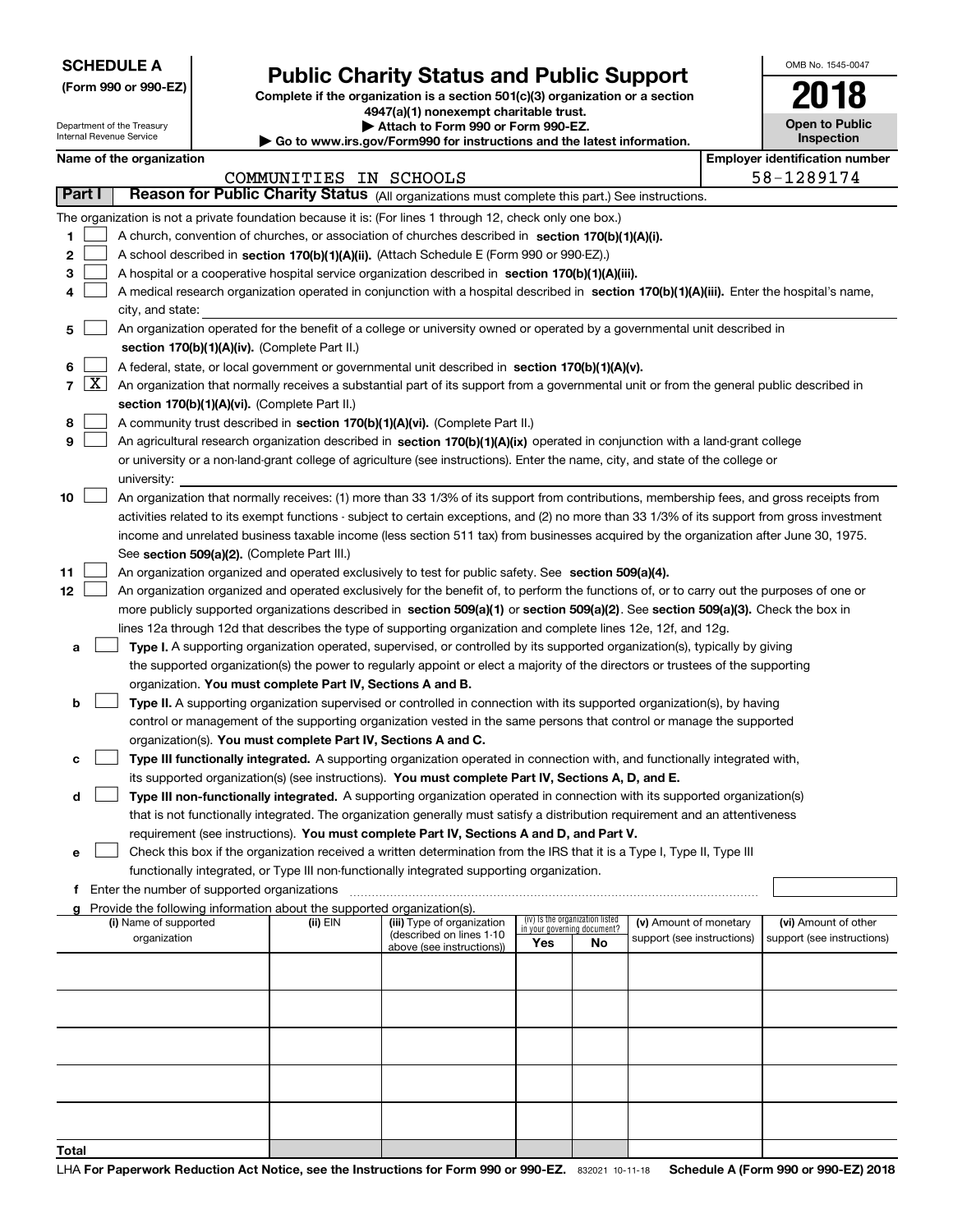**2**

(Complete only if you checked the box on line 5, 7, or 8 of Part I or if the organization failed to qualify under Part III. If the organization fails to qualify under the tests listed below, please complete Part III.) **Part II** | Support Schedule for Organizations Described in Sections 170(b)(1)(A)(iv) and 170(b)(1)(A)(vi)

| <b>Section A. Public Support</b>                                                                                                               |                                                        |                    |            |            |                                |                                 |  |
|------------------------------------------------------------------------------------------------------------------------------------------------|--------------------------------------------------------|--------------------|------------|------------|--------------------------------|---------------------------------|--|
| Calendar year (or fiscal year beginning in)                                                                                                    | (a) 2014                                               | $(b)$ 2015         | $(c)$ 2016 | $(d)$ 2017 | (e) 2018                       | (f) Total                       |  |
| 1 Gifts, grants, contributions, and                                                                                                            |                                                        |                    |            |            |                                |                                 |  |
| membership fees received. (Do not                                                                                                              |                                                        |                    |            |            |                                |                                 |  |
| include any "unusual grants.")                                                                                                                 | 19315126.13546072.19795694.16426514.23050914.92134320. |                    |            |            |                                |                                 |  |
| 2 Tax revenues levied for the organ-                                                                                                           |                                                        |                    |            |            |                                |                                 |  |
| ization's benefit and either paid to                                                                                                           |                                                        |                    |            |            |                                |                                 |  |
| or expended on its behalf                                                                                                                      |                                                        |                    |            |            |                                |                                 |  |
| 3 The value of services or facilities                                                                                                          |                                                        |                    |            |            |                                |                                 |  |
| furnished by a governmental unit to                                                                                                            |                                                        |                    |            |            |                                |                                 |  |
| the organization without charge                                                                                                                |                                                        |                    |            |            |                                |                                 |  |
| 4 Total. Add lines 1 through 3                                                                                                                 | 19315126.13546072.19795694.16426514.23050914.92134320. |                    |            |            |                                |                                 |  |
| 5 The portion of total contributions                                                                                                           |                                                        |                    |            |            |                                |                                 |  |
| by each person (other than a                                                                                                                   |                                                        |                    |            |            |                                |                                 |  |
| governmental unit or publicly                                                                                                                  |                                                        |                    |            |            |                                |                                 |  |
| supported organization) included                                                                                                               |                                                        |                    |            |            |                                |                                 |  |
|                                                                                                                                                |                                                        |                    |            |            |                                |                                 |  |
| on line 1 that exceeds 2% of the                                                                                                               |                                                        |                    |            |            |                                |                                 |  |
| amount shown on line 11,                                                                                                                       |                                                        |                    |            |            |                                |                                 |  |
| column (f)                                                                                                                                     |                                                        |                    |            |            |                                | 54103154.                       |  |
| 6 Public support. Subtract line 5 from line 4.                                                                                                 |                                                        |                    |            |            |                                | 38031166.                       |  |
| <b>Section B. Total Support</b>                                                                                                                |                                                        |                    |            |            |                                |                                 |  |
| Calendar year (or fiscal year beginning in)                                                                                                    | (a) 2014                                               | $(b)$ 2015         | $(c)$ 2016 | $(d)$ 2017 | (e) 2018                       | (f) Total                       |  |
| <b>7</b> Amounts from line 4                                                                                                                   | 19315126.13546072.19795694.16426514.23050914.92134320. |                    |            |            |                                |                                 |  |
| 8 Gross income from interest,                                                                                                                  |                                                        |                    |            |            |                                |                                 |  |
| dividends, payments received on                                                                                                                |                                                        |                    |            |            |                                |                                 |  |
| securities loans, rents, royalties,                                                                                                            |                                                        |                    |            |            |                                |                                 |  |
| and income from similar sources                                                                                                                | 766,000.                                               | 657,016.           | 853,039.   | 1382018.   | 2302209.                       | 5960282.                        |  |
| <b>9</b> Net income from unrelated business                                                                                                    |                                                        |                    |            |            |                                |                                 |  |
| activities, whether or not the                                                                                                                 |                                                        |                    |            |            |                                |                                 |  |
| business is regularly carried on                                                                                                               |                                                        |                    |            |            |                                |                                 |  |
| 10 Other income. Do not include gain                                                                                                           |                                                        |                    |            |            |                                |                                 |  |
| or loss from the sale of capital                                                                                                               |                                                        |                    |            |            |                                |                                 |  |
| assets (Explain in Part VI.)                                                                                                                   |                                                        | $23,342.$ 235,060. | 891.       |            | $13,412.$   123,396.  396,101. |                                 |  |
| <b>11 Total support.</b> Add lines 7 through 10                                                                                                |                                                        |                    |            |            |                                | 98490703.                       |  |
| 12 Gross receipts from related activities, etc. (see instructions)                                                                             |                                                        |                    |            |            | 12                             | 1,105,006.                      |  |
|                                                                                                                                                |                                                        |                    |            |            |                                |                                 |  |
| 13 First five years. If the Form 990 is for the organization's first, second, third, fourth, or fifth tax year as a section 501(c)(3)          |                                                        |                    |            |            |                                |                                 |  |
| organization, check this box and stop here<br>Section C. Computation of Public Support Percentage                                              |                                                        |                    |            |            |                                |                                 |  |
|                                                                                                                                                |                                                        |                    |            |            |                                | 38.61                           |  |
| 14 Public support percentage for 2018 (line 6, column (f) divided by line 11, column (f) <i>manumeronominimi</i> ng                            |                                                        |                    |            |            | 14                             | $\frac{9}{6}$<br>41.61          |  |
|                                                                                                                                                |                                                        |                    |            |            | 15                             | $\frac{9}{6}$                   |  |
| 16a 33 1/3% support test - 2018. If the organization did not check the box on line 13, and line 14 is 33 1/3% or more, check this box and      |                                                        |                    |            |            |                                |                                 |  |
| stop here. The organization qualifies as a publicly supported organization                                                                     |                                                        |                    |            |            |                                | $\blacktriangleright$ $\vert$ X |  |
| b 33 1/3% support test - 2017. If the organization did not check a box on line 13 or 16a, and line 15 is 33 1/3% or more, check this box       |                                                        |                    |            |            |                                |                                 |  |
| and stop here. The organization qualifies as a publicly supported organization                                                                 |                                                        |                    |            |            |                                |                                 |  |
| 17a 10% -facts-and-circumstances test - 2018. If the organization did not check a box on line 13, 16a, or 16b, and line 14 is 10% or more,     |                                                        |                    |            |            |                                |                                 |  |
| and if the organization meets the "facts-and-circumstances" test, check this box and stop here. Explain in Part VI how the organization        |                                                        |                    |            |            |                                |                                 |  |
| meets the "facts-and-circumstances" test. The organization qualifies as a publicly supported organization                                      |                                                        |                    |            |            |                                |                                 |  |
| <b>b 10% -facts-and-circumstances test - 2017.</b> If the organization did not check a box on line 13, 16a, 16b, or 17a, and line 15 is 10% or |                                                        |                    |            |            |                                |                                 |  |
| more, and if the organization meets the "facts-and-circumstances" test, check this box and stop here. Explain in Part VI how the               |                                                        |                    |            |            |                                |                                 |  |
| organization meets the "facts-and-circumstances" test. The organization qualifies as a publicly supported organization                         |                                                        |                    |            |            |                                |                                 |  |
| 18 Private foundation. If the organization did not check a box on line 13, 16a, 16b, 17a, or 17b, check this box and see instructions          |                                                        |                    |            |            |                                |                                 |  |
|                                                                                                                                                |                                                        |                    |            |            |                                |                                 |  |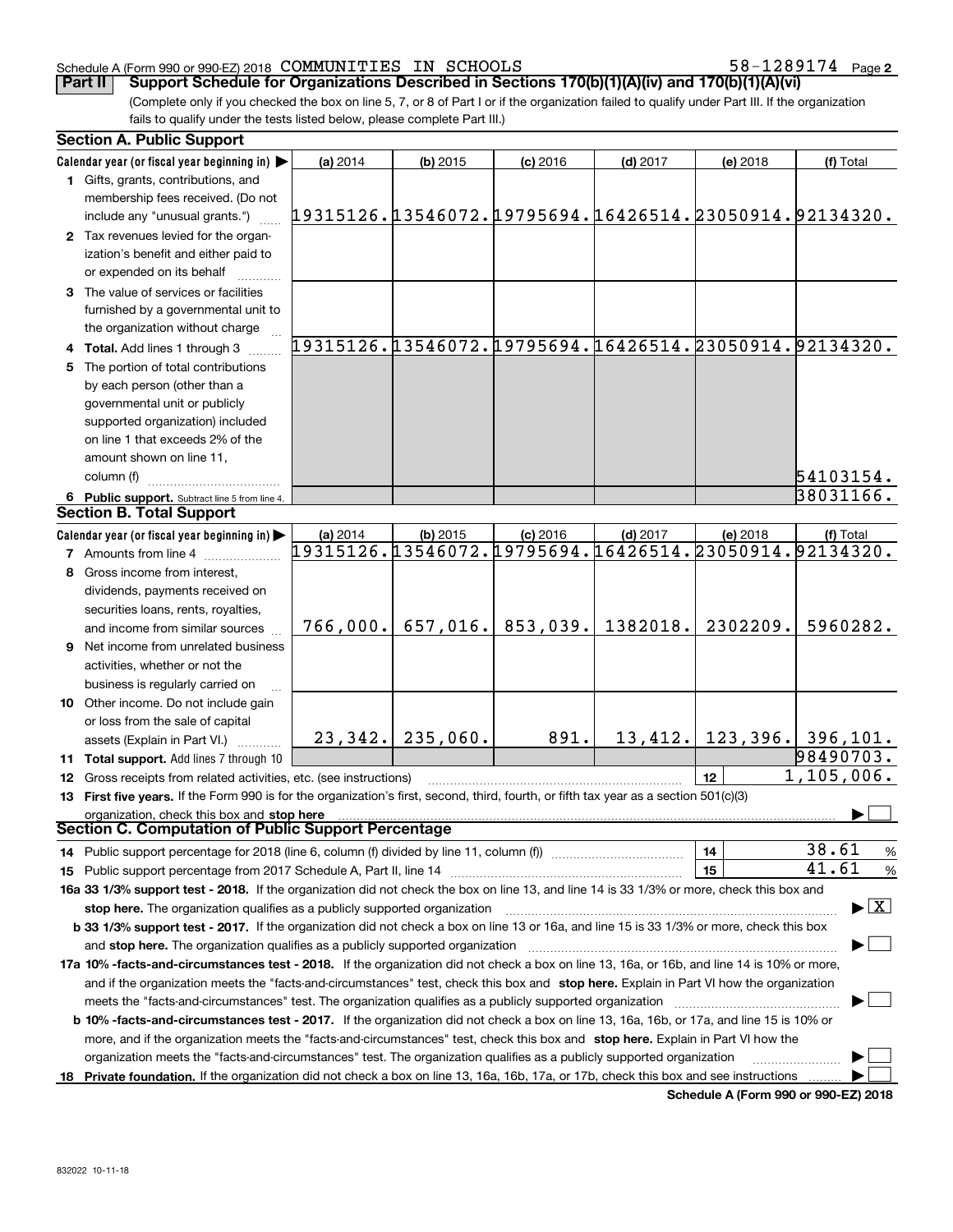#### **Part III** | Support Schedule for Organizations Described in Section 509(a)(2)

(Complete only if you checked the box on line 10 of Part I or if the organization failed to qualify under Part II. If the organization fails to qualify under the tests listed below, please complete Part II.)

|    | <b>Section A. Public Support</b>                                                                                                                                                                                                                                                             |            |            |            |            |          |          |             |   |
|----|----------------------------------------------------------------------------------------------------------------------------------------------------------------------------------------------------------------------------------------------------------------------------------------------|------------|------------|------------|------------|----------|----------|-------------|---|
|    | Calendar year (or fiscal year beginning in) $\blacktriangleright$                                                                                                                                                                                                                            | (a) 2014   | (b) 2015   | $(c)$ 2016 | $(d)$ 2017 |          | (e) 2018 | (f) Total   |   |
|    | 1 Gifts, grants, contributions, and                                                                                                                                                                                                                                                          |            |            |            |            |          |          |             |   |
|    | membership fees received. (Do not                                                                                                                                                                                                                                                            |            |            |            |            |          |          |             |   |
|    | include any "unusual grants.")                                                                                                                                                                                                                                                               |            |            |            |            |          |          |             |   |
|    | <b>2</b> Gross receipts from admissions,                                                                                                                                                                                                                                                     |            |            |            |            |          |          |             |   |
|    | merchandise sold or services per-                                                                                                                                                                                                                                                            |            |            |            |            |          |          |             |   |
|    | formed, or facilities furnished in                                                                                                                                                                                                                                                           |            |            |            |            |          |          |             |   |
|    | any activity that is related to the<br>organization's tax-exempt purpose                                                                                                                                                                                                                     |            |            |            |            |          |          |             |   |
|    |                                                                                                                                                                                                                                                                                              |            |            |            |            |          |          |             |   |
|    | 3 Gross receipts from activities that                                                                                                                                                                                                                                                        |            |            |            |            |          |          |             |   |
|    | are not an unrelated trade or bus-                                                                                                                                                                                                                                                           |            |            |            |            |          |          |             |   |
|    | iness under section 513                                                                                                                                                                                                                                                                      |            |            |            |            |          |          |             |   |
|    | 4 Tax revenues levied for the organ-                                                                                                                                                                                                                                                         |            |            |            |            |          |          |             |   |
|    | ization's benefit and either paid to                                                                                                                                                                                                                                                         |            |            |            |            |          |          |             |   |
|    | or expended on its behalf<br>.                                                                                                                                                                                                                                                               |            |            |            |            |          |          |             |   |
|    | 5 The value of services or facilities                                                                                                                                                                                                                                                        |            |            |            |            |          |          |             |   |
|    | furnished by a governmental unit to                                                                                                                                                                                                                                                          |            |            |            |            |          |          |             |   |
|    | the organization without charge                                                                                                                                                                                                                                                              |            |            |            |            |          |          |             |   |
|    | <b>6 Total.</b> Add lines 1 through 5                                                                                                                                                                                                                                                        |            |            |            |            |          |          |             |   |
|    | 7a Amounts included on lines 1, 2, and                                                                                                                                                                                                                                                       |            |            |            |            |          |          |             |   |
|    | 3 received from disqualified persons                                                                                                                                                                                                                                                         |            |            |            |            |          |          |             |   |
|    | <b>b</b> Amounts included on lines 2 and 3 received                                                                                                                                                                                                                                          |            |            |            |            |          |          |             |   |
|    | from other than disqualified persons that                                                                                                                                                                                                                                                    |            |            |            |            |          |          |             |   |
|    | exceed the greater of \$5,000 or 1% of the<br>amount on line 13 for the year                                                                                                                                                                                                                 |            |            |            |            |          |          |             |   |
|    | c Add lines 7a and 7b                                                                                                                                                                                                                                                                        |            |            |            |            |          |          |             |   |
|    |                                                                                                                                                                                                                                                                                              |            |            |            |            |          |          |             |   |
|    | 8 Public support. (Subtract line 7c from line 6.)<br><b>Section B. Total Support</b>                                                                                                                                                                                                         |            |            |            |            |          |          |             |   |
|    | Calendar year (or fiscal year beginning in) $\blacktriangleright$                                                                                                                                                                                                                            |            | $(b)$ 2015 |            | $(d)$ 2017 |          |          |             |   |
|    |                                                                                                                                                                                                                                                                                              | (a) $2014$ |            | $(c)$ 2016 |            |          | (e) 2018 | (f) Total   |   |
|    | 9 Amounts from line 6<br><b>10a</b> Gross income from interest,                                                                                                                                                                                                                              |            |            |            |            |          |          |             |   |
|    | dividends, payments received on                                                                                                                                                                                                                                                              |            |            |            |            |          |          |             |   |
|    | securities loans, rents, royalties,                                                                                                                                                                                                                                                          |            |            |            |            |          |          |             |   |
|    | and income from similar sources                                                                                                                                                                                                                                                              |            |            |            |            |          |          |             |   |
|    | <b>b</b> Unrelated business taxable income                                                                                                                                                                                                                                                   |            |            |            |            |          |          |             |   |
|    | (less section 511 taxes) from businesses                                                                                                                                                                                                                                                     |            |            |            |            |          |          |             |   |
|    | acquired after June 30, 1975                                                                                                                                                                                                                                                                 |            |            |            |            |          |          |             |   |
|    | c Add lines 10a and 10b                                                                                                                                                                                                                                                                      |            |            |            |            |          |          |             |   |
|    | 11 Net income from unrelated business                                                                                                                                                                                                                                                        |            |            |            |            |          |          |             |   |
|    | activities not included in line 10b,<br>whether or not the business is                                                                                                                                                                                                                       |            |            |            |            |          |          |             |   |
|    | regularly carried on                                                                                                                                                                                                                                                                         |            |            |            |            |          |          |             |   |
|    | <b>12</b> Other income. Do not include gain                                                                                                                                                                                                                                                  |            |            |            |            |          |          |             |   |
|    | or loss from the sale of capital                                                                                                                                                                                                                                                             |            |            |            |            |          |          |             |   |
|    | assets (Explain in Part VI.)<br>13 Total support. (Add lines 9, 10c, 11, and 12.)                                                                                                                                                                                                            |            |            |            |            |          |          |             |   |
|    | 14 First five years. If the Form 990 is for the organization's first, second, third, fourth, or fifth tax year as a section 501(c)(3) organization,                                                                                                                                          |            |            |            |            |          |          |             |   |
|    |                                                                                                                                                                                                                                                                                              |            |            |            |            |          |          |             |   |
|    | check this box and stop here measurements and contain the state of the state of the state of the state of the state of the state of the state of the state of the state of the state of the state of the state of the state of<br><b>Section C. Computation of Public Support Percentage</b> |            |            |            |            |          |          |             |   |
|    | 15 Public support percentage for 2018 (line 8, column (f), divided by line 13, column (f))                                                                                                                                                                                                   |            |            |            |            | 15       |          |             |   |
|    |                                                                                                                                                                                                                                                                                              |            |            |            |            | 16       |          |             | % |
| 16 | Public support percentage from 2017 Schedule A, Part III, line 15<br>Section D. Computation of Investment Income Percentage                                                                                                                                                                  |            |            |            |            |          |          |             | % |
|    |                                                                                                                                                                                                                                                                                              |            |            |            |            |          |          |             |   |
|    | 17 Investment income percentage for 2018 (line 10c, column (f), divided by line 13, column (f))                                                                                                                                                                                              |            |            |            |            | 17<br>18 |          |             | % |
|    | 18 Investment income percentage from 2017 Schedule A, Part III, line 17                                                                                                                                                                                                                      |            |            |            |            |          |          |             | % |
|    | 19a 33 1/3% support tests - 2018. If the organization did not check the box on line 14, and line 15 is more than 33 1/3%, and line 17 is not                                                                                                                                                 |            |            |            |            |          |          |             |   |
|    | more than 33 1/3%, check this box and stop here. The organization qualifies as a publicly supported organization                                                                                                                                                                             |            |            |            |            |          |          | $\sim$<br>▶ |   |
|    | b 33 1/3% support tests - 2017. If the organization did not check a box on line 14 or line 19a, and line 16 is more than 33 1/3%, and                                                                                                                                                        |            |            |            |            |          |          |             |   |
|    | line 18 is not more than 33 1/3%, check this box and stop here. The organization qualifies as a publicly supported organization                                                                                                                                                              |            |            |            |            |          |          |             |   |
| 20 | Private foundation. If the organization did not check a box on line 14, 19a, or 19b, check this box and see instructions                                                                                                                                                                     |            |            |            |            |          |          |             |   |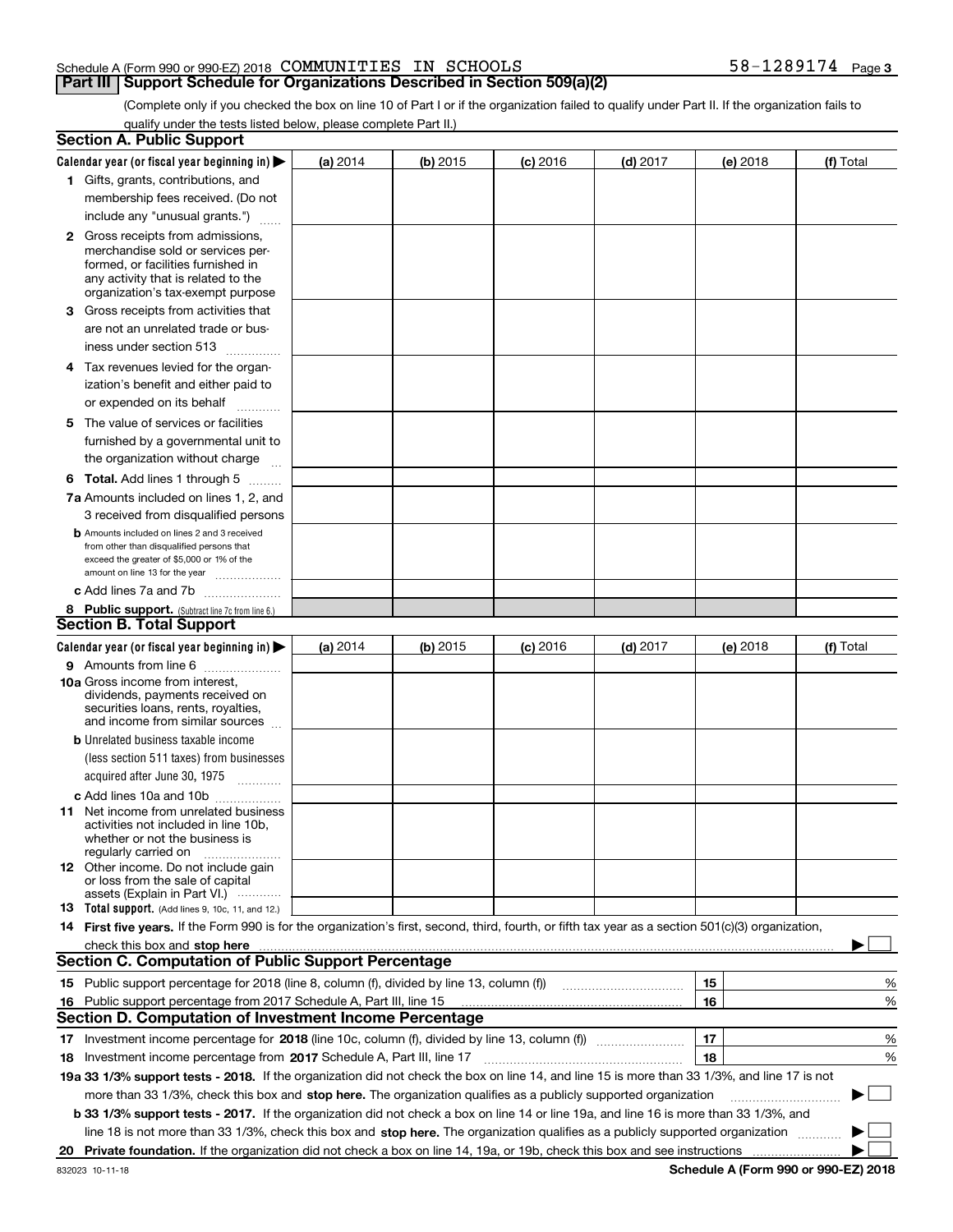#### 58-1289174 Page 4

**1**

**2**

**3a**

**3b**

**3c**

**4a**

**4b**

**4c**

**5a**

**5b5c**

**6**

**7**

**8**

**9a**

**9b**

**9c**

**10a**

**10b**

**YesNo**

#### **Part IV Supporting Organizations**

(Complete only if you checked a box in line 12 on Part I. If you checked 12a of Part I, complete Sections A and B. If you checked 12b of Part I, complete Sections A and C. If you checked 12c of Part I, complete Sections A, D, and E. If you checked 12d of Part I, complete Sections A and D, and complete Part V.)

#### **Section A. All Supporting Organizations**

- **1** Are all of the organization's supported organizations listed by name in the organization's governing documents? If "No," describe in **Part VI** how the supported organizations are designated. If designated by *class or purpose, describe the designation. If historic and continuing relationship, explain.*
- **2** Did the organization have any supported organization that does not have an IRS determination of status under section 509(a)(1) or (2)? If "Yes," explain in Part VI how the organization determined that the supported *organization was described in section 509(a)(1) or (2).*
- **3a** Did the organization have a supported organization described in section 501(c)(4), (5), or (6)? If "Yes," answer *(b) and (c) below.*
- **b** Did the organization confirm that each supported organization qualified under section 501(c)(4), (5), or (6) and satisfied the public support tests under section 509(a)(2)? If "Yes," describe in **Part VI** when and how the *organization made the determination.*
- **c**Did the organization ensure that all support to such organizations was used exclusively for section 170(c)(2)(B) purposes? If "Yes," explain in **Part VI** what controls the organization put in place to ensure such use.
- **4a***If* Was any supported organization not organized in the United States ("foreign supported organization")? *"Yes," and if you checked 12a or 12b in Part I, answer (b) and (c) below.*
- **b** Did the organization have ultimate control and discretion in deciding whether to make grants to the foreign supported organization? If "Yes," describe in **Part VI** how the organization had such control and discretion *despite being controlled or supervised by or in connection with its supported organizations.*
- **c** Did the organization support any foreign supported organization that does not have an IRS determination under sections 501(c)(3) and 509(a)(1) or (2)? If "Yes," explain in **Part VI** what controls the organization used *to ensure that all support to the foreign supported organization was used exclusively for section 170(c)(2)(B) purposes.*
- **5a***If "Yes,"* Did the organization add, substitute, or remove any supported organizations during the tax year? answer (b) and (c) below (if applicable). Also, provide detail in **Part VI,** including (i) the names and EIN *numbers of the supported organizations added, substituted, or removed; (ii) the reasons for each such action; (iii) the authority under the organization's organizing document authorizing such action; and (iv) how the action was accomplished (such as by amendment to the organizing document).*
- **b** Type I or Type II only. Was any added or substituted supported organization part of a class already designated in the organization's organizing document?
- **cSubstitutions only.**  Was the substitution the result of an event beyond the organization's control?
- **6** Did the organization provide support (whether in the form of grants or the provision of services or facilities) to **Part VI.** *If "Yes," provide detail in* support or benefit one or more of the filing organization's supported organizations? anyone other than (i) its supported organizations, (ii) individuals that are part of the charitable class benefited by one or more of its supported organizations, or (iii) other supporting organizations that also
- **7**Did the organization provide a grant, loan, compensation, or other similar payment to a substantial contributor *If "Yes," complete Part I of Schedule L (Form 990 or 990-EZ).* regard to a substantial contributor? (as defined in section 4958(c)(3)(C)), a family member of a substantial contributor, or a 35% controlled entity with
- **8** Did the organization make a loan to a disqualified person (as defined in section 4958) not described in line 7? *If "Yes," complete Part I of Schedule L (Form 990 or 990-EZ).*
- **9a** Was the organization controlled directly or indirectly at any time during the tax year by one or more in section 509(a)(1) or (2))? If "Yes," *provide detail in* <code>Part VI.</code> disqualified persons as defined in section 4946 (other than foundation managers and organizations described
- **b** Did one or more disqualified persons (as defined in line 9a) hold a controlling interest in any entity in which the supporting organization had an interest? If "Yes," provide detail in P**art VI**.
- **c**Did a disqualified person (as defined in line 9a) have an ownership interest in, or derive any personal benefit from, assets in which the supporting organization also had an interest? If "Yes," provide detail in P**art VI.**
- **10a** Was the organization subject to the excess business holdings rules of section 4943 because of section supporting organizations)? If "Yes," answer 10b below. 4943(f) (regarding certain Type II supporting organizations, and all Type III non-functionally integrated
- **b** Did the organization have any excess business holdings in the tax year? (Use Schedule C, Form 4720, to *determine whether the organization had excess business holdings.)*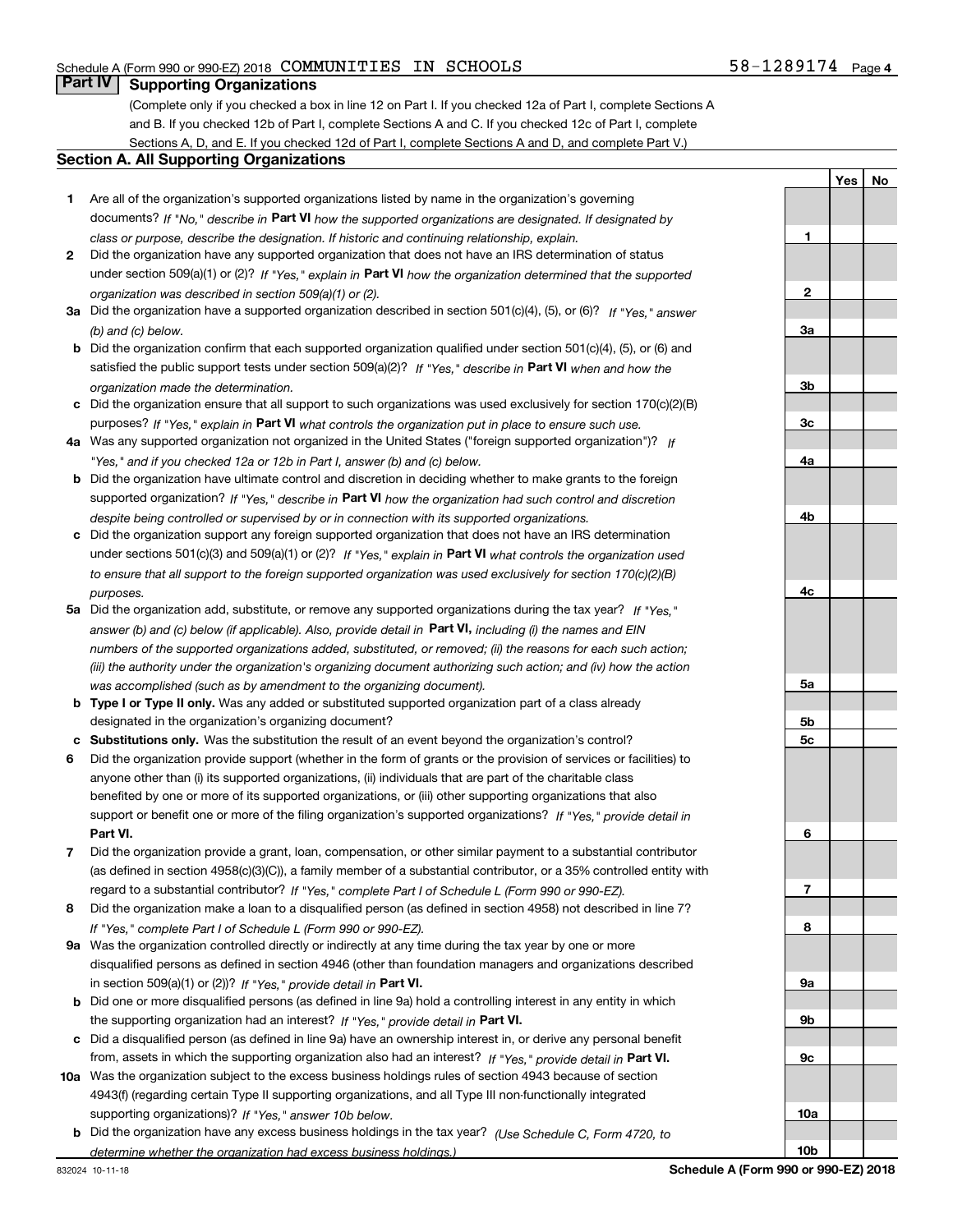## Schedule A (Form 990 or 990-EZ) 2018 Page COMMUNITIES IN SCHOOLS 58-1289174**Part IV | Supporting Organizations** *(continued)*

|    |                                                                                                                                                                                                             |                 | Yes | No |
|----|-------------------------------------------------------------------------------------------------------------------------------------------------------------------------------------------------------------|-----------------|-----|----|
| 11 | Has the organization accepted a gift or contribution from any of the following persons?                                                                                                                     |                 |     |    |
|    | a A person who directly or indirectly controls, either alone or together with persons described in (b) and (c)                                                                                              |                 |     |    |
|    | below, the governing body of a supported organization?                                                                                                                                                      | 11a             |     |    |
|    | <b>b</b> A family member of a person described in (a) above?                                                                                                                                                | 11 <sub>b</sub> |     |    |
|    | c A 35% controlled entity of a person described in (a) or (b) above? If "Yes" to a, b, or c, provide detail in Part VI.                                                                                     | 11c             |     |    |
|    | <b>Section B. Type I Supporting Organizations</b>                                                                                                                                                           |                 |     |    |
|    |                                                                                                                                                                                                             |                 | Yes | No |
| 1  | Did the directors, trustees, or membership of one or more supported organizations have the power to                                                                                                         |                 |     |    |
|    | regularly appoint or elect at least a majority of the organization's directors or trustees at all times during the                                                                                          |                 |     |    |
|    | tax year? If "No," describe in Part VI how the supported organization(s) effectively operated, supervised, or                                                                                               |                 |     |    |
|    | controlled the organization's activities. If the organization had more than one supported organization,                                                                                                     |                 |     |    |
|    | describe how the powers to appoint and/or remove directors or trustees were allocated among the supported                                                                                                   |                 |     |    |
|    | organizations and what conditions or restrictions, if any, applied to such powers during the tax year.                                                                                                      | 1               |     |    |
| 2  | Did the organization operate for the benefit of any supported organization other than the supported                                                                                                         |                 |     |    |
|    |                                                                                                                                                                                                             |                 |     |    |
|    | organization(s) that operated, supervised, or controlled the supporting organization? If "Yes," explain in                                                                                                  |                 |     |    |
|    | Part VI how providing such benefit carried out the purposes of the supported organization(s) that operated,                                                                                                 |                 |     |    |
|    | supervised, or controlled the supporting organization.                                                                                                                                                      | 2               |     |    |
|    | <b>Section C. Type II Supporting Organizations</b>                                                                                                                                                          |                 |     |    |
|    |                                                                                                                                                                                                             |                 | Yes | No |
| 1. | Were a majority of the organization's directors or trustees during the tax year also a majority of the directors                                                                                            |                 |     |    |
|    | or trustees of each of the organization's supported organization(s)? If "No," describe in Part VI how control                                                                                               |                 |     |    |
|    | or management of the supporting organization was vested in the same persons that controlled or managed                                                                                                      |                 |     |    |
|    | the supported organization(s).                                                                                                                                                                              | 1               |     |    |
|    | Section D. All Type III Supporting Organizations                                                                                                                                                            |                 |     |    |
|    |                                                                                                                                                                                                             |                 | Yes | No |
| 1  | Did the organization provide to each of its supported organizations, by the last day of the fifth month of the                                                                                              |                 |     |    |
|    | organization's tax year, (i) a written notice describing the type and amount of support provided during the prior tax                                                                                       |                 |     |    |
|    | year, (ii) a copy of the Form 990 that was most recently filed as of the date of notification, and (iii) copies of the                                                                                      |                 |     |    |
|    | organization's governing documents in effect on the date of notification, to the extent not previously provided?                                                                                            | 1               |     |    |
| 2  | Were any of the organization's officers, directors, or trustees either (i) appointed or elected by the supported                                                                                            |                 |     |    |
|    | organization(s) or (ii) serving on the governing body of a supported organization? If "No," explain in Part VI how                                                                                          |                 |     |    |
|    | the organization maintained a close and continuous working relationship with the supported organization(s).                                                                                                 | 2               |     |    |
| 3  | By reason of the relationship described in (2), did the organization's supported organizations have a                                                                                                       |                 |     |    |
|    | significant voice in the organization's investment policies and in directing the use of the organization's                                                                                                  |                 |     |    |
|    | income or assets at all times during the tax year? If "Yes," describe in Part VI the role the organization's                                                                                                |                 |     |    |
|    | supported organizations played in this regard.                                                                                                                                                              | З               |     |    |
|    | Section E. Type III Functionally Integrated Supporting Organizations                                                                                                                                        |                 |     |    |
| 1  |                                                                                                                                                                                                             |                 |     |    |
|    | Check the box next to the method that the organization used to satisfy the Integral Part Test during the year (see instructions).<br>The organization satisfied the Activities Test. Complete line 2 below. |                 |     |    |
| а  |                                                                                                                                                                                                             |                 |     |    |
| b  | The organization is the parent of each of its supported organizations. Complete line 3 below.                                                                                                               |                 |     |    |
| с  | The organization supported a governmental entity. Describe in Part VI how you supported a government entity (see instructions),                                                                             |                 |     |    |
| 2  | Activities Test. Answer (a) and (b) below.                                                                                                                                                                  |                 | Yes | No |
| а  | Did substantially all of the organization's activities during the tax year directly further the exempt purposes of                                                                                          |                 |     |    |
|    | the supported organization(s) to which the organization was responsive? If "Yes," then in Part VI identify                                                                                                  |                 |     |    |
|    | those supported organizations and explain how these activities directly furthered their exempt purposes,                                                                                                    |                 |     |    |
|    | how the organization was responsive to those supported organizations, and how the organization determined                                                                                                   |                 |     |    |
|    | that these activities constituted substantially all of its activities.                                                                                                                                      | 2a              |     |    |
|    | <b>b</b> Did the activities described in (a) constitute activities that, but for the organization's involvement, one or more                                                                                |                 |     |    |
|    | of the organization's supported organization(s) would have been engaged in? If "Yes," explain in Part VI the                                                                                                |                 |     |    |
|    | reasons for the organization's position that its supported organization(s) would have engaged in these                                                                                                      |                 |     |    |
|    | activities but for the organization's involvement.                                                                                                                                                          | 2b              |     |    |
| 3  | Parent of Supported Organizations. Answer (a) and (b) below.                                                                                                                                                |                 |     |    |
| а  | Did the organization have the power to regularly appoint or elect a majority of the officers, directors, or                                                                                                 |                 |     |    |
|    | trustees of each of the supported organizations? Provide details in Part VI.                                                                                                                                | За              |     |    |
|    | <b>b</b> Did the organization exercise a substantial degree of direction over the policies, programs, and activities of each                                                                                |                 |     |    |
|    | of its supported organizations? If "Yes." describe in Part VI the role played by the organization in this regard.                                                                                           | Зb              |     |    |
|    |                                                                                                                                                                                                             |                 |     |    |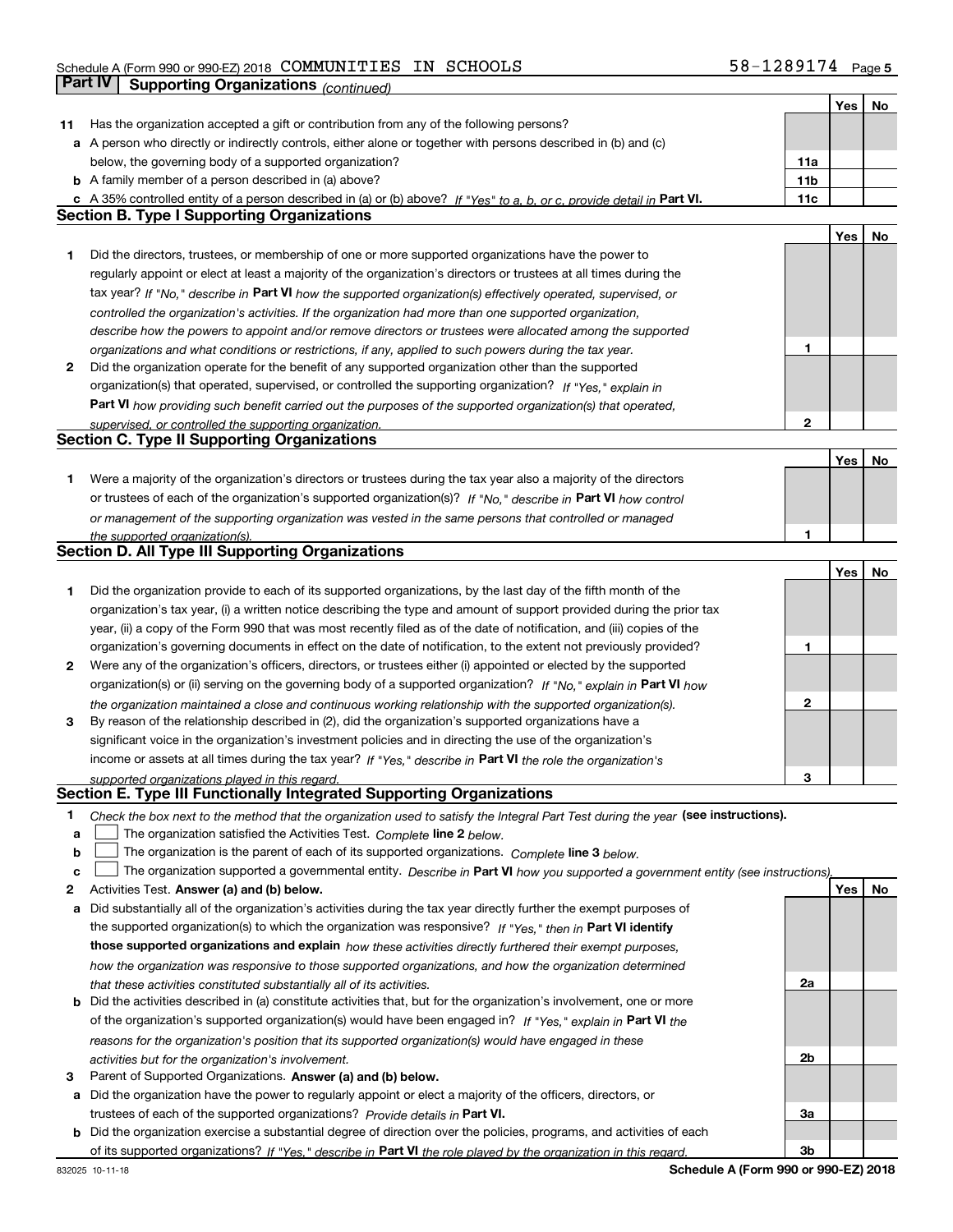#### Schedule A (Form 990 or 990-EZ) 2018 Page COMMUNITIES IN SCHOOLS 58-1289174**Part V Type III Non-Functionally Integrated 509(a)(3) Supporting Organizations**

**1**

**SEP 10. See instructions.** All antegral Part Test as a qualifying trust on Nov. 20, 1970 (explain in Part VI.) See instructions. All other Type III non-functionally integrated supporting organizations must complete Sections A through E.  $\overline{\phantom{0}}$ 

|              | Section A - Adjusted Net Income                                              |                | (A) Prior Year | (B) Current Year<br>(optional) |
|--------------|------------------------------------------------------------------------------|----------------|----------------|--------------------------------|
| 1.           | Net short-term capital gain                                                  | 1              |                |                                |
| 2            | Recoveries of prior-year distributions                                       | $\overline{2}$ |                |                                |
| 3            | Other gross income (see instructions)                                        | 3              |                |                                |
| 4            | Add lines 1 through 3                                                        | 4              |                |                                |
| 5            | Depreciation and depletion                                                   | 5              |                |                                |
| 6            | Portion of operating expenses paid or incurred for production or             |                |                |                                |
|              | collection of gross income or for management, conservation, or               |                |                |                                |
|              | maintenance of property held for production of income (see instructions)     | 6              |                |                                |
| 7            | Other expenses (see instructions)                                            | $\overline{7}$ |                |                                |
| 8            | <b>Adjusted Net Income</b> (subtract lines 5, 6, and 7 from line 4)          | 8              |                |                                |
|              | <b>Section B - Minimum Asset Amount</b>                                      |                | (A) Prior Year | (B) Current Year<br>(optional) |
| 1            | Aggregate fair market value of all non-exempt-use assets (see                |                |                |                                |
|              | instructions for short tax year or assets held for part of year):            |                |                |                                |
|              | a Average monthly value of securities                                        | 1a             |                |                                |
|              | <b>b</b> Average monthly cash balances                                       | 1 <sub>b</sub> |                |                                |
|              | c Fair market value of other non-exempt-use assets                           | 1c             |                |                                |
|              | d Total (add lines 1a, 1b, and 1c)                                           | 1d             |                |                                |
|              | <b>e</b> Discount claimed for blockage or other                              |                |                |                                |
|              | factors (explain in detail in Part VI):                                      |                |                |                                |
| $\mathbf{2}$ | Acquisition indebtedness applicable to non-exempt-use assets                 | $\mathbf{2}$   |                |                                |
| з            | Subtract line 2 from line 1d                                                 | 3              |                |                                |
| 4            | Cash deemed held for exempt use. Enter 1-1/2% of line 3 (for greater amount, |                |                |                                |
|              | see instructions)                                                            | 4              |                |                                |
| 5            | Net value of non-exempt-use assets (subtract line 4 from line 3)             | 5              |                |                                |
| 6            | Multiply line 5 by .035                                                      | 6              |                |                                |
| 7            | Recoveries of prior-year distributions                                       | $\overline{7}$ |                |                                |
| 8            | Minimum Asset Amount (add line 7 to line 6)                                  | 8              |                |                                |
|              | <b>Section C - Distributable Amount</b>                                      |                |                | <b>Current Year</b>            |
| $\mathbf 1$  | Adjusted net income for prior year (from Section A, line 8, Column A)        | 1              |                |                                |
| $\mathbf{2}$ | Enter 85% of line 1                                                          | $\mathbf{2}$   |                |                                |
| 3            | Minimum asset amount for prior year (from Section B, line 8, Column A)       | 3              |                |                                |
| 4            | Enter greater of line 2 or line 3                                            | 4              |                |                                |
| 5            | Income tax imposed in prior year                                             | 5              |                |                                |
| 6            | <b>Distributable Amount.</b> Subtract line 5 from line 4, unless subject to  |                |                |                                |
|              | emergency temporary reduction (see instructions)                             | 6              |                |                                |

**7**Check here if the current year is the organization's first as a non-functionally integrated Type III supporting organization (see instructions).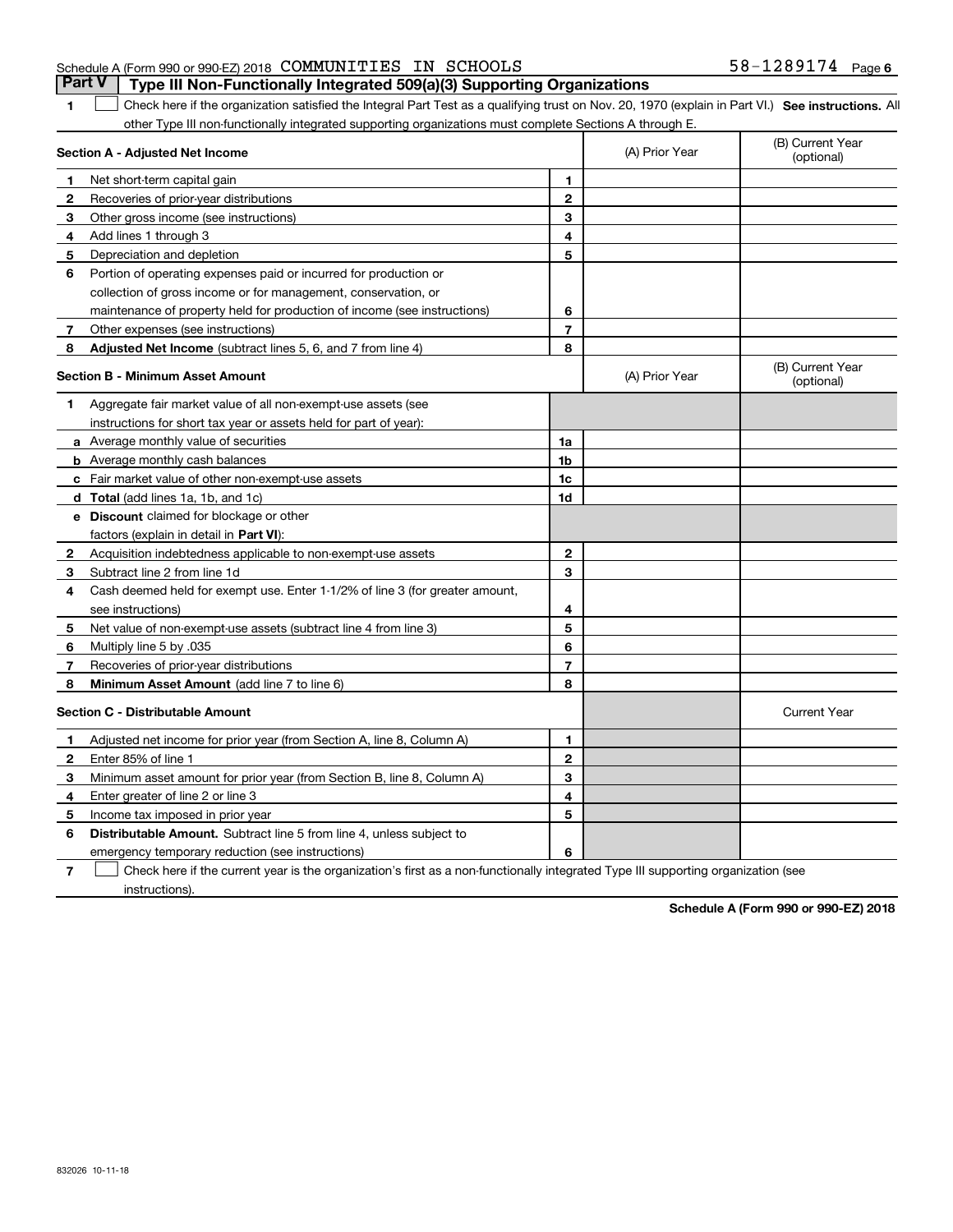| Part V | Type III Non-Functionally Integrated 509(a)(3) Supporting Organizations                    |                             | (continued)                           |                                         |
|--------|--------------------------------------------------------------------------------------------|-----------------------------|---------------------------------------|-----------------------------------------|
|        | Section D - Distributions                                                                  |                             |                                       | <b>Current Year</b>                     |
| 1      | Amounts paid to supported organizations to accomplish exempt purposes                      |                             |                                       |                                         |
| 2      | Amounts paid to perform activity that directly furthers exempt purposes of supported       |                             |                                       |                                         |
|        | organizations, in excess of income from activity                                           |                             |                                       |                                         |
| 3      | Administrative expenses paid to accomplish exempt purposes of supported organizations      |                             |                                       |                                         |
| 4      | Amounts paid to acquire exempt-use assets                                                  |                             |                                       |                                         |
| 5      | Qualified set-aside amounts (prior IRS approval required)                                  |                             |                                       |                                         |
| 6      | Other distributions (describe in Part VI). See instructions.                               |                             |                                       |                                         |
| 7      | Total annual distributions. Add lines 1 through 6.                                         |                             |                                       |                                         |
| 8      | Distributions to attentive supported organizations to which the organization is responsive |                             |                                       |                                         |
|        | (provide details in Part VI). See instructions.                                            |                             |                                       |                                         |
| 9      | Distributable amount for 2018 from Section C, line 6                                       |                             |                                       |                                         |
| 10     | Line 8 amount divided by line 9 amount                                                     |                             |                                       |                                         |
|        |                                                                                            | (i)                         | (ii)                                  | (iii)                                   |
|        | Section E - Distribution Allocations (see instructions)                                    | <b>Excess Distributions</b> | <b>Underdistributions</b><br>Pre-2018 | <b>Distributable</b><br>Amount for 2018 |
| 1      | Distributable amount for 2018 from Section C, line 6                                       |                             |                                       |                                         |
| 2      | Underdistributions, if any, for years prior to 2018 (reason-                               |                             |                                       |                                         |
|        | able cause required- explain in Part VI). See instructions.                                |                             |                                       |                                         |
| з      | Excess distributions carryover, if any, to 2018                                            |                             |                                       |                                         |
|        | <b>a</b> From 2013                                                                         |                             |                                       |                                         |
|        | <b>b</b> From $2014$                                                                       |                             |                                       |                                         |
|        | $c$ From 2015                                                                              |                             |                                       |                                         |
|        | <b>d</b> From 2016                                                                         |                             |                                       |                                         |
|        | e From 2017                                                                                |                             |                                       |                                         |
|        | <b>Total</b> of lines 3a through e                                                         |                             |                                       |                                         |
|        | <b>g</b> Applied to underdistributions of prior years                                      |                             |                                       |                                         |
|        | <b>h</b> Applied to 2018 distributable amount                                              |                             |                                       |                                         |
|        | Carryover from 2013 not applied (see instructions)                                         |                             |                                       |                                         |
|        | Remainder. Subtract lines 3g, 3h, and 3i from 3f.                                          |                             |                                       |                                         |
| 4      | Distributions for 2018 from Section D,                                                     |                             |                                       |                                         |
|        | line $7:$                                                                                  |                             |                                       |                                         |
|        | <b>a</b> Applied to underdistributions of prior years                                      |                             |                                       |                                         |
|        | <b>b</b> Applied to 2018 distributable amount                                              |                             |                                       |                                         |
| c      | Remainder. Subtract lines 4a and 4b from 4.                                                |                             |                                       |                                         |
| 5      | Remaining underdistributions for years prior to 2018, if                                   |                             |                                       |                                         |
|        | any. Subtract lines 3g and 4a from line 2. For result greater                              |                             |                                       |                                         |
|        | than zero, explain in Part VI. See instructions.                                           |                             |                                       |                                         |
| 6      | Remaining underdistributions for 2018. Subtract lines 3h                                   |                             |                                       |                                         |
|        | and 4b from line 1. For result greater than zero, explain in                               |                             |                                       |                                         |
|        | <b>Part VI.</b> See instructions.                                                          |                             |                                       |                                         |
| 7      | Excess distributions carryover to 2019. Add lines 3j                                       |                             |                                       |                                         |
|        | and 4c.                                                                                    |                             |                                       |                                         |
| 8      | Breakdown of line 7:                                                                       |                             |                                       |                                         |
|        | a Excess from 2014                                                                         |                             |                                       |                                         |
|        | <b>b</b> Excess from 2015                                                                  |                             |                                       |                                         |
|        | c Excess from 2016                                                                         |                             |                                       |                                         |
|        | d Excess from 2017                                                                         |                             |                                       |                                         |
|        | e Excess from 2018                                                                         |                             |                                       |                                         |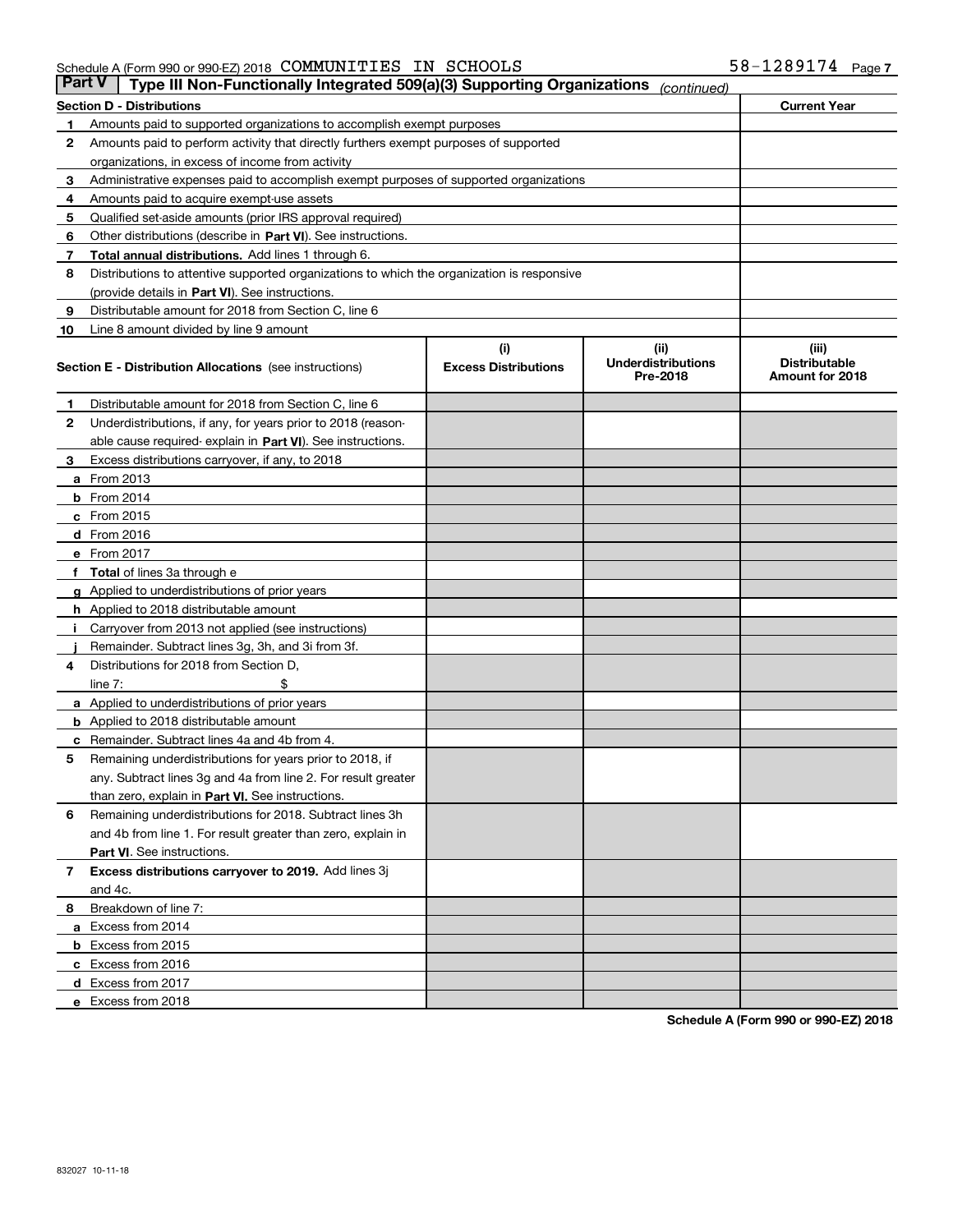|                | SCIEDULE A (FOIII 990 OF 990-EZ) ZUTO COMMONATILIS IN BOILOOMB<br>OU LAUJIT Faye o                                                                                                                                                                                                                                                                                                                                                                                                                                                                                   |
|----------------|----------------------------------------------------------------------------------------------------------------------------------------------------------------------------------------------------------------------------------------------------------------------------------------------------------------------------------------------------------------------------------------------------------------------------------------------------------------------------------------------------------------------------------------------------------------------|
| <b>Part VI</b> | Supplemental Information. Provide the explanations required by Part II, line 10; Part II, line 17a or 17b; Part III, line 12;<br>Part IV, Section A, lines 1, 2, 3b, 3c, 4b, 4c, 5a, 6, 9a, 9b, 9c, 11a, 11b, and 11c; Part IV, Section B, lines 1 and 2; Part IV, Section C,<br>line 1; Part IV, Section D, lines 2 and 3; Part IV, Section E, lines 1c, 2a, 2b, 3a, and 3b; Part V, line 1; Part V, Section B, line 1e; Part V,<br>Section D, lines 5, 6, and 8; and Part V, Section E, lines 2, 5, and 6. Also complete this part for any additional information. |
|                | (See instructions.)                                                                                                                                                                                                                                                                                                                                                                                                                                                                                                                                                  |
|                |                                                                                                                                                                                                                                                                                                                                                                                                                                                                                                                                                                      |
|                |                                                                                                                                                                                                                                                                                                                                                                                                                                                                                                                                                                      |
|                |                                                                                                                                                                                                                                                                                                                                                                                                                                                                                                                                                                      |
|                |                                                                                                                                                                                                                                                                                                                                                                                                                                                                                                                                                                      |
|                |                                                                                                                                                                                                                                                                                                                                                                                                                                                                                                                                                                      |
|                |                                                                                                                                                                                                                                                                                                                                                                                                                                                                                                                                                                      |
|                |                                                                                                                                                                                                                                                                                                                                                                                                                                                                                                                                                                      |
|                |                                                                                                                                                                                                                                                                                                                                                                                                                                                                                                                                                                      |
|                |                                                                                                                                                                                                                                                                                                                                                                                                                                                                                                                                                                      |
|                |                                                                                                                                                                                                                                                                                                                                                                                                                                                                                                                                                                      |
|                |                                                                                                                                                                                                                                                                                                                                                                                                                                                                                                                                                                      |
|                |                                                                                                                                                                                                                                                                                                                                                                                                                                                                                                                                                                      |
|                |                                                                                                                                                                                                                                                                                                                                                                                                                                                                                                                                                                      |
|                |                                                                                                                                                                                                                                                                                                                                                                                                                                                                                                                                                                      |
|                |                                                                                                                                                                                                                                                                                                                                                                                                                                                                                                                                                                      |
|                |                                                                                                                                                                                                                                                                                                                                                                                                                                                                                                                                                                      |
|                |                                                                                                                                                                                                                                                                                                                                                                                                                                                                                                                                                                      |
|                |                                                                                                                                                                                                                                                                                                                                                                                                                                                                                                                                                                      |
|                |                                                                                                                                                                                                                                                                                                                                                                                                                                                                                                                                                                      |
|                |                                                                                                                                                                                                                                                                                                                                                                                                                                                                                                                                                                      |
|                |                                                                                                                                                                                                                                                                                                                                                                                                                                                                                                                                                                      |
|                |                                                                                                                                                                                                                                                                                                                                                                                                                                                                                                                                                                      |
|                |                                                                                                                                                                                                                                                                                                                                                                                                                                                                                                                                                                      |
|                |                                                                                                                                                                                                                                                                                                                                                                                                                                                                                                                                                                      |
|                |                                                                                                                                                                                                                                                                                                                                                                                                                                                                                                                                                                      |
|                |                                                                                                                                                                                                                                                                                                                                                                                                                                                                                                                                                                      |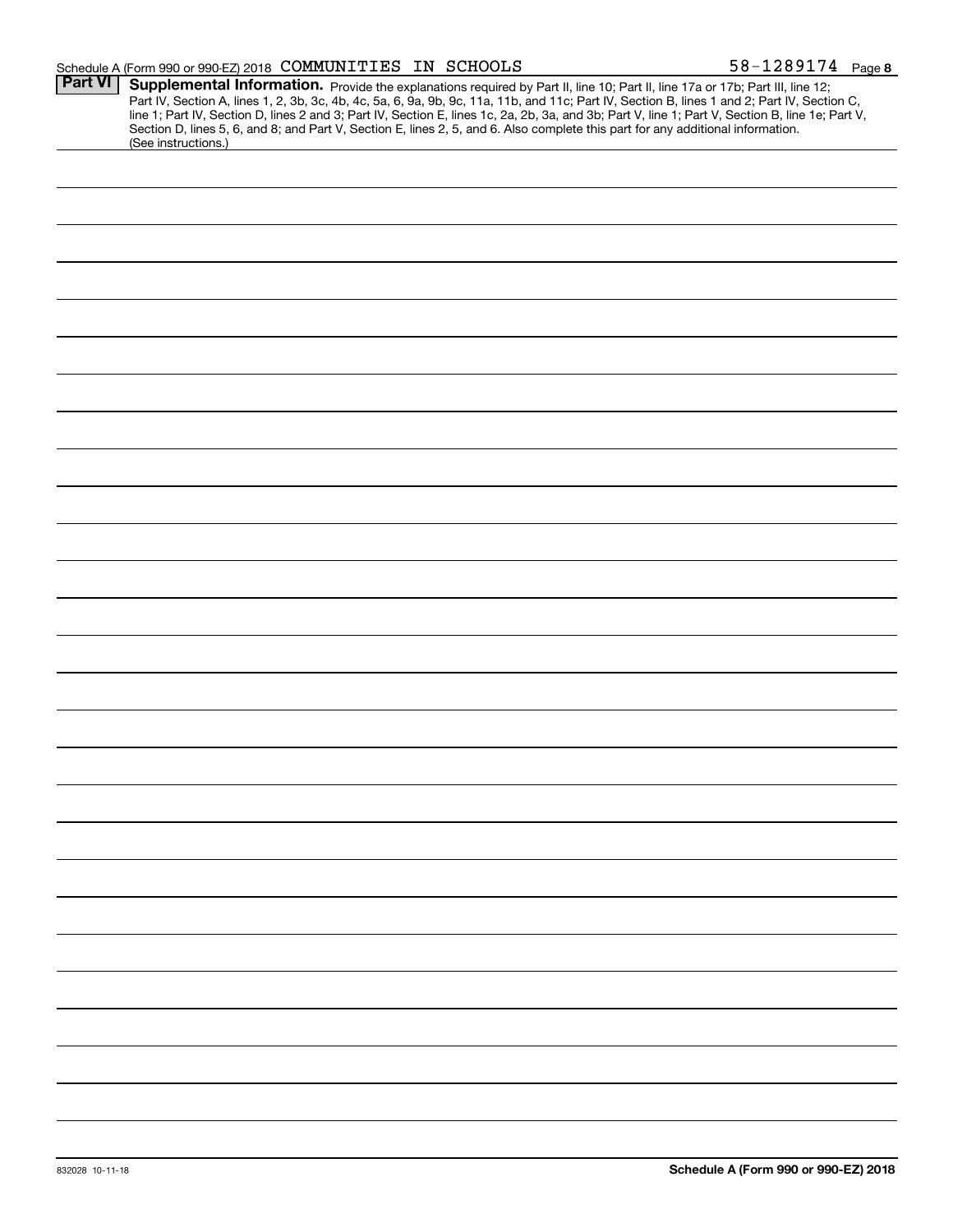Department of the Treasury Internal Revenue Service **(Form 990, 990-EZ, or 990-PF)**

\*\* PUBLIC DISCLOSURE COPY \*\*

# **Schedule B Schedule of Contributors**

**| Attach to Form 990, Form 990-EZ, or Form 990-PF. | Go to www.irs.gov/Form990 for the latest information.** OMB No. 1545-0047

**2018**

**Employer identification number**

| 8-1289174 |  |
|-----------|--|
|-----------|--|

| Department of the Treasury<br>Internal Revenue Service |
|--------------------------------------------------------|
| Name of the organization                               |

**Organization type** (check one):

#### COMMUNITIES IN SCHOOLS 35-1289174 1289174

| Filers of:         | Section:                                                                           |
|--------------------|------------------------------------------------------------------------------------|
| Form 990 or 990-EZ | $3$ ) (enter number) organization<br>$X$ 501(c)(                                   |
|                    | $4947(a)(1)$ nonexempt charitable trust <b>not</b> treated as a private foundation |
|                    | 527 political organization                                                         |
| Form 990-PF        | 501(c)(3) exempt private foundation                                                |
|                    | 4947(a)(1) nonexempt charitable trust treated as a private foundation              |
|                    | 501(c)(3) taxable private foundation                                               |

Check if your organization is covered by the **General Rule** or a **Special Rule. Note:**  Only a section 501(c)(7), (8), or (10) organization can check boxes for both the General Rule and a Special Rule. See instructions.

#### **General Rule**

 $\mathcal{L}^{\text{max}}$ 

For an organization filing Form 990, 990-EZ, or 990-PF that received, during the year, contributions totaling \$5,000 or more (in money or property) from any one contributor. Complete Parts I and II. See instructions for determining a contributor's total contributions.

#### **Special Rules**

any one contributor, during the year, total contributions of the greater of  $\,$  (1) \$5,000; or **(2)** 2% of the amount on (i) Form 990, Part VIII, line 1h;  $\boxed{\textbf{X}}$  For an organization described in section 501(c)(3) filing Form 990 or 990-EZ that met the 33 1/3% support test of the regulations under sections 509(a)(1) and 170(b)(1)(A)(vi), that checked Schedule A (Form 990 or 990-EZ), Part II, line 13, 16a, or 16b, and that received from or (ii) Form 990-EZ, line 1. Complete Parts I and II.

year, total contributions of more than \$1,000 *exclusively* for religious, charitable, scientific, literary, or educational purposes, or for the For an organization described in section 501(c)(7), (8), or (10) filing Form 990 or 990-EZ that received from any one contributor, during the prevention of cruelty to children or animals. Complete Parts I (entering "N/A" in column (b) instead of the contributor name and address), II, and III.  $\mathcal{L}^{\text{max}}$ 

purpose. Don't complete any of the parts unless the **General Rule** applies to this organization because it received *nonexclusively* year, contributions <sub>exclusively</sub> for religious, charitable, etc., purposes, but no such contributions totaled more than \$1,000. If this box is checked, enter here the total contributions that were received during the year for an  $\;$ exclusively religious, charitable, etc., For an organization described in section 501(c)(7), (8), or (10) filing Form 990 or 990-EZ that received from any one contributor, during the religious, charitable, etc., contributions totaling \$5,000 or more during the year  $\Box$ — $\Box$   $\Box$  $\mathcal{L}^{\text{max}}$ 

**Caution:**  An organization that isn't covered by the General Rule and/or the Special Rules doesn't file Schedule B (Form 990, 990-EZ, or 990-PF),  **must** but it answer "No" on Part IV, line 2, of its Form 990; or check the box on line H of its Form 990-EZ or on its Form 990-PF, Part I, line 2, to certify that it doesn't meet the filing requirements of Schedule B (Form 990, 990-EZ, or 990-PF).

**For Paperwork Reduction Act Notice, see the instructions for Form 990, 990-EZ, or 990-PF. Schedule B (Form 990, 990-EZ, or 990-PF) (2018)** LHA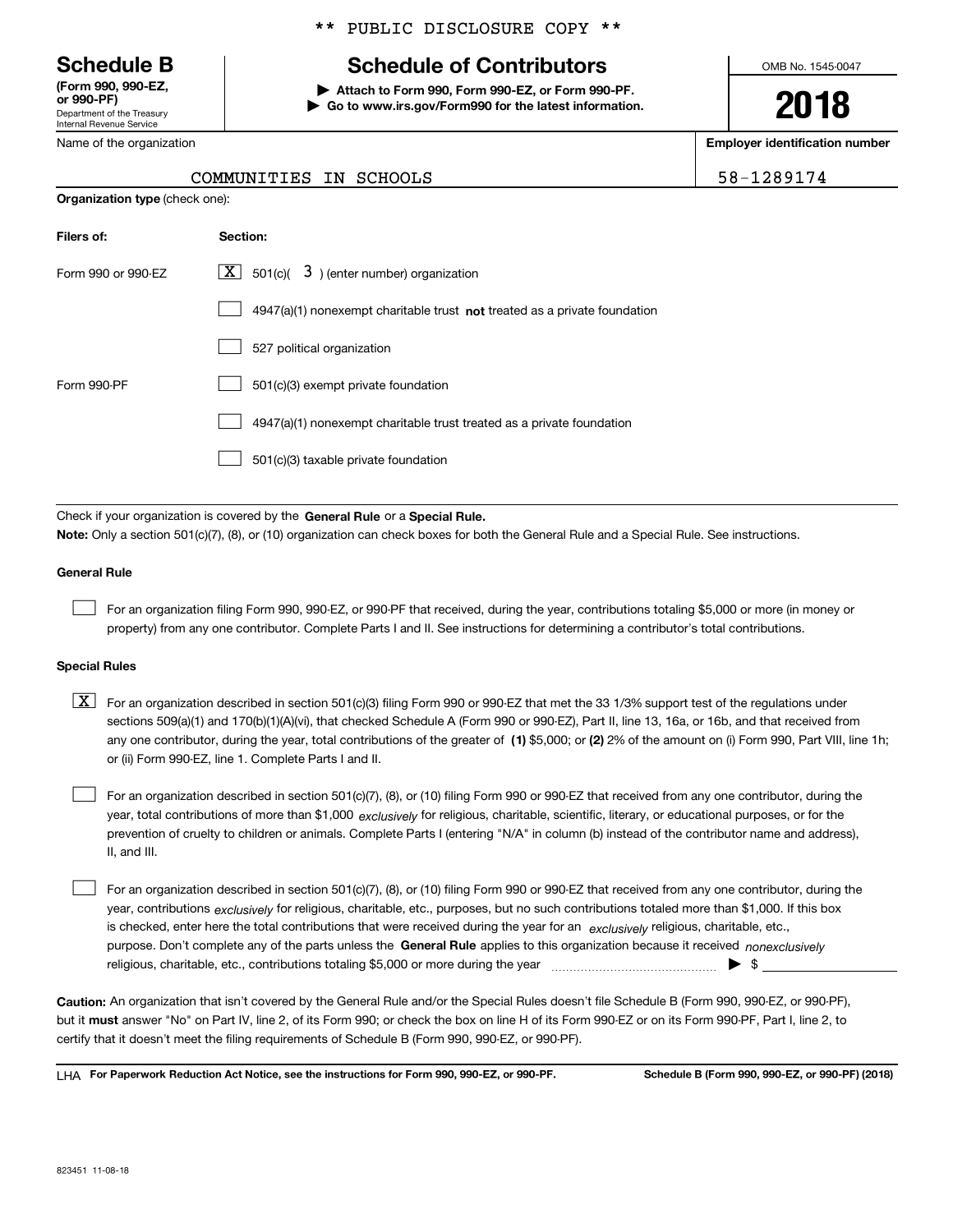|                  | Schedule B (Form 990, 990-EZ, or 990-PF) (2018)                                                       |                                   | Page 2                                                                                                      |
|------------------|-------------------------------------------------------------------------------------------------------|-----------------------------------|-------------------------------------------------------------------------------------------------------------|
|                  | Name of organization                                                                                  |                                   | <b>Employer identification number</b>                                                                       |
|                  | COMMUNITIES<br>IN SCHOOLS                                                                             |                                   | 58-1289174                                                                                                  |
| Part I           | <b>Contributors</b> (see instructions). Use duplicate copies of Part I if additional space is needed. |                                   |                                                                                                             |
| (a)<br>No.       | (b)<br>Name, address, and ZIP + 4                                                                     | (c)<br><b>Total contributions</b> | (d)<br>Type of contribution                                                                                 |
| $\mathbf 1$      |                                                                                                       | 4,900,000.<br>$$\mathbb{S}$$      | $\overline{\mathbf{X}}$<br>Person<br>Payroll<br>Noncash<br>(Complete Part II for<br>noncash contributions.) |
| (a)<br>No.       | (b)<br>Name, address, and ZIP + 4                                                                     | (c)<br><b>Total contributions</b> | (d)<br>Type of contribution                                                                                 |
| $\boldsymbol{2}$ |                                                                                                       | 4,850,000.<br>$\$\$               | $\overline{\mathbf{X}}$<br>Person<br>Payroll<br>Noncash<br>(Complete Part II for<br>noncash contributions.) |
| (a)<br>No.       | (b)<br>Name, address, and ZIP + 4                                                                     | (c)<br><b>Total contributions</b> | (d)<br>Type of contribution                                                                                 |
| $\mathbf{3}$     |                                                                                                       | 3,000,000.<br>$$\mathbb{S}$$      | $\overline{\mathbf{X}}$<br>Person<br>Payroll<br>Noncash<br>(Complete Part II for<br>noncash contributions.) |
| (a)<br>No.       | (b)<br>Name, address, and ZIP + 4                                                                     | (c)<br><b>Total contributions</b> | (d)<br>Type of contribution                                                                                 |
| 4                |                                                                                                       | 2,504,725.<br>$$\mathbb{S}$$      | $\mathbf{X}$<br>Person<br>Payroll<br>Noncash<br>(Complete Part II for<br>noncash contributions.)            |
| (a)<br>No.       | (b)<br>Name, address, and ZIP + 4                                                                     | (c)<br><b>Total contributions</b> | (d)<br>Type of contribution                                                                                 |
| 5                |                                                                                                       | 1,500,000.<br>\$                  | $\overline{\mathbf{X}}$<br>Person<br>Payroll<br>Noncash<br>(Complete Part II for<br>noncash contributions.) |
| (a)<br>No.       | (b)<br>Name, address, and ZIP + 4                                                                     | (c)<br><b>Total contributions</b> | (d)<br>Type of contribution                                                                                 |
| 6                |                                                                                                       | 1,059,805.<br>\$                  | $\overline{\mathbf{X}}$<br>Person<br>Payroll<br>Noncash<br>(Complete Part II for<br>noncash contributions.) |

823452 11-08-18 **Schedule B (Form 990, 990-EZ, or 990-PF) (2018)**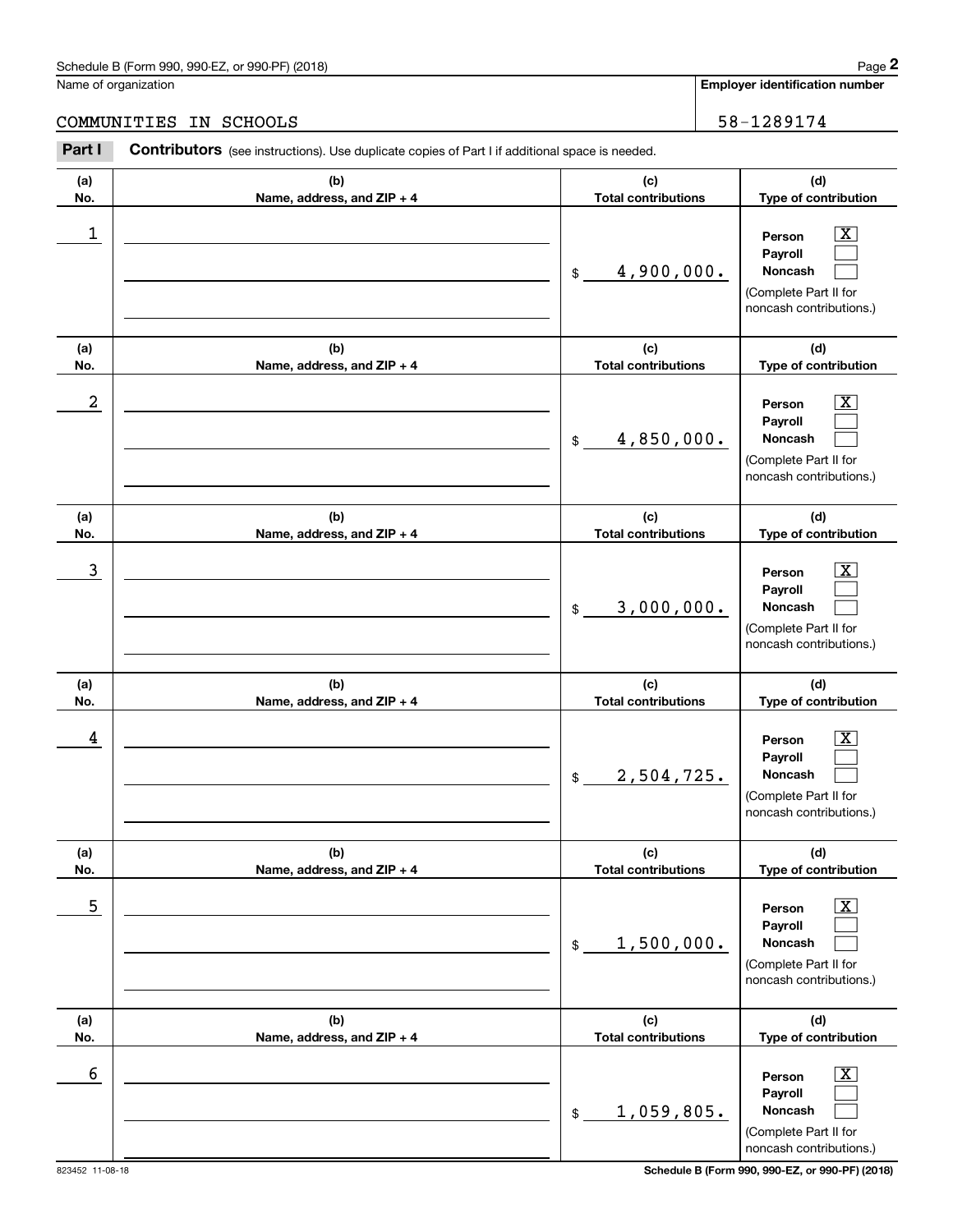|            | Schedule B (Form 990, 990-EZ, or 990-PF) (2018)                                                |                                   | Page 2                                                                                                      |
|------------|------------------------------------------------------------------------------------------------|-----------------------------------|-------------------------------------------------------------------------------------------------------------|
|            | Name of organization                                                                           |                                   | <b>Employer identification number</b>                                                                       |
|            | COMMUNITIES<br>IN SCHOOLS                                                                      |                                   | 58-1289174                                                                                                  |
| Part I     | Contributors (see instructions). Use duplicate copies of Part I if additional space is needed. |                                   |                                                                                                             |
| (a)<br>No. | (b)<br>Name, address, and ZIP + 4                                                              | (c)<br><b>Total contributions</b> | (d)<br>Type of contribution                                                                                 |
| 7          |                                                                                                | 1,037,084.<br>\$                  | $\overline{\mathbf{X}}$<br>Person<br>Payroll<br>Noncash<br>(Complete Part II for<br>noncash contributions.) |
| (a)<br>No. | (b)<br>Name, address, and ZIP + 4                                                              | (c)<br><b>Total contributions</b> | (d)<br>Type of contribution                                                                                 |
| 8          |                                                                                                | 931,674.<br>\$                    | $\overline{\mathbf{X}}$<br>Person<br>Payroll<br>Noncash<br>(Complete Part II for<br>noncash contributions.) |
| (a)<br>No. | (b)<br>Name, address, and ZIP + 4                                                              | (c)<br><b>Total contributions</b> | (d)<br>Type of contribution                                                                                 |
|            |                                                                                                | \$                                | Person<br>Payroll<br>Noncash<br>(Complete Part II for<br>noncash contributions.)                            |
| (a)<br>No. | (b)<br>Name, address, and ZIP + 4                                                              | (c)<br><b>Total contributions</b> | (d)<br>Type of contribution                                                                                 |
|            |                                                                                                | \$                                | Person<br>Payroll<br>Noncash<br>(Complete Part II for<br>noncash contributions.)                            |
| (a)<br>No. | (b)<br>Name, address, and ZIP + 4                                                              | (c)<br><b>Total contributions</b> | (d)<br>Type of contribution                                                                                 |
|            |                                                                                                | \$                                | Person<br>Payroll<br>Noncash<br>(Complete Part II for<br>noncash contributions.)                            |
| (a)<br>No. | (b)<br>Name, address, and ZIP + 4                                                              | (c)<br><b>Total contributions</b> | (d)<br>Type of contribution                                                                                 |
|            |                                                                                                | \$                                | Person<br>Payroll<br>Noncash<br>(Complete Part II for<br>noncash contributions.)                            |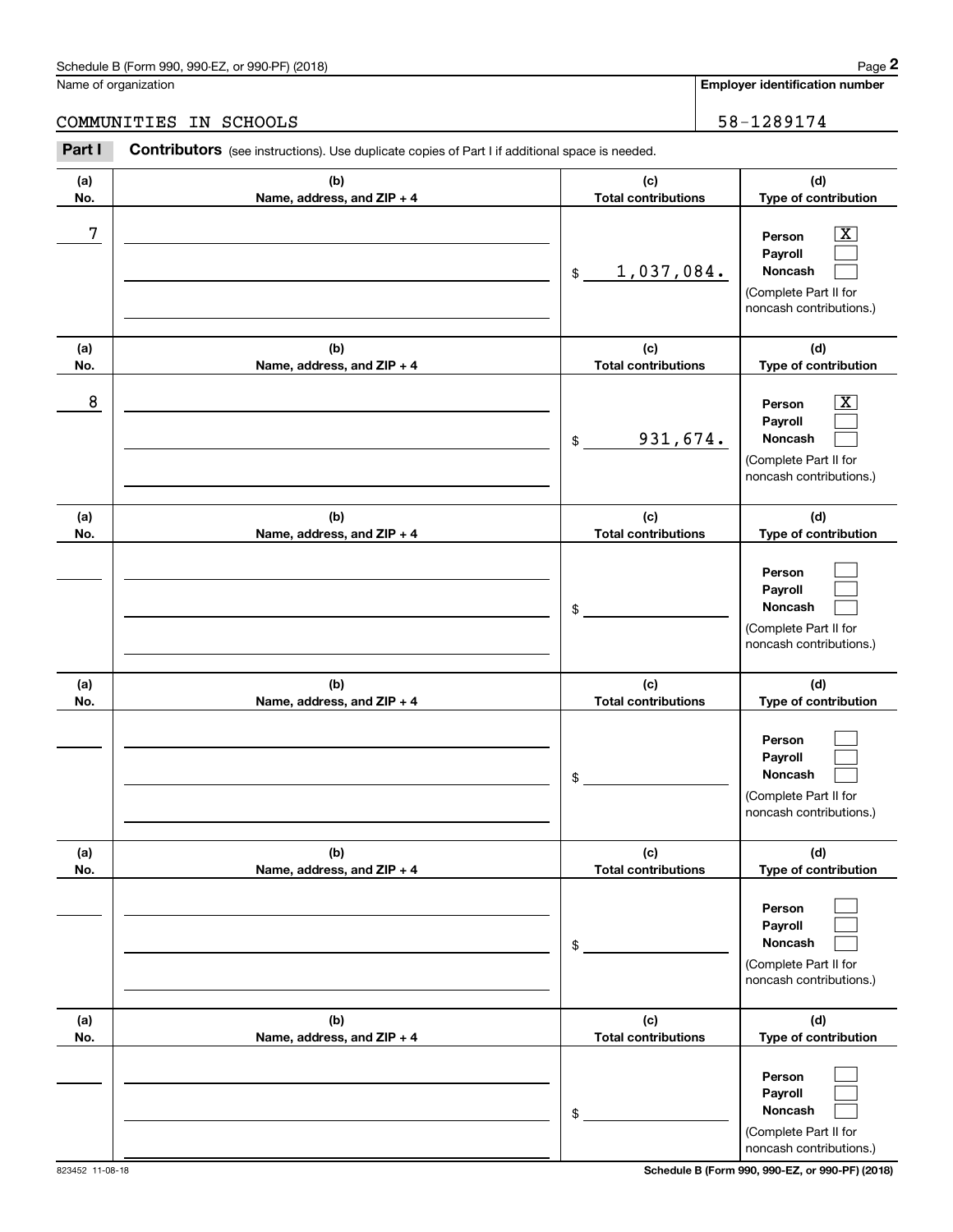Name of organization

#### COMMUNITIES IN SCHOOLS 38-1289174

Chedule B (Form 990, 990-EZ, or 990-PF) (2018)<br>
Iame of organization<br> **20 COMMUNITIES IN SCHOOLS**<br> **Part II Noncash Property** (see instructions). Use duplicate copies of Part II if additional space is needed.

| (b)<br>Description of noncash property given | (c)<br>FMV (or estimate)<br>(See instructions.) | (d)<br>Date received |
|----------------------------------------------|-------------------------------------------------|----------------------|
|                                              | $\frac{1}{2}$                                   |                      |
| (b)<br>Description of noncash property given | (c)<br>FMV (or estimate)<br>(See instructions.) | (d)<br>Date received |
|                                              | $$^{\circ}$                                     |                      |
| (b)<br>Description of noncash property given | (c)<br>FMV (or estimate)<br>(See instructions.) | (d)<br>Date received |
|                                              | $$^{\circ}$                                     |                      |
| (b)<br>Description of noncash property given | (c)<br>FMV (or estimate)<br>(See instructions.) | (d)<br>Date received |
|                                              | \$                                              |                      |
| (b)<br>Description of noncash property given | (c)<br>FMV (or estimate)<br>(See instructions.) | (d)<br>Date received |
|                                              | \$                                              |                      |
| (b)<br>Description of noncash property given | (c)<br>FMV (or estimate)<br>(See instructions.) | (d)<br>Date received |
|                                              | \$                                              |                      |
|                                              |                                                 |                      |

823453 11-08-18 **Schedule B (Form 990, 990-EZ, or 990-PF) (2018)**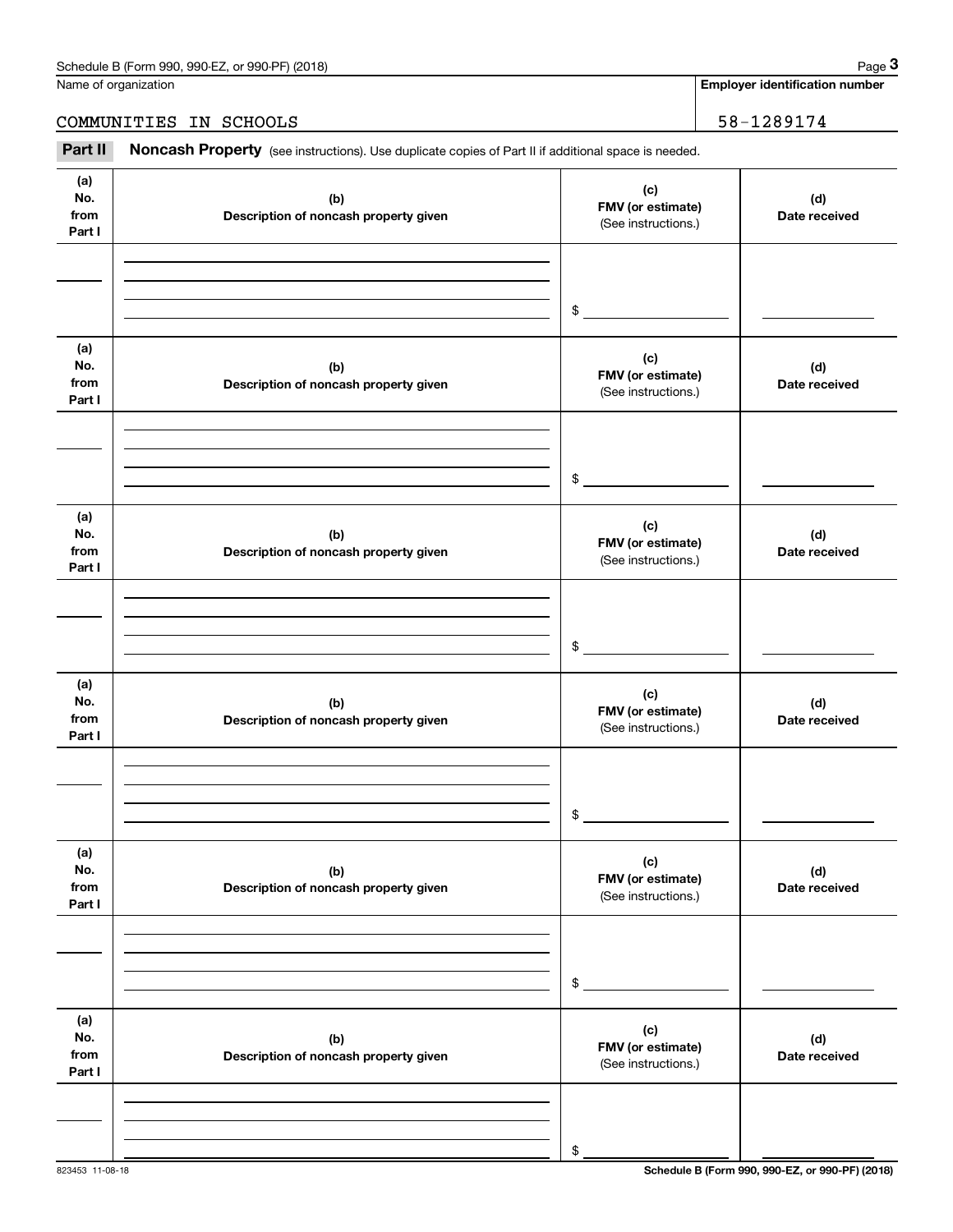|                           | Schedule B (Form 990, 990-EZ, or 990-PF) (2018)                                                                                                                                   |                      | Page 4                                                                                                                                                         |
|---------------------------|-----------------------------------------------------------------------------------------------------------------------------------------------------------------------------------|----------------------|----------------------------------------------------------------------------------------------------------------------------------------------------------------|
|                           | Name of organization                                                                                                                                                              |                      | <b>Employer identification number</b>                                                                                                                          |
|                           | COMMUNITIES IN SCHOOLS                                                                                                                                                            |                      | 58-1289174                                                                                                                                                     |
| Part III                  | from any one contributor. Complete columns (a) through (e) and the following line entry. For organizations                                                                        |                      | Exclusively religious, charitable, etc., contributions to organizations described in section 501(c)(7), (8), or (10) that total more than \$1,000 for the year |
|                           | completing Part III, enter the total of exclusively religious, charitable, etc., contributions of \$1,000 or less for the year. (Enter this info. once.) $\blacktriangleright$ \$ |                      |                                                                                                                                                                |
| (a) No.                   | Use duplicate copies of Part III if additional space is needed.                                                                                                                   |                      |                                                                                                                                                                |
| from<br>Part I            | (b) Purpose of gift                                                                                                                                                               | (c) Use of gift      | (d) Description of how gift is held                                                                                                                            |
|                           |                                                                                                                                                                                   |                      |                                                                                                                                                                |
|                           |                                                                                                                                                                                   |                      |                                                                                                                                                                |
|                           |                                                                                                                                                                                   |                      |                                                                                                                                                                |
|                           |                                                                                                                                                                                   | (e) Transfer of gift |                                                                                                                                                                |
|                           | Transferee's name, address, and ZIP + 4                                                                                                                                           |                      | Relationship of transferor to transferee                                                                                                                       |
|                           |                                                                                                                                                                                   |                      |                                                                                                                                                                |
|                           |                                                                                                                                                                                   |                      |                                                                                                                                                                |
|                           |                                                                                                                                                                                   |                      |                                                                                                                                                                |
| (a) No.<br>from<br>Part I | (b) Purpose of gift                                                                                                                                                               | (c) Use of gift      | (d) Description of how gift is held                                                                                                                            |
|                           |                                                                                                                                                                                   |                      |                                                                                                                                                                |
|                           |                                                                                                                                                                                   |                      |                                                                                                                                                                |
|                           |                                                                                                                                                                                   |                      |                                                                                                                                                                |
|                           |                                                                                                                                                                                   | (e) Transfer of gift |                                                                                                                                                                |
|                           | Transferee's name, address, and ZIP + 4                                                                                                                                           |                      | Relationship of transferor to transferee                                                                                                                       |
|                           |                                                                                                                                                                                   |                      |                                                                                                                                                                |
|                           |                                                                                                                                                                                   |                      |                                                                                                                                                                |
|                           |                                                                                                                                                                                   |                      |                                                                                                                                                                |
| (a) No.<br>from           | (b) Purpose of gift                                                                                                                                                               | (c) Use of gift      | (d) Description of how gift is held                                                                                                                            |
| Part I                    |                                                                                                                                                                                   |                      |                                                                                                                                                                |
|                           |                                                                                                                                                                                   |                      |                                                                                                                                                                |
|                           |                                                                                                                                                                                   |                      |                                                                                                                                                                |
|                           |                                                                                                                                                                                   | (e) Transfer of gift |                                                                                                                                                                |
|                           |                                                                                                                                                                                   |                      |                                                                                                                                                                |
|                           | Transferee's name, address, and $ZIP + 4$                                                                                                                                         |                      | Relationship of transferor to transferee                                                                                                                       |
|                           |                                                                                                                                                                                   |                      |                                                                                                                                                                |
|                           |                                                                                                                                                                                   |                      |                                                                                                                                                                |
|                           |                                                                                                                                                                                   |                      |                                                                                                                                                                |
| (a) No.<br>from<br>Part I | (b) Purpose of gift                                                                                                                                                               | (c) Use of gift      | (d) Description of how gift is held                                                                                                                            |
|                           |                                                                                                                                                                                   |                      |                                                                                                                                                                |
|                           |                                                                                                                                                                                   |                      |                                                                                                                                                                |
|                           |                                                                                                                                                                                   |                      |                                                                                                                                                                |
|                           |                                                                                                                                                                                   | (e) Transfer of gift |                                                                                                                                                                |
|                           | Transferee's name, address, and $ZIP + 4$                                                                                                                                         |                      | Relationship of transferor to transferee                                                                                                                       |
|                           |                                                                                                                                                                                   |                      |                                                                                                                                                                |
|                           |                                                                                                                                                                                   |                      |                                                                                                                                                                |
|                           |                                                                                                                                                                                   |                      |                                                                                                                                                                |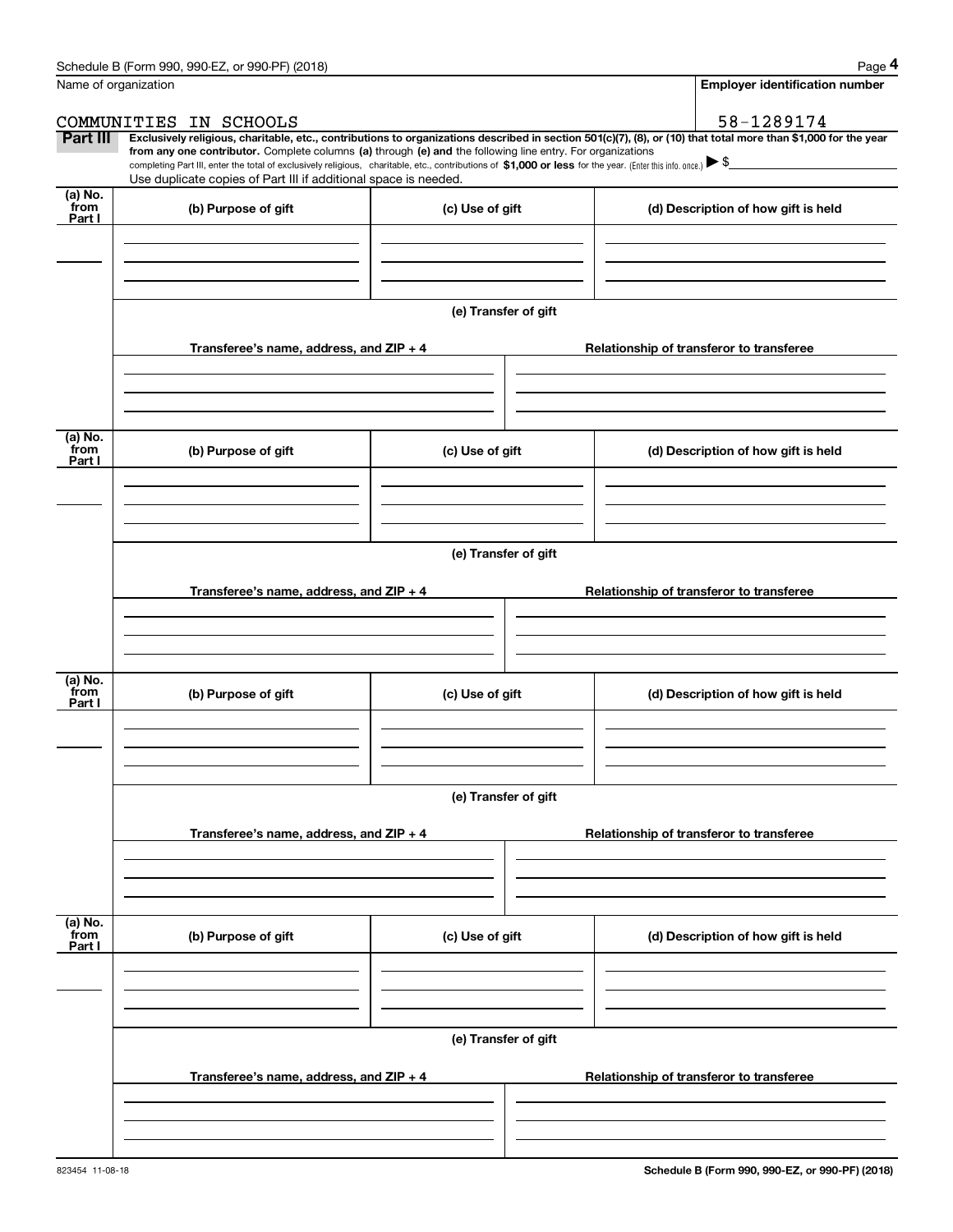| <b>SCHEDULE C</b>                                      | <b>Political Campaign and Lobbying Activities</b>                                                                                                                                                                                                                                              |           |                                                                                                                                                                                                                                                                                                                                                                             | OMB No. 1545-0047                                |
|--------------------------------------------------------|------------------------------------------------------------------------------------------------------------------------------------------------------------------------------------------------------------------------------------------------------------------------------------------------|-----------|-----------------------------------------------------------------------------------------------------------------------------------------------------------------------------------------------------------------------------------------------------------------------------------------------------------------------------------------------------------------------------|--------------------------------------------------|
| (Form 990 or 990-EZ)                                   |                                                                                                                                                                                                                                                                                                |           |                                                                                                                                                                                                                                                                                                                                                                             |                                                  |
|                                                        | For Organizations Exempt From Income Tax Under section 501(c) and section 527                                                                                                                                                                                                                  |           |                                                                                                                                                                                                                                                                                                                                                                             |                                                  |
| Department of the Treasury                             | ► Complete if the organization is described below. ► Attach to Form 990 or Form 990-EZ.                                                                                                                                                                                                        |           |                                                                                                                                                                                                                                                                                                                                                                             | <b>Open to Public</b>                            |
| Internal Revenue Service                               | Go to www.irs.gov/Form990 for instructions and the latest information.                                                                                                                                                                                                                         |           |                                                                                                                                                                                                                                                                                                                                                                             | Inspection                                       |
|                                                        | If the organization answered "Yes," on Form 990, Part IV, line 3, or Form 990-EZ, Part V, line 46 (Political Campaign Activities), then                                                                                                                                                        |           |                                                                                                                                                                                                                                                                                                                                                                             |                                                  |
|                                                        | • Section 501(c)(3) organizations: Complete Parts I-A and B. Do not complete Part I-C.                                                                                                                                                                                                         |           |                                                                                                                                                                                                                                                                                                                                                                             |                                                  |
|                                                        | • Section 501(c) (other than section 501(c)(3)) organizations: Complete Parts I-A and C below. Do not complete Part I-B.                                                                                                                                                                       |           |                                                                                                                                                                                                                                                                                                                                                                             |                                                  |
| • Section 527 organizations: Complete Part I-A only.   | If the organization answered "Yes," on Form 990, Part IV, line 4, or Form 990-EZ, Part VI, line 47 (Lobbying Activities), then                                                                                                                                                                 |           |                                                                                                                                                                                                                                                                                                                                                                             |                                                  |
|                                                        | ● Section 501(c)(3) organizations that have filed Form 5768 (election under section 501(h)): Complete Part II-A. Do not complete Part II-B.                                                                                                                                                    |           |                                                                                                                                                                                                                                                                                                                                                                             |                                                  |
|                                                        | • Section 501(c)(3) organizations that have NOT filed Form 5768 (election under section 501(h)): Complete Part II-B. Do not complete Part II-A.                                                                                                                                                |           |                                                                                                                                                                                                                                                                                                                                                                             |                                                  |
|                                                        | If the organization answered "Yes," on Form 990, Part IV, line 5 (Proxy Tax) (see separate instructions) or Form 990-EZ, Part V, line 35c (Proxy                                                                                                                                               |           |                                                                                                                                                                                                                                                                                                                                                                             |                                                  |
| Tax) (see separate instructions), then                 |                                                                                                                                                                                                                                                                                                |           |                                                                                                                                                                                                                                                                                                                                                                             |                                                  |
|                                                        | • Section 501(c)(4), (5), or (6) organizations: Complete Part III.                                                                                                                                                                                                                             |           |                                                                                                                                                                                                                                                                                                                                                                             |                                                  |
| Name of organization                                   |                                                                                                                                                                                                                                                                                                |           |                                                                                                                                                                                                                                                                                                                                                                             | <b>Employer identification number</b>            |
|                                                        | COMMUNITIES IN SCHOOLS                                                                                                                                                                                                                                                                         |           |                                                                                                                                                                                                                                                                                                                                                                             | 58-1289174                                       |
| Part I-A                                               | Complete if the organization is exempt under section 501(c) or is a section 527 organization.                                                                                                                                                                                                  |           |                                                                                                                                                                                                                                                                                                                                                                             |                                                  |
|                                                        |                                                                                                                                                                                                                                                                                                |           |                                                                                                                                                                                                                                                                                                                                                                             |                                                  |
|                                                        | 1 Provide a description of the organization's direct and indirect political campaign activities in Part IV.                                                                                                                                                                                    |           |                                                                                                                                                                                                                                                                                                                                                                             |                                                  |
| Political campaign activity expenditures<br>2          |                                                                                                                                                                                                                                                                                                |           |                                                                                                                                                                                                                                                                                                                                                                             | $\blacktriangleright$ \$                         |
| Volunteer hours for political campaign activities<br>З |                                                                                                                                                                                                                                                                                                |           |                                                                                                                                                                                                                                                                                                                                                                             |                                                  |
| Part I-B                                               | Complete if the organization is exempt under section 501(c)(3).                                                                                                                                                                                                                                |           |                                                                                                                                                                                                                                                                                                                                                                             |                                                  |
|                                                        | 1 Enter the amount of any excise tax incurred by the organization under section 4955                                                                                                                                                                                                           |           | $\begin{picture}(20,10) \put(0,0){\vector(1,0){10}} \put(15,0){\vector(1,0){10}} \put(15,0){\vector(1,0){10}} \put(15,0){\vector(1,0){10}} \put(15,0){\vector(1,0){10}} \put(15,0){\vector(1,0){10}} \put(15,0){\vector(1,0){10}} \put(15,0){\vector(1,0){10}} \put(15,0){\vector(1,0){10}} \put(15,0){\vector(1,0){10}} \put(15,0){\vector(1,0){10}} \put(15,0){\vector(1$ |                                                  |
| 2                                                      | Enter the amount of any excise tax incurred by organization managers under section 4955                                                                                                                                                                                                        |           | $\begin{picture}(20,10) \put(0,0){\line(1,0){10}} \put(15,0){\line(1,0){10}} \put(15,0){\line(1,0){10}} \put(15,0){\line(1,0){10}} \put(15,0){\line(1,0){10}} \put(15,0){\line(1,0){10}} \put(15,0){\line(1,0){10}} \put(15,0){\line(1,0){10}} \put(15,0){\line(1,0){10}} \put(15,0){\line(1,0){10}} \put(15,0){\line(1,0){10}} \put(15,0){\line(1$                         |                                                  |
| З                                                      |                                                                                                                                                                                                                                                                                                |           |                                                                                                                                                                                                                                                                                                                                                                             | <b>Yes</b><br><b>No</b>                          |
|                                                        |                                                                                                                                                                                                                                                                                                |           |                                                                                                                                                                                                                                                                                                                                                                             | Yes<br>No                                        |
| <b>b</b> If "Yes," describe in Part IV.                |                                                                                                                                                                                                                                                                                                |           |                                                                                                                                                                                                                                                                                                                                                                             |                                                  |
| <b>Part I-C</b>                                        | Complete if the organization is exempt under section $501(c)$ , except section $501(c)(3)$ .                                                                                                                                                                                                   |           |                                                                                                                                                                                                                                                                                                                                                                             |                                                  |
|                                                        | 1 Enter the amount directly expended by the filing organization for section 527 exempt function activities                                                                                                                                                                                     |           |                                                                                                                                                                                                                                                                                                                                                                             | $\blacktriangleright$ \$                         |
|                                                        | 2 Enter the amount of the filing organization's funds contributed to other organizations for section 527                                                                                                                                                                                       |           |                                                                                                                                                                                                                                                                                                                                                                             |                                                  |
| exempt function activities                             |                                                                                                                                                                                                                                                                                                |           | $\triangleright$ \$                                                                                                                                                                                                                                                                                                                                                         |                                                  |
|                                                        | 3 Total exempt function expenditures. Add lines 1 and 2. Enter here and on Form 1120-POL,                                                                                                                                                                                                      |           |                                                                                                                                                                                                                                                                                                                                                                             |                                                  |
|                                                        |                                                                                                                                                                                                                                                                                                |           | $\blacktriangleright$ \$                                                                                                                                                                                                                                                                                                                                                    |                                                  |
|                                                        |                                                                                                                                                                                                                                                                                                |           |                                                                                                                                                                                                                                                                                                                                                                             | Yes<br><b>No</b>                                 |
| 5                                                      | Enter the names, addresses and employer identification number (EIN) of all section 527 political organizations to which the filing organization<br>made payments. For each organization listed, enter the amount paid from the filing organization's funds. Also enter the amount of political |           |                                                                                                                                                                                                                                                                                                                                                                             |                                                  |
|                                                        | contributions received that were promptly and directly delivered to a separate political organization, such as a separate segregated fund or a                                                                                                                                                 |           |                                                                                                                                                                                                                                                                                                                                                                             |                                                  |
|                                                        | political action committee (PAC). If additional space is needed, provide information in Part IV.                                                                                                                                                                                               |           |                                                                                                                                                                                                                                                                                                                                                                             |                                                  |
| (a) Name                                               | (b) Address                                                                                                                                                                                                                                                                                    | $(c)$ EIN | (d) Amount paid from                                                                                                                                                                                                                                                                                                                                                        | (e) Amount of political                          |
|                                                        |                                                                                                                                                                                                                                                                                                |           | filing organization's                                                                                                                                                                                                                                                                                                                                                       | contributions received and                       |
|                                                        |                                                                                                                                                                                                                                                                                                |           | funds. If none, enter -0-.                                                                                                                                                                                                                                                                                                                                                  | promptly and directly<br>delivered to a separate |
|                                                        |                                                                                                                                                                                                                                                                                                |           |                                                                                                                                                                                                                                                                                                                                                                             | political organization.                          |
|                                                        |                                                                                                                                                                                                                                                                                                |           |                                                                                                                                                                                                                                                                                                                                                                             | If none, enter -0-.                              |
|                                                        |                                                                                                                                                                                                                                                                                                |           |                                                                                                                                                                                                                                                                                                                                                                             |                                                  |
|                                                        |                                                                                                                                                                                                                                                                                                |           |                                                                                                                                                                                                                                                                                                                                                                             |                                                  |
|                                                        |                                                                                                                                                                                                                                                                                                |           |                                                                                                                                                                                                                                                                                                                                                                             |                                                  |
|                                                        |                                                                                                                                                                                                                                                                                                |           |                                                                                                                                                                                                                                                                                                                                                                             |                                                  |
|                                                        |                                                                                                                                                                                                                                                                                                |           |                                                                                                                                                                                                                                                                                                                                                                             |                                                  |
|                                                        |                                                                                                                                                                                                                                                                                                |           |                                                                                                                                                                                                                                                                                                                                                                             |                                                  |
|                                                        |                                                                                                                                                                                                                                                                                                |           |                                                                                                                                                                                                                                                                                                                                                                             |                                                  |
|                                                        |                                                                                                                                                                                                                                                                                                |           |                                                                                                                                                                                                                                                                                                                                                                             |                                                  |
|                                                        |                                                                                                                                                                                                                                                                                                |           |                                                                                                                                                                                                                                                                                                                                                                             |                                                  |
|                                                        |                                                                                                                                                                                                                                                                                                |           |                                                                                                                                                                                                                                                                                                                                                                             |                                                  |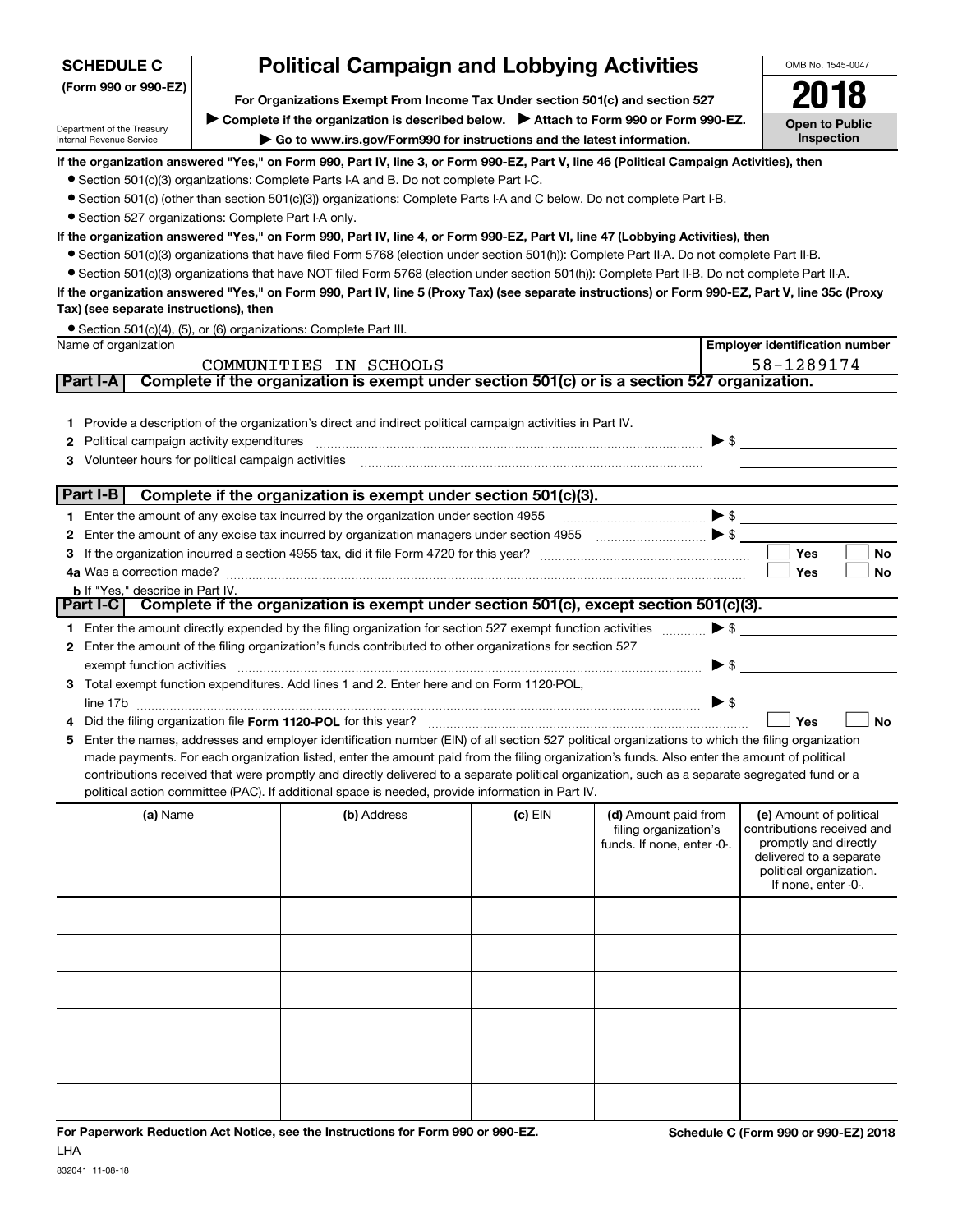| Schedule C (Form 990 or 990-EZ) 2018 COMMUNITIES IN SCHOOLS                                                                         |                                        |              |                                                                                                                                   |               |                                        | 58-1289174 Page 2              |
|-------------------------------------------------------------------------------------------------------------------------------------|----------------------------------------|--------------|-----------------------------------------------------------------------------------------------------------------------------------|---------------|----------------------------------------|--------------------------------|
| Complete if the organization is exempt under section 501(c)(3) and filed Form 5768 (election under<br>Part II-A<br>section 501(h)). |                                        |              |                                                                                                                                   |               |                                        |                                |
| A Check $\blacktriangleright$                                                                                                       |                                        |              | if the filing organization belongs to an affiliated group (and list in Part IV each affiliated group member's name, address, EIN, |               |                                        |                                |
| expenses, and share of excess lobbying expenditures).                                                                               |                                        |              |                                                                                                                                   |               |                                        |                                |
| <b>B</b> Check $\blacktriangleright$                                                                                                |                                        |              | if the filing organization checked box A and "limited control" provisions apply.                                                  |               |                                        |                                |
|                                                                                                                                     | <b>Limits on Lobbying Expenditures</b> |              | (The term "expenditures" means amounts paid or incurred.)                                                                         |               | (a) Filing<br>organization's<br>totals | (b) Affiliated group<br>totals |
| 1a Total lobbying expenditures to influence public opinion (grass roots lobbying)                                                   |                                        |              |                                                                                                                                   |               | 0.                                     |                                |
|                                                                                                                                     |                                        |              |                                                                                                                                   |               | 695,675.                               |                                |
| <b>b</b> Total lobbying expenditures to influence a legislative body (direct lobbying)                                              |                                        |              |                                                                                                                                   |               | 695,675.                               |                                |
| c                                                                                                                                   |                                        |              |                                                                                                                                   |               | 33,649,892.                            |                                |
| d Other exempt purpose expenditures                                                                                                 |                                        |              |                                                                                                                                   |               | 34,345,567.                            |                                |
| Total exempt purpose expenditures (add lines 1c and 1d)<br>е                                                                        |                                        |              |                                                                                                                                   |               | 1,000,000.                             |                                |
| f Lobbying nontaxable amount. Enter the amount from the following table in both columns.                                            |                                        |              |                                                                                                                                   |               |                                        |                                |
| If the amount on line 1e, column $(a)$ or $(b)$ is:                                                                                 |                                        |              | The lobbying nontaxable amount is:                                                                                                |               |                                        |                                |
| Not over \$500,000                                                                                                                  |                                        |              | 20% of the amount on line 1e.                                                                                                     |               |                                        |                                |
| Over \$500,000 but not over \$1,000,000                                                                                             |                                        |              | \$100,000 plus 15% of the excess over \$500,000.                                                                                  |               |                                        |                                |
| Over \$1,000,000 but not over \$1,500,000                                                                                           |                                        |              | \$175,000 plus 10% of the excess over \$1,000,000.                                                                                |               |                                        |                                |
| Over \$1,500,000 but not over \$17,000,000                                                                                          |                                        |              | \$225,000 plus 5% of the excess over \$1,500,000.                                                                                 |               |                                        |                                |
| Over \$17,000,000                                                                                                                   |                                        | \$1,000,000. |                                                                                                                                   |               |                                        |                                |
| g Grassroots nontaxable amount (enter 25% of line 1f)                                                                               |                                        |              |                                                                                                                                   |               | 250,000.                               |                                |
| h Subtract line 1g from line 1a. If zero or less, enter -0-                                                                         |                                        |              |                                                                                                                                   |               | 0.                                     |                                |
| i Subtract line 1f from line 1c. If zero or less, enter -0-                                                                         |                                        |              |                                                                                                                                   |               | 0.                                     |                                |
| If there is an amount other than zero on either line 1h or line 1i, did the organization file Form 4720                             |                                        |              |                                                                                                                                   |               |                                        |                                |
| reporting section 4911 tax for this year?                                                                                           |                                        |              |                                                                                                                                   |               |                                        | Yes<br>No                      |
| (Some organizations that made a section 501(h) election do not have to complete all of the five columns below.                      |                                        |              | 4-Year Averaging Period Under Section 501(h)<br>See the separate instructions for lines 2a through 2f.)                           |               |                                        |                                |
|                                                                                                                                     |                                        |              | Lobbying Expenditures During 4-Year Averaging Period                                                                              |               |                                        |                                |
| Calendar year<br>(or fiscal year beginning in)                                                                                      | (a) 2015                               |              | $(b)$ 2016                                                                                                                        | $(c)$ 2017    | $(d)$ 2018                             | (e) Total                      |
| 2a Lobbying nontaxable amount                                                                                                       |                                        |              | $1,000,000.$ $  1,000,000.$ $  1,000,000.$                                                                                        |               | $1,000,000.$ $4,000,000.$              |                                |
| <b>b</b> Lobbying ceiling amount<br>(150% of line 2a, column(e))                                                                    |                                        |              |                                                                                                                                   |               |                                        | 6,000,000.                     |
| c Total lobbying expenditures                                                                                                       | 566,485.                               |              | 578,239.                                                                                                                          | 481,294.      | 695,675.                               | 2,321,693.                     |
| d Grassroots nontaxable amount                                                                                                      | 250,000.                               |              | 250,000.                                                                                                                          | 250,000.      | 250,000.                               | 1,000,000.                     |
| e Grassroots ceiling amount                                                                                                         |                                        |              |                                                                                                                                   |               |                                        |                                |
| (150% of line 2d, column (e))                                                                                                       |                                        |              |                                                                                                                                   |               |                                        | 1,500,000.                     |
| f Grassroots lobbying expenditures                                                                                                  |                                        | 337.         | 12,667.                                                                                                                           | $\mathbf 0$ . | $0$ .                                  | 13,004.                        |

**Schedule C (Form 990 or 990-EZ) 2018**

**f** Grassroots lobbying expenditures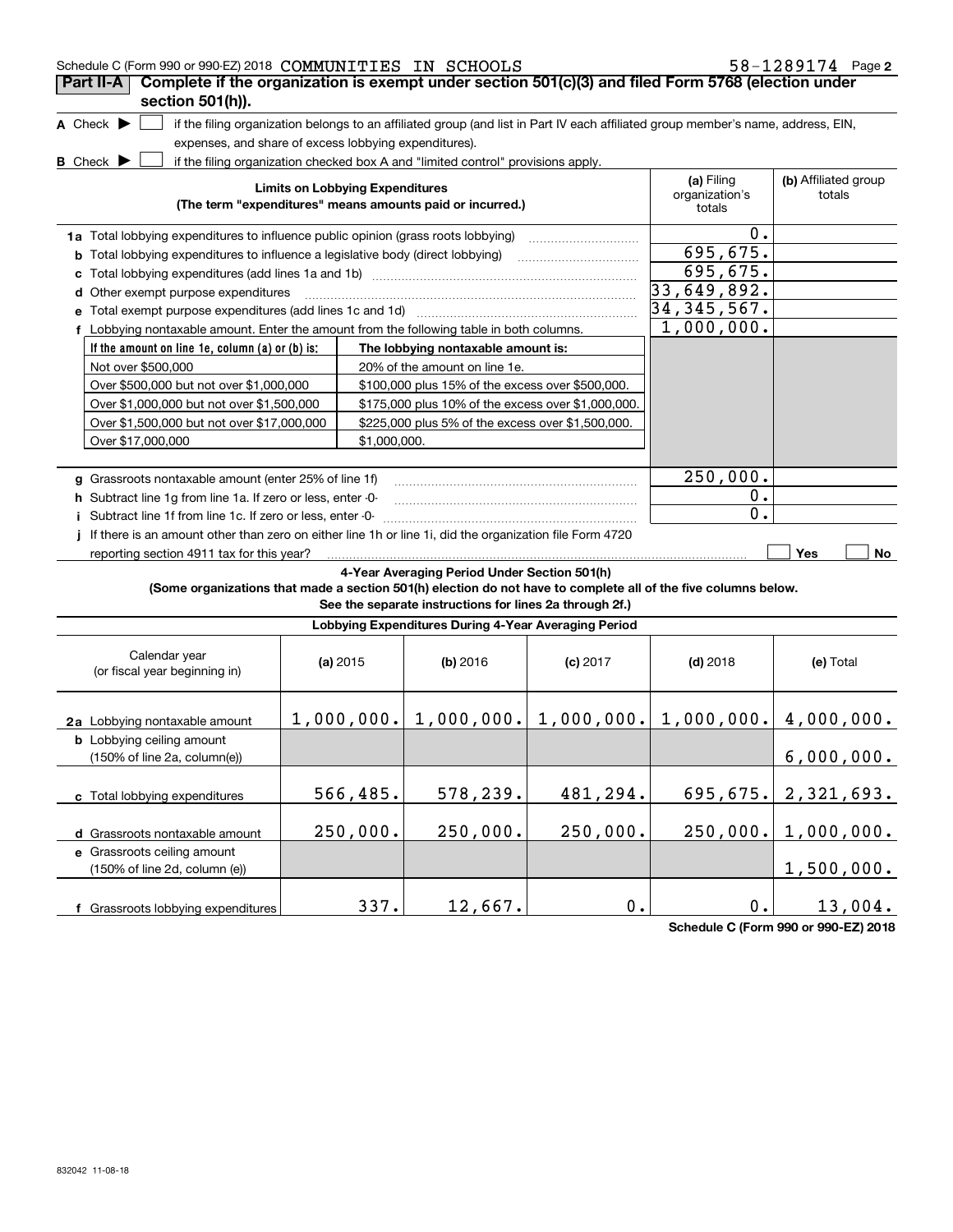#### Schedule C (Form 990 or 990-EZ) 2018  $\,$  COMMUNITIES IN  $\,$  SCHOOLS  $\,$   $\,$   $\,$   $\,$   $\,$  58  $-1289174$   $\,$  Page

#### **3**

#### **Part II-B Complete if the organization is exempt under section 501(c)(3) and has NOT filed Form 5768 (election under section 501(h)).**

|              | For each "Yes," response on lines 1a through 1i below, provide in Part IV a detailed description                                                                                                                                     | (a) |              | (b)    |    |
|--------------|--------------------------------------------------------------------------------------------------------------------------------------------------------------------------------------------------------------------------------------|-----|--------------|--------|----|
|              | of the lobbying activity.                                                                                                                                                                                                            | Yes | No           | Amount |    |
| 1            | During the year, did the filing organization attempt to influence foreign, national, state, or<br>local legislation, including any attempt to influence public opinion on a legislative matter<br>or referendum, through the use of: |     |              |        |    |
|              | <b>b</b> Paid staff or management (include compensation in expenses reported on lines 1c through 1i)?<br>$\sim$                                                                                                                      |     |              |        |    |
|              |                                                                                                                                                                                                                                      |     |              |        |    |
|              | e Publications, or published or broadcast statements?                                                                                                                                                                                |     |              |        |    |
|              | f Grants to other organizations for lobbying purposes?                                                                                                                                                                               |     |              |        |    |
| g            | Direct contact with legislators, their staffs, government officials, or a legislative body?                                                                                                                                          |     |              |        |    |
|              | h Rallies, demonstrations, seminars, conventions, speeches, lectures, or any similar means?                                                                                                                                          |     |              |        |    |
|              | <i>i</i> Other activities?                                                                                                                                                                                                           |     |              |        |    |
|              |                                                                                                                                                                                                                                      |     |              |        |    |
|              | 2a Did the activities in line 1 cause the organization to be not described in section 501(c)(3)?                                                                                                                                     |     |              |        |    |
|              |                                                                                                                                                                                                                                      |     |              |        |    |
|              | c If "Yes," enter the amount of any tax incurred by organization managers under section 4912                                                                                                                                         |     |              |        |    |
|              | d If the filing organization incurred a section 4912 tax, did it file Form 4720 for this year?                                                                                                                                       |     |              |        |    |
|              | Part III-A Complete if the organization is exempt under section 501(c)(4), section 501(c)(5), or section                                                                                                                             |     |              |        |    |
|              | $501(c)(6)$ .                                                                                                                                                                                                                        |     |              |        |    |
|              |                                                                                                                                                                                                                                      |     |              | Yes    | No |
| 1            |                                                                                                                                                                                                                                      |     | 1            |        |    |
| $\mathbf{2}$ |                                                                                                                                                                                                                                      |     | $\mathbf{2}$ |        |    |
| 3            | Did the organization agree to carry over lobbying and political campaign activity expenditures from the prior year?                                                                                                                  |     | 3            |        |    |
|              | Complete if the organization is exempt under section 501(c)(4), section 501(c)(5), or section<br>Part III-B                                                                                                                          |     |              |        |    |
|              | 501(c)(6) and if either (a) BOTH Part III-A, lines 1 and 2, are answered "No," OR (b) Part III-A, line 3, is<br>answered "Yes."                                                                                                      |     |              |        |    |
| 1.           |                                                                                                                                                                                                                                      |     | 1            |        |    |
| 2            | Section 162(e) nondeductible lobbying and political expenditures (do not include amounts of political                                                                                                                                |     |              |        |    |
|              | expenses for which the section 527(f) tax was paid).                                                                                                                                                                                 |     |              |        |    |
|              |                                                                                                                                                                                                                                      |     | 2a           |        |    |
|              | <b>b</b> Carryover from last year manufactured and content to content the content of the content of the content of the content of the content of the content of the content of the content of the content of the content of the con  |     | 2b           |        |    |
|              |                                                                                                                                                                                                                                      |     | 2c           |        |    |
| 3            | Aggregate amount reported in section 6033(e)(1)(A) notices of nondeductible section 162(e) dues                                                                                                                                      |     | 3            |        |    |
| 4            | If notices were sent and the amount on line 2c exceeds the amount on line 3, what portion of the excess                                                                                                                              |     |              |        |    |
|              | does the organization agree to carryover to the reasonable estimate of nondeductible lobbying and political                                                                                                                          |     |              |        |    |
|              |                                                                                                                                                                                                                                      |     | 4            |        |    |
| 5            | Taxable amount of lobbying and political expenditures (see instructions)                                                                                                                                                             |     | 5            |        |    |
| Part IV      | <b>Supplemental Information</b>                                                                                                                                                                                                      |     |              |        |    |
|              | Provide the descriptions required for Part I-A, line 1; Part I-B, line 4; Part I-C, line 5; Part II-A (affiliated group list); Part II-A, lines 1 and 2 (see                                                                         |     |              |        |    |

instructions); and Part II-B, line 1. Also, complete this part for any additional information.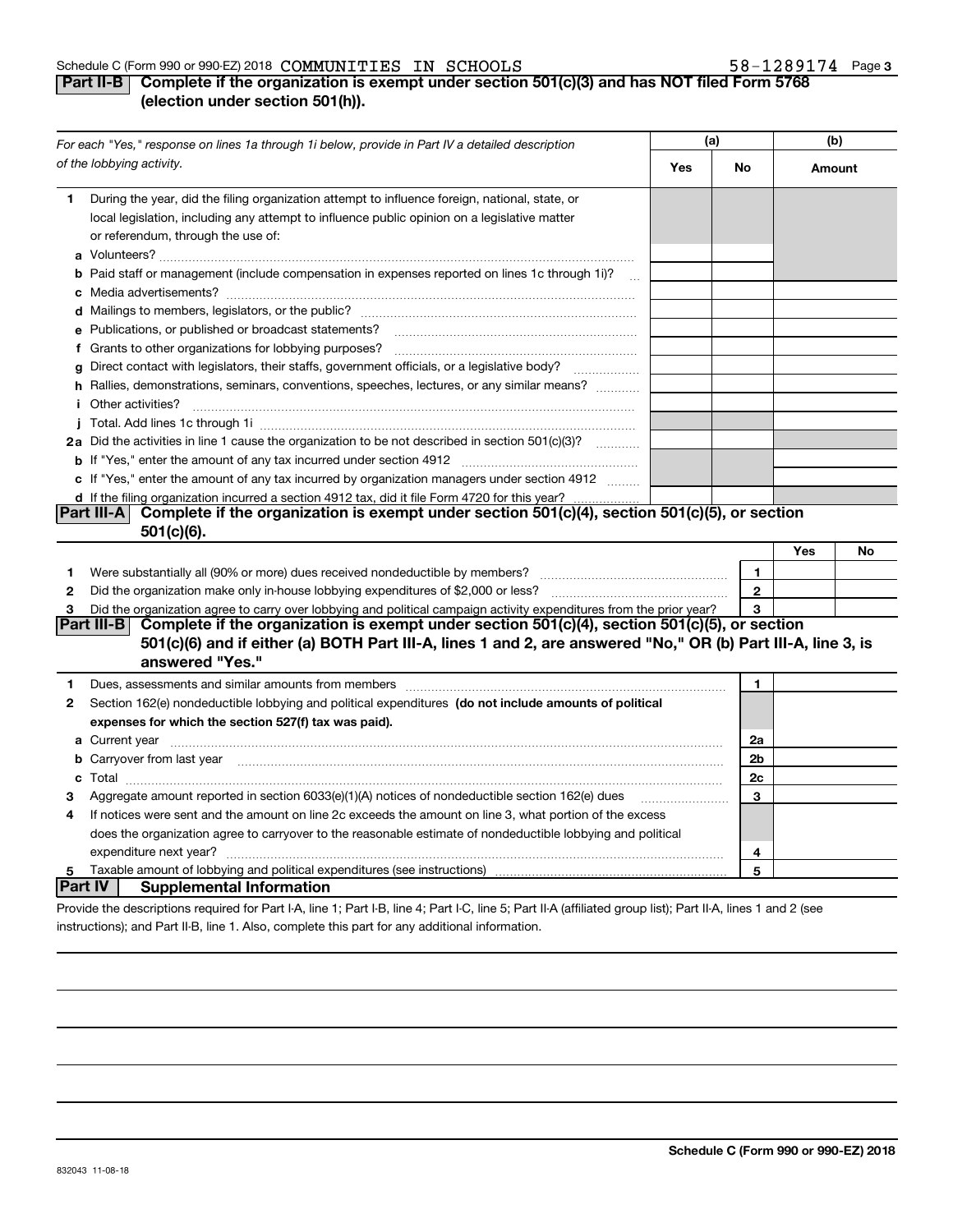|         |                                                        |                                                                                                        | <b>Supplemental Financial Statements</b>                                                                                                                  |                | OMB No. 1545-0047                                   |                       |
|---------|--------------------------------------------------------|--------------------------------------------------------------------------------------------------------|-----------------------------------------------------------------------------------------------------------------------------------------------------------|----------------|-----------------------------------------------------|-----------------------|
|         | <b>SCHEDULE D</b><br>(Form 990)                        |                                                                                                        | Complete if the organization answered "Yes" on Form 990,                                                                                                  |                |                                                     |                       |
|         |                                                        |                                                                                                        | Part IV, line 6, 7, 8, 9, 10, 11a, 11b, 11c, 11d, 11e, 11f, 12a, or 12b.                                                                                  |                |                                                     | <b>Open to Public</b> |
|         | Department of the Treasury<br>Internal Revenue Service |                                                                                                        | Attach to Form 990.<br>Go to www.irs.gov/Form990 for instructions and the latest information.                                                             |                | <b>Inspection</b>                                   |                       |
|         | Name of the organization                               | COMMUNITIES IN SCHOOLS                                                                                 |                                                                                                                                                           |                | <b>Employer identification number</b><br>58-1289174 |                       |
| Part I  |                                                        |                                                                                                        | Organizations Maintaining Donor Advised Funds or Other Similar Funds or Accounts. Complete if the                                                         |                |                                                     |                       |
|         |                                                        | organization answered "Yes" on Form 990, Part IV, line 6.                                              |                                                                                                                                                           |                |                                                     |                       |
|         |                                                        |                                                                                                        | (a) Donor advised funds                                                                                                                                   |                | (b) Funds and other accounts                        |                       |
| 1       |                                                        |                                                                                                        |                                                                                                                                                           |                |                                                     |                       |
| 2       |                                                        | Aggregate value of contributions to (during year)                                                      |                                                                                                                                                           |                |                                                     |                       |
| з       |                                                        | Aggregate value of grants from (during year)                                                           |                                                                                                                                                           |                |                                                     |                       |
| 4       |                                                        |                                                                                                        |                                                                                                                                                           |                |                                                     |                       |
| 5       |                                                        |                                                                                                        | Did the organization inform all donors and donor advisors in writing that the assets held in donor advised funds                                          |                |                                                     |                       |
|         |                                                        |                                                                                                        |                                                                                                                                                           |                | Yes                                                 | No                    |
| 6       |                                                        |                                                                                                        | Did the organization inform all grantees, donors, and donor advisors in writing that grant funds can be used only                                         |                |                                                     |                       |
|         |                                                        |                                                                                                        | for charitable purposes and not for the benefit of the donor or donor advisor, or for any other purpose conferring                                        |                |                                                     |                       |
|         | impermissible private benefit?                         |                                                                                                        |                                                                                                                                                           |                | Yes                                                 | No                    |
| Part II |                                                        |                                                                                                        | Conservation Easements. Complete if the organization answered "Yes" on Form 990, Part IV, line 7.                                                         |                |                                                     |                       |
| 1       |                                                        | Purpose(s) of conservation easements held by the organization (check all that apply).                  |                                                                                                                                                           |                |                                                     |                       |
|         |                                                        | Preservation of land for public use (e.g., recreation or education)                                    | Preservation of a historically important land area                                                                                                        |                |                                                     |                       |
|         |                                                        | Protection of natural habitat                                                                          | Preservation of a certified historic structure                                                                                                            |                |                                                     |                       |
|         |                                                        | Preservation of open space                                                                             |                                                                                                                                                           |                |                                                     |                       |
| 2       |                                                        |                                                                                                        | Complete lines 2a through 2d if the organization held a qualified conservation contribution in the form of a conservation easement on the last            |                |                                                     |                       |
|         | day of the tax year.                                   |                                                                                                        |                                                                                                                                                           |                | Held at the End of the Tax Year                     |                       |
|         |                                                        | Total number of conservation easements                                                                 |                                                                                                                                                           | 2a             |                                                     |                       |
|         |                                                        | Total acreage restricted by conservation easements                                                     |                                                                                                                                                           | 2 <sub>b</sub> |                                                     |                       |
|         |                                                        |                                                                                                        |                                                                                                                                                           | 2c             |                                                     |                       |
| d       |                                                        |                                                                                                        | Number of conservation easements included in (c) acquired after 7/25/06, and not on a historic structure                                                  |                |                                                     |                       |
|         | listed in the National Register                        |                                                                                                        |                                                                                                                                                           | 2d             |                                                     |                       |
| 3       |                                                        |                                                                                                        | Number of conservation easements modified, transferred, released, extinguished, or terminated by the organization during the tax                          |                |                                                     |                       |
|         | $\vee$ ear $\blacktriangleright$                       |                                                                                                        |                                                                                                                                                           |                |                                                     |                       |
| 4       |                                                        | Number of states where property subject to conservation easement is located $\blacktriangleright$      |                                                                                                                                                           |                |                                                     |                       |
| 5       |                                                        | Does the organization have a written policy regarding the periodic monitoring, inspection, handling of |                                                                                                                                                           |                |                                                     |                       |
|         |                                                        | violations, and enforcement of the conservation easements it holds?                                    |                                                                                                                                                           |                | Yes                                                 | No                    |
| 6       |                                                        |                                                                                                        | Staff and volunteer hours devoted to monitoring, inspecting, handling of violations, and enforcing conservation easements during the year                 |                |                                                     |                       |
| 7       |                                                        |                                                                                                        | Amount of expenses incurred in monitoring, inspecting, handling of violations, and enforcing conservation easements during the year                       |                |                                                     |                       |
|         | $\blacktriangleright$ \$                               |                                                                                                        |                                                                                                                                                           |                |                                                     |                       |
| 8       |                                                        |                                                                                                        | Does each conservation easement reported on line 2(d) above satisfy the requirements of section 170(h)(4)(B)(i)                                           |                |                                                     |                       |
|         | and section $170(h)(4)(B)(ii)?$                        |                                                                                                        |                                                                                                                                                           |                | Yes                                                 | No                    |
| 9       |                                                        |                                                                                                        | In Part XIII, describe how the organization reports conservation easements in its revenue and expense statement, and balance sheet, and                   |                |                                                     |                       |
|         |                                                        |                                                                                                        | include, if applicable, the text of the footnote to the organization's financial statements that describes the organization's accounting for              |                |                                                     |                       |
|         | conservation easements.                                |                                                                                                        |                                                                                                                                                           |                |                                                     |                       |
|         | Part III                                               |                                                                                                        | Organizations Maintaining Collections of Art, Historical Treasures, or Other Similar Assets.                                                              |                |                                                     |                       |
|         |                                                        | Complete if the organization answered "Yes" on Form 990, Part IV, line 8.                              |                                                                                                                                                           |                |                                                     |                       |
|         |                                                        |                                                                                                        | 1a If the organization elected, as permitted under SFAS 116 (ASC 958), not to report in its revenue statement and balance sheet works of art,             |                |                                                     |                       |
|         |                                                        |                                                                                                        | historical treasures, or other similar assets held for public exhibition, education, or research in furtherance of public service, provide, in Part XIII, |                |                                                     |                       |
|         |                                                        | the text of the footnote to its financial statements that describes these items.                       |                                                                                                                                                           |                |                                                     |                       |
| b       |                                                        |                                                                                                        | If the organization elected, as permitted under SFAS 116 (ASC 958), to report in its revenue statement and balance sheet works of art, historical         |                |                                                     |                       |
|         |                                                        |                                                                                                        | treasures, or other similar assets held for public exhibition, education, or research in furtherance of public service, provide the following amounts     |                |                                                     |                       |
|         | relating to these items:                               |                                                                                                        |                                                                                                                                                           |                |                                                     |                       |
|         |                                                        | Revenue included on Form 990, Part VIII, line 1                                                        |                                                                                                                                                           | -\$            |                                                     |                       |

|   | LHA For Paperwork Reduction Act Notice, see the Instructions for Form 990.                                                   |                         | Schedule D (Form 990) 2018 |
|---|------------------------------------------------------------------------------------------------------------------------------|-------------------------|----------------------------|
|   |                                                                                                                              |                         |                            |
|   | <b>a</b> Revenue included on Form 990, Part VIII, line 1                                                                     | $\blacktriangleright$ s |                            |
|   | the following amounts required to be reported under SFAS 116 (ASC 958) relating to these items:                              |                         |                            |
| 2 | If the organization received or held works of art, historical treasures, or other similar assets for financial gain, provide |                         |                            |
|   |                                                                                                                              |                         |                            |
|   | ,,,                                                                                                                          |                         |                            |

832051 10-29-18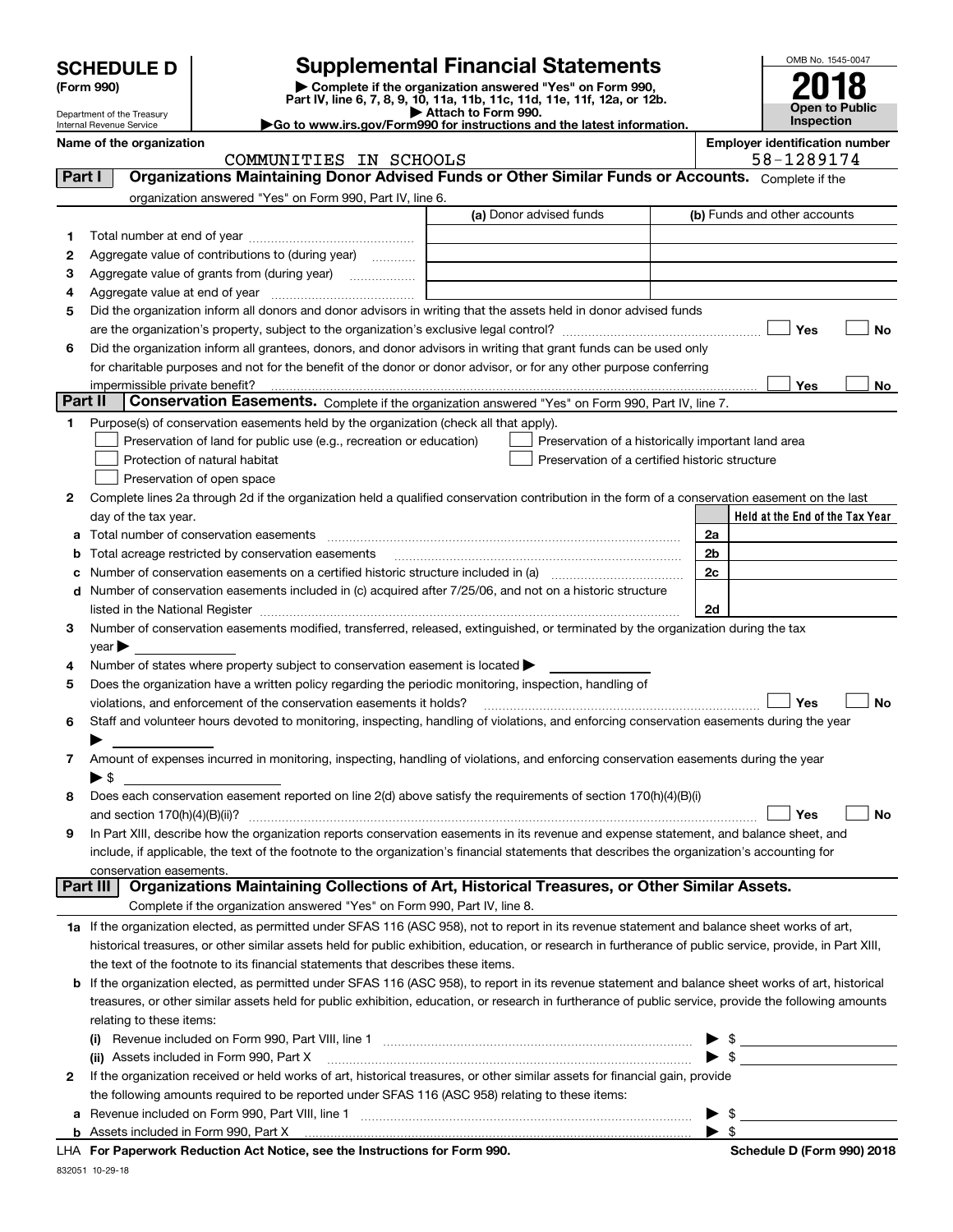|               | Schedule D (Form 990) 2018                                                                                                                                                                                                     | COMMUNITIES IN SCHOOLS                  |                |                                                                                                                                                                                                                               |                                 | 58-1289174 $_{Page}$ 2 |                     |               |               |
|---------------|--------------------------------------------------------------------------------------------------------------------------------------------------------------------------------------------------------------------------------|-----------------------------------------|----------------|-------------------------------------------------------------------------------------------------------------------------------------------------------------------------------------------------------------------------------|---------------------------------|------------------------|---------------------|---------------|---------------|
| Part III      | Organizations Maintaining Collections of Art, Historical Treasures, or Other Similar Assets (continued)                                                                                                                        |                                         |                |                                                                                                                                                                                                                               |                                 |                        |                     |               |               |
| 3             | Using the organization's acquisition, accession, and other records, check any of the following that are a significant use of its collection items                                                                              |                                         |                |                                                                                                                                                                                                                               |                                 |                        |                     |               |               |
|               | (check all that apply):                                                                                                                                                                                                        |                                         |                |                                                                                                                                                                                                                               |                                 |                        |                     |               |               |
| a             | Public exhibition                                                                                                                                                                                                              | d                                       |                | Loan or exchange programs                                                                                                                                                                                                     |                                 |                        |                     |               |               |
| b             | Scholarly research                                                                                                                                                                                                             | е                                       |                | Other and the contract of the contract of the contract of the contract of the contract of the contract of the contract of the contract of the contract of the contract of the contract of the contract of the contract of the |                                 |                        |                     |               |               |
| c             | Preservation for future generations                                                                                                                                                                                            |                                         |                |                                                                                                                                                                                                                               |                                 |                        |                     |               |               |
|               | Provide a description of the organization's collections and explain how they further the organization's exempt purpose in Part XIII.                                                                                           |                                         |                |                                                                                                                                                                                                                               |                                 |                        |                     |               |               |
| 5             | During the year, did the organization solicit or receive donations of art, historical treasures, or other similar assets                                                                                                       |                                         |                |                                                                                                                                                                                                                               |                                 |                        |                     |               |               |
|               | to be sold to raise funds rather than to be maintained as part of the organization's collection?                                                                                                                               |                                         |                |                                                                                                                                                                                                                               |                                 |                        | Yes                 |               | No            |
|               | Part IV<br>Escrow and Custodial Arrangements. Complete if the organization answered "Yes" on Form 990, Part IV, line 9, or                                                                                                     |                                         |                |                                                                                                                                                                                                                               |                                 |                        |                     |               |               |
|               | reported an amount on Form 990, Part X, line 21.                                                                                                                                                                               |                                         |                |                                                                                                                                                                                                                               |                                 |                        |                     |               |               |
|               | 1a Is the organization an agent, trustee, custodian or other intermediary for contributions or other assets not included                                                                                                       |                                         |                |                                                                                                                                                                                                                               |                                 |                        |                     |               |               |
|               | on Form 990, Part X? [11] matter contracts and contracts and contracts are contracted as a function of the set of the set of the set of the set of the set of the set of the set of the set of the set of the set of the set o |                                         |                |                                                                                                                                                                                                                               |                                 |                        | Yes                 |               | <b>No</b>     |
|               | b If "Yes," explain the arrangement in Part XIII and complete the following table:                                                                                                                                             |                                         |                |                                                                                                                                                                                                                               |                                 |                        |                     |               |               |
|               |                                                                                                                                                                                                                                |                                         |                |                                                                                                                                                                                                                               |                                 |                        | Amount              |               |               |
|               | c Beginning balance measurements and the contract of the contract of the contract of the contract of the contract of the contract of the contract of the contract of the contract of the contract of the contract of the contr |                                         |                |                                                                                                                                                                                                                               | 1c                              |                        |                     |               |               |
|               | d Additions during the year measurement contracts and a state of a state of a state of the state of the state of the state of the state of the state of the state of the state of the state of the state of the state of the s |                                         |                |                                                                                                                                                                                                                               | 1d                              |                        |                     |               |               |
|               | Distributions during the year manufactured and contain an account of the state of the state of the state of the state of the state of the state of the state of the state of the state of the state of the state of the state  |                                         |                |                                                                                                                                                                                                                               | 1e                              |                        |                     |               |               |
|               |                                                                                                                                                                                                                                |                                         |                |                                                                                                                                                                                                                               | 1f                              |                        |                     |               |               |
|               | 2a Did the organization include an amount on Form 990, Part X, line 21, for escrow or custodial account liability?                                                                                                             |                                         |                |                                                                                                                                                                                                                               |                                 |                        | Yes                 |               | No            |
| <b>Part V</b> | <b>b</b> If "Yes," explain the arrangement in Part XIII. Check here if the explanation has been provided on Part XIII                                                                                                          |                                         |                |                                                                                                                                                                                                                               |                                 |                        |                     |               |               |
|               | Endowment Funds. Complete if the organization answered "Yes" on Form 990, Part IV, line 10.                                                                                                                                    |                                         |                |                                                                                                                                                                                                                               |                                 |                        |                     |               |               |
|               |                                                                                                                                                                                                                                | (a) Current year                        | (b) Prior year | (c) Two years back                                                                                                                                                                                                            |                                 | (d) Three years back   | (e) Four years back |               |               |
| 1a            | Beginning of year balance <i>manumman</i>                                                                                                                                                                                      | 34,509,610.                             | 34, 176, 494.  | 31,969,636.                                                                                                                                                                                                                   |                                 | 31, 327, 697.          |                     | 33, 121, 206. |               |
| b             |                                                                                                                                                                                                                                | 615,840.                                | 1,633,038.     |                                                                                                                                                                                                                               |                                 |                        |                     | $-673,000.$   |               |
|               | Net investment earnings, gains, and losses                                                                                                                                                                                     |                                         |                | 3,492,439.                                                                                                                                                                                                                    |                                 | 1,897,907.             |                     |               |               |
|               | <b>d</b> Grants or scholarships                                                                                                                                                                                                |                                         |                |                                                                                                                                                                                                                               |                                 |                        |                     |               |               |
|               | e Other expenditures for facilities                                                                                                                                                                                            |                                         |                |                                                                                                                                                                                                                               |                                 |                        |                     |               |               |
|               | and programs                                                                                                                                                                                                                   | 4, 342, 537.                            | 1,299,922.     | 1,285,581.                                                                                                                                                                                                                    |                                 | 1,255,968.             |                     |               | 1,120,509.    |
|               |                                                                                                                                                                                                                                | 30,782,913.                             | 34,509,610.    | 34, 176, 494.                                                                                                                                                                                                                 |                                 | 31,969,636.            |                     |               | 31, 327, 697. |
| g             | End of year balance                                                                                                                                                                                                            |                                         |                |                                                                                                                                                                                                                               |                                 |                        |                     |               |               |
| 2             | Provide the estimated percentage of the current year end balance (line 1g, column (a)) held as:                                                                                                                                |                                         |                |                                                                                                                                                                                                                               |                                 |                        |                     |               |               |
| а             | Board designated or quasi-endowment ><br>Permanent endowment > 100.00                                                                                                                                                          | %                                       | %              |                                                                                                                                                                                                                               |                                 |                        |                     |               |               |
|               | c Temporarily restricted endowment $\blacktriangleright$                                                                                                                                                                       |                                         |                |                                                                                                                                                                                                                               |                                 |                        |                     |               |               |
|               | The percentages on lines 2a, 2b, and 2c should equal 100%.                                                                                                                                                                     | %                                       |                |                                                                                                                                                                                                                               |                                 |                        |                     |               |               |
|               | 3a Are there endowment funds not in the possession of the organization that are held and administered for the organization                                                                                                     |                                         |                |                                                                                                                                                                                                                               |                                 |                        |                     |               |               |
|               | by:                                                                                                                                                                                                                            |                                         |                |                                                                                                                                                                                                                               |                                 |                        |                     | Yes           | No            |
|               | (i)                                                                                                                                                                                                                            |                                         |                |                                                                                                                                                                                                                               |                                 |                        | 3a(i)               |               | х             |
|               | related organizations<br>(ii)                                                                                                                                                                                                  |                                         |                |                                                                                                                                                                                                                               |                                 |                        | 3a(ii)              |               | x             |
|               |                                                                                                                                                                                                                                |                                         |                |                                                                                                                                                                                                                               |                                 |                        | 3 <sub>b</sub>      |               |               |
|               | Describe in Part XIII the intended uses of the organization's endowment funds.                                                                                                                                                 |                                         |                |                                                                                                                                                                                                                               |                                 |                        |                     |               |               |
|               | Land, Buildings, and Equipment.<br><b>Part VI</b>                                                                                                                                                                              |                                         |                |                                                                                                                                                                                                                               |                                 |                        |                     |               |               |
|               | Complete if the organization answered "Yes" on Form 990, Part IV, line 11a. See Form 990, Part X, line 10.                                                                                                                     |                                         |                |                                                                                                                                                                                                                               |                                 |                        |                     |               |               |
|               | Description of property                                                                                                                                                                                                        | (a) Cost or other<br>basis (investment) |                | (b) Cost or other<br>basis (other)                                                                                                                                                                                            | (c) Accumulated<br>depreciation |                        | (d) Book value      |               |               |
|               |                                                                                                                                                                                                                                |                                         |                |                                                                                                                                                                                                                               |                                 |                        |                     |               |               |
|               |                                                                                                                                                                                                                                |                                         |                |                                                                                                                                                                                                                               |                                 |                        |                     |               |               |
|               |                                                                                                                                                                                                                                |                                         |                | 501,029.                                                                                                                                                                                                                      | 134,414.                        |                        | 366,615.            |               |               |
|               |                                                                                                                                                                                                                                |                                         |                | 2,055,474.                                                                                                                                                                                                                    | 1,301,899.                      |                        |                     | 753, 575.     |               |
|               |                                                                                                                                                                                                                                |                                         |                |                                                                                                                                                                                                                               |                                 |                        |                     |               |               |
|               |                                                                                                                                                                                                                                |                                         |                |                                                                                                                                                                                                                               |                                 | ▶                      | 1,120,190.          |               |               |
|               |                                                                                                                                                                                                                                |                                         |                |                                                                                                                                                                                                                               |                                 |                        |                     |               |               |

**Schedule D (Form 990) 2018**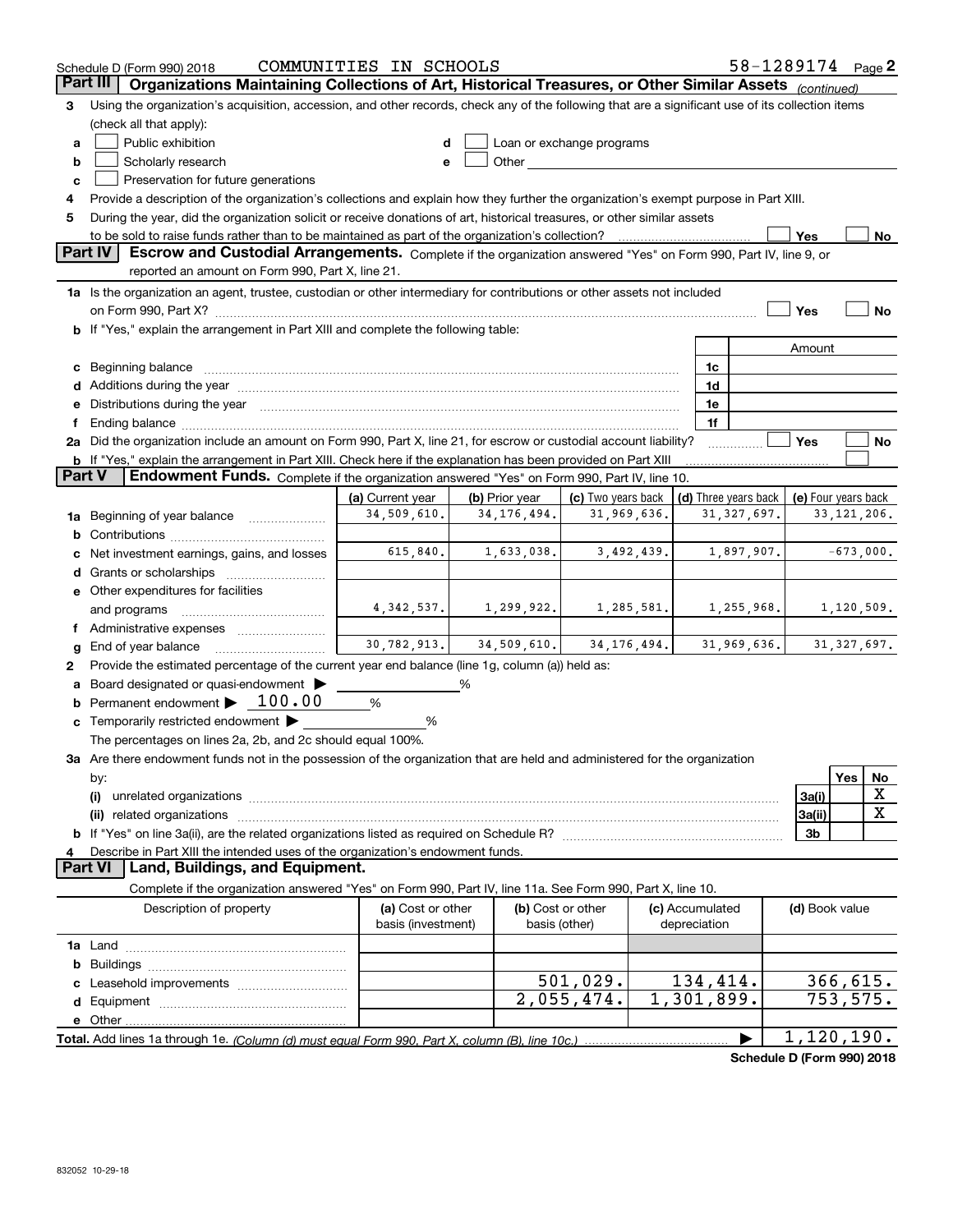| <b>Dart VII</b> Investments - Other Securities |                        |            |      |
|------------------------------------------------|------------------------|------------|------|
| Schedule D (Form 990) 2018                     | COMMUNITIES IN SCHOOLS | 58-1289174 | Page |

| .<br>Complete if the organization answered "Yes" on Form 990, Part IV, line 11b. See Form 990, Part X, line 12.   |                 |                                                           |                |
|-------------------------------------------------------------------------------------------------------------------|-----------------|-----------------------------------------------------------|----------------|
| (a) Description of security or category (including name of security)                                              | (b) Book value  | (c) Method of valuation: Cost or end-of-year market value |                |
| (1) Financial derivatives                                                                                         |                 |                                                           |                |
| (2) Closely-held equity interests                                                                                 |                 |                                                           |                |
| (3) Other                                                                                                         |                 |                                                           |                |
| PRIVATE EQUITY<br>(A)                                                                                             | 4,740,015.      | END-OF-YEAR MARKET VALUE                                  |                |
| (B)                                                                                                               |                 |                                                           |                |
| (C)                                                                                                               |                 |                                                           |                |
| (D)                                                                                                               |                 |                                                           |                |
| (E)                                                                                                               |                 |                                                           |                |
| (F)                                                                                                               |                 |                                                           |                |
| (G)                                                                                                               |                 |                                                           |                |
| (H)                                                                                                               |                 |                                                           |                |
| Total. (Col. (b) must equal Form 990, Part X, col. (B) line 12.)                                                  | 4,740,015.      |                                                           |                |
| Part VIII Investments - Program Related.                                                                          |                 |                                                           |                |
| Complete if the organization answered "Yes" on Form 990, Part IV, line 11c. See Form 990, Part X, line 13.        |                 |                                                           |                |
| (a) Description of investment                                                                                     | (b) Book value  | (c) Method of valuation: Cost or end-of-year market value |                |
| (1)                                                                                                               |                 |                                                           |                |
| (2)                                                                                                               |                 |                                                           |                |
| (3)                                                                                                               |                 |                                                           |                |
| (4)                                                                                                               |                 |                                                           |                |
| (5)                                                                                                               |                 |                                                           |                |
| (6)                                                                                                               |                 |                                                           |                |
| (7)                                                                                                               |                 |                                                           |                |
| (8)                                                                                                               |                 |                                                           |                |
| (9)                                                                                                               |                 |                                                           |                |
| Total. (Col. (b) must equal Form 990, Part X, col. (B) line 13.)                                                  |                 |                                                           |                |
| <b>Other Assets.</b><br><b>Part IX</b>                                                                            |                 |                                                           |                |
| Complete if the organization answered "Yes" on Form 990, Part IV, line 11d. See Form 990, Part X, line 15.        |                 |                                                           |                |
|                                                                                                                   | (a) Description |                                                           | (b) Book value |
| (1)                                                                                                               |                 |                                                           |                |
| (2)                                                                                                               |                 |                                                           |                |
| (3)                                                                                                               |                 |                                                           |                |
| (4)                                                                                                               |                 |                                                           |                |
| (5)                                                                                                               |                 |                                                           |                |
| (6)                                                                                                               |                 |                                                           |                |
| (7)                                                                                                               |                 |                                                           |                |
| (8)                                                                                                               |                 |                                                           |                |
| (9)                                                                                                               |                 |                                                           |                |
| Total. (Column (b) must equal Form 990. Part X. col. (B) line 15.)<br><b>Other Liabilities.</b><br><b>Part X</b>  |                 |                                                           |                |
| Complete if the organization answered "Yes" on Form 990, Part IV, line 11e or 11f. See Form 990, Part X, line 25. |                 |                                                           |                |
| (a) Description of liability                                                                                      |                 | (b) Book value                                            |                |
| 1.<br>(1)<br>Federal income taxes                                                                                 |                 |                                                           |                |
| DEFERRED RENT<br>(2)                                                                                              |                 | 686, 190.                                                 |                |
| DUE TO LOCAL AFFILIATES<br>(3)                                                                                    |                 | 432,745.                                                  |                |
| (4)                                                                                                               |                 |                                                           |                |
| (5)                                                                                                               |                 |                                                           |                |
| (6)                                                                                                               |                 |                                                           |                |
| (7)                                                                                                               |                 |                                                           |                |
| (8)                                                                                                               |                 |                                                           |                |
| (9)                                                                                                               |                 |                                                           |                |
| Total. (Column (b) must equal Form 990, Part X, col. (B) line 25.)                                                | ▶               | 1,118,935.                                                |                |
|                                                                                                                   |                 |                                                           |                |

**2.** Liability for uncertain tax positions. In Part XIII, provide the text of the footnote to the organization's financial statements that reports the organization's liability for uncertain tax positions under FIN 48 (ASC 740). Check here if the text of the footnote has been provided in Part XIII  $~\boxed{\rm X}$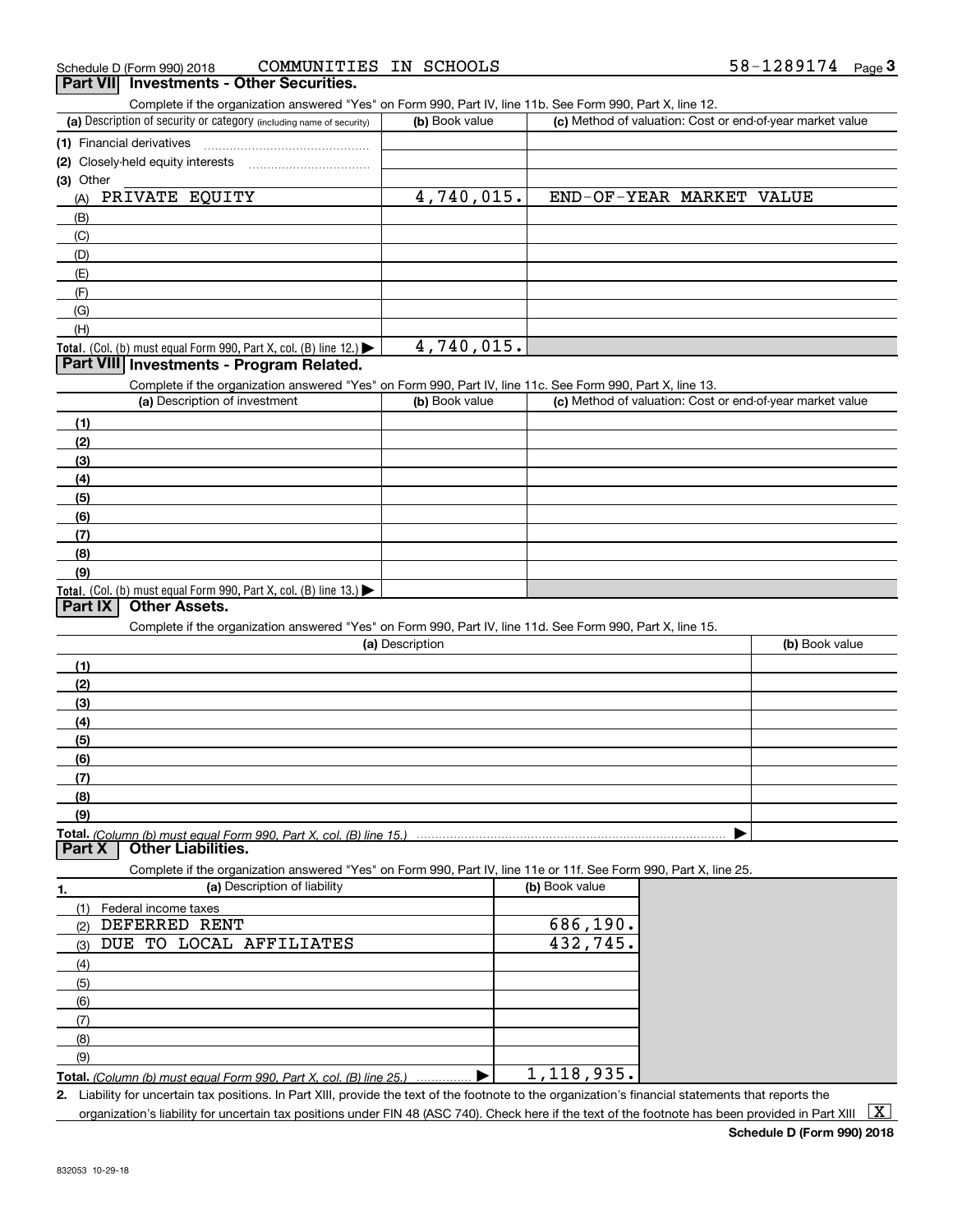|    | COMMUNITIES IN SCHOOLS<br>Schedule D (Form 990) 2018                                                                                                                                                                                |                |  |                                                                                                           |                 | 58-1289174               | Page 4  |
|----|-------------------------------------------------------------------------------------------------------------------------------------------------------------------------------------------------------------------------------------|----------------|--|-----------------------------------------------------------------------------------------------------------|-----------------|--------------------------|---------|
|    | Reconciliation of Revenue per Audited Financial Statements With Revenue per Return.<br>Part XI                                                                                                                                      |                |  |                                                                                                           |                 |                          |         |
|    | Complete if the organization answered "Yes" on Form 990, Part IV, line 12a.                                                                                                                                                         |                |  |                                                                                                           |                 |                          |         |
| 1  | Total revenue, gains, and other support per audited financial statements                                                                                                                                                            |                |  |                                                                                                           | $\blacksquare$  | $\overline{53,819,542.}$ |         |
| 2  | Amounts included on line 1 but not on Form 990, Part VIII, line 12:                                                                                                                                                                 |                |  |                                                                                                           |                 |                          |         |
| a  |                                                                                                                                                                                                                                     |                |  | $\begin{array}{ c c c c }\n\hline\n\text{2a} & -1,307,936 \\ \text{2b} & 28,290,791\n\hline\n\end{array}$ |                 |                          |         |
| b  |                                                                                                                                                                                                                                     |                |  |                                                                                                           |                 |                          |         |
|    | Recoveries of prior year grants [11, 11] Recoveries of prior year grants [11, 11] Recoveries of prior year grants                                                                                                                   | 2c             |  |                                                                                                           |                 |                          |         |
| d  | Other (Describe in Part XIII.) <b>2006</b> 2007 2010 2010 2010 2010 2011 2012 2013 2014 2014 2015 2016 2017 2018 2019 2016 2017 2018 2019 2016 2017 2018 2019 2016 2017 2018 2019 2018 2019 2019 2016 2017 2018 2019 2018 2019 2019 | 2d             |  |                                                                                                           |                 |                          |         |
| е  | Add lines 2a through 2d                                                                                                                                                                                                             |                |  |                                                                                                           | 2e              | 26,982,855.              |         |
| 3  |                                                                                                                                                                                                                                     |                |  |                                                                                                           | 3               | 26,836,687.              |         |
| 4  | Amounts included on Form 990, Part VIII, line 12, but not on line 1:                                                                                                                                                                |                |  |                                                                                                           |                 |                          |         |
| a  |                                                                                                                                                                                                                                     |                |  | $\frac{76,314.}{-181.}$                                                                                   |                 |                          |         |
|    |                                                                                                                                                                                                                                     | 4h.            |  |                                                                                                           |                 |                          |         |
|    | c Add lines 4a and 4b                                                                                                                                                                                                               |                |  |                                                                                                           | 4c              |                          | 76,133. |
|    |                                                                                                                                                                                                                                     |                |  |                                                                                                           | $5\overline{5}$ | 26,912,820.              |         |
| 5  |                                                                                                                                                                                                                                     |                |  |                                                                                                           |                 |                          |         |
|    | Part XII   Reconciliation of Expenses per Audited Financial Statements With Expenses per Return.                                                                                                                                    |                |  |                                                                                                           |                 |                          |         |
|    | Complete if the organization answered "Yes" on Form 990, Part IV, line 12a.                                                                                                                                                         |                |  |                                                                                                           |                 |                          |         |
| 1  |                                                                                                                                                                                                                                     |                |  |                                                                                                           | $\blacksquare$  | 62,560,225.              |         |
| 2  | Amounts included on line 1 but not on Form 990, Part IX, line 25:                                                                                                                                                                   |                |  |                                                                                                           |                 |                          |         |
| a  |                                                                                                                                                                                                                                     | 2a             |  | 28,290,791.                                                                                               |                 |                          |         |
| b  |                                                                                                                                                                                                                                     | 2 <sub>b</sub> |  |                                                                                                           |                 |                          |         |
|    | Other losses                                                                                                                                                                                                                        | 2c             |  |                                                                                                           |                 |                          |         |
| d  |                                                                                                                                                                                                                                     | 2d             |  | 181.                                                                                                      |                 |                          |         |
|    |                                                                                                                                                                                                                                     |                |  |                                                                                                           | 2e              | <u>28,290,972.</u>       |         |
| з  |                                                                                                                                                                                                                                     |                |  |                                                                                                           | $\mathbf{a}$    | 34, 269, 253.            |         |
|    | Amounts included on Form 990, Part IX, line 25, but not on line 1:                                                                                                                                                                  |                |  |                                                                                                           |                 |                          |         |
| a  | Investment expenses not included on Form 990, Part VIII, line 7b [1000000000000000000000000000000000                                                                                                                                | 4a             |  | 76,314.                                                                                                   |                 |                          |         |
| b  | Other (Describe in Part XIII.)                                                                                                                                                                                                      | 4 <sub>b</sub> |  |                                                                                                           |                 |                          |         |
| c. | Add lines 4a and 4b                                                                                                                                                                                                                 |                |  |                                                                                                           | 4c              |                          | 76,314. |
| 5  |                                                                                                                                                                                                                                     |                |  |                                                                                                           | 5               | 34, 345, 567.            |         |
|    | Part XIII Supplemental Information.                                                                                                                                                                                                 |                |  |                                                                                                           |                 |                          |         |

Provide the descriptions required for Part II, lines 3, 5, and 9; Part III, lines 1a and 4; Part IV, lines 1b and 2b; Part V, line 4; Part X, line 2; Part XI, lines 2d and 4b; and Part XII, lines 2d and 4b. Also complete this part to provide any additional information.

#### PART V, LINE 4:

ALL ENDOWMENT EARNINGS, BANK FEES, AND CHANGES IN VALUE ARE TREATED AS

TEMPORARILY RESTRICTED NET ASSETS UNTIL THOSE AMOUNTS ARE APPROPRIATED FOR

EXPENDITURE BY THE ORGANIZATION IN A MANNER CONSISTENT WITH THEIR POLICY.

PART X, LINE 2:

MANAGEMENT HAS CONCLUDED THAT CIS HAS PROPERLY MAINTAINED ITS EXEMPT

#### STATUS. IN ACCORDANCE WITH GAAP, CIS HAS CONCLUDED THAT THERE ARE NO

UNCERTAIN TAX POSITIONS AND HAS FURTHER CONCLUDED THAT REVENUE WITHIN THE

#### STATEMENT OF ACTIVITIES HAS BEEN PROPERLY CLASSIFIED AS EXEMPT FOR THE

YEAR ENDED SEPTEMBER 30, 2019.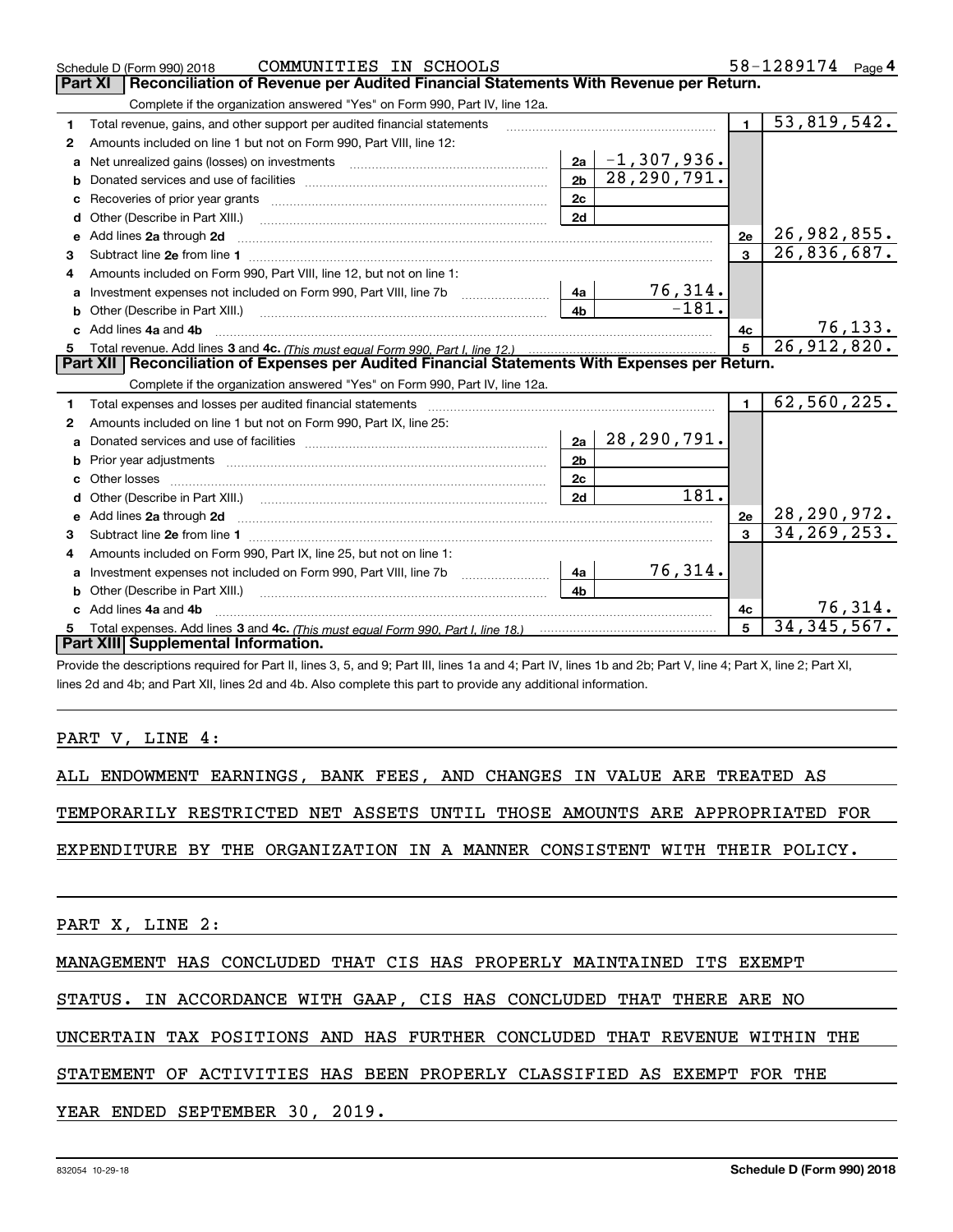| COMMUNITIES IN SCHOOLS<br>Schedule D (Form 990) 2018    | 58-1289174 Page 5 |
|---------------------------------------------------------|-------------------|
| <b>Part XIII   Supplemental Information</b> (continued) |                   |
| PART XI, LINE 4B - OTHER ADJUSTMENTS:                   |                   |
|                                                         |                   |
| LOSS ON SALES OF FIXED ASSETS                           | $-181.$           |
|                                                         |                   |
|                                                         |                   |
| PART XII, LINE 2D - OTHER ADJUSTMENTS:                  |                   |
| LOSS ON SALES OF FIXED ASSETS                           | 181.              |
|                                                         |                   |
|                                                         |                   |
|                                                         |                   |
|                                                         |                   |
|                                                         |                   |
|                                                         |                   |
|                                                         |                   |
|                                                         |                   |
|                                                         |                   |
|                                                         |                   |
|                                                         |                   |
|                                                         |                   |
|                                                         |                   |
|                                                         |                   |
|                                                         |                   |
|                                                         |                   |
|                                                         |                   |
|                                                         |                   |
|                                                         |                   |
|                                                         |                   |
|                                                         |                   |
|                                                         |                   |
|                                                         |                   |
|                                                         |                   |
|                                                         |                   |
|                                                         |                   |
|                                                         |                   |
|                                                         |                   |
|                                                         |                   |
|                                                         |                   |
|                                                         |                   |
|                                                         |                   |
|                                                         |                   |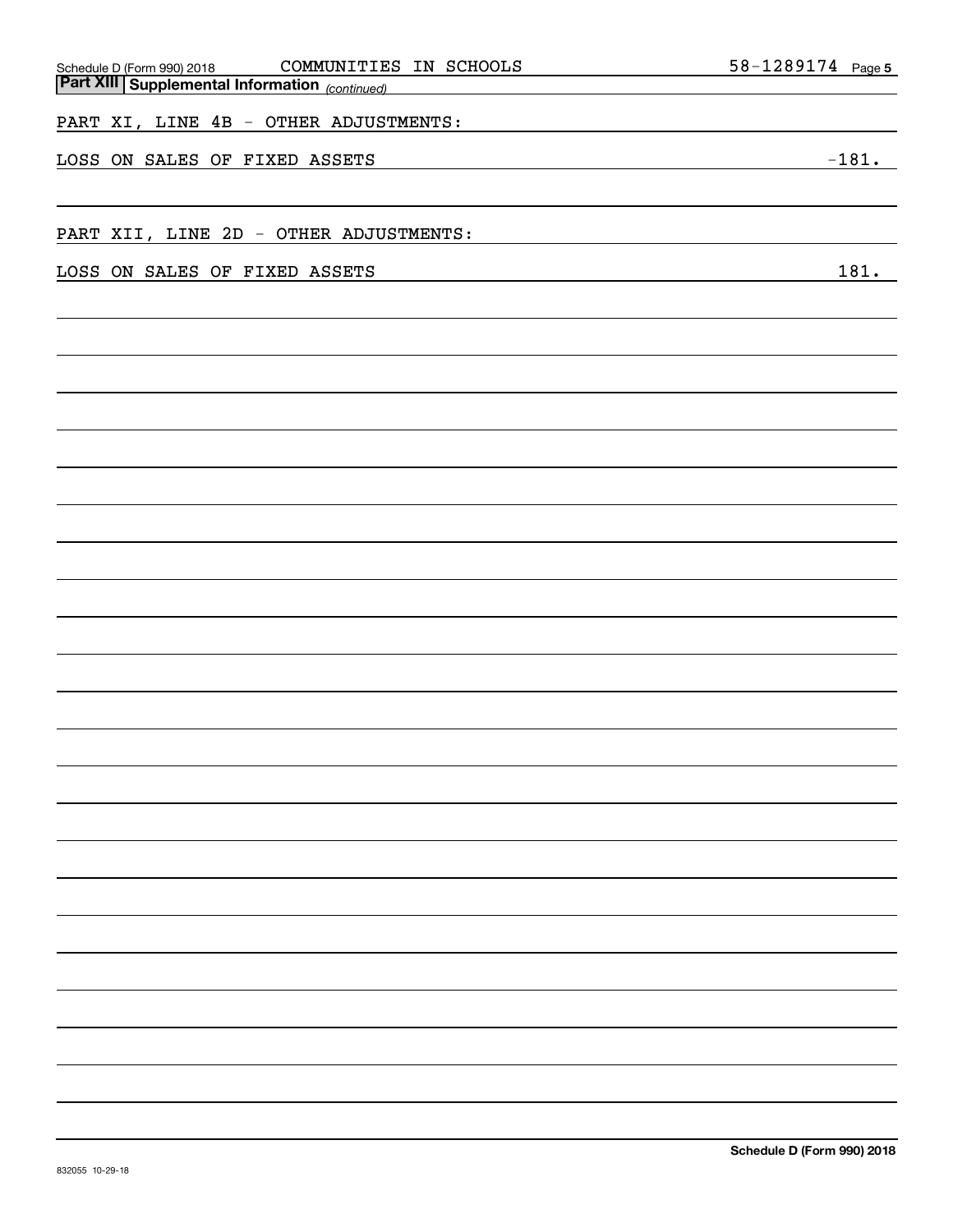| COMMUNITIES IN SCHOOLS           |               |                              |                                                                                                                                         | 58-1289174                    |                        |
|----------------------------------|---------------|------------------------------|-----------------------------------------------------------------------------------------------------------------------------------------|-------------------------------|------------------------|
| Part I                           |               |                              | General Information on Activities Outside the United States. Complete if the organization answered "Yes" on                             |                               |                        |
| Form 990, Part IV, line 14b.     |               |                              |                                                                                                                                         |                               |                        |
| 1                                |               |                              | For grantmakers. Does the organization maintain records to substantiate the amount of its grants and other assistance,                  |                               |                        |
|                                  |               |                              | the grantees' eligibility for the grants or assistance, and the selection criteria used to award the grants or assistance?              |                               | Yes<br>No              |
|                                  |               |                              |                                                                                                                                         |                               |                        |
| $\mathbf{2}$                     |               |                              | For grantmakers. Describe in Part V the organization's procedures for monitoring the use of its grants and other assistance outside the |                               |                        |
| United States.                   |               |                              |                                                                                                                                         |                               |                        |
| 3                                |               |                              | Activities per Region. (The following Part I, line 3 table can be duplicated if additional space is needed.)                            |                               |                        |
| (a) Region                       | (b) Number of | (c) Number of                | (d) Activities conducted in the region                                                                                                  | (e) If activity listed in (d) | (f) Total              |
|                                  | offices       | employees,<br>agents, and    | (by type) (such as, fundraising, pro-                                                                                                   | is a program service,         | expenditures           |
|                                  | in the region | independent                  | gram services, investments, grants to                                                                                                   | describe specific type        | for and<br>investments |
|                                  |               | contractors<br>in the region | recipients located in the region)                                                                                                       | of service(s) in the region   | in the region          |
|                                  |               |                              |                                                                                                                                         |                               |                        |
|                                  |               |                              |                                                                                                                                         |                               |                        |
| CENTRAL AMERICA AND              |               |                              |                                                                                                                                         |                               |                        |
| THE CARIBBEAN                    | 0             | 0                            | <b>EQUITY INVESTMENTS</b>                                                                                                               |                               | 4,009,000.             |
|                                  |               |                              |                                                                                                                                         |                               |                        |
|                                  |               |                              |                                                                                                                                         |                               |                        |
|                                  |               |                              |                                                                                                                                         |                               |                        |
|                                  |               |                              |                                                                                                                                         |                               |                        |
|                                  |               |                              |                                                                                                                                         |                               |                        |
|                                  |               |                              |                                                                                                                                         |                               |                        |
|                                  |               |                              |                                                                                                                                         |                               |                        |
|                                  |               |                              |                                                                                                                                         |                               |                        |
|                                  |               |                              |                                                                                                                                         |                               |                        |
|                                  |               |                              |                                                                                                                                         |                               |                        |
|                                  |               |                              |                                                                                                                                         |                               |                        |
|                                  |               |                              |                                                                                                                                         |                               |                        |
|                                  |               |                              |                                                                                                                                         |                               |                        |
|                                  |               |                              |                                                                                                                                         |                               |                        |
|                                  |               |                              |                                                                                                                                         |                               |                        |
|                                  |               |                              |                                                                                                                                         |                               |                        |
|                                  |               |                              |                                                                                                                                         |                               |                        |
|                                  |               |                              |                                                                                                                                         |                               |                        |
|                                  |               |                              |                                                                                                                                         |                               |                        |
|                                  |               |                              |                                                                                                                                         |                               |                        |
|                                  |               |                              |                                                                                                                                         |                               |                        |
|                                  |               |                              |                                                                                                                                         |                               |                        |
|                                  |               |                              |                                                                                                                                         |                               |                        |
|                                  |               |                              |                                                                                                                                         |                               |                        |
|                                  |               |                              |                                                                                                                                         |                               |                        |
|                                  |               |                              |                                                                                                                                         |                               |                        |
|                                  |               |                              |                                                                                                                                         |                               |                        |
|                                  |               |                              |                                                                                                                                         |                               |                        |
|                                  | 0             | 0                            |                                                                                                                                         |                               |                        |
| <b>3 a</b> Subtotal              |               |                              |                                                                                                                                         |                               | 4,009,000.             |
| <b>b</b> Total from continuation | 0             |                              |                                                                                                                                         |                               |                        |
| sheets to Part I                 |               | 0                            |                                                                                                                                         |                               | 0.                     |
| c Totals (add lines 3a           | $\mathbf 0$   |                              |                                                                                                                                         |                               |                        |
| and 3b)                          |               | 0                            |                                                                                                                                         |                               | 4,009,000.             |

**Statement of Activities Outside the United States** 

**| Complete if the organization answered "Yes" on Form 990, Part IV, line 14b, 15, or 16. | Attach to Form 990.**

**| Go to www.irs.gov/Form990 for instructions and the latest information.**

**Open to Public Inspection2018**

**Employer identification number**

OMB No. 1545-0047

Department of the Treasury Internal Revenue Service

**(Form 990)**

Name of the organization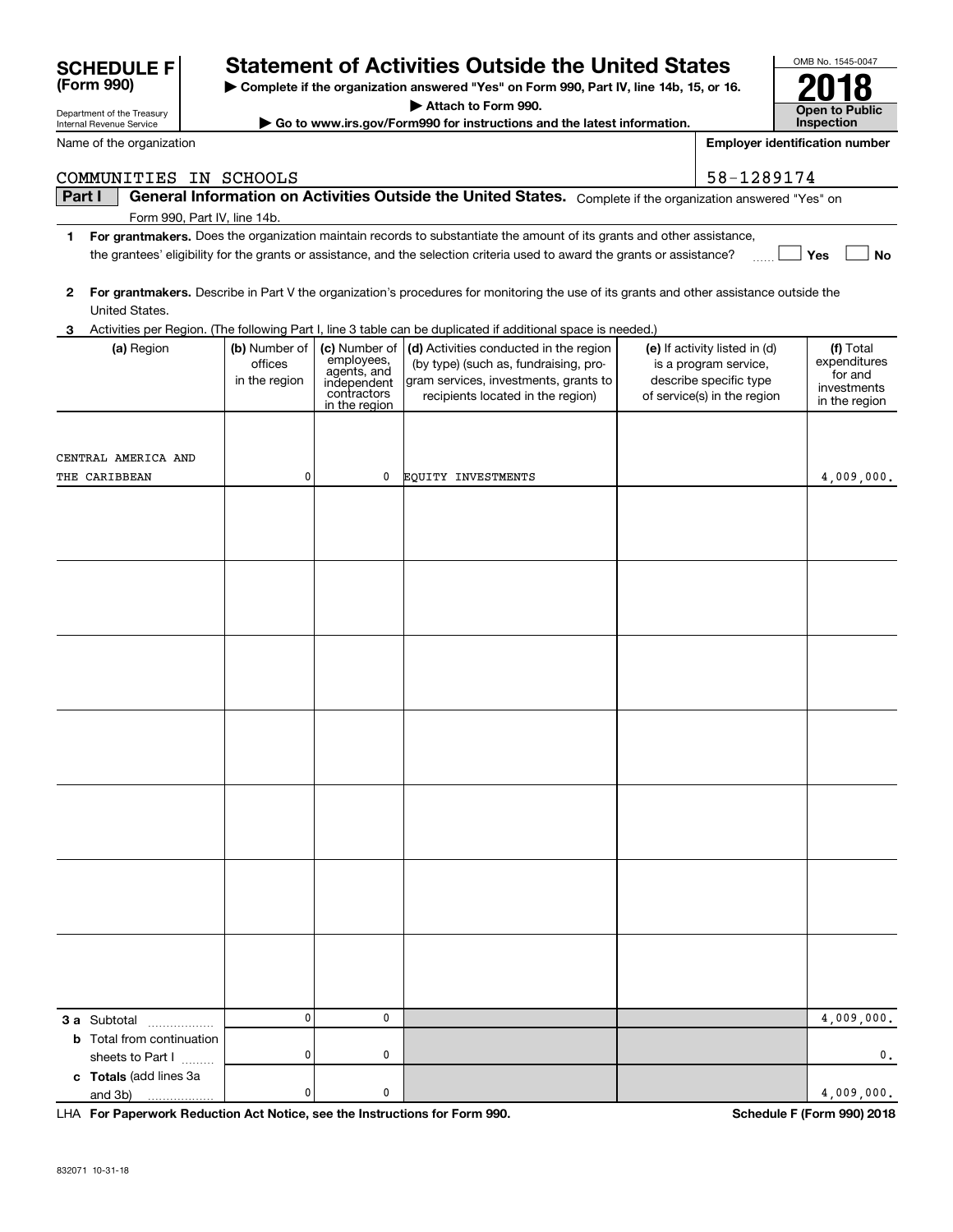Schedule F (Form 990) 2018 COMMUNITIES IN SCHOOLS 58-1289174 Page

Part II | Grants and Other Assistance to Organizations or Entities Outside the United States. Complete if the organization answered "Yes" on Form 990, Part IV, line 15, for any recipient who received more than \$5,000. Part II can be duplicated if additional space is needed.

| 1<br>(a) Name of organization                              | (b) IRS code section<br>and EIN (if applicable) | (c) Region | (d) Purpose of<br>grant                                                                                                                      | (e) Amount<br>of cash grant | (f) Manner of<br>cash disbursement | (g) Amount of<br>noncash<br>assistance | (h) Description<br>of noncash<br>assistance | (i) Method of<br>valuation (book, FMV,<br>appraisal, other) |
|------------------------------------------------------------|-------------------------------------------------|------------|----------------------------------------------------------------------------------------------------------------------------------------------|-----------------------------|------------------------------------|----------------------------------------|---------------------------------------------|-------------------------------------------------------------|
|                                                            |                                                 |            |                                                                                                                                              |                             |                                    |                                        |                                             |                                                             |
|                                                            |                                                 |            |                                                                                                                                              |                             |                                    |                                        |                                             |                                                             |
|                                                            |                                                 |            |                                                                                                                                              |                             |                                    |                                        |                                             |                                                             |
|                                                            |                                                 |            |                                                                                                                                              |                             |                                    |                                        |                                             |                                                             |
|                                                            |                                                 |            |                                                                                                                                              |                             |                                    |                                        |                                             |                                                             |
|                                                            |                                                 |            |                                                                                                                                              |                             |                                    |                                        |                                             |                                                             |
|                                                            |                                                 |            |                                                                                                                                              |                             |                                    |                                        |                                             |                                                             |
|                                                            |                                                 |            |                                                                                                                                              |                             |                                    |                                        |                                             |                                                             |
|                                                            |                                                 |            |                                                                                                                                              |                             |                                    |                                        |                                             |                                                             |
|                                                            |                                                 |            |                                                                                                                                              |                             |                                    |                                        |                                             |                                                             |
|                                                            |                                                 |            |                                                                                                                                              |                             |                                    |                                        |                                             |                                                             |
|                                                            |                                                 |            |                                                                                                                                              |                             |                                    |                                        |                                             |                                                             |
|                                                            |                                                 |            |                                                                                                                                              |                             |                                    |                                        |                                             |                                                             |
|                                                            |                                                 |            |                                                                                                                                              |                             |                                    |                                        |                                             |                                                             |
|                                                            |                                                 |            |                                                                                                                                              |                             |                                    |                                        |                                             |                                                             |
|                                                            |                                                 |            |                                                                                                                                              |                             |                                    |                                        |                                             |                                                             |
| 2                                                          |                                                 |            | Enter total number of recipient organizations listed above that are recognized as charities by the foreign country, recognized as tax-exempt |                             |                                    |                                        |                                             |                                                             |
| Enter total number of other organizations or entities<br>3 |                                                 |            |                                                                                                                                              |                             |                                    |                                        |                                             |                                                             |

**Schedule F (Form 990) 2018**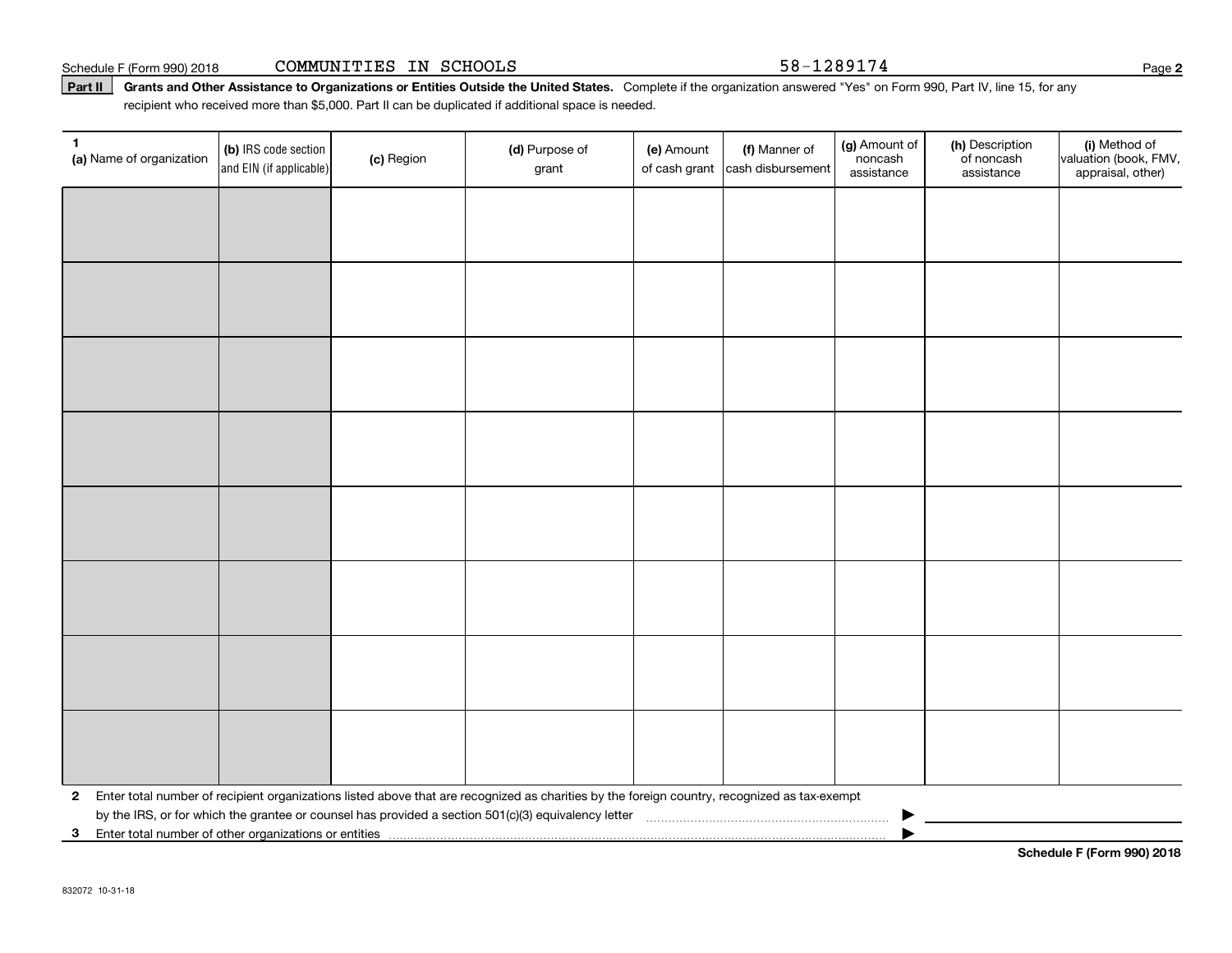Part III Grants and Other Assistance to Individuals Outside the United States. Complete if the organization answered "Yes" on Form 990, Part IV, line 16.

Part III can be duplicated if additional space is needed.

| r are in barribe dephoated in additional opabe is neceded<br>(a) Type of grant or assistance | (b) Region | (c) Number of (d) Amount of<br>recipients cash grant | (e) Manner of<br>cash disbursement | (f) Amount of<br>noncash<br>assistance | (g) Description of<br>noncash assistance | (h) Method of<br>valuation<br>(book, FMV,<br>appraisal, other) |
|----------------------------------------------------------------------------------------------|------------|------------------------------------------------------|------------------------------------|----------------------------------------|------------------------------------------|----------------------------------------------------------------|
|                                                                                              |            |                                                      |                                    |                                        |                                          |                                                                |
|                                                                                              |            |                                                      |                                    |                                        |                                          |                                                                |
|                                                                                              |            |                                                      |                                    |                                        |                                          |                                                                |
|                                                                                              |            |                                                      |                                    |                                        |                                          |                                                                |
|                                                                                              |            |                                                      |                                    |                                        |                                          |                                                                |
|                                                                                              |            |                                                      |                                    |                                        |                                          |                                                                |
|                                                                                              |            |                                                      |                                    |                                        |                                          |                                                                |
|                                                                                              |            |                                                      |                                    |                                        |                                          |                                                                |
|                                                                                              |            |                                                      |                                    |                                        |                                          |                                                                |
|                                                                                              |            |                                                      |                                    |                                        |                                          |                                                                |

**Schedule F (Form 990) 2018**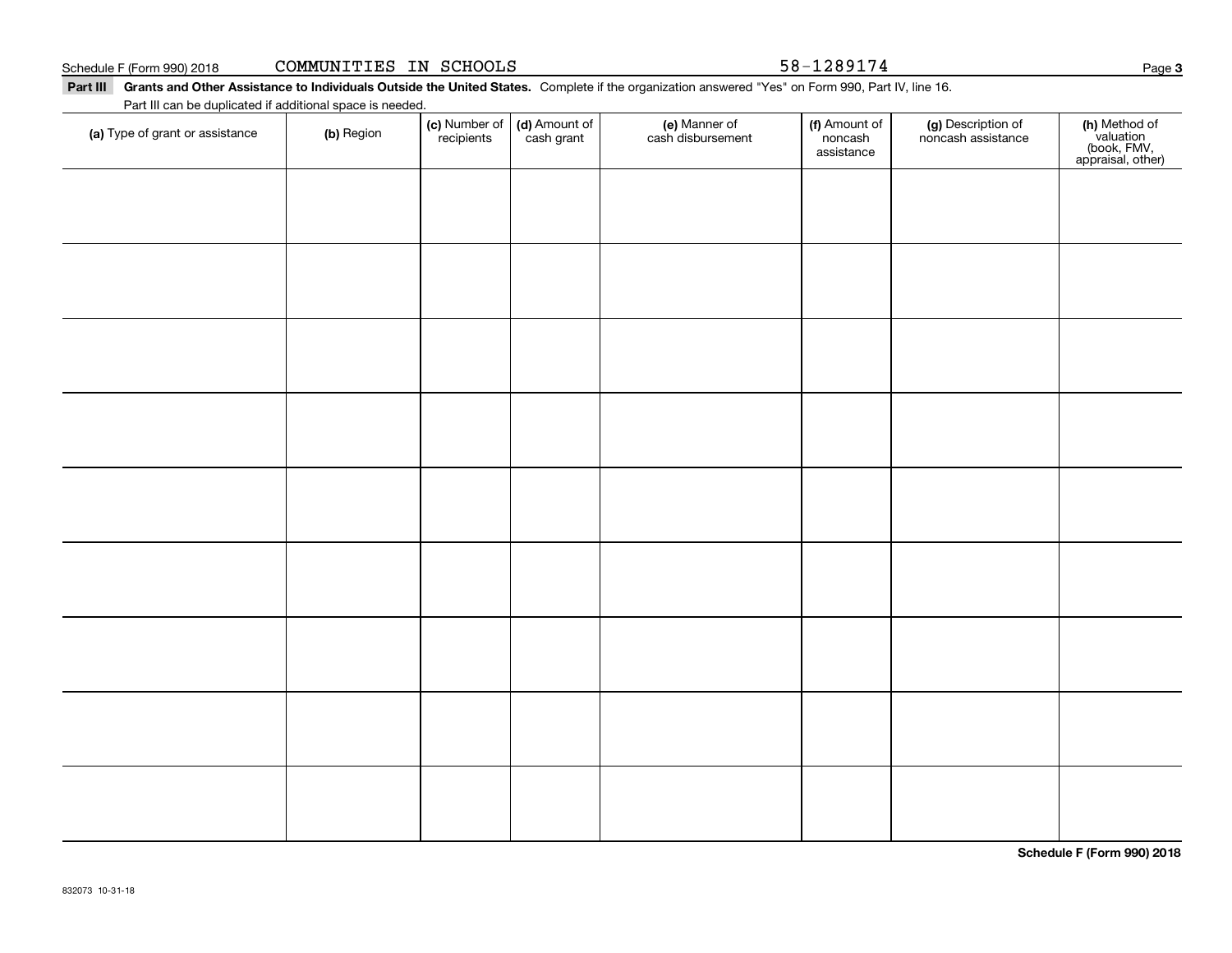| 1            | Was the organization a U.S. transferor of property to a foreign corporation during the tax year? If "Yes," the<br>organization may be required to file Form 926, Return by a U.S. Transferor of Property to a Foreign                                                                                                                                                                                                                                   | $\vert X \vert$ Yes         | Nο      |
|--------------|---------------------------------------------------------------------------------------------------------------------------------------------------------------------------------------------------------------------------------------------------------------------------------------------------------------------------------------------------------------------------------------------------------------------------------------------------------|-----------------------------|---------|
| $\mathbf{2}$ | Did the organization have an interest in a foreign trust during the tax year? If "Yes," the organization<br>may be required to separately file Form 3520, Annual Return To Report Transactions With Foreign<br>Trusts and Receipt of Certain Foreign Gifts, and/or Form 3520-A, Annual Information Return of Foreign<br>Trust With a U.S. Owner (see Instructions for Forms 3520 and 3520-A; don't file with Form 990) manual manual manual             | Yes                         | ∣X I No |
| 3            | Did the organization have an ownership interest in a foreign corporation during the tax year? If "Yes."<br>the organization may be required to file Form 5471, Information Return of U.S. Persons With Respect To                                                                                                                                                                                                                                       | $\overline{\mathbf{X}}$ Yes | Nο      |
| 4            | Was the organization a direct or indirect shareholder of a passive foreign investment company or a<br>qualified electing fund during the tax year? If "Yes," the organization may be required to file Form 8621,<br>Information Return by a Shareholder of a Passive Foreign Investment Company or Qualified Electing Fund<br>(see Instructions for Form 8621)                                                                                          | ∣ X ∣ γes                   | No      |
| 5            | Did the organization have an ownership interest in a foreign partnership during the tax year? If "Yes."<br>the organization may be required to file Form 8865, Return of U.S. Persons With Respect to Certain<br>Foreign Partnerships (see Instructions for Form 8865)                                                                                                                                                                                  | Yes                         | X∣No    |
| 6            | Did the organization have any operations in or related to any boycotting countries during the tax year? If<br>"Yes," the organization may be required to separately file Form 5713, International Boycott Report (see<br>Instructions for Form 5713; don't file with Form 990) manufactured and the content of the content of the content of the content of the content of the content of the content of the content of the content of the content of t | Yes                         |         |

**Schedule F (Form 990) 2018**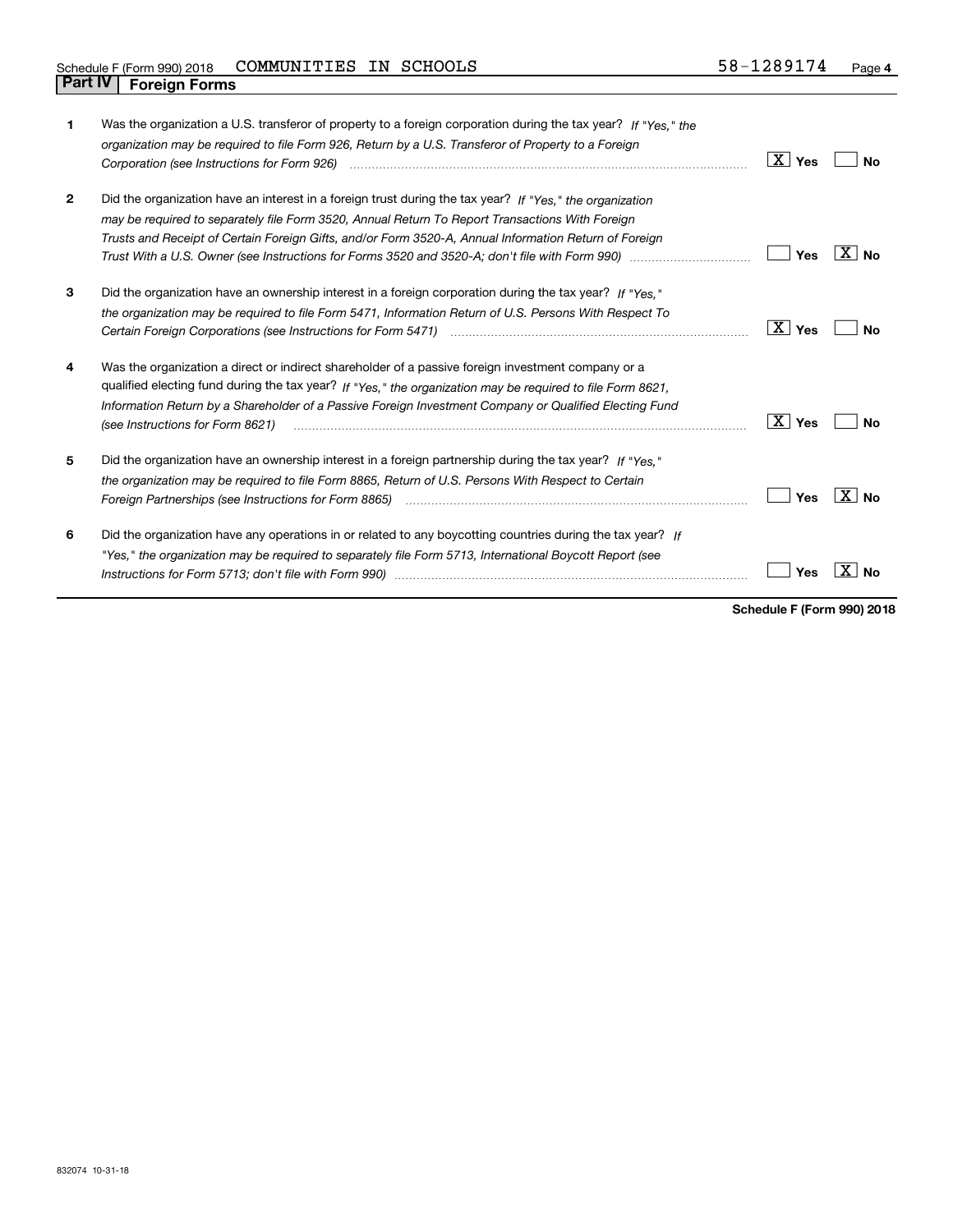## **Part V Supplemental Information**

Provide the information required by Part I, line 2 (monitoring of funds); Part I, line 3, column (f) (accounting method; amounts of investments vs. expenditures per region); Part II, line 1 (accounting method); Part III (accounting method); and Part III, column (c) (estimated number of recipients), as applicable. Also complete this part to provide any additional information. See instructions.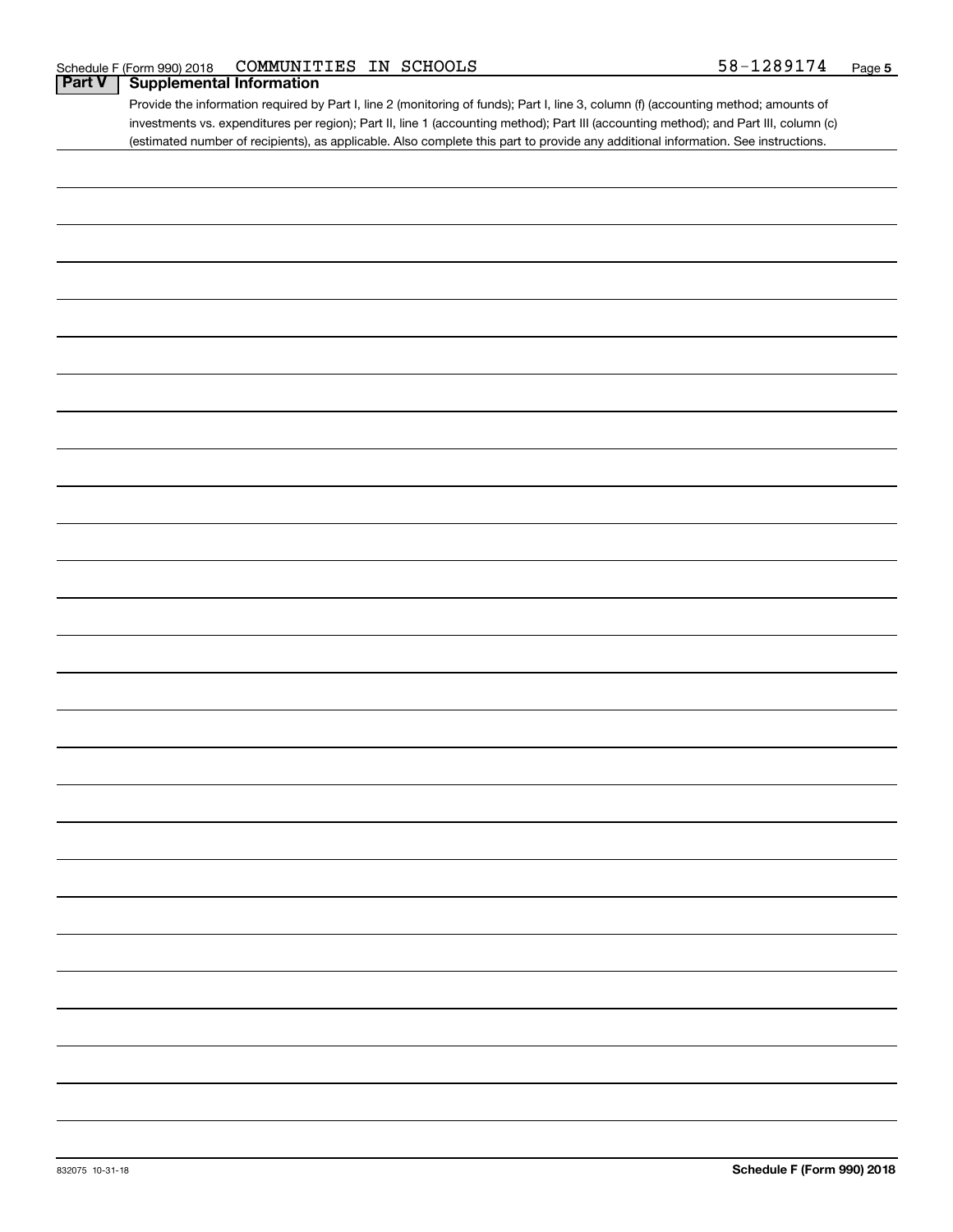| <b>SCHEDULE I</b><br>(Form 990)                                                                                                                                               |                            | <b>Grants and Other Assistance to Organizations,</b><br>Governments, and Individuals in the United States |                                                       |                                         |                                                                |                                          | OMB No. 1545-0047<br>2018                                                                   |
|-------------------------------------------------------------------------------------------------------------------------------------------------------------------------------|----------------------------|-----------------------------------------------------------------------------------------------------------|-------------------------------------------------------|-----------------------------------------|----------------------------------------------------------------|------------------------------------------|---------------------------------------------------------------------------------------------|
| Complete if the organization answered "Yes" on Form 990, Part IV, line 21 or 22.<br>Attach to Form 990.                                                                       |                            |                                                                                                           |                                                       |                                         |                                                                |                                          |                                                                                             |
| Department of the Treasury<br>Internal Revenue Service                                                                                                                        |                            |                                                                                                           | Go to www.irs.gov/Form990 for the latest information. |                                         |                                                                |                                          | Open to Public<br>Inspection                                                                |
| Name of the organization                                                                                                                                                      |                            |                                                                                                           |                                                       |                                         |                                                                |                                          | <b>Employer identification number</b><br>58-1289174                                         |
| Part I<br><b>General Information on Grants and Assistance</b>                                                                                                                 | COMMUNITIES IN SCHOOLS     |                                                                                                           |                                                       |                                         |                                                                |                                          |                                                                                             |
| Does the organization maintain records to substantiate the amount of the grants or assistance, the grantees' eligibility for the grants or assistance, and the selection      |                            |                                                                                                           |                                                       |                                         |                                                                |                                          |                                                                                             |
| $\mathbf{1}$                                                                                                                                                                  |                            |                                                                                                           |                                                       |                                         |                                                                |                                          | $\boxed{\text{X}}$ Yes<br>  No                                                              |
| Describe in Part IV the organization's procedures for monitoring the use of grant funds in the United States.<br>$\mathbf{2}$                                                 |                            |                                                                                                           |                                                       |                                         |                                                                |                                          |                                                                                             |
| Part II<br>Grants and Other Assistance to Domestic Organizations and Domestic Governments. Complete if the organization answered "Yes" on Form 990, Part IV, line 21, for any |                            |                                                                                                           |                                                       |                                         |                                                                |                                          |                                                                                             |
| recipient that received more than \$5,000. Part II can be duplicated if additional space is needed.                                                                           |                            |                                                                                                           |                                                       |                                         |                                                                |                                          |                                                                                             |
| <b>1 (a)</b> Name and address of organization<br>or government                                                                                                                | $(b)$ EIN                  | (c) IRC section<br>(if applicable)                                                                        | (d) Amount of<br>cash grant                           | (e) Amount of<br>non-cash<br>assistance | (f) Method of<br>valuation (book,<br>FMV, appraisal,<br>other) | (g) Description of<br>noncash assistance | (h) Purpose of grant<br>or assistance                                                       |
| UNITED WAY OF GREATER LEHIGH<br>VALLEY - 1110 AMERICAN PKWY., NE,<br>NO. F-120 - ALLENTOWN, PA 18109                                                                          | $23 - 2657933$ $501(C)(3)$ |                                                                                                           | 424,960                                               | $\mathbf{0}$                            |                                                                |                                          | IMPLEMENTING A STUDENT<br>CENTERED LEARNING MODEL<br>IN LOCAL SCHOOLS                       |
| LEARN TO EARN DAYTON<br>4801 SPRINGFIELD ST.<br>DAYTON, OH 45431                                                                                                              | 81-0823777 $501(C)(3)$     |                                                                                                           | 375,641                                               | $\mathbf{0}$                            |                                                                |                                          | IMPLEMENTING A STUDENT<br>CENTERED LEARNING MODEL<br>IN LOCAL SCHOOLS                       |
| THRIVE CHICAGO<br>211 W. WACKER DR.<br>CHICAGO, IL 60606                                                                                                                      | $47 - 2478889$ 501(C)(3)   |                                                                                                           | 344,731.                                              | $\mathbf{0}$                            |                                                                |                                          | IMPLEMENTING A STUDENT<br>CENTERED LEARNING MODEL<br>IN LOCAL SCHOOLS                       |
| STRIVETOGETHER, INC.<br>125 E. 9TH ST., 2ND FLOOR<br>CINCINNATI, OH 45202                                                                                                     | $81 - 3380647$ $501(C)(3)$ |                                                                                                           | 144.154.                                              | $\mathbf{0}$                            |                                                                |                                          | CO-IMPLEMENTATION FOR CZI<br>TOGETHER FOR STUDENTS<br>PROJECT                               |
| THE INSTITUTE FOR EDUCATIONAL<br>LEADERSHIP - 4301 CONNECTICUT<br>AVE., NW, SUITE 100 - WASHINGTON,<br>DC 20008                                                               | 52-1198450 $501(C)(3)$     |                                                                                                           | 138,889                                               | $\mathbf 0$ .                           |                                                                |                                          | CO-IMPLEMENTATION FOR CZI<br>TOGETHER FOR STUDENTS<br>PROJECT                               |
| SEARCH INSTITUTE<br>615 FIRST AVE., NE, NO. 125<br>MINNEAPOLIS, MN 55413                                                                                                      | $41-0811842$ $501(C)(3)$   |                                                                                                           | 77,877.                                               | $\mathbf{0}$                            |                                                                |                                          | CREATE RESOURCES TO<br>IMPROVE RELATIONSHIPS<br>BETWEEN CIS SITE<br>COORDINATORS & STUDENTS |
| Enter total number of section 501(c)(3) and government organizations listed in the line 1 table<br>$\mathbf{2}$                                                               |                            |                                                                                                           |                                                       |                                         |                                                                |                                          | 13.                                                                                         |
| Enter total number of other organizations listed in the line 1 table<br>3                                                                                                     |                            |                                                                                                           |                                                       |                                         |                                                                |                                          | 0.                                                                                          |

**For Paperwork Reduction Act Notice, see the Instructions for Form 990. Schedule I (Form 990) (2018)** LHA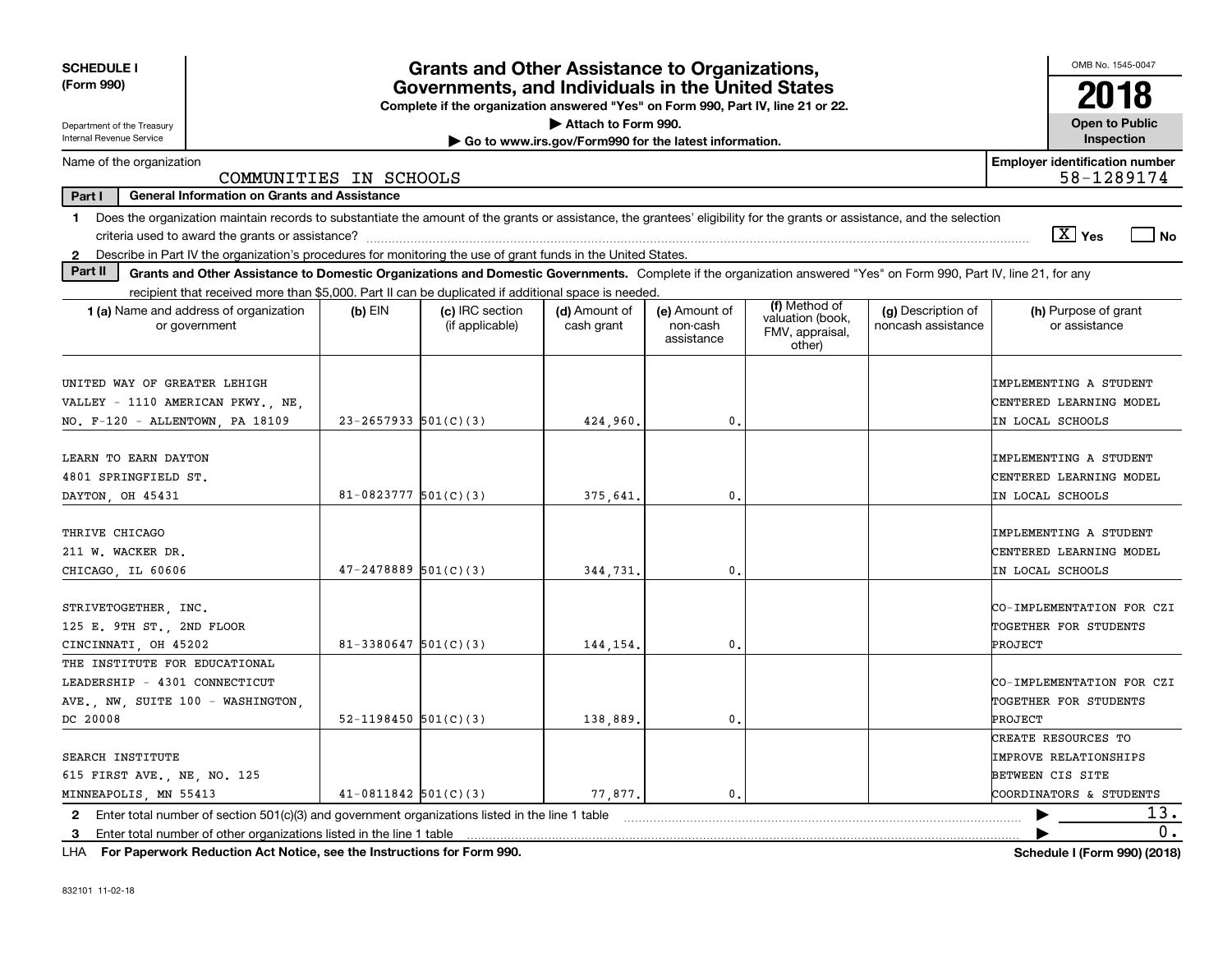#### Schedule I (Form 990) **COMMUNITIES IN SCHOOLS** 58-1289174 <sub>Page 1</sub>

| (a) Name and address of<br>organization or government | $(b)$ EIN                  | (c) IRC section<br>if applicable | (d) Amount of<br>cash grant | (e) Amount of<br>non-cash<br>assistance | (f) Method of<br>valuation<br>(book, FMV,<br>appraisal, other) | (g) Description of<br>non-cash assistance | (h) Purpose of grant<br>or assistance             |
|-------------------------------------------------------|----------------------------|----------------------------------|-----------------------------|-----------------------------------------|----------------------------------------------------------------|-------------------------------------------|---------------------------------------------------|
| TEXAS EDUCATION AGENCY                                |                            |                                  |                             |                                         |                                                                |                                           |                                                   |
| 1701 N. CONGRESS AVE.                                 |                            |                                  |                             |                                         |                                                                |                                           | DIRECTOR OF STATE                                 |
| AUSTIN, TX 78701                                      | $74 - 6003079$ 115(A)      |                                  | 56,000.                     | 0.                                      |                                                                |                                           | <b>PROGRAMS</b>                                   |
| DC PUBLIC EDUCATION FUND                              |                            |                                  |                             |                                         |                                                                |                                           |                                                   |
|                                                       |                            |                                  |                             |                                         |                                                                |                                           | IMPLEMENTING A STUDENT<br>CENTERED LEARNING MODEL |
| 3407 14TH ST., NW                                     |                            |                                  |                             |                                         |                                                                |                                           |                                                   |
| WASHINGTON, DC 20010                                  | $26-1607955$ 501(C)(3)     |                                  | 18,865.                     | $\mathbf{0}$                            |                                                                |                                           | IN LOCAL SCHOOLS                                  |
| UNITED WAY OF CENTRAL ALABAMA                         |                            |                                  |                             |                                         |                                                                |                                           | <b>IMPLEMENTING A STUDENT</b>                     |
| PO BOX 320189                                         |                            |                                  |                             |                                         |                                                                |                                           | CENTERED LEARNING MODEL                           |
| BIRMINGHAM, AL 35232                                  | 63-0288846 $501(C)(3)$     |                                  | 18,865.                     | $\mathbf{0}$                            |                                                                |                                           | IN LOCAL SCHOOLS                                  |
|                                                       |                            |                                  |                             |                                         |                                                                |                                           |                                                   |
| UNITED WAY OF GREATER MILWAUKEE                       |                            |                                  |                             |                                         |                                                                |                                           | <b>IMPLEMENTING A STUDENT</b>                     |
| 225 W. VINE ST.                                       |                            |                                  |                             |                                         |                                                                |                                           | CENTERED LEARNING MODEL                           |
| MILWAUKEE, WI 53212                                   | $39-0806190$ $501(C)(3)$   |                                  | 18,865.                     | 0.                                      |                                                                |                                           | IN LOCAL SCHOOLS                                  |
|                                                       |                            |                                  |                             |                                         |                                                                |                                           |                                                   |
| VANCOUVER PUBLIC SCHOOLS                              |                            |                                  |                             |                                         |                                                                |                                           | <b>IMPLEMENTING A STUDENT</b>                     |
| 2901 FALK RD.                                         |                            |                                  |                             |                                         |                                                                |                                           | CENTERED LEARNING MODEL                           |
| VANCOUVER, WA 98661                                   | $91 - 6001540$ 115(A)      |                                  | 18,865.                     | 0.                                      |                                                                |                                           | IN LOCAL SCHOOLS                                  |
|                                                       |                            |                                  |                             |                                         |                                                                |                                           |                                                   |
| THE FOUNDATION FCOE INC.                              |                            |                                  |                             |                                         |                                                                |                                           | IMPLEMENTING A STUDENT                            |
| 1111 VAN NESS AVE.                                    |                            |                                  |                             |                                         |                                                                |                                           | CENTERED LEARNING MODEL                           |
| FRESNO, CA 93704                                      | $80 - 0381096$ $501(C)(3)$ |                                  | 13,516.                     | 0.                                      |                                                                |                                           | IN LOCAL SCHOOLS                                  |
|                                                       |                            |                                  |                             |                                         |                                                                |                                           |                                                   |
| METRO NASHVILLE PUBLIC SCHOOLS                        |                            |                                  |                             |                                         |                                                                |                                           | IMPLEMENTING A STUDENT                            |
| 2601 BRANSFORD AVE.                                   |                            |                                  |                             |                                         |                                                                |                                           | CENTERED LEARNING MODEL                           |
| NASHVILLE, TN 37204                                   | 62-0717138 115(A)          |                                  | 11,000.                     | 0.                                      |                                                                |                                           | IN LOCAL SCHOOLS                                  |
|                                                       |                            |                                  |                             |                                         |                                                                |                                           |                                                   |
|                                                       |                            |                                  |                             |                                         |                                                                |                                           |                                                   |
|                                                       |                            |                                  |                             |                                         |                                                                |                                           |                                                   |
|                                                       |                            |                                  |                             |                                         |                                                                |                                           |                                                   |
|                                                       |                            |                                  |                             |                                         |                                                                |                                           |                                                   |
|                                                       |                            |                                  |                             |                                         |                                                                |                                           |                                                   |
|                                                       |                            |                                  |                             |                                         |                                                                |                                           |                                                   |
|                                                       |                            |                                  |                             |                                         |                                                                |                                           |                                                   |

**Schedule I (Form 990)**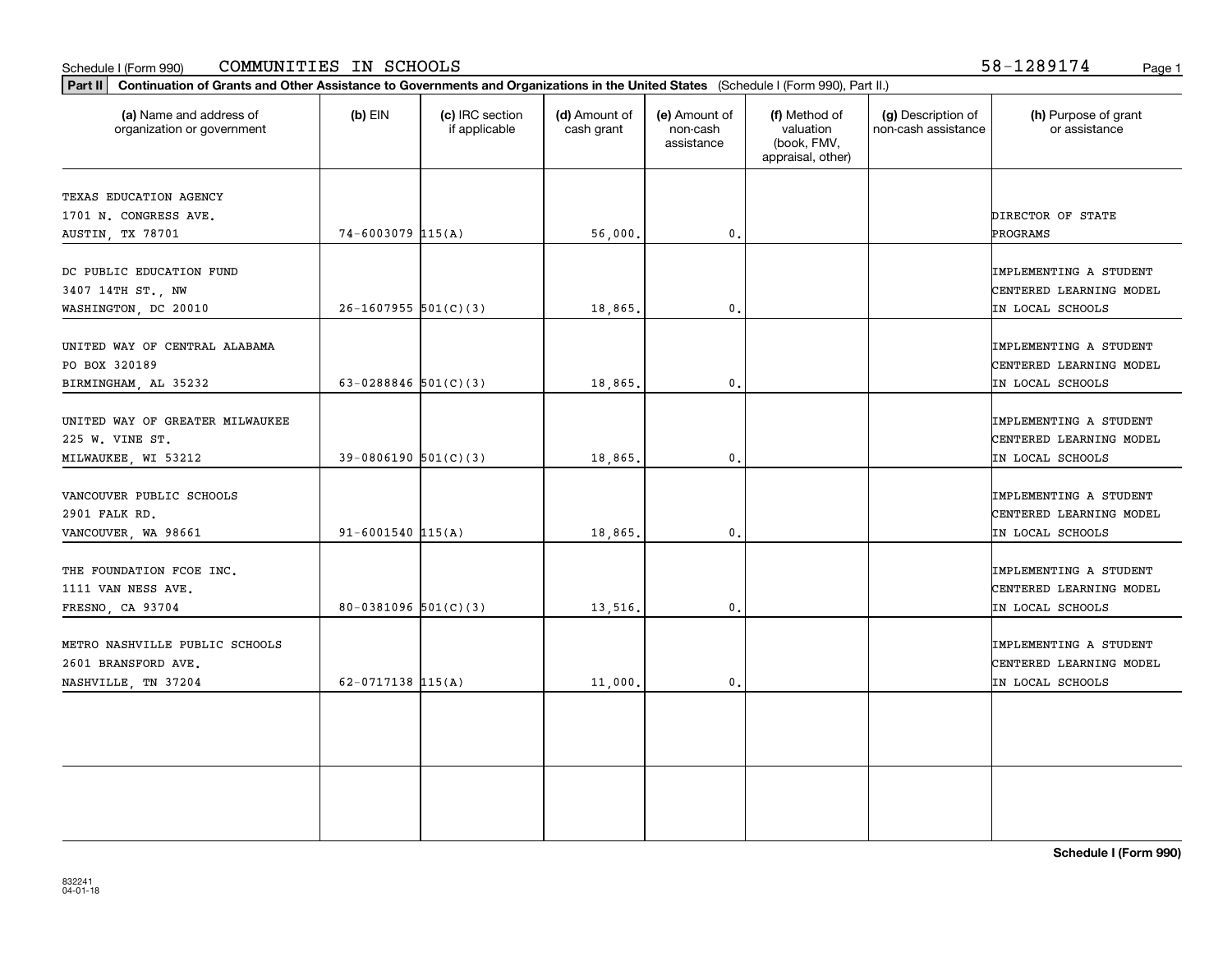832102 11-02-18

#### Schedule I (Form 990) (2018) COMMUNITIES IN SCHOOLS 5 8-1289174 Page

**Part III | Grants and Other Assistance to Domestic Individuals. Complete if the organization answered "Yes" on Form 990, Part IV, line 22.** Part III can be duplicated if additional space is needed.

| (a) Type of grant or assistance | (b) Number of<br>recipients | (c) Amount of<br>cash grant | (d) Amount of non-<br>cash assistance | (e) Method of valuation<br>(book, FMV, appraisal, other) | (f) Description of noncash assistance |
|---------------------------------|-----------------------------|-----------------------------|---------------------------------------|----------------------------------------------------------|---------------------------------------|
|                                 |                             |                             |                                       |                                                          |                                       |
|                                 |                             |                             |                                       |                                                          |                                       |
|                                 |                             |                             |                                       |                                                          |                                       |
|                                 |                             |                             |                                       |                                                          |                                       |
|                                 |                             |                             |                                       |                                                          |                                       |
|                                 |                             |                             |                                       |                                                          |                                       |
|                                 |                             |                             |                                       |                                                          |                                       |
|                                 |                             |                             |                                       |                                                          |                                       |
|                                 |                             |                             |                                       |                                                          |                                       |
|                                 |                             |                             |                                       |                                                          |                                       |

Part IV | Supplemental Information. Provide the information required in Part I, line 2; Part III, column (b); and any other additional information.

PART I, LINE 2:

PROGRAM MANAGERS WORK DIRECTLY WITH GRANTEES RECEIVING GRANT FUNDS. BOTH

INTERIM AND FINAL REPORTS ARE REQUIRED FROM ALL GRANTEES. GRANT REPORTS ARE

REVIEWED BY BOTH THE GRANT MANAGER AND GRANTS ADMINISTRATION MANAGER.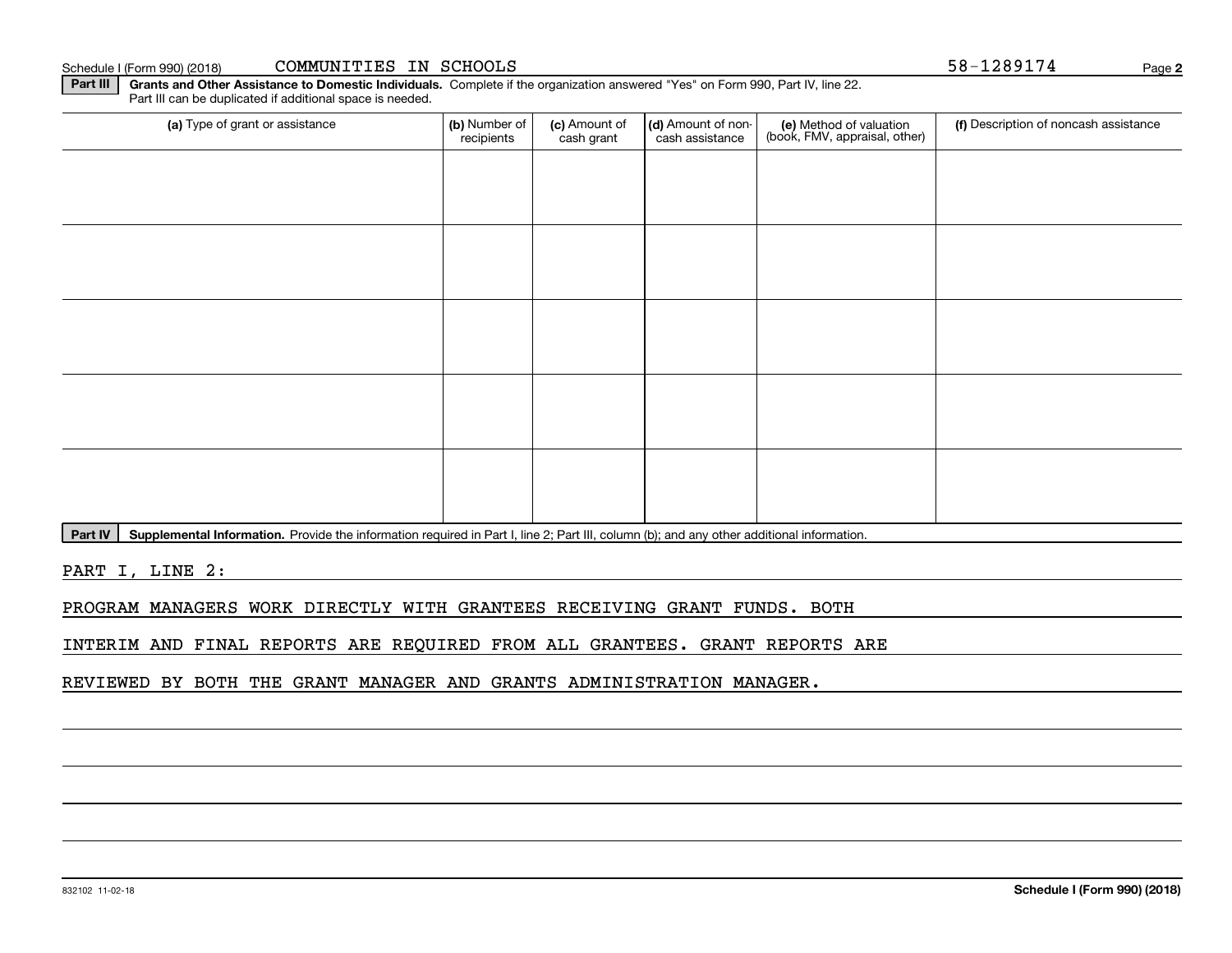|    | <b>SCHEDULE J</b>                                                                                                                                                                                                                    | <b>Compensation Information</b>                                                                                           |  | OMB No. 1545-0047                 |                                       |    |  |  |  |  |
|----|--------------------------------------------------------------------------------------------------------------------------------------------------------------------------------------------------------------------------------------|---------------------------------------------------------------------------------------------------------------------------|--|-----------------------------------|---------------------------------------|----|--|--|--|--|
|    | (Form 990)                                                                                                                                                                                                                           | For certain Officers, Directors, Trustees, Key Employees, and Highest                                                     |  | 2018                              |                                       |    |  |  |  |  |
|    | <b>Compensated Employees</b>                                                                                                                                                                                                         |                                                                                                                           |  |                                   |                                       |    |  |  |  |  |
|    | Complete if the organization answered "Yes" on Form 990, Part IV, line 23.<br><b>Open to Public</b>                                                                                                                                  |                                                                                                                           |  |                                   |                                       |    |  |  |  |  |
|    | Attach to Form 990.<br>Department of the Treasury<br>Inspection<br>Go to www.irs.gov/Form990 for instructions and the latest information.<br>Internal Revenue Service                                                                |                                                                                                                           |  |                                   |                                       |    |  |  |  |  |
|    | Name of the organization                                                                                                                                                                                                             |                                                                                                                           |  |                                   | <b>Employer identification number</b> |    |  |  |  |  |
|    |                                                                                                                                                                                                                                      | COMMUNITIES IN SCHOOLS                                                                                                    |  | 58-1289174                        |                                       |    |  |  |  |  |
|    | Part I                                                                                                                                                                                                                               | <b>Questions Regarding Compensation</b>                                                                                   |  |                                   |                                       |    |  |  |  |  |
|    |                                                                                                                                                                                                                                      |                                                                                                                           |  |                                   | Yes                                   | No |  |  |  |  |
|    |                                                                                                                                                                                                                                      | 1a Check the appropriate box(es) if the organization provided any of the following to or for a person listed on Form 990, |  |                                   |                                       |    |  |  |  |  |
|    |                                                                                                                                                                                                                                      | Part VII, Section A, line 1a. Complete Part III to provide any relevant information regarding these items.                |  |                                   |                                       |    |  |  |  |  |
|    | First-class or charter travel                                                                                                                                                                                                        | Housing allowance or residence for personal use                                                                           |  |                                   |                                       |    |  |  |  |  |
|    | Travel for companions                                                                                                                                                                                                                | Payments for business use of personal residence                                                                           |  |                                   |                                       |    |  |  |  |  |
|    |                                                                                                                                                                                                                                      | Tax indemnification and gross-up payments<br>Health or social club dues or initiation fees                                |  |                                   |                                       |    |  |  |  |  |
|    |                                                                                                                                                                                                                                      | Discretionary spending account<br>Personal services (such as maid, chauffeur, chef)                                       |  |                                   |                                       |    |  |  |  |  |
|    |                                                                                                                                                                                                                                      |                                                                                                                           |  |                                   |                                       |    |  |  |  |  |
|    |                                                                                                                                                                                                                                      | <b>b</b> If any of the boxes on line 1a are checked, did the organization follow a written policy regarding payment or    |  |                                   |                                       |    |  |  |  |  |
|    |                                                                                                                                                                                                                                      |                                                                                                                           |  | 1b                                |                                       |    |  |  |  |  |
| 2  |                                                                                                                                                                                                                                      | Did the organization require substantiation prior to reimbursing or allowing expenses incurred by all directors,          |  |                                   |                                       |    |  |  |  |  |
|    |                                                                                                                                                                                                                                      |                                                                                                                           |  | $\mathbf{2}$                      |                                       |    |  |  |  |  |
|    |                                                                                                                                                                                                                                      |                                                                                                                           |  |                                   |                                       |    |  |  |  |  |
| З  |                                                                                                                                                                                                                                      | Indicate which, if any, of the following the filing organization used to establish the compensation of the organization's |  |                                   |                                       |    |  |  |  |  |
|    |                                                                                                                                                                                                                                      | CEO/Executive Director. Check all that apply. Do not check any boxes for methods used by a related organization to        |  |                                   |                                       |    |  |  |  |  |
|    |                                                                                                                                                                                                                                      | establish compensation of the CEO/Executive Director, but explain in Part III.                                            |  |                                   |                                       |    |  |  |  |  |
|    | $X$ Compensation committee                                                                                                                                                                                                           | Written employment contract                                                                                               |  |                                   |                                       |    |  |  |  |  |
|    |                                                                                                                                                                                                                                      | $X$ Independent compensation consultant<br>$X$ Compensation survey or study                                               |  |                                   |                                       |    |  |  |  |  |
|    | $X$ Form 990 of other organizations                                                                                                                                                                                                  | $X$ Approval by the board or compensation committee                                                                       |  |                                   |                                       |    |  |  |  |  |
|    |                                                                                                                                                                                                                                      |                                                                                                                           |  |                                   |                                       |    |  |  |  |  |
| 4  |                                                                                                                                                                                                                                      | During the year, did any person listed on Form 990, Part VII, Section A, line 1a, with respect to the filing              |  |                                   |                                       |    |  |  |  |  |
|    | organization or a related organization:                                                                                                                                                                                              |                                                                                                                           |  |                                   |                                       |    |  |  |  |  |
| а  |                                                                                                                                                                                                                                      | Receive a severance payment or change-of-control payment?                                                                 |  | 4a                                |                                       | х  |  |  |  |  |
| b  |                                                                                                                                                                                                                                      |                                                                                                                           |  | 4b                                | X                                     |    |  |  |  |  |
| c  |                                                                                                                                                                                                                                      |                                                                                                                           |  | 4с                                |                                       | х  |  |  |  |  |
|    |                                                                                                                                                                                                                                      | If "Yes" to any of lines 4a-c, list the persons and provide the applicable amounts for each item in Part III.             |  |                                   |                                       |    |  |  |  |  |
|    |                                                                                                                                                                                                                                      |                                                                                                                           |  |                                   |                                       |    |  |  |  |  |
|    |                                                                                                                                                                                                                                      | Only section 501(c)(3), 501(c)(4), and 501(c)(29) organizations must complete lines 5-9.                                  |  |                                   |                                       |    |  |  |  |  |
|    |                                                                                                                                                                                                                                      | For persons listed on Form 990, Part VII, Section A, line 1a, did the organization pay or accrue any compensation         |  |                                   |                                       |    |  |  |  |  |
|    | contingent on the revenues of:                                                                                                                                                                                                       |                                                                                                                           |  |                                   |                                       |    |  |  |  |  |
|    |                                                                                                                                                                                                                                      | a The organization? <b>Constitution</b> and the organization?                                                             |  | 5a                                |                                       | х  |  |  |  |  |
|    |                                                                                                                                                                                                                                      |                                                                                                                           |  | 5b                                |                                       | Χ  |  |  |  |  |
|    |                                                                                                                                                                                                                                      | If "Yes" on line 5a or 5b, describe in Part III.                                                                          |  |                                   |                                       |    |  |  |  |  |
| 6. |                                                                                                                                                                                                                                      | For persons listed on Form 990, Part VII, Section A, line 1a, did the organization pay or accrue any compensation         |  |                                   |                                       |    |  |  |  |  |
|    | contingent on the net earnings of:                                                                                                                                                                                                   |                                                                                                                           |  |                                   |                                       | х  |  |  |  |  |
| a  | The organization? <b>With the contract of the contract of the contract of the contract of the contract of the contract of the contract of the contract of the contract of the contract of the contract of the contract of the co</b> |                                                                                                                           |  |                                   |                                       |    |  |  |  |  |
|    | 6b                                                                                                                                                                                                                                   |                                                                                                                           |  |                                   |                                       |    |  |  |  |  |
|    |                                                                                                                                                                                                                                      | If "Yes" on line 6a or 6b, describe in Part III.                                                                          |  |                                   |                                       |    |  |  |  |  |
| 7  |                                                                                                                                                                                                                                      | For persons listed on Form 990, Part VII, Section A, line 1a, did the organization provide any nonfixed payments          |  |                                   |                                       |    |  |  |  |  |
|    |                                                                                                                                                                                                                                      |                                                                                                                           |  | 7                                 |                                       | х  |  |  |  |  |
| 8  |                                                                                                                                                                                                                                      | Were any amounts reported on Form 990, Part VII, paid or accrued pursuant to a contract that was subject to the           |  |                                   |                                       |    |  |  |  |  |
|    |                                                                                                                                                                                                                                      | initial contract exception described in Regulations section 53.4958-4(a)(3)? If "Yes," describe in Part III               |  | 8                                 |                                       | х  |  |  |  |  |
| 9  |                                                                                                                                                                                                                                      | If "Yes" on line 8, did the organization also follow the rebuttable presumption procedure described in                    |  |                                   |                                       |    |  |  |  |  |
|    | Regulations section 53.4958-6(c)?                                                                                                                                                                                                    | nonuouk Deduction Act Notice, ace the Instructions for Form 000.                                                          |  | 9<br>Cahadrila, L/Eauna 000) 0040 |                                       |    |  |  |  |  |

LHA For Paperwork Reduction Act Notice, see the Instructions for Form 990. Schedule J (Form 990) 2018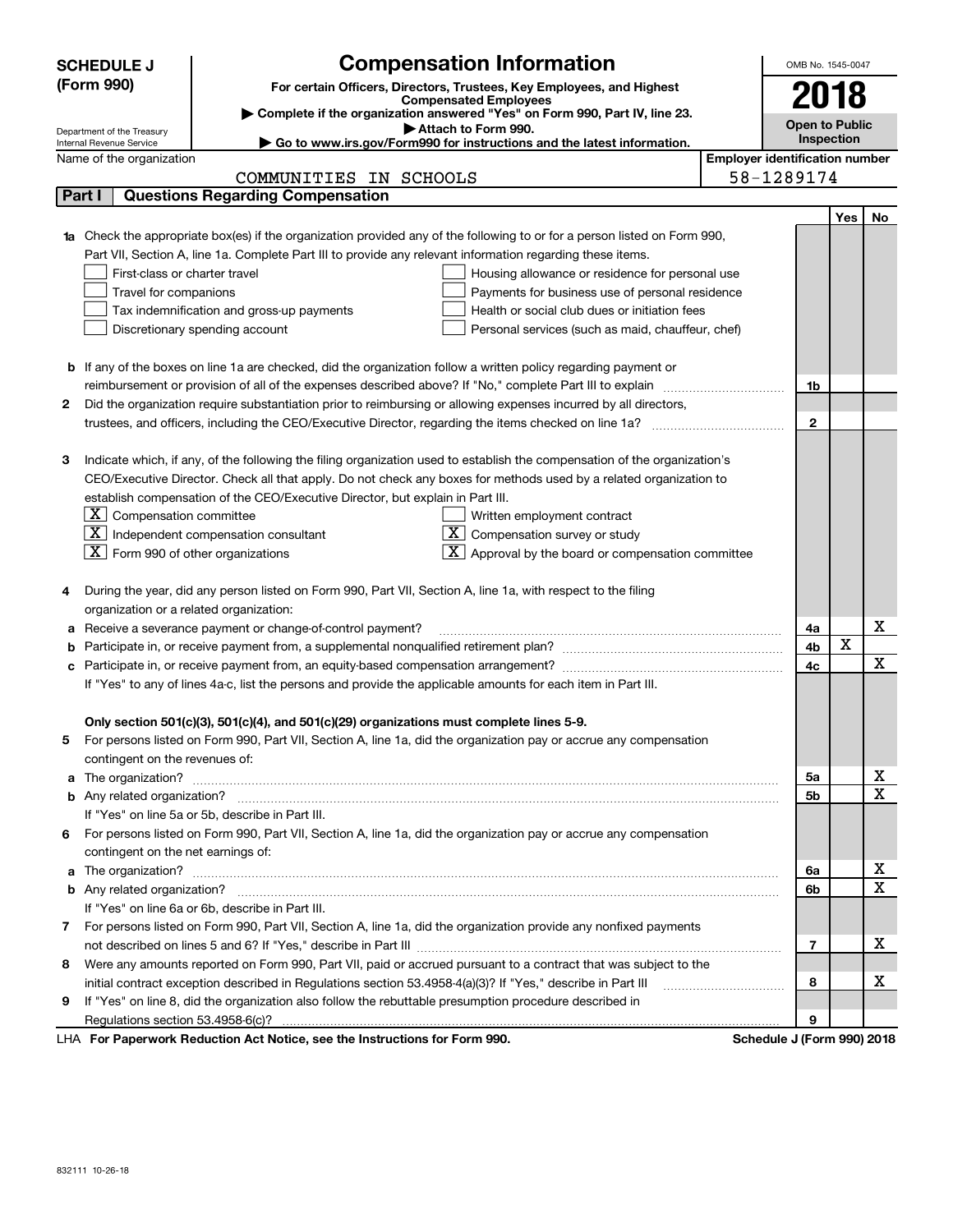# **Part II Officers, Directors, Trustees, Key Employees, and Highest Compensated Employees.**  Schedule J (Form 990) 2018 Page Use duplicate copies if additional space is needed.

For each individual whose compensation must be reported on Schedule J, report compensation from the organization on row (i) and from related organizations, described in the instructions, on row (ii). Do not list any individuals that aren't listed on Form 990, Part VII.

**Note:**  The sum of columns (B)(i)-(iii) for each listed individual must equal the total amount of Form 990, Part VII, Section A, line 1a, applicable column (D) and (E) amounts for that individual.

|                                    |      | (B) Breakdown of W-2 and/or 1099-MISC compensation |                                           | (C) Retirement and<br>other deferred      | (D) Nontaxable<br>benefits | (E) Total of columns<br>$(B)(i)-(D)$ | (F) Compensation<br>in column (B) |                                           |
|------------------------------------|------|----------------------------------------------------|-------------------------------------------|-------------------------------------------|----------------------------|--------------------------------------|-----------------------------------|-------------------------------------------|
| (A) Name and Title                 |      | (i) Base<br>compensation                           | (ii) Bonus &<br>incentive<br>compensation | (iii) Other<br>reportable<br>compensation | compensation               |                                      |                                   | reported as deferred<br>on prior Form 990 |
|                                    |      |                                                    |                                           |                                           |                            |                                      |                                   |                                           |
| (1) DALE A. ERQUIAGA               | (i)  | 368,241.                                           | 0.                                        | 258.                                      | 34,500.                    | 10, 246.                             | 413,245                           | 0.                                        |
| PRESIDENT                          | (ii) | $\mathbf 0$ .                                      | 0.                                        | 0.                                        | 0.                         | 0.                                   | 0.                                | 0.                                        |
| STEVEN D. MCCULLOUGH<br>(2)        | (i)  | 233, 677.                                          | 0.                                        | 138.                                      | 34,500.                    | 27,400.                              | 295, 715.                         | 0.                                        |
| CHIEF OPERATING OFFICER            | (ii) | $\mathbf{0}$ .                                     | $\overline{0}$ .                          | 0.                                        | 0.                         | $\mathbf 0$ .                        | $\mathbf{0}$ .                    | $\overline{0}$ .                          |
| GARY M. CHAPMAN<br>(3)             | (i)  | 185,530.                                           | $\overline{0}$ .                          | 60.                                       | 12,550.                    | 22,762.                              | 220,902.                          | 0.                                        |
| VP BUSINESS DEVELOPMENT            | (ii) | $\mathbf 0$ .                                      | 0.                                        | 0.                                        | 0.                         | 0.                                   | $\mathbf{0}$ .                    | 0.                                        |
| HEATHER J. CLAWSON<br>(4)          | (i)  | 179,760.                                           | 0.                                        | 90.                                       | 11, 419.                   | 28,104.                              | 219, 373.                         | 0.                                        |
| CHIEF, PROGRAM & INNOVATION        | (ii) | $\mathbf 0$ .                                      | 0.                                        | 0.                                        | $\mathbf 0$ .              | 0.                                   | $\mathbf 0$ .                     | 0.                                        |
| STACY TSAKERIS<br>(5)              | (i)  | 159,212.                                           | 0.                                        | 1,067.                                    | 0.                         | 14,073.                              | 174,352.                          | 0.                                        |
| VP TECHNOLOGY                      | (ii) | $\mathbf 0$ .                                      | $\mathbf 0$ .                             | 0.                                        | $\Omega$ .                 | 0.                                   | $\Omega$ .                        | 0.                                        |
| (6)<br>TIFFANY D. MILLER           | (i)  | 144,159.                                           | 7,000.                                    | 60.                                       | 9,357.                     | 11,642.                              | 172,218                           | 0.                                        |
| CHIEF OF STAFF                     | (ii) | $\mathbf 0$ .                                      | 0.                                        | 0.                                        | $\mathbf 0$ .              | $\mathbf 0$ .                        | $\mathbf{0}$ .                    | 0.                                        |
| KATHLEEN A. LALLY<br>(7)           | (i)  | 138,787.                                           | 8,250.                                    | 138.                                      | 10,425.                    | 26, 303.                             | 183,903.                          | $\overline{0}$ .                          |
| VP GROWTH & IMPACT (UNTIL 05/2019) | (ii) | $\mathbf 0$ .                                      | 0.                                        | 0.                                        | $\mathbf 0$ .              | 0.                                   | $\mathbf 0$                       | 0.                                        |
| DAWN A. GODAIRE<br>(8)             | (i)  | 143,053.                                           | $\mathbf 0$ .                             | 1,416.                                    | 7,530.                     | 29,023.                              | 181, 022                          | 0.                                        |
| VP HR                              | (ii) | 0.                                                 | $\mathbf 0$ .                             | 0.                                        | 0.                         | 0.                                   | $\mathbf 0$ .                     | 0.                                        |
| (9) TIMOTHY J. PLANT               | (i)  | 133,126.                                           | 0.                                        | 60.                                       | 9,387.                     | 20,243.                              | 162, 816.                         | 0.                                        |
| VP ADVANCEMENT (UNTIL 12/2019)     | (ii) | 0.                                                 | 0.                                        | 0.                                        | 0.                         | 0.                                   | $\mathbf 0$ .                     | 0.                                        |
| (10) STEPHEN T. MAJORS             | (i)  | 127, 108.                                          | $\overline{0}$ .                          | 1,464.                                    | 8,673.                     | 20,838.                              | 158,083.                          | $\overline{0}$ .                          |
| VP COMMUNICATIONS                  | (ii) | $0$ .                                              | 0.                                        | 0.                                        | 0.                         | 0.                                   | 0.                                | 0.                                        |
|                                    | (i)  |                                                    |                                           |                                           |                            |                                      |                                   |                                           |
|                                    | (ii) |                                                    |                                           |                                           |                            |                                      |                                   |                                           |
|                                    | (i)  |                                                    |                                           |                                           |                            |                                      |                                   |                                           |
|                                    | (ii) |                                                    |                                           |                                           |                            |                                      |                                   |                                           |
|                                    | (i)  |                                                    |                                           |                                           |                            |                                      |                                   |                                           |
|                                    | (ii) |                                                    |                                           |                                           |                            |                                      |                                   |                                           |
|                                    | (i)  |                                                    |                                           |                                           |                            |                                      |                                   |                                           |
|                                    | (ii) |                                                    |                                           |                                           |                            |                                      |                                   |                                           |
|                                    | (i)  |                                                    |                                           |                                           |                            |                                      |                                   |                                           |
|                                    | (ii) |                                                    |                                           |                                           |                            |                                      |                                   |                                           |
|                                    | (i)  |                                                    |                                           |                                           |                            |                                      |                                   |                                           |
|                                    | (ii) |                                                    |                                           |                                           |                            |                                      |                                   |                                           |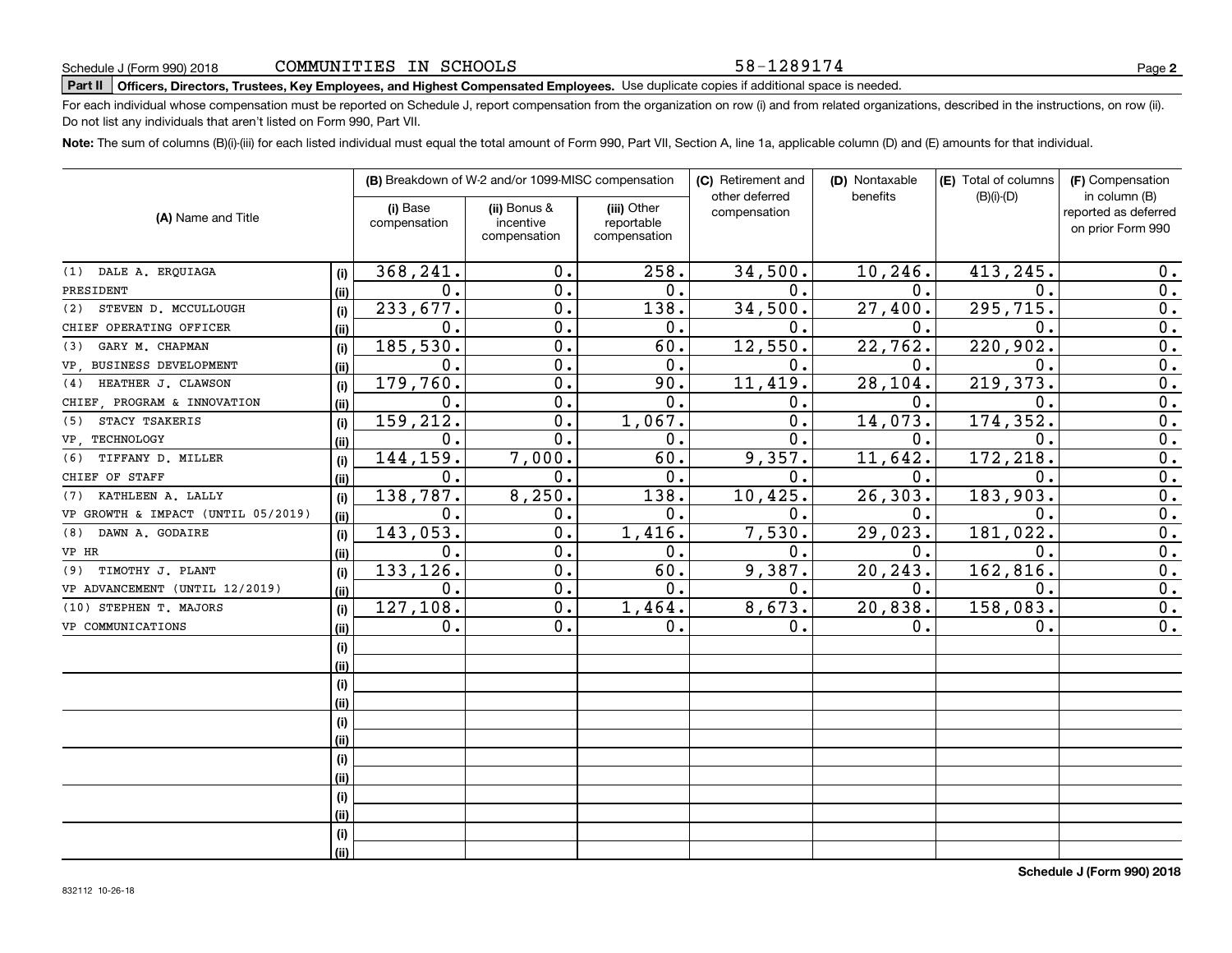# Schedule J (Form 990) 2018 COMMUNITIES IN SCHOOLS 58-1289174<br>
Part III Supplemental Information<br>
Provide the information, explanation, or descriptions required for Part I, lines 1a, 1b, 3, 4a, 4b, 4c, 5a, 5b, 6a, 6b, 7, an

#### PART I, LINE 4B:

#### THE FOLLOWING INDIVIDUALS RECEIVED DEFERRED COMPENSATION RELATED TO A

#### SUPPLEMENTAL NONQUALIFIED RETIREMENT PLAN:

DALE ERQUIAGA - \$18,000

STEVEN MCCULLOUGH - \$18,000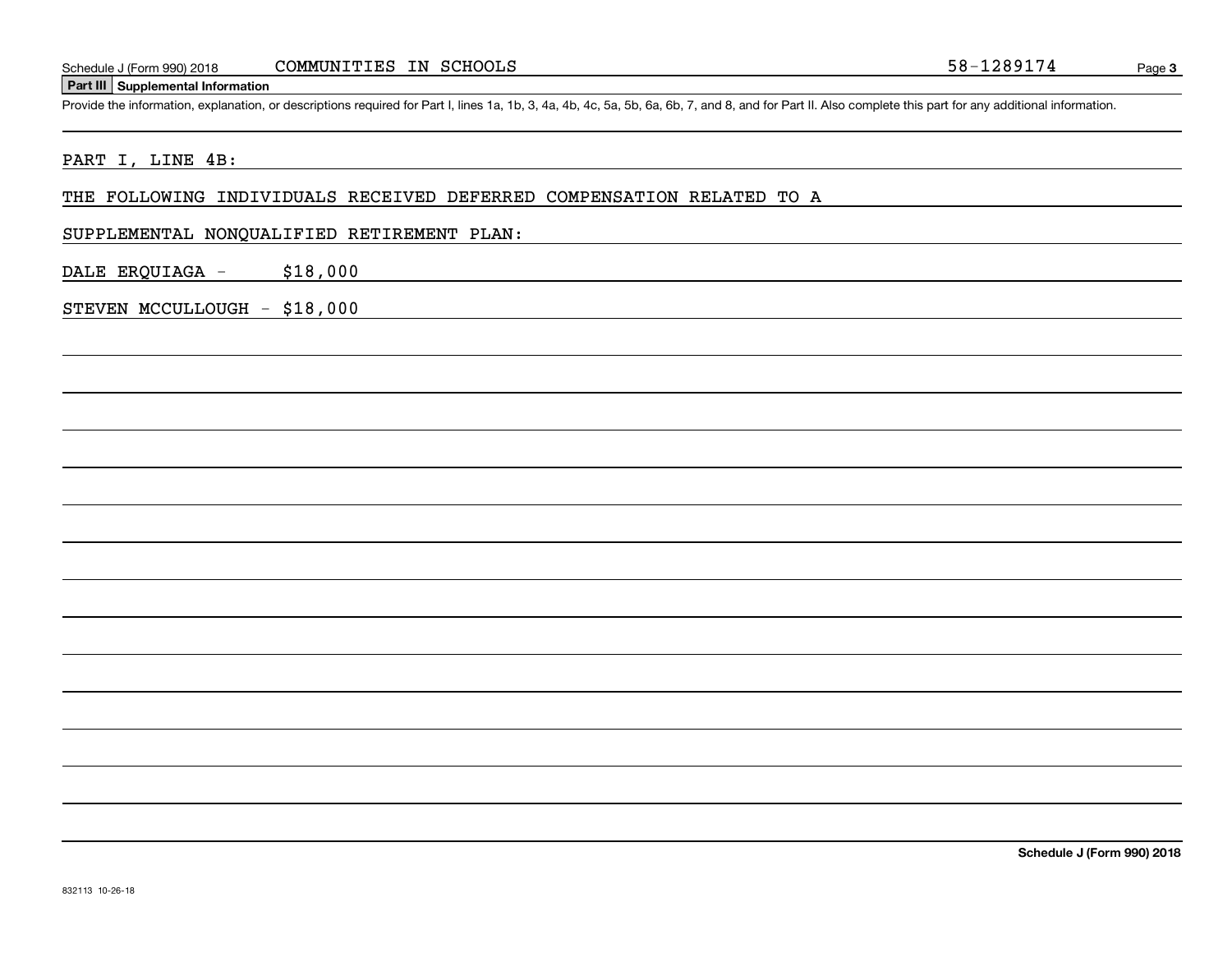#### **SCHEDULE M (Form 990)**

# **Noncash Contributions**

OMB No. 1545-0047

| Department of the Treasury |
|----------------------------|
| Internal Revenue Service   |

 $\blacktriangleright$ 

**Complete if the organizations answered "Yes" on Form 990, Part IV, lines 29 or 30.** <sup>J</sup>**2018 Attach to Form 990.** J

**Open to Public Inspection**

| Name of the organization<br><b>Employer identification number</b> |                                                                                                                                                                                                                                                         |                               |                                      |                                                                                                       |            |                                                              |     |    |
|-------------------------------------------------------------------|---------------------------------------------------------------------------------------------------------------------------------------------------------------------------------------------------------------------------------------------------------|-------------------------------|--------------------------------------|-------------------------------------------------------------------------------------------------------|------------|--------------------------------------------------------------|-----|----|
| COMMUNITIES IN SCHOOLS                                            |                                                                                                                                                                                                                                                         |                               |                                      |                                                                                                       | 58-1289174 |                                                              |     |    |
| Part I                                                            | <b>Types of Property</b>                                                                                                                                                                                                                                |                               |                                      |                                                                                                       |            |                                                              |     |    |
|                                                                   |                                                                                                                                                                                                                                                         | (a)<br>Check if<br>applicable | (b)<br>Number of<br>contributions or | (c)<br>Noncash contribution<br>amounts reported on<br>litems contributed Form 990, Part VIII, line 1g |            | (d)<br>Method of determining<br>noncash contribution amounts |     |    |
| 1.                                                                |                                                                                                                                                                                                                                                         |                               |                                      |                                                                                                       |            |                                                              |     |    |
| 2                                                                 |                                                                                                                                                                                                                                                         |                               |                                      |                                                                                                       |            |                                                              |     |    |
| з                                                                 | Art - Fractional interests                                                                                                                                                                                                                              |                               |                                      |                                                                                                       |            |                                                              |     |    |
| 4                                                                 | Books and publications                                                                                                                                                                                                                                  |                               |                                      |                                                                                                       |            |                                                              |     |    |
| 5                                                                 | Clothing and household goods                                                                                                                                                                                                                            |                               |                                      |                                                                                                       |            |                                                              |     |    |
| 6                                                                 |                                                                                                                                                                                                                                                         |                               |                                      |                                                                                                       |            |                                                              |     |    |
| 7                                                                 |                                                                                                                                                                                                                                                         |                               |                                      |                                                                                                       |            |                                                              |     |    |
| 8                                                                 |                                                                                                                                                                                                                                                         |                               |                                      |                                                                                                       |            |                                                              |     |    |
| 9                                                                 | Securities - Publicly traded                                                                                                                                                                                                                            | $\mathbf X$                   | 8                                    | 523, 202. FAIR MARKET VALUE                                                                           |            |                                                              |     |    |
| 10                                                                | Securities - Closely held stock                                                                                                                                                                                                                         |                               |                                      |                                                                                                       |            |                                                              |     |    |
| 11                                                                | Securities - Partnership, LLC, or                                                                                                                                                                                                                       |                               |                                      |                                                                                                       |            |                                                              |     |    |
|                                                                   | trust interests                                                                                                                                                                                                                                         |                               |                                      |                                                                                                       |            |                                                              |     |    |
| 12                                                                |                                                                                                                                                                                                                                                         |                               |                                      |                                                                                                       |            |                                                              |     |    |
| 13                                                                | Qualified conservation contribution -                                                                                                                                                                                                                   |                               |                                      |                                                                                                       |            |                                                              |     |    |
|                                                                   | Historic structures                                                                                                                                                                                                                                     |                               |                                      |                                                                                                       |            |                                                              |     |    |
| 14                                                                | Qualified conservation contribution - Other                                                                                                                                                                                                             |                               |                                      |                                                                                                       |            |                                                              |     |    |
| 15                                                                | Real estate - Residential                                                                                                                                                                                                                               |                               |                                      |                                                                                                       |            |                                                              |     |    |
| 16                                                                | Real estate - Commercial                                                                                                                                                                                                                                |                               |                                      |                                                                                                       |            |                                                              |     |    |
| 17                                                                |                                                                                                                                                                                                                                                         |                               |                                      |                                                                                                       |            |                                                              |     |    |
| 18                                                                |                                                                                                                                                                                                                                                         |                               |                                      |                                                                                                       |            |                                                              |     |    |
| 19                                                                |                                                                                                                                                                                                                                                         |                               |                                      |                                                                                                       |            |                                                              |     |    |
| 20                                                                | Drugs and medical supplies                                                                                                                                                                                                                              |                               |                                      |                                                                                                       |            |                                                              |     |    |
| 21                                                                |                                                                                                                                                                                                                                                         |                               |                                      |                                                                                                       |            |                                                              |     |    |
| 22                                                                |                                                                                                                                                                                                                                                         |                               |                                      |                                                                                                       |            |                                                              |     |    |
| 23                                                                |                                                                                                                                                                                                                                                         |                               |                                      |                                                                                                       |            |                                                              |     |    |
| 24                                                                |                                                                                                                                                                                                                                                         |                               |                                      |                                                                                                       |            |                                                              |     |    |
| 25                                                                | Other $\blacktriangleright$<br>$\left(\begin{array}{ccc}\n\end{array}\right)$                                                                                                                                                                           |                               |                                      |                                                                                                       |            |                                                              |     |    |
| 26                                                                | $($ $)$<br>Other $\blacktriangleright$                                                                                                                                                                                                                  |                               |                                      |                                                                                                       |            |                                                              |     |    |
| 27                                                                | $\overline{\phantom{a}}$ )<br>Other $\blacktriangleright$                                                                                                                                                                                               |                               |                                      |                                                                                                       |            |                                                              |     |    |
| 28                                                                | Other                                                                                                                                                                                                                                                   |                               |                                      |                                                                                                       |            |                                                              |     |    |
| 29                                                                | Number of Forms 8283 received by the organization during the tax year for contributions                                                                                                                                                                 |                               |                                      |                                                                                                       |            |                                                              |     |    |
|                                                                   | for which the organization completed Form 8283, Part IV, Donee Acknowledgement                                                                                                                                                                          |                               |                                      | 29                                                                                                    |            |                                                              |     |    |
|                                                                   |                                                                                                                                                                                                                                                         |                               |                                      |                                                                                                       |            |                                                              | Yes | No |
|                                                                   | 30a During the year, did the organization receive by contribution any property reported in Part I, lines 1 through 28, that it<br>must hold for at least three years from the date of the initial contribution, and which isn't required to be used for |                               |                                      |                                                                                                       |            |                                                              |     |    |
|                                                                   |                                                                                                                                                                                                                                                         |                               |                                      |                                                                                                       |            | <b>30a</b>                                                   |     |    |
|                                                                   | exempt purposes for the entire holding period?                                                                                                                                                                                                          |                               |                                      |                                                                                                       |            |                                                              |     | х  |
|                                                                   | <b>b</b> If "Yes," describe the arrangement in Part II.                                                                                                                                                                                                 |                               |                                      |                                                                                                       |            |                                                              | X   |    |
| 31                                                                | Does the organization have a gift acceptance policy that requires the review of any nonstandard contributions?<br>32a Does the organization hire or use third parties or related organizations to solicit, process, or sell noncash                     |                               |                                      |                                                                                                       |            |                                                              |     |    |
|                                                                   |                                                                                                                                                                                                                                                         |                               |                                      |                                                                                                       |            |                                                              |     | X  |
|                                                                   | contributions?                                                                                                                                                                                                                                          |                               |                                      |                                                                                                       |            | 32a                                                          |     |    |
| 33                                                                | <b>b</b> If "Yes," describe in Part II.<br>If the organization didn't report an amount in column (c) for a type of property for which column (a) is checked,                                                                                            |                               |                                      |                                                                                                       |            |                                                              |     |    |
|                                                                   | describe in Part II.                                                                                                                                                                                                                                    |                               |                                      |                                                                                                       |            |                                                              |     |    |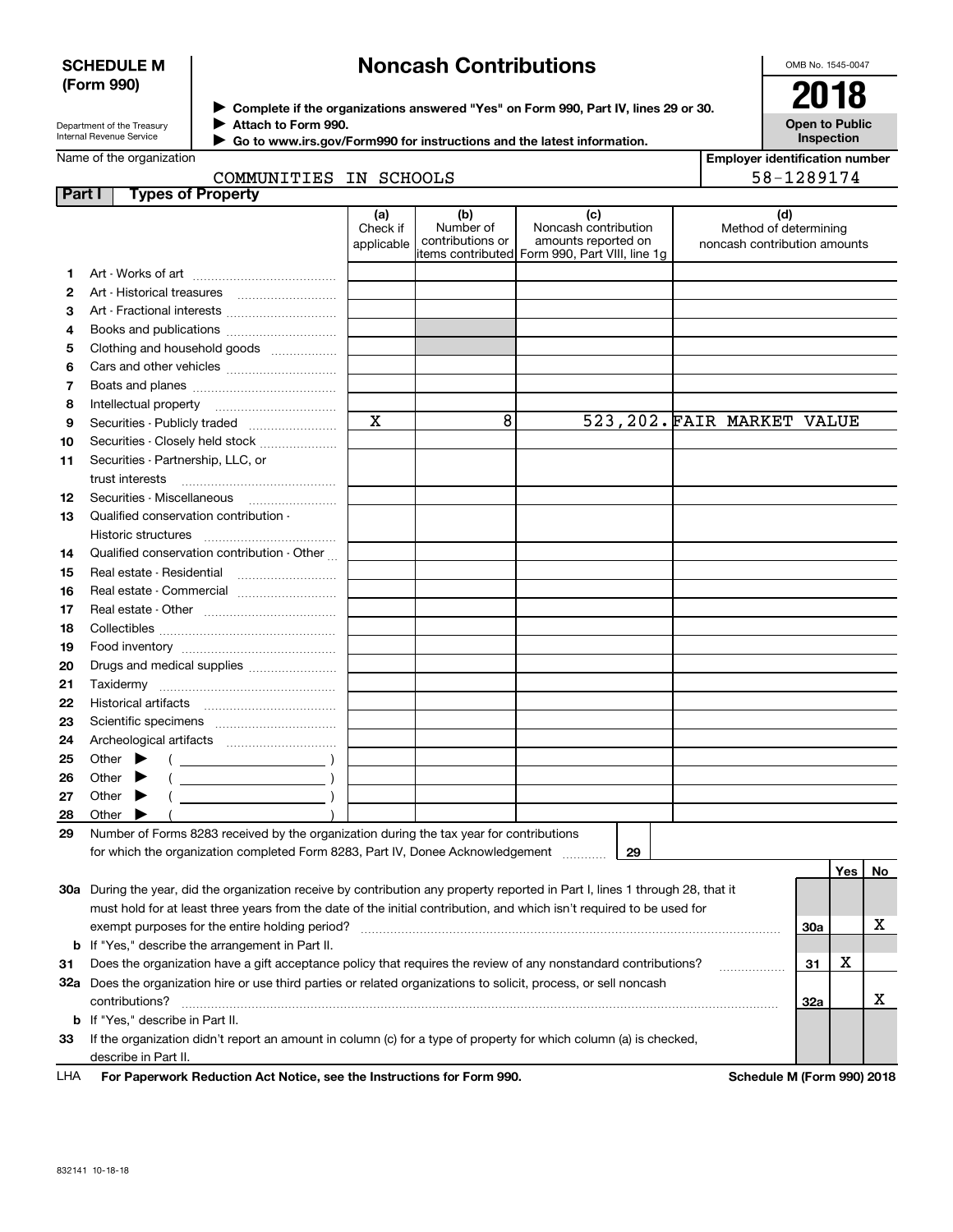Part II | Supplemental Information. Provide the information required by Part I, lines 30b, 32b, and 33, and whether the organization is reporting in Part I, column (b), the number of contributions, the number of items received, or a combination of both. Also complete this part for any additional information.

SCHEDULE M, PART I, COLUMN (B):

THE ORGANIZATION IS LISTING THE NUMBER OF CONTRIBUTIONS RECEIVED.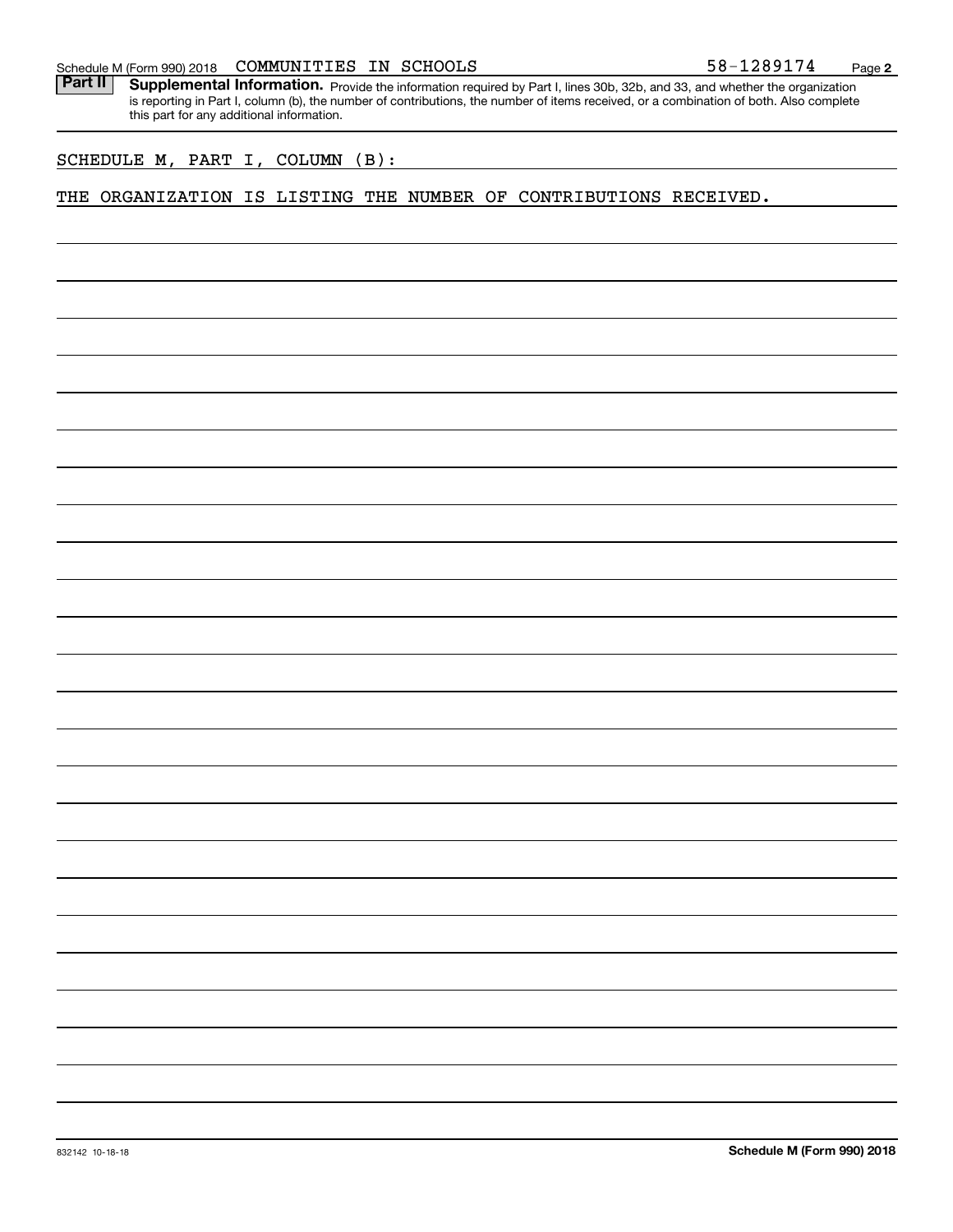**(Form 990 or 990-EZ)**

**Complete to provide information for responses to specific questions on Form 990 or 990-EZ or to provide any additional information. | Attach to Form 990 or 990-EZ. SCHEDULE O Supplemental Information to Form 990 or 990-EZ**

**| Go to www.irs.gov/Form990 for the latest information.**

Department of the Treasury Internal Revenue Service Name of the organization

COMMUNITIES IN SCHOOLS **1990** 1289174

**Employer identification number**

OMB No. 1545-0047

**Open to Public Inspection**

**2018**

FORM 990, PART I, LINE 1, DESCRIPTION OF ORGANIZATION MISSION:

SURROUND STUDENTS WITH A COMMUNITY OF SUPPORT AND EMPOWER THEM TO STAY

IN SCHOOL AND ACHIEVE IN LIFE.

FORM 990, PART III, LINE 4D, OTHER PROGRAM SERVICES:

ADVOCACY & THOUGHT LEADERSHIP

EXPENSES \$ 1,471,146. INCLUDING GRANTS OF \$ 0. REVENUE \$ 0.

FORM 990, PART VI, SECTION B, LINE 11B:

EACH MEMBER OF THE GOVERNING BODY AND MANAGEMENT TEAM WILL BE GIVEN A COPY

OF THE FORM 990 FOR REVIEW BEFORE IT WILL BE FILED.

FORM 990, PART VI, SECTION B, LINE 12C:

THE ORGANIZATION CONSTANTLY EVALUATES AND ENFORCES THE COMPLIANCE BY ALL OF ITS MEMBERS WITH THE CONFLICT OF INTEREST POLICY WITH A WRITTEN CONFLICT OF INTEREST QUESTIONNAIRE. IF A CONFLICT WERE TO ARISE, THE MEMBER IN QUESTION WOULD RECUSE HIM/HERSELF FROM ALL BOARD BUSINESS REGARDING THE CONFLICT AND THE ORGANIZATION WOULD DOCUMENT THE CONFLICT IN THEIR ANNUAL CONFLICT OF INTEREST QUESTIONNAIRE AND ALL MINUTES REGARDING THE ISSUE IN QUESTION.

FORM 990, PART VI, SECTION B, LINE 15A:

A TASKFORCE, REPRESENTING MEMBERS OF THE EXECUTIVE COMMITTEE, ENGAGED A THIRD PARTY TO CONDUCT A MARKET ANALYSIS OF COMPENSATION FOR THE PRESIDENT. THE DATA FROM THAT ANALYSIS WAS REVIEWED BY THE TASKFORCE AND HELPED DETERMINE COMPENSATION OF THE PRESIDENT. THE COMPENSATION OF THE PRESIDENT WAS APPROVED BY THE BOARD OF DIRECTORS IN JANUARY 2019.